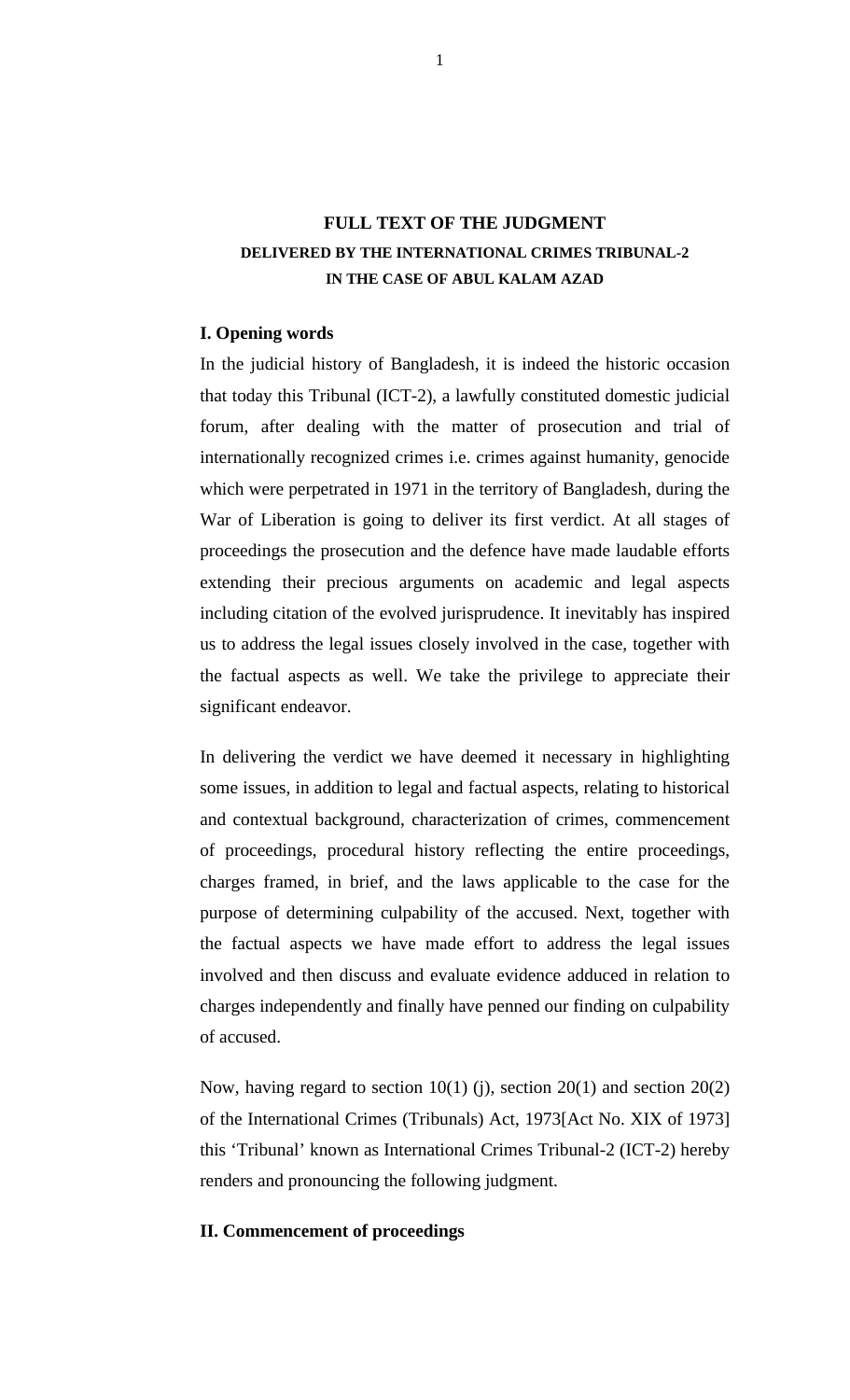- **1.** The Chief Prosecutor, on the basis of the report and documents submitted therewith by the Investigation Agency, after completion of investigation, submitted the 'Formal Charge' on 02.9.2012 under section 9(1) of the Act of 1973**[hereinafter referred to as the 'Act of 1973'**] before this Tribunal alleging that the accused **Moulana Abul Kalam Azad @ Abul Kalam Azad @ Bachchu** as a significant member of Razaker, the auxiliary force and also as an 'individual', had committed the offences of crimes against humanity, genocide including the offence of providing contribution and moral support to the accomplishment of such crimes in different places of Faridpur district during the period of War of Liberation in 1971 and thereby proceedings commenced.
- **2.** Thereafter, the Tribunal, under Rule 29(1) of the Rules of Procedure**[hereinafter referred to as 'ROP'**], took cognizance of offences as mentioned in section **3(2) (a)(b)(g)(h)** of the Act of 1973 and issued warrant of arrest for causing appearance of the accused as required under Rule 30 of the ROP. But the warrant could not be executed as the accused remained absconded. Thereafter, in compliance of legal requirement for holding trial in *absentia* by appointing state defence counsel to defend the absconded accused, the Tribunal on hearing both sides on charge framing matter framed 08 charges against the accused Abul Kalam Azad @ Bachchu by its order dated 04 November 2012 and thus the trial commenced.

# **III. Historical Background**

**3.** Atrocious and horrendous crimes were committed during the ninemonth-long war of liberation, which resulted in the birth of Bangladesh, an independent state. Some three million people were killed, nearly quarter million women were raped and over 10 million people were forced to flee to India to escape brutal persecution at home, during the nine-month battle and struggle of Bangalee nation. The perpetrators of the crimes could not be brought to book, and this left a deep wound on the country's political psyche and the whole nation. The impunity they enjoyed held back political stability, saw the ascend of militancy, and destroyed the nation's Constitution.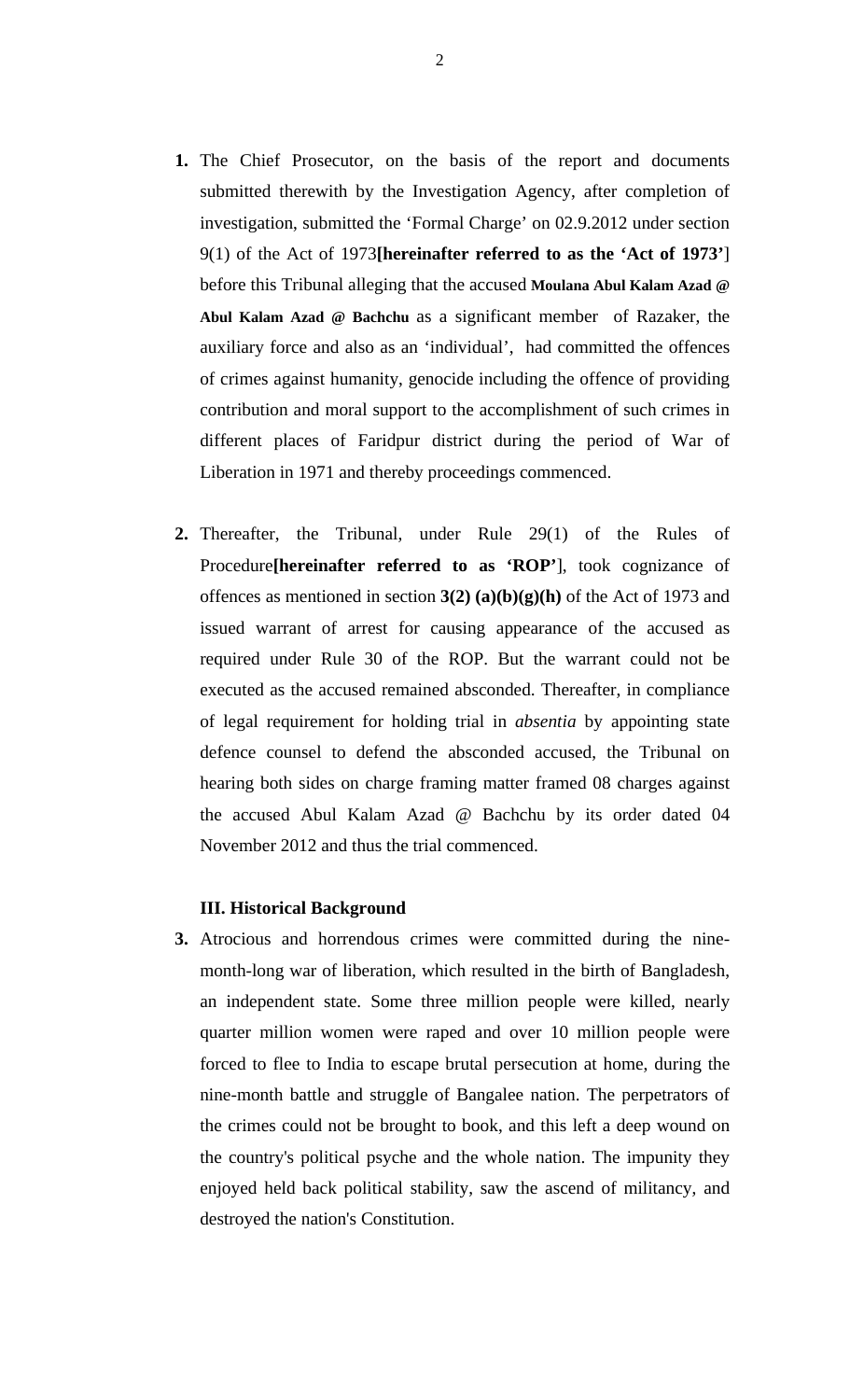**4.** A well-known researcher on genocide, **R.J. Rummel**, in his book **Statistics of Democide: Genocide and Mass Murder Since 1900**, states:

> "In East Pakistan [General Agha Mohammed Yahya Khan and his top generals] also planned to murder its Bengali intellectual, cultural, and political elite. They also planned to indiscriminately murder hundreds of thousands of its Hindus and drive the rest into India. And they planned to destroy its economic base to insure that it would be subordinate to West Pakistan for at least a generation to come."

**5.** Women were tortured, raped and killed. With the help of its local collaborators, the Pakistan military kept numerous Bengali women as sex slaves inside their camps and cantonments**. Susan Brownmiller**, who conducted a detailed study, has estimated the number of raped women at over 400,000.

**[Source**: http://bangladeshwatchdog1.wordpress.com/razakars/]

- **6.** In August, 1947, the partition of British India based on two-nation theory, gave birth to two new states, one a secular state named India and the other the Islamic Republic of Pakistan. The western zone was eventually named West Pakistan and the eastern zone was named East Pakistan, which is now Bangladesh.
- **7.** In 1952 the Pakistani authorities attempted to impose 'Urdu' as the only State language of Pakistan ignoring Bangla, the language of the majority population of Pakistan. The people of the then East Pakistan started movement to get Bangla recognized as a state language thus marking the beginning of language movement that eventually turned to the movement for greater autonomy and self-determination and eventually independence.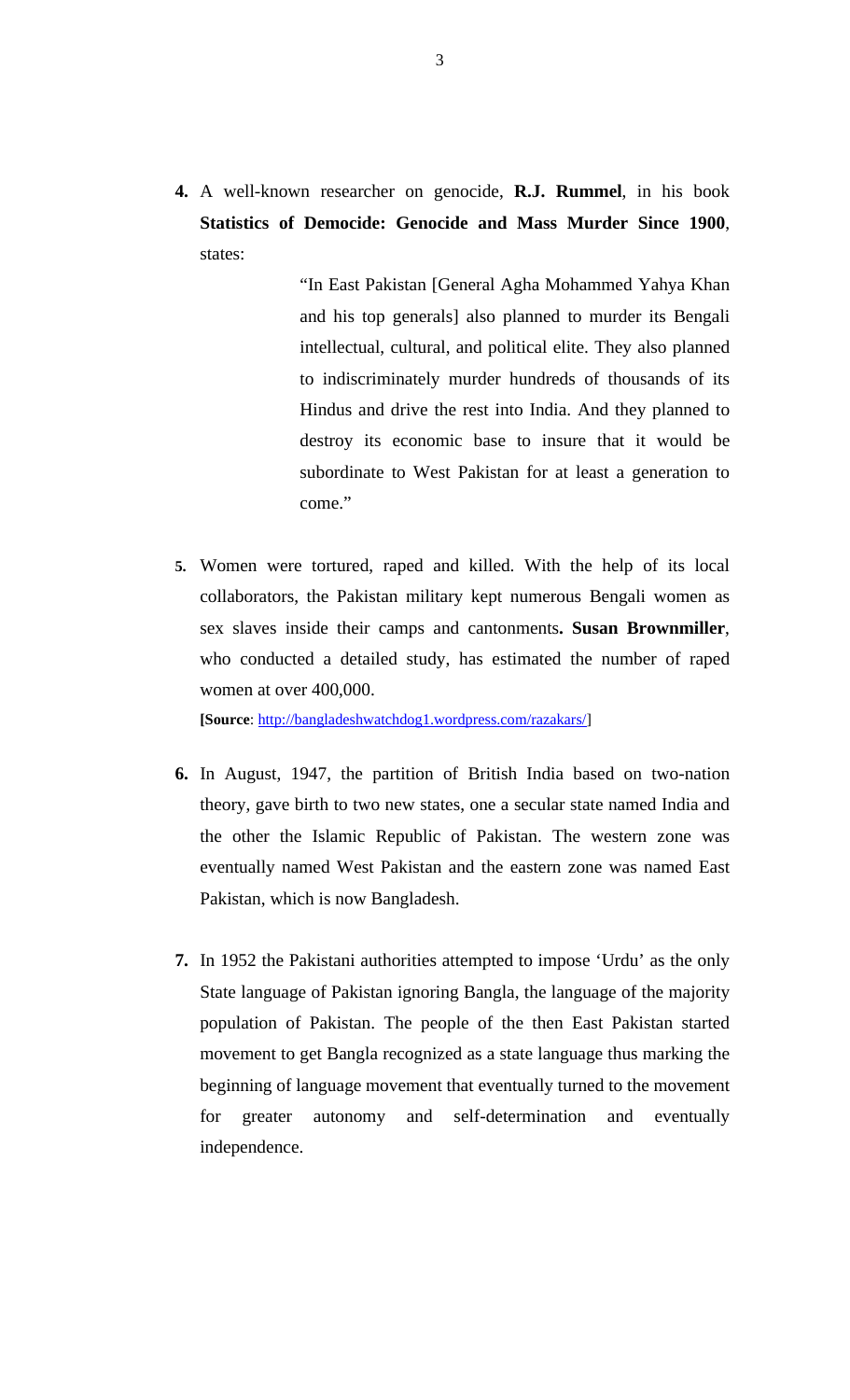- **8.** In the general election of 1970, the Awami League under the leadership of Bangabandhu Sheikh Mujibur Rahman became the majority party of Pakistan. Despite this overwhelming majority, Pakistan Government did not hand over power to the leader of the majority party as democratic norms required. As a result, movement started in this part of Pakistan and Bangabandhu Sheikh Mujibur Rahman in his historic speech of  $7<sup>th</sup>$ March, 1971, called on the people of Bangladesh to strive for independence if people's verdict is not respected and power is not handed over to the leader of the majority party. In the early hour of  $26<sup>th</sup>$ March, following the onslaught of **"Operation Search Light"** by the Pakistani Military on  $25<sup>th</sup>$  March, Bangabandhu declared Bangladesh independent immediately before he was arrested by the Pakistani authorities.
- **9.** The massacres started with program called **"Operation Searchlight,"** which was designed to disarm and liquidate Bengali policemen, soldiers and military officers, to arrest and kill nationalist Bengali politicians, soldiers and military officers, to arrest and kill and round up professionals, intellectuals, and students **(Siddiq 1997 and Safiullah 1989).** Actions in concert with its local collaborator militias , Razakar, Al-badar and Jamat E Islami (JEI) were intended to stamp out Bengali national liberation movement and to crush the national feelings and aspirations of the Bengalis.
- **10.**In the War of Liberation that ensued, all people of East Pakistan wholeheartedly supported and participated in the call to free Bangladesh but a small number of Bangalees, *Biharis*, other pro-Pakistanis, as well as members of a number of different religion-based political parties, particularly Jamat E Islami (JEI) and its student wing Islami Chatra Sangha (ICS) joined and/or collaborated with the Pakistan military to actively oppose the creation of independent Bangladesh and most of them committed and facilitated the commission of atrocities in violation of customary international law in the territory of Bangladesh. As a result, 3 million (thirty lac) people were killed, near about quarter million women were raped, about 10 million (one crore) people deported to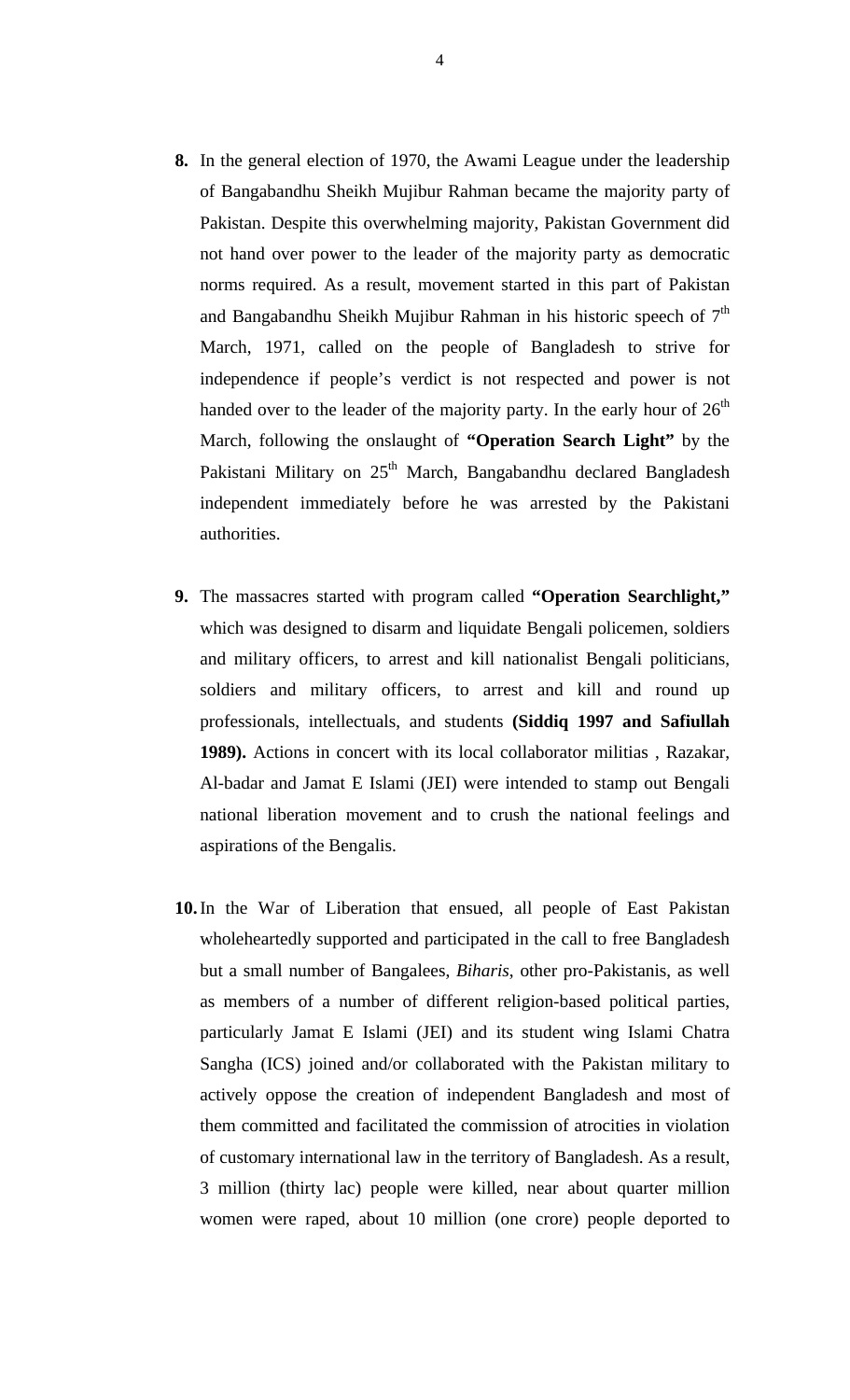India as refugees and million others were internally displaced. It also experienced unprecedented destruction of properties all over Bangladesh.

**11.**The Pakistan government and the military setup number of auxiliary forces such as the Razakars, the Al-Badar, the Al-Shams, the Peace Committee etc, essentially to collaborate with the military in identifying and eliminating all those who were perceived to be sympathized with the liberation of Bangladesh, individuals belonging to minority religious groups especially the Hindus, political groups belonging to Awami League and other pro-Independence political parties, Bangalee intellectuals and civilian population of Bangladesh. Jamat E Islami (JEI), as an organization, substantially contributed in creating these paramilitias forces (auxiliary force) for combating the unarmed Bangalee civilians, in the name of protecting Pakistan. Undeniably the road to freedom for the people of Bangladesh was arduous and torturous, smeared with blood, toil and sacrifices. In the contemporary world history, perhaps no nation paid as dearly as the Bangalees did for their emancipation.

## **IV. Brief account of the accused**

**12.**Accused Moulana Abul Kalam Azad @ Bachchu son of late Abdus Salam Mia & late Magfura Khatun of village-*Barakhardia* (*Choi ani*), Police Station- Saltha, District-Faridpur at present sector no. 07, road no. 33, house no. 06, Police Station–Uttara, DMP, Dhaka and 'Azad Villa', 279/6 Chan Para, Uttarkhan, Dhaka was born on 05.03.1947 in village '*Barakhardia'*. He studied in Faridpur Rajendra College and was a close associate of Ali Ahsan Mohammad Mujahid, the then President of East Pakistan Islami Chatra Sangha (ICS). Till formal formation of Razaker force, Moulana Abul Kalam Azad @ Bachchu actively aided the Pakistani army as an armed member of volunteer Razakar Force formed in Faridpur in committing criminal acts alleged. He, during the war of liberation in 1971, assisted the Pakistani occupation force initially in the capacity of 'Razaker' and subsequently as chief of Al-Badar *bahini of* Faridpur. At one time, Moulana Abul Kalam Azad @ Bachchu was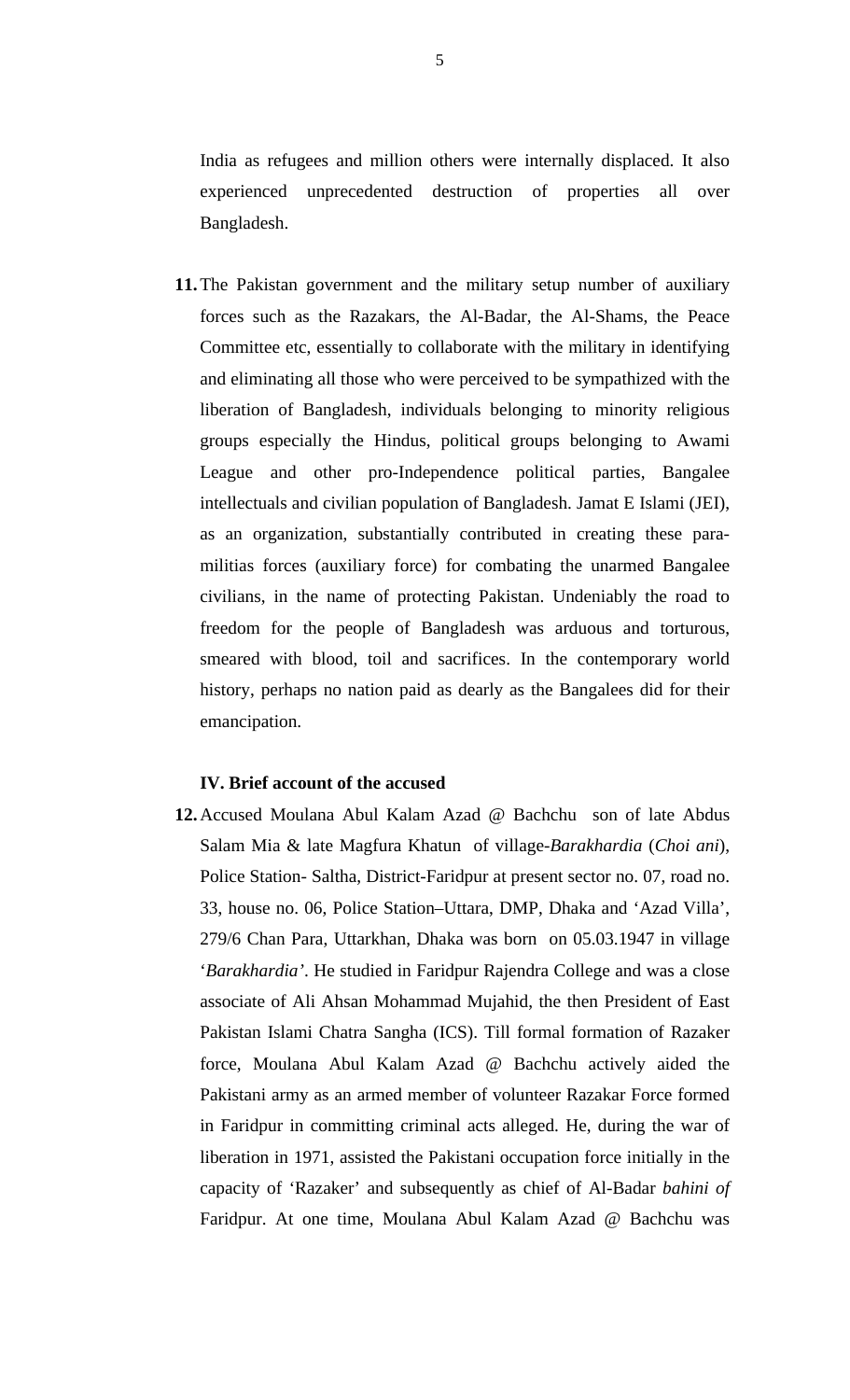'*rokan'* of jamat-E-Islami and now he is not associated with any political party. He is the chairman of 'Masjid Council, a non government organization [NGO]. He could speak in Urdu well as he studied in *'madrasa'*. On 21 April, 1971 he being united with the local anti liberation circle welcomed the Pakistani army in Faridpur district. He was a close associate of Pakistani army and actively and substantially assisted them as a potential member of Razakar (Volunteer) force in committing atrocities targeting the civilians and Hindu community and pro-liberation Bangalee people. In Faridpur, he was in charge of Razaker bahini which was equipped with rifles.

#### **V. Introductory Words**

- **13.**International Crimes (Tribunals) Act, 1973 (the Act XIX of 1973)[hereinafter referred to as 'the Act of 197'] is an *ex-post facto* domestic legislation enacted in 1973 and after significant updating the ICTA 1973 through amendment in 2009, the present government has constituted the Tribunal ( $1<sup>st</sup>$  Tribunal) on 25 March 2010. The  $2<sup>nd</sup>$ Tribunal has been set up on 22 March 2012. The degree of fairness as has been contemplated in the Act and the Rules of Procedure (ROP) formulated by the Tribunals under the powers conferred in section 22 of the principal Act are to be assessed with reference to the national needs such as, the long denial of justice to the victims of the atrocities committed during 1971 independence war and the nation as a whole.
- **14.**There should be no ambiguity that even under retrospective legislation (Act XIX enacted in 1973) initiation to prosecute crimes against humanity, genocide and system crimes committed in violation of customary international law is quite permitted. It is to be noted that the ICTY, ICTR and SCSL the judicial bodies backed by the UN have been constituted under their respective retrospective Statutes. Only the ICC is founded on prospective Statute.
- **15.**Bangladesh Government is a signatory to and has ratified the ICCPR, along with its Optional Protocol. It is necessary to state that the provisions of the ICTA 1973 [(International Crimes (Tribunals) Act,1973] and the Rules framed there under offer adequate compatibility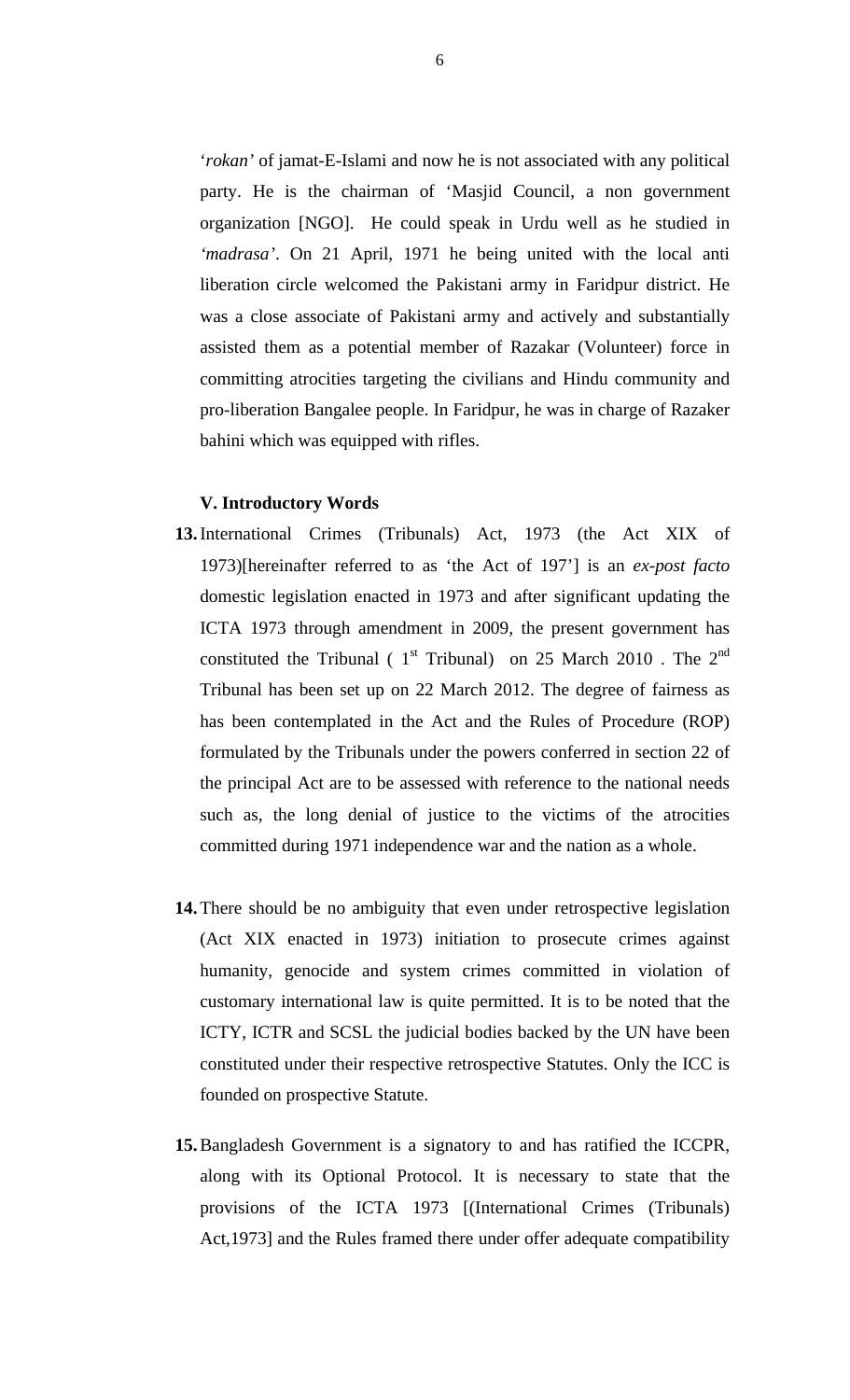with the rights of the accused enshrined under Article 14 of the ICCPR. The 1973 Act of Bangladesh has the merit and mechanism of ensuring the standard of safeguards needed universally to be provided to the person accused of crimes against humanity.

**16.**As state party of UDHR and Geneva Convention Bangladesh cannot evade obligation to ensure and provide justice to victims of those offences and their relatives who still suffer the pains sustained by the victims and as such an 'executive act' (tripartite agreement) can no way derogate this internationally recognized obligation. Thus, any agreement or treaty if seems to be conflicting and derogatory to *jus cogens* (compelling laws) norms does not create any hurdle to internationally recognized state obligation.

## **VI. Jurisdiction of the Tribunal**

**17.**The Act of 1973 is meant to prosecute and punish not only the armed forces but also the perpetrators who belonged to **'auxiliary forces'**, or who committed the offence as an **'individual'** or a **'group of individuals'** and nowhere the Act says that without prosecuting the armed forces (Pakistani) the person or persons having any other capacity specified in section 3(1) of the Act cannot be prosecuted. Rather, it is manifested from section 3(1) of the Act of 1973 that even any person **(individual or group of individuals)**, if he is *prima facie* found individually criminally responsible for the offence(s), can be brought to justice under the Act of 1973. Thus, the Tribunals set up under the Act of 1973 are absolutely domestic Tribunal but meant to try internationally recognised crimes committed in violation of customary international law.

## **VII. Procedural History**

**18.**At pre-trial stage, the Investigation Agency constituted under section 8(1) of the Act of 1973, through the Chief Prosecutor prayed for causing arrest of the accused Abul Kalam Azad @ Bachchu by filing an application on 25 March 2012, for effective and proper investigation [Rule 9(1) of the ROP]. The Tribunal directed to submit a progress report about the task of investigation and fixed 03 April 2012 for hearing and disposal of the application. On having the progress report as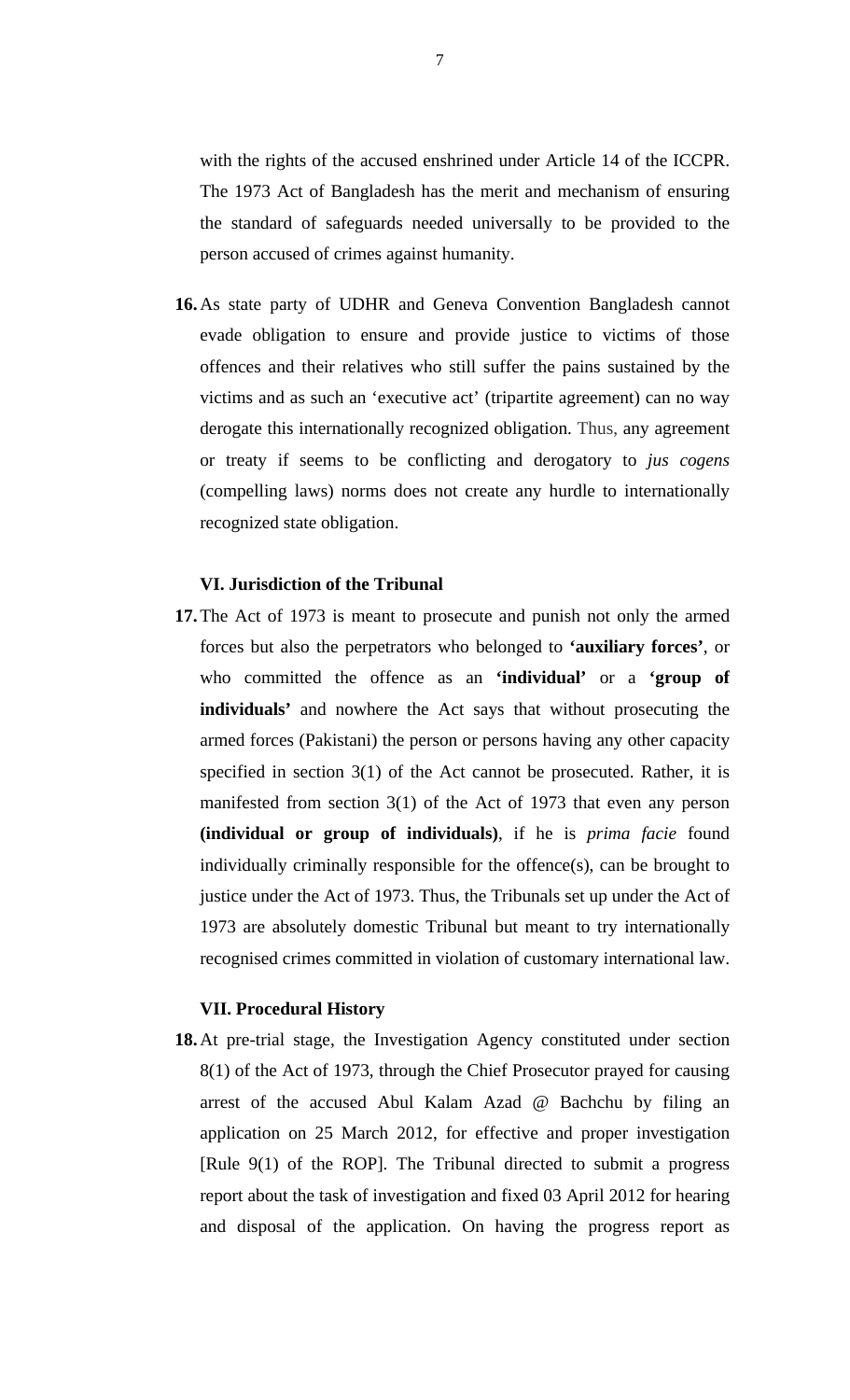mentioned the Tribunal on hearing application issued warrant of arrest against the accused. But the enforcement agency of the Dhaka Metropolitan Police could not execute it as the accused Abul Kalam Azad @ Bachchu, on sensing the matter of issuance of warrant of arrest had absconded.

- **19.**However, finally, the Chief Prosecutor, on the basis of the report and documents submitted therewith by the Investigation Agency, after completion of investigation, submitted the 'Formal Charge' on 02.09.2012 under section 9(1) of the Act of 1973 before this Tribunal alleging that the accused as a potential member of Razaker force in Faridpur, the auxiliary force and also as an 'individual' had committed the offences of crimes against humanity, genocide including the offence of providing substantial contribution, assistance and moral support to the Pakistani army to the accomplishment of such horrific crimes in different places of Faridpur district during the period of War of Liberation in 1971 and thereby proceedings commenced. Thereafter, the Tribunal, under Rule 29(1) of the Rules of procedure, took cognizance of offences as mentioned in section  $3(2)$  (a)(b)(g)(h) of the Act of 1973 and issued warrant of arrest for causing appearance of the accused as required under Rule 30 of the ROP.
- **20.**Dhaka Metropolitan Police (DMP) submitted the execution report before the Tribunal stating that the accused Abul Kalam Azad @ Bachchu could not be arrested as he has already absconded and he is learnt to have left the country instantly before the earlier warrant for arrest issued by this Tribunal. In this circumstance, the Tribunal, as required under Rule 31 of the ROP, ordered to publish a notice in two daily news papers, one in Bangla and another in English asking the accused to appear before this Tribunal within ten (10) days from the date of publication of such notice. Accordingly, the notice has been published on 25 October issue of 'The Daily Janakantha' (Bengali daily) and 'The Daily Star' (English daily). But despite publication of such notice the accused has not appeared before this Tribunal.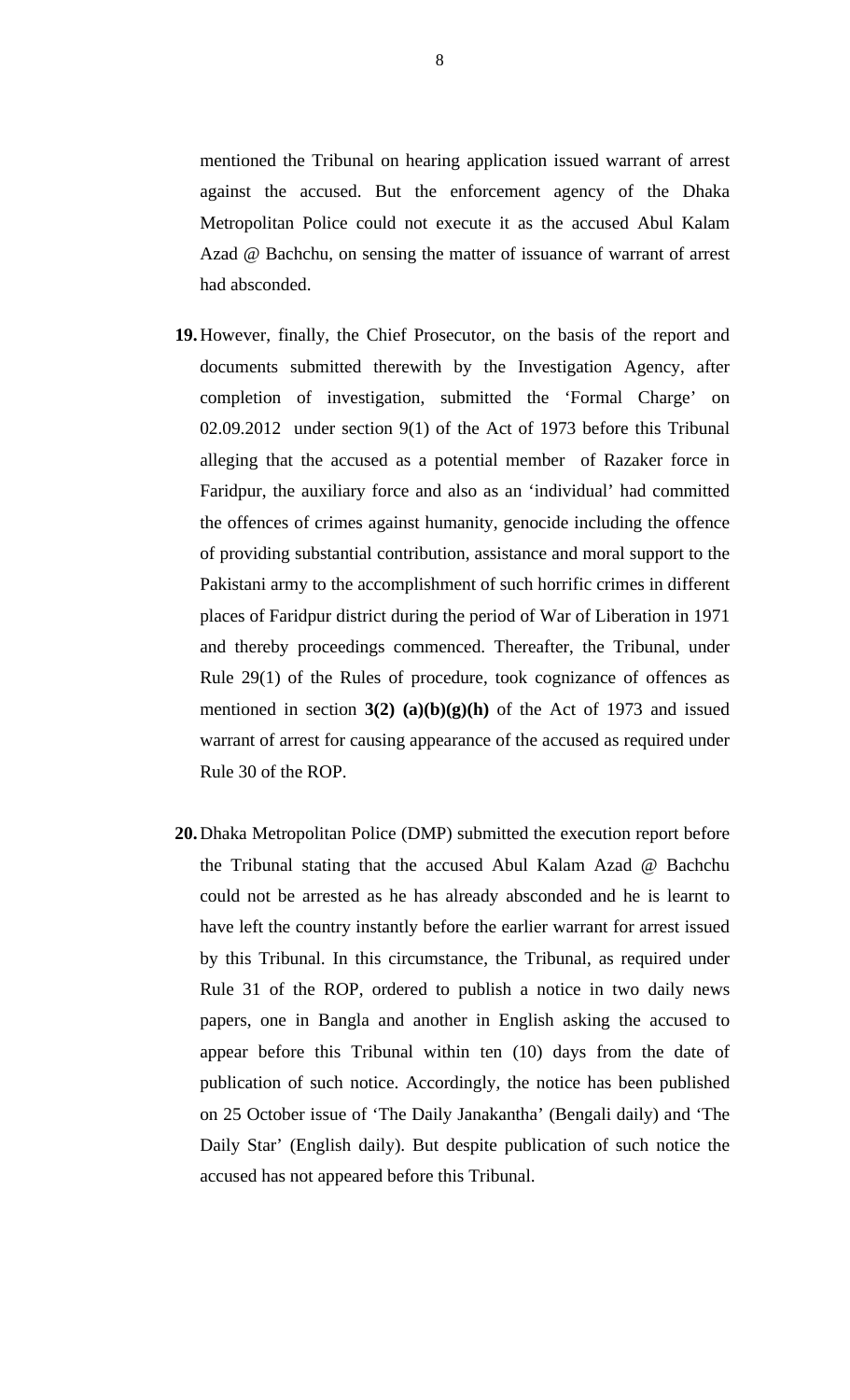**21.**On 07 October , the Tribunal has observed in its order that there have been reasons to believe that the accused has absconded or has concealed himself so that he cannot be arrested and produced before the Tribunal and there is no immediate prospect for arresting him, and as such it ordered that the trial against the accused shall be held in his *abesntia* under section 10A(1) of the International Crimes (Tribunals) Act 1973 (as amended up-to-date) together with the Rule 32 of the ROP and accordingly it appointed Mr. Abdus Shukur Khan, Advocate, Bangladesh Supreme Court, as state defence counsel to defend the absconded accused who will have remuneration to be determined by the Tribunal [Section 10A(2) of the Act] . Tribunal also directed the prosecution to submit copy of formal charge and the documents which it intends to rely upon by 11 October for supplying the same to the appointed state defence counsel. On 11 October, the state defence counsel informed the Tribunal that he received the copy of formal charge, statement of witnesses and documents submitted therewith from the office of the Registrar. Thereafter, the Tribunal fixed 21 October for hearing the charge matter. After hearing both sides, the Tribunal framed eight (08) independent charges including the charge of crimes against humanity and genocide against the accused Abul Kalam Azad @ Bachchu by its order dated 04 November 2012.

## **VIII. Applicable laws**

**22.**The proceedings before the Tribunal shall be guided by the International Crimes (Tribunals) Act 1973, the Rules of Procedure 2012 (ROP) formulated by the Tribunal under the powers given in section 22 of the Act. Section 23 of the Act of 1973 prohibits the applicability of the Code of Criminal Procedure, 1898 and the Evidence Act 1872. Tribunal is authorized to take into its judicial notice of fact of common knowledge which is not needed to be proved by adducing evidence [**Section 19(4) of the Act]**. The Tribunal may admit any evidence [**Section 19(1) of the Act]**. The Tribunal shall have discretion to consider hearsay evidence too by weighing its probative value **[Rule 56(2)].** The defence shall have liberty to cross-examine prosecution witness on his credibility and to take contradiction of the evidence given by him [**Rule 53(ii)].** Cross-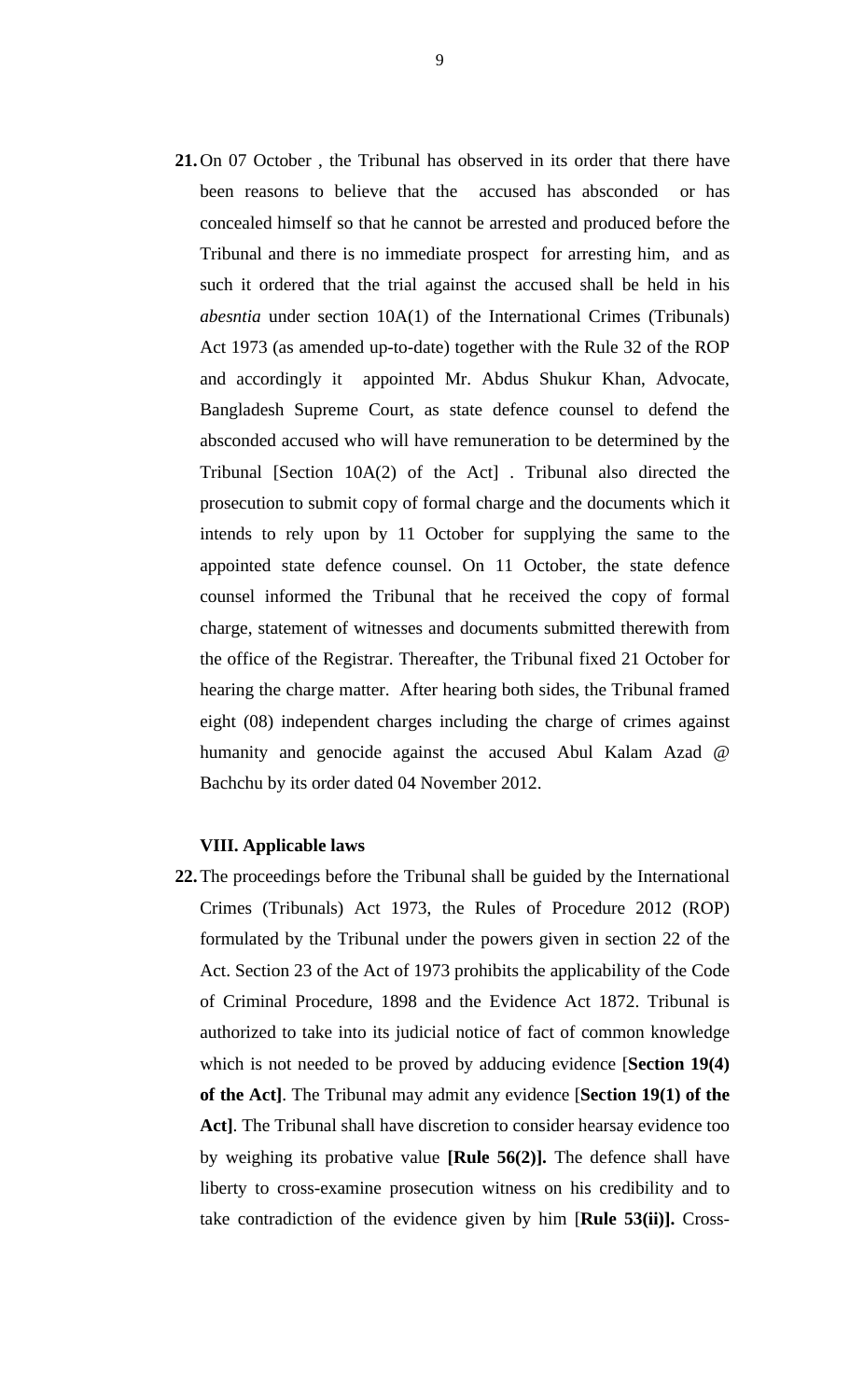examination is significant in confronting evidence, even in case of holding *absentia* trial. The Act provides right of accused to crossexamine the prosecution witnesses. The Tribunal may receive in evidence statement of witness recorded by Magistrate or Investigation Officer only when the witness who has subsequently died or whose attendance cannot be procured without an amount of delay or expense which the Tribunal considers unreasonable [**Section 19(2) of the Act].** But in the case in hand no such statement of witness has been received, although the prosecution by filing an application has prayed to receive statement of four witnesses made to the Investigation Officer. The defence shall have right to cross-examine prosecution witnesses. Accordingly the state defence counsel duly cross-examined all the prosecution witnesses.

- **23.**The Act provides provision of holding trial in *abesntia* **[section 10A]** after due compliance of necessary legal requirement as contemplated in the Act and the ROP.
- **24.**Both the Act and the Rules (ROP) have adequately ensured the universally recognised rights of the defence. Additionally, the Tribunal, in exercise of its discretion and inherent powers as contained in Rule 46A of the ROP, has adopted numerous practices for ensuring fair trial by providing all possible rights of the accused. The Tribunal however is not precluded even from seeking guidance from international reference and relevant jurisprudence, if needed to resolve any crucial and relevant issue revealed in course of proceedings.

#### **IX. Right to Disclosure**

**25.**Article 9(2) ICCPR contains**-**"Anyone who is arrested shall be informed, at the time of arrest, of the reasons for his arrest and shall be promptly informed of any charges against him." This provision seems to have been reflected compatibly in the **Rule (3) of ICT-BD ROP that provides-"At** the time of executing the warrant of arrest under sub-rule (2) or later on, copy of allegations is to be served upon such person." But it could not be complied with, in the instant case, as the accused Abul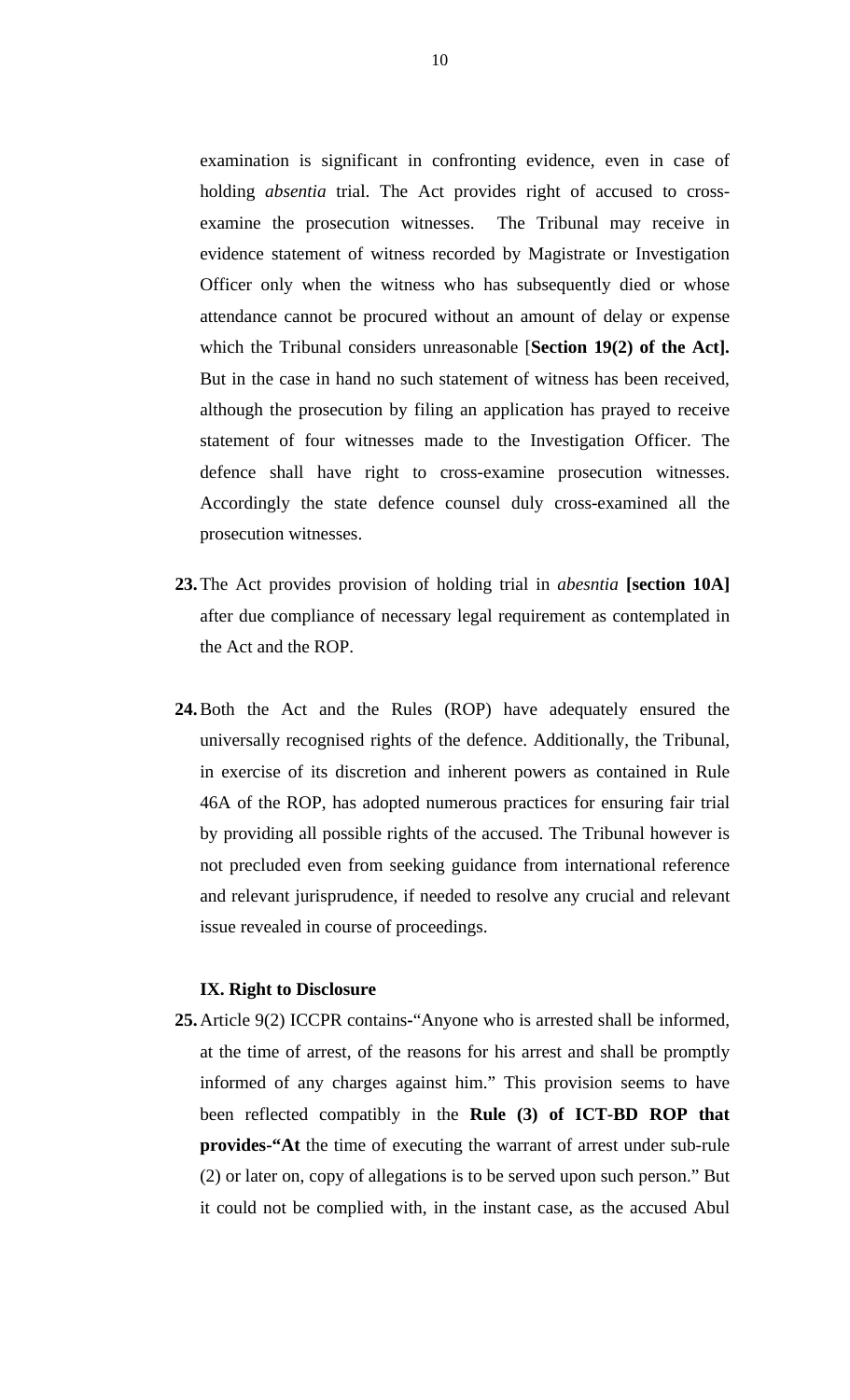Kalam Azda @ Bachchu remained absconded and finally, pursuant to execution report of the warrant of arrest, he fled away from country.

- **26.**Further, **Rule 18 (4) of ICT-BD ROP provides** *"The Chief prosecutor shall file extra copies of formal charge and copies of other documents for supplying the same to the accused(s) which the prosecution intends to rely upon in support of such charges so that the accused can prepare his defence."* For the reason of absconsion of accused the Tribunal, after necessary procedural formalities as required under the ROP, ordered for holding *absentia* trial by appointing Mr. Abdus Shukur Khan, Advocate, Bangladesh Supreme Court as state defence counsel to defend the absconded accused and it also ordered to submit copies of the formal charge, statement of witnesses and documents which the prosecution intends to rely upon for supplying the same to the state defence counsel for preparation of defence. Thus, this Tribunal has the ability to hold trials *in absentia* in such a way as to refrain from violating human rights norms guaranteed by the International Covenant on Civil and Political Rights (ICCPR) and other agreements.
- **27.**Therefore, right to disclosure and adequate opportunity to prepare defence have been adequately ensured so that the appointed state defence counsel can have due opportunity to defend the interest of absconded accused Abul Kalam Azad @ Bachchu keeping consonance with the Article 9(2) and 14(3)(a) ICCPR.

## **X. Witnesses adduced by parties**

**28.**Prosecution adduced and examined in all 22 witnesses of whom P.W.21 is a seizure witness and P.W.22 is the Investigation Officer. It took 13 working days to complete examination and cross-examination of 22 P.W.s. After closing of P.W.s, the learned state defence counsel informed the Tribunal once again that he would not adduce and examine any witness in support of defence as he could not have been able to submit the list of witnesses, documents as required under section 9(5) of the Act as he failed to have instruction from relatives of the absconded accused, despite contact that he made to them. Accordingly the Tribunal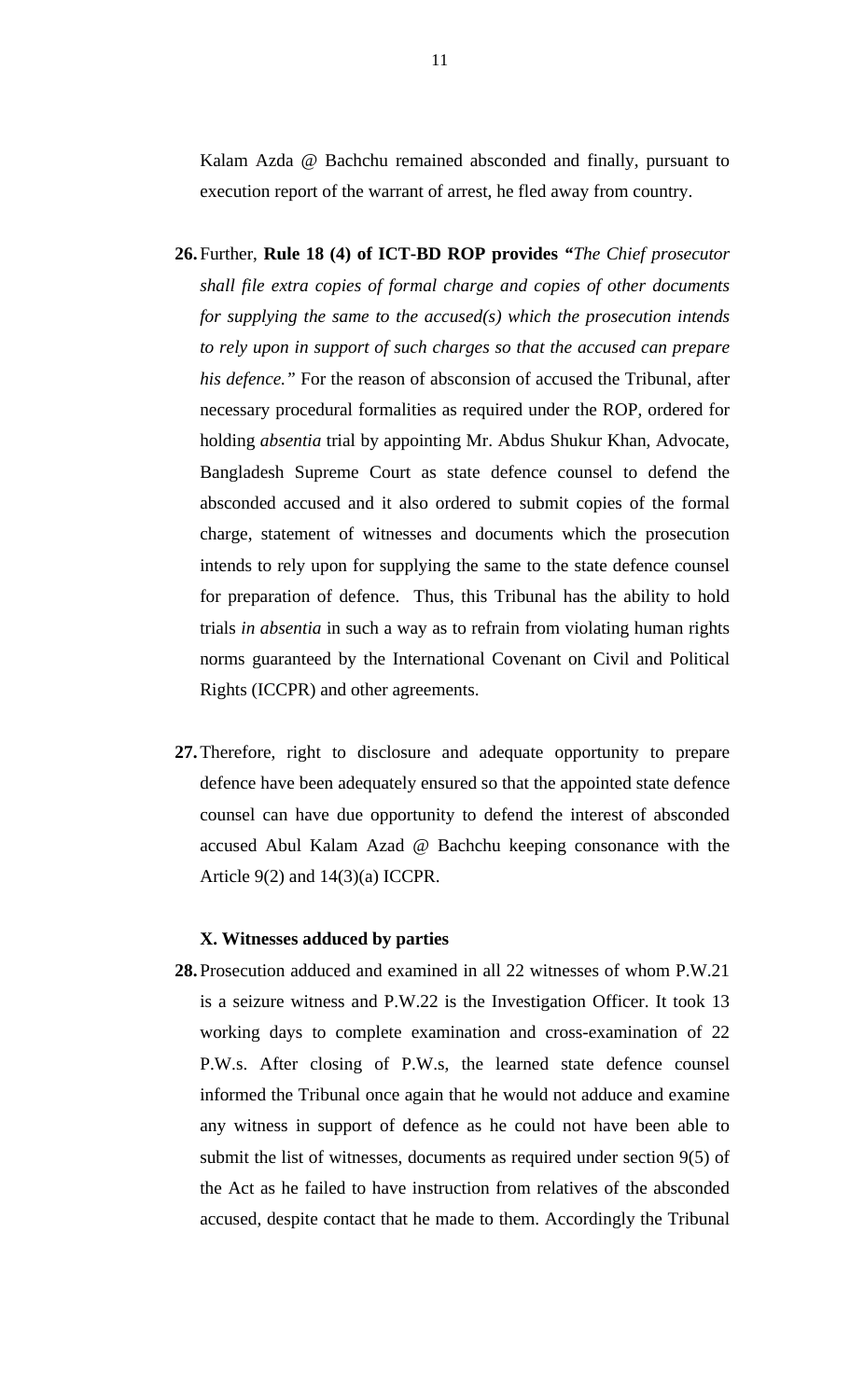fixed next date for summing up of prosecution case as required under section 10(1)(i) of the Act of 1973. Accordingly the learned Prosecutor Mr. Syed Haider Ali and Mr. Shahidur Rahman have summed up prosecution case and thereafter the learned state defence counsel also presented summing up of defence case by agitating several crucial legal issues.

#### **XI. The way of adjudicating the charges**

- **29.**The evidence produced by the prosecution in support of its respective case is mainly testimonial. The Tribunal considered that most of prosecution witnesses directly experienced and witnessed the terrible events they have narrated and that such trauma could have an impact on their testimonies. However, despite this reality, their testimony seems to be invaluable to the Tribunal in its search for the truth on the horrendous and atrocious incidents that happened in 1971 war of liberation in different areas of Faridpur district directing the Bangalee Hindu community, after duly weighing value and credibility of such testimonies. Despite the indisputable atrociousness of the crimes committed during the war of liberation in 1971 by the Pakistani armed force in collaboration with the local perpetrators like accused Abul Kalam Azad @ Bachchu, we require to examine the facts constituting offences alleged in a most dispassionate manner, keeping in mind that the accused is presumed innocent.
- **30.**The incidents took place about 40/41 years back, in 1971 and as such memory of live witnesses may have been faded and as a result discrepancy may have occurred in their version made in court. Such discrepancy is usual. The case before us, as we have already said, depends mostly on narratives of live witnesses who claim to have witnessed the commission of crimes and sustained trauma as well, as sufferer. Their testimony is based on their explicit memories.
- **31.**Therefore, in the case in hand, together with the testimony of prosecution witnesses of whom most are live witnesses, we shall have to depend upon too **(i)** facts of common knowledge (ii) context of the attack directed against unarmed Hindu civilians **(iii)** documentary evidence, if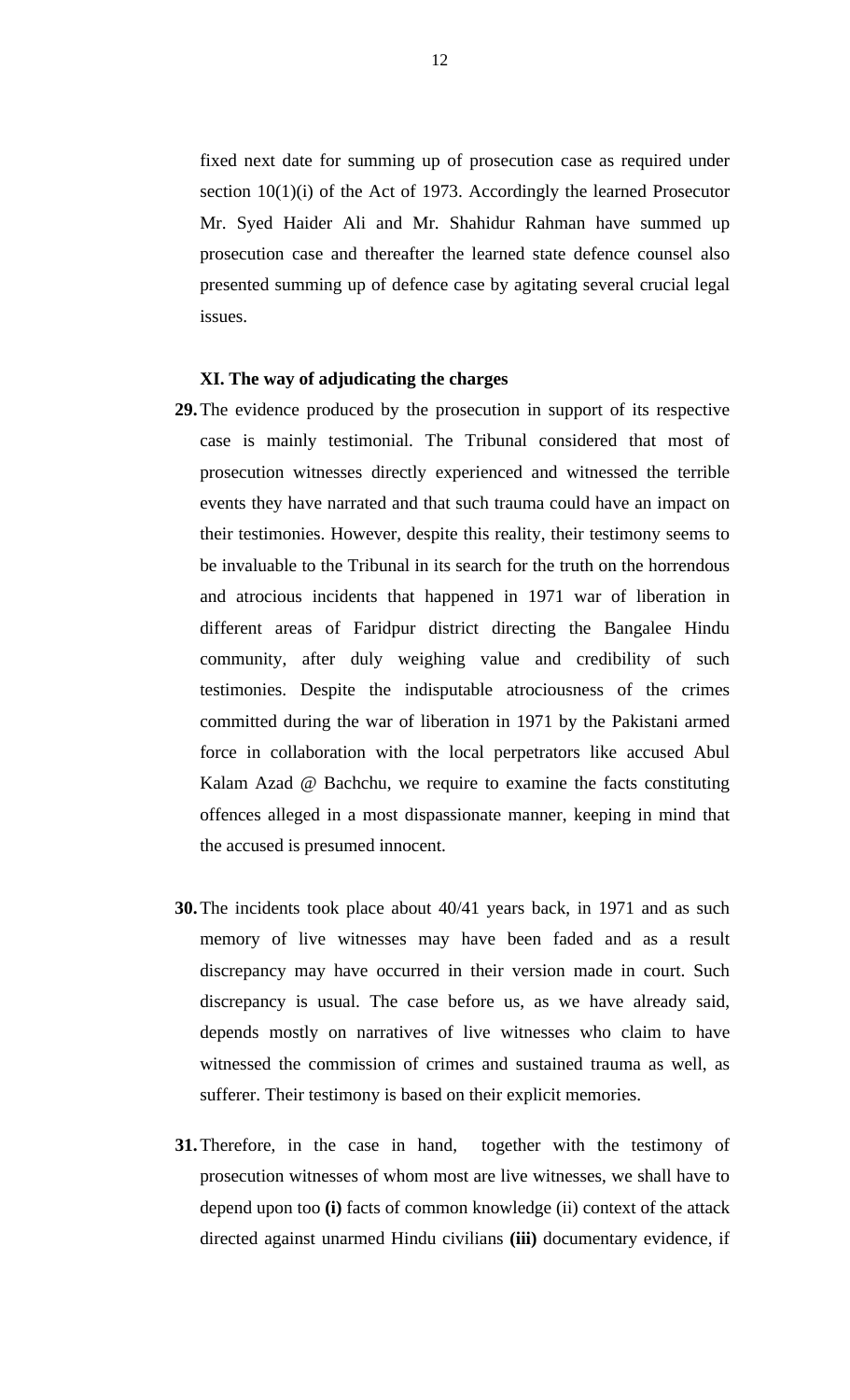any **(iv)** relevant facts **(v)** circumstantial evidence **(vi)** Political status of the accused at the relevant time **(vii)** link of the accused with the local Pakistani armed force and **(viii)** the jurisprudence evolved on these issues in the *adhoc* Tribunals, if it is considered essential to rely upon. In the prosecution of crimes against humanity, principally accused's status, position, authority, activities, link with the state organization are pertinent issues. In determining culpability of the accused, all these factors have to be addressed and resolved as well.

## **XII. Burden of the Prosecution**

**32.**The prosecution, in the light of the charges framed, is burdened to prove (a) the commission of crimes narrated in charges (b) mode of participation of the accused in committing the crimes for which he has been charged (c) What was the status and role of the accused at the relevant time and how he had maintained association with the Pakistani army (d) the context of carrying out alleged atrocious crimes directed against civilian population and a particular group of population. In determining culpability of the accused prosecution is to establish too that **(1)** the perpetrator must know of the broader context in which the act occurs and **(2)** the act must not have been carried out for purely personal motives of the perpetrator.

### **XIII. Backdrop and Context**

- **33.**The backdrop and context of commission of untold barbaric atrocities in 1971 war of liberation is the conflict between the Bangalee nation and the Pakistani government that pushed the Bangalee nation for self determination and eventually for freedom and emancipation. War of Liberation started following the **'operation search light'** in the night of 25 March 1971 and lasted till 16 December 1971 when the Pakistani occupation force surrendered. Ten millions (one crore) of total population took refuge in India under compelling situation and many of them were compelled to deport.
- **34.**As we see in the case in hand, the crimes are alleged to have been committed between the period of May 1971 to July 1971 in furtherance of accomplishment of policy and plan of Pakistani army. Why? What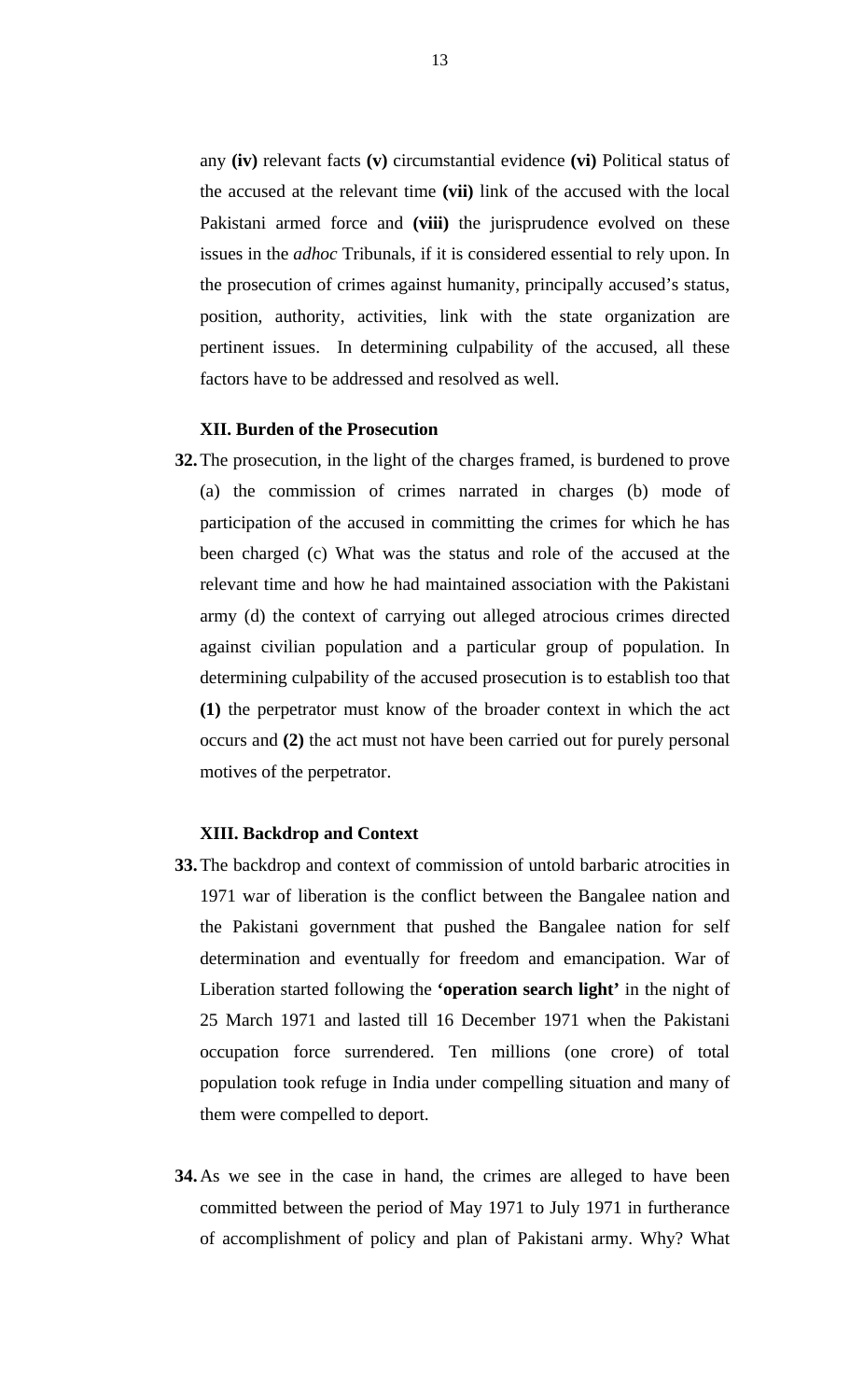was the role of the accused during this period? What were his activities? How he acted to the accomplishment of crimes alleged? What he did and for whom and in which capacity? Had he link, in any manner, with the Pakistani occupation force or local administration in implementing organizational policy or plan and if so, why?

**35.**Admittedly , during the period of War of Liberation in 1971 parallel forces e.g Razaker Bahini, Al-Shams, Al-Badar Bahini, , Peace Committee were formed as auxiliary forces of the Pakistani armed force who provided moral supports , assistance and substantially contributed and also physically participated to the commission of horrendous atrocities in the territory of Bangladesh. It is the fact of common knowledge that thousands of incidents happened through out the country as part of organized and planned attack. Target was the pro-liberation Bangalee civilian population, Hindu community, pro-liberation political group, freedom fighters and finally the 'intellectuals'. We are to search for answers of all these crucial questions which will be of assistance in determining the culpability of the accused for the offences for which he has been charged. The charges against the accused arose from some particular events allegedly constituting the offences of crimes against humanity and genocide, during the War of Liberation in 1971.

## **XIV. Points to be determined**

**36.**In determining culpability of the accused for the perpetration of offences with which he has been charged we are to adjudicate the fundamental issues such as (i) Whether the accused was a potential member of Razakar (Volunteer) force at the relevant time (ii) whether the accused was substantially associated with Pakistani army and their activities for facilitating commission of offences (iii) whether the accused physically participated in the commission of crimes alleged and (iv) whether the allegations against the accused constitute a serious case of 'crimes against humanity' and 'genocide' within the Tribunal's jurisdiction.

#### **XV. Discussion**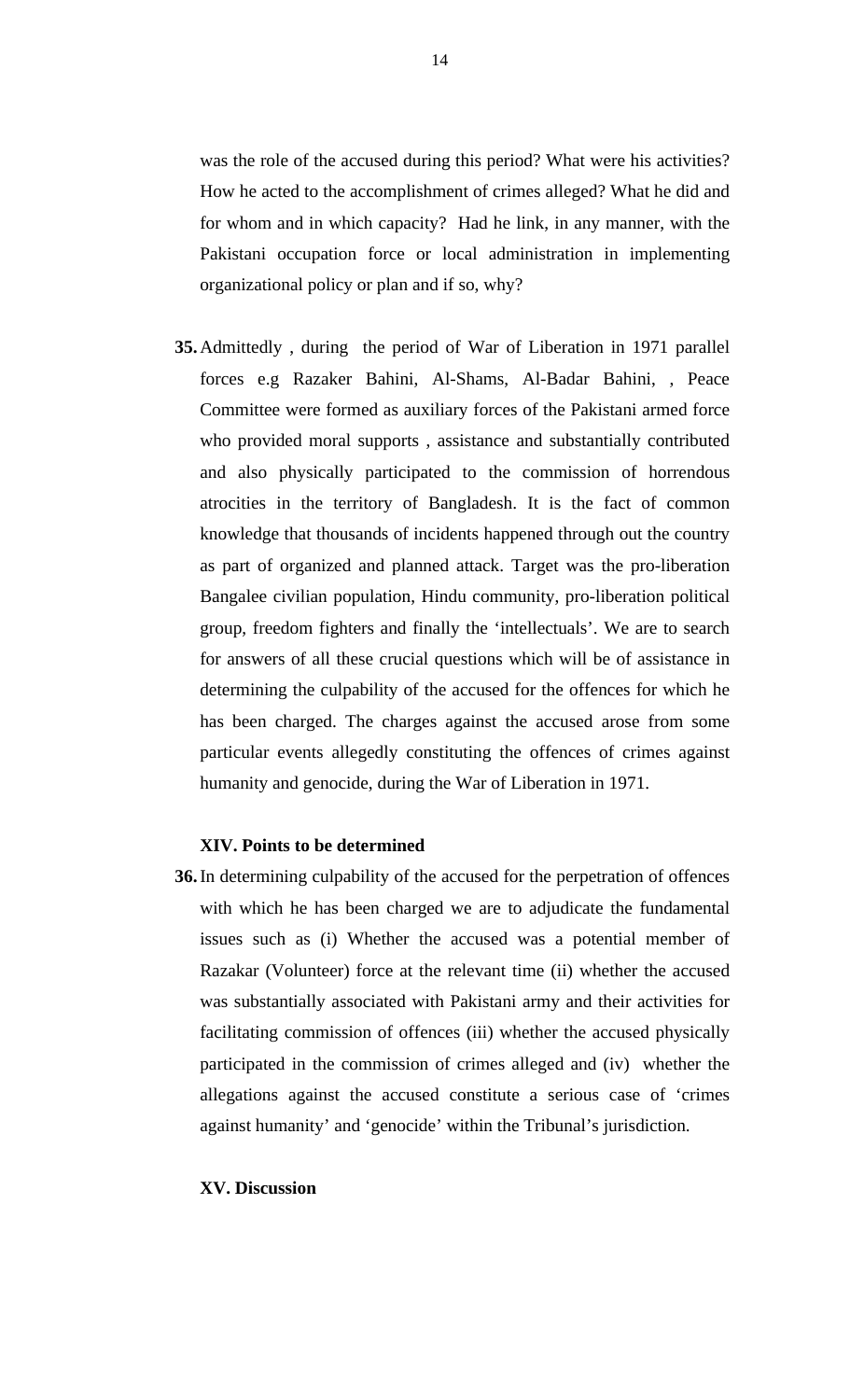- **37.**The case, as it transpires, is founded on oral evidence and documentary evidence as well. The evidence adduced by the prosecution is to be evaluated together with the circumstances revealed, relevant facts and facts of common knowledge. It would be expedient to have a look to the facts of common knowledge of which Tribunal has jurisdiction to take judicial notice [Section 19(3) of the Act of 1973] and the reports published in foreign news papers in 1971.
- **38.**Therefore, before we address the above decisive issues we prefer to make a portrayal related to factual aspects. Inevitably this portrayal would lend us a clear depiction as to pattern, extent and nature of atrocities committed during 1971 War of Liberation that may qualify the offences as crimes against humanity as specified in section 3(2)(a) and the offence of genocide as specified in section  $3(2)$  (c)(i) of the Act of 1973.

## **XVI. Addressing legal issues agitated**

**39.**Before we enter into the segment of our discussion on adjudication of charges we consider it convenient to address and resolve the legal issues agitated during summing up of cases of both parties.

#### **Argument advanced by the State defence Counsel on legal aspect**

**40.**Mr. Abdus Shukur Khan, Advocate, Bangladesh Supreme Court and the learned state defence counsel defending the absconded accused Abul Kalam Azad @ Bachchu, in course of summing up case has taken pain in raising some pertinent legal issues. He argued that 40 years delay in prosecuting the accused is not sufficiently explained and such delay creates doubt and fairness of prosecuting the accused; that trial in absence of accused is not valid, particularly in prosecution and trying an individual on allegation of committing internationally recognised crimes; that the phrase 'individual' and 'group of individuals' have been purposefully incorporated in the Act of 1973 by way of amendment in 2009 and such amendment does not have retrospective effect and as such the accused cannot be brought to jurisdiction of the Tribunal as an 'individual'; that the Act of 1973 was enacted to prosecute , try and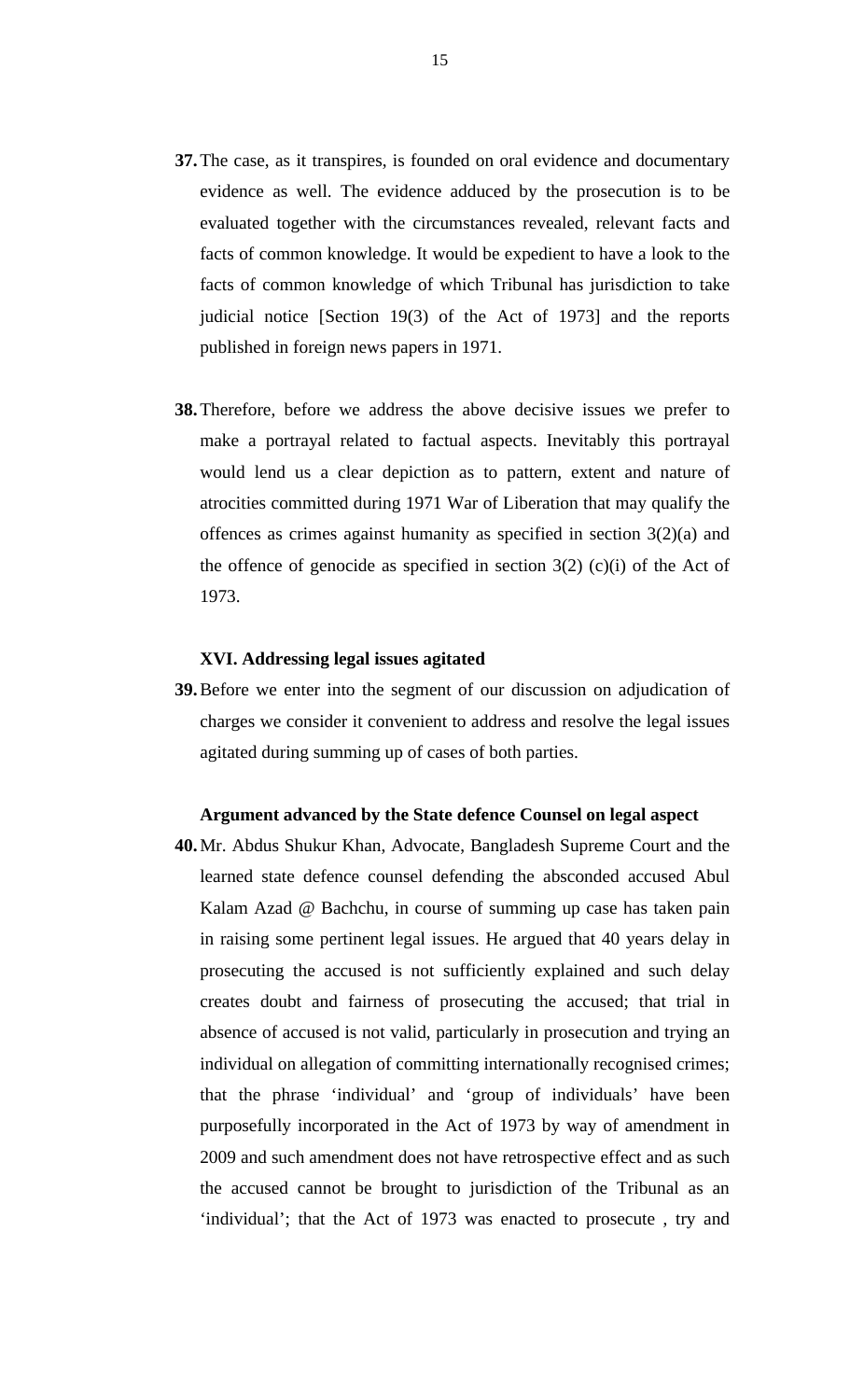punish 195 listed Pakistani war criminals who have been exonerated on the strength of tripartite agreement of 1974 and as such without prosecuting those listed war criminals present accused cannot be brought to justice; that the accused could have been prosecuted and tried under the Collaborator Order 1972 if he actually had committed any criminal acts constituting offences in concert with the Pakistani army; that if the accused was actually prosecuted , tried and punished under the Collaborators Order 1972, now prosecuting him for the same offences is barred by the doctrine of double jeopardy; that it is not claimed that the accused alone had committed the offences alleged and thus without bringing his accomplices to justice the accused alone cannot be prosecuted; that the crimes alleged are isolated in nature and not part of organized attack ; that the offences have not been adequately defined in the Act of 1973 and for characterizing the criminal acts alleged for constituting offence of crimes against humanity the Tribunal should borrow the elements as contained in the Rome Statute.

#### **Reply of Prosecutor to argument extended by the Defence**

**41.**In reply to these legal contentions, Mr. Syed Haider Ali, the leraned Prosecutor submitted that there is an historical context of delay in bringing the 'individuals' to the justice although the legislation enacted in 1973 was prevailing. Step was taken by forming prosecution team composed of four eminent senior counsels for prosecuting the perpetrators of offences specified in the Act of 1973. But after the dark history of assassination of Bangabandhu Sheikh Mujibur Rahman and his family on 15 August 1975 the process was halted and even the Collaborators Order 1972 was repealed on 31.12.1975. Democracy remained halted till 1991 and also till 2009 there was no favourable situation, strong political will and consensus to prosecute the offenders under the Act of 1973. This history of common knowledge itself is explanatory for delayed prosecution. Besides, there is no limitation in bringing criminal prosecution, particularly when it relates to 'international crimes' committed in violation of customary international law. Mr. Prosecutor went on to submit that the tripartite agreement is not a clog in bringing prosecution under the Act of 1973 against 'auxiliary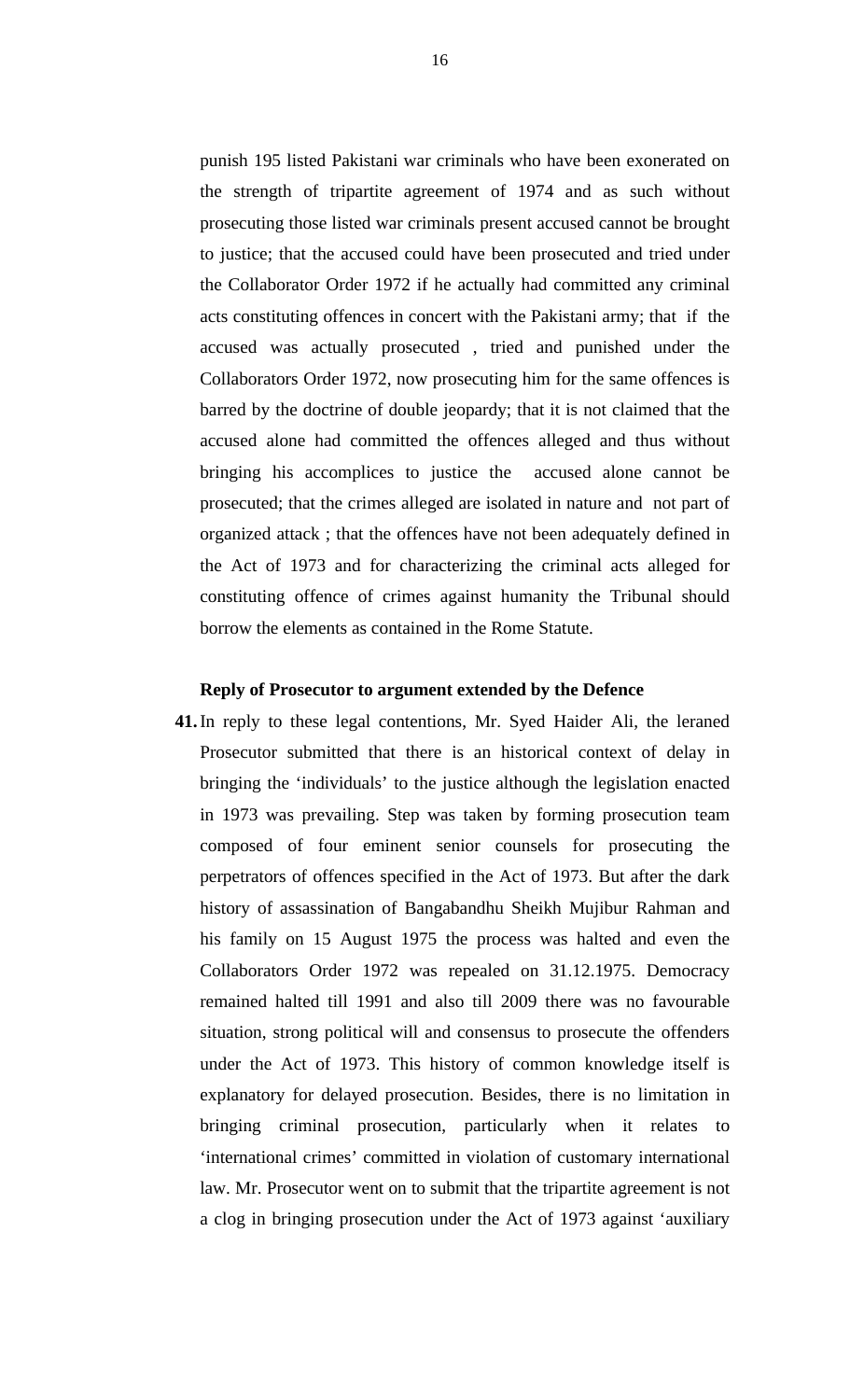force ' and 'individual' or 'group of individuals'. Besides, the tripartite agreement did not give immunity to listed 195 war criminals belonging to Pakistani occupation army. The agreement was not in consonance with the norms of compelling laws.

**42.**In respect of definition and elements of crimes against humanity, Mr. Prosecutor submitted that the phrase **' directed against civilian population'** as contained in section 3(2)(a) of the Act of 1973 itself patently signifies that acts constituting offences specified therein are perceived to have been committed as part of 'systematic attack'. The context of war of liberation is enough to qualify the acts as the offences of crimes against humanity. The ICTY Statute does not contain the 'systematic or widespread' requirement. Subsequently, through judicial pronouncements it has been settled jurisprudence of ICTY that the offences of crimes against humanity must have been committed as part of 'systematic or widespread attack'. Our Tribunal which is a domestic Tribunal constituted under our own legislation enacted in the sovereign parliament meant to prosecute, try and punish the perpetrators of 'international crimes' taking the context and pattern of atrocities into account may arrive at decision whether the acts constituting the offences can be qualified as crimes against humanity. The amendment of the Act of 1973 bringing the phrase 'individual' or 'group of individuals' have to be considered together with the preamble of the Statute and thus it is misconceived to say that merely for the reason of such subsequent amendment to the Act an 'individual' cannot be brought under jurisdiction of the Tribunal. As regard trial in *absentia*, it has been submitted that section 10A of the Act of 1973 provides provision of holding trial in *absentia*. The accused Abul Kalam Azad @ Bachchu deliberately remained absconding since pre-trial stage to evade the process of justice and as has been reported he has left the country. It signifies that he deliberately did not intend to face the prosecution. Absconsion itself is an incriminating circumstance to be considered together with evidence for determining culpability of the accused.

## (i) **Does Delay obstruct bringing prosecution under the Act of 1973?**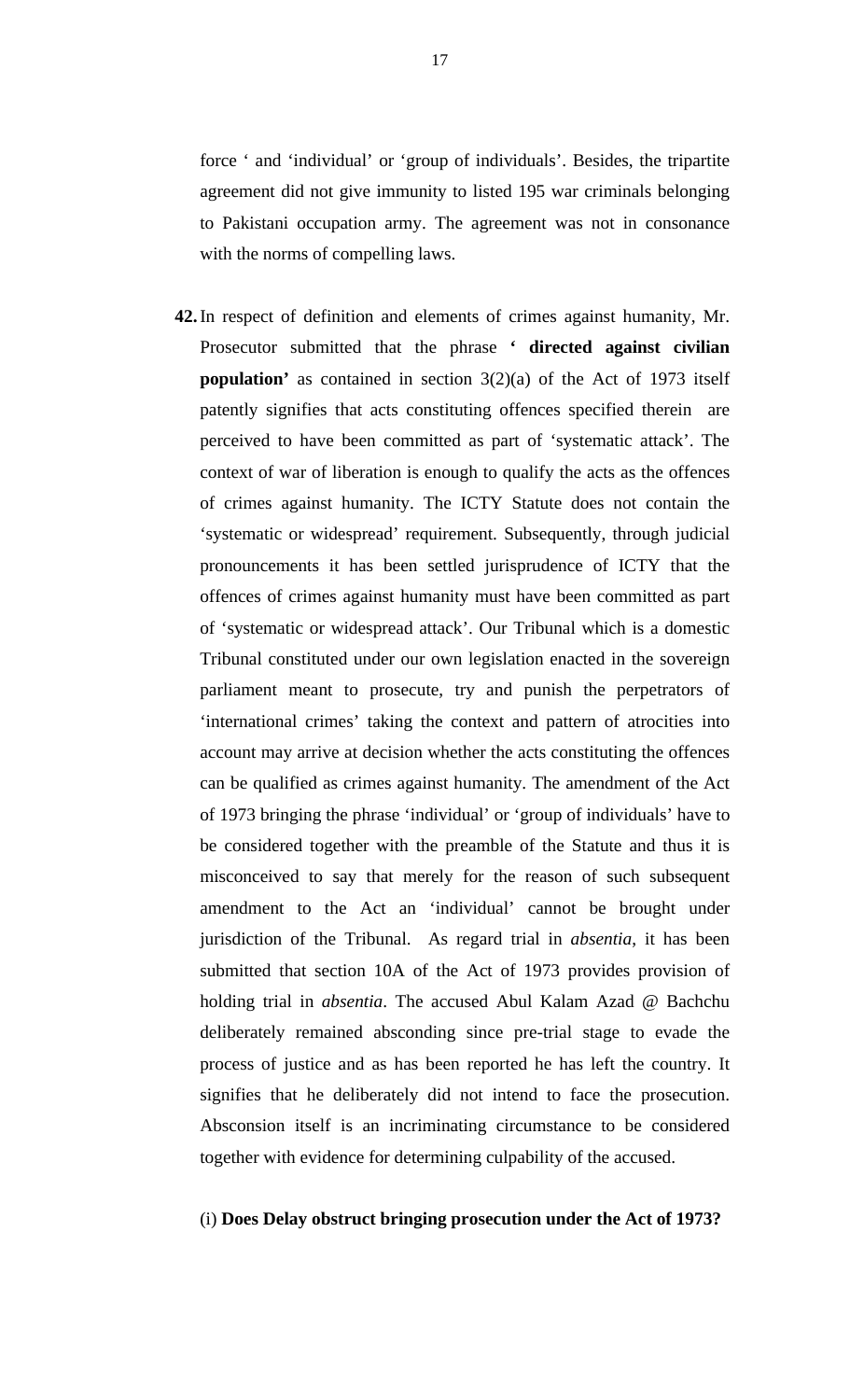- **43.**From the point of morality and sound legal dogma, time bar should not apply to the prosecution of human rights crimes. Neither the Genocide Convention of 1948, nor the Geneva Conventions of 1949 contain any provisions on statutory limitations to war crimes and crimes against humanity. Article I of the Convention on the Non-Applicability of Statutory Limitations to War Crimes and Crimes Against Humanity adopted and opened for signature, ratification and accession by General Assembly resolution 2391 (XXIII) of 26 November 1968 provides protection against even any statutory limitation in prosecuting crimes against humanity, genocide etc. Thus, criminal prosecutions are always open and not barred by time limitation.
- **44.**Still the Nazi war criminals of the Second World War are being prosecuted. Trials of genocides committed during the 1973 Chilean revolution and the Pol Pot regime of Cambodia in the1970s are now ongoing. The sovereign immunity of Slobodan Milosevic of Serbia, Charles Taylor of Liberia, and Augusta Pinochet of Chile (with the Chilean Senate's life-long immunity) as the head of state could not protect them from being detained and prosecuted for committing genocides, crimes against humanity, and war crimes.
- **45.**In view of above settled position and in the absence of any statutory limitation, as a procedural bar, only the delay itself does not preclude prosecutorial action to adjudicate the culpability of the perpetrator of core international crimes. Indubitably, a prompt and indisputable justice process cannot be motorized solely by the painful memories and aspirations of the victims. It requires strong public and political will together with favourable and stable political situation. Mere state inaction, for whatever reasons, does not render the delayed prosecution readily frustrated and barred by any law.
- **46.**Prolonged impunity and the related denial of the truth will allow old wounds to fester and may increase post-traumatic stress suffered by the victims of human rights crimes. [Special Rapporteur on the Right to Restitution, Comp. & Rehab. for Victims of Gross Violations of Human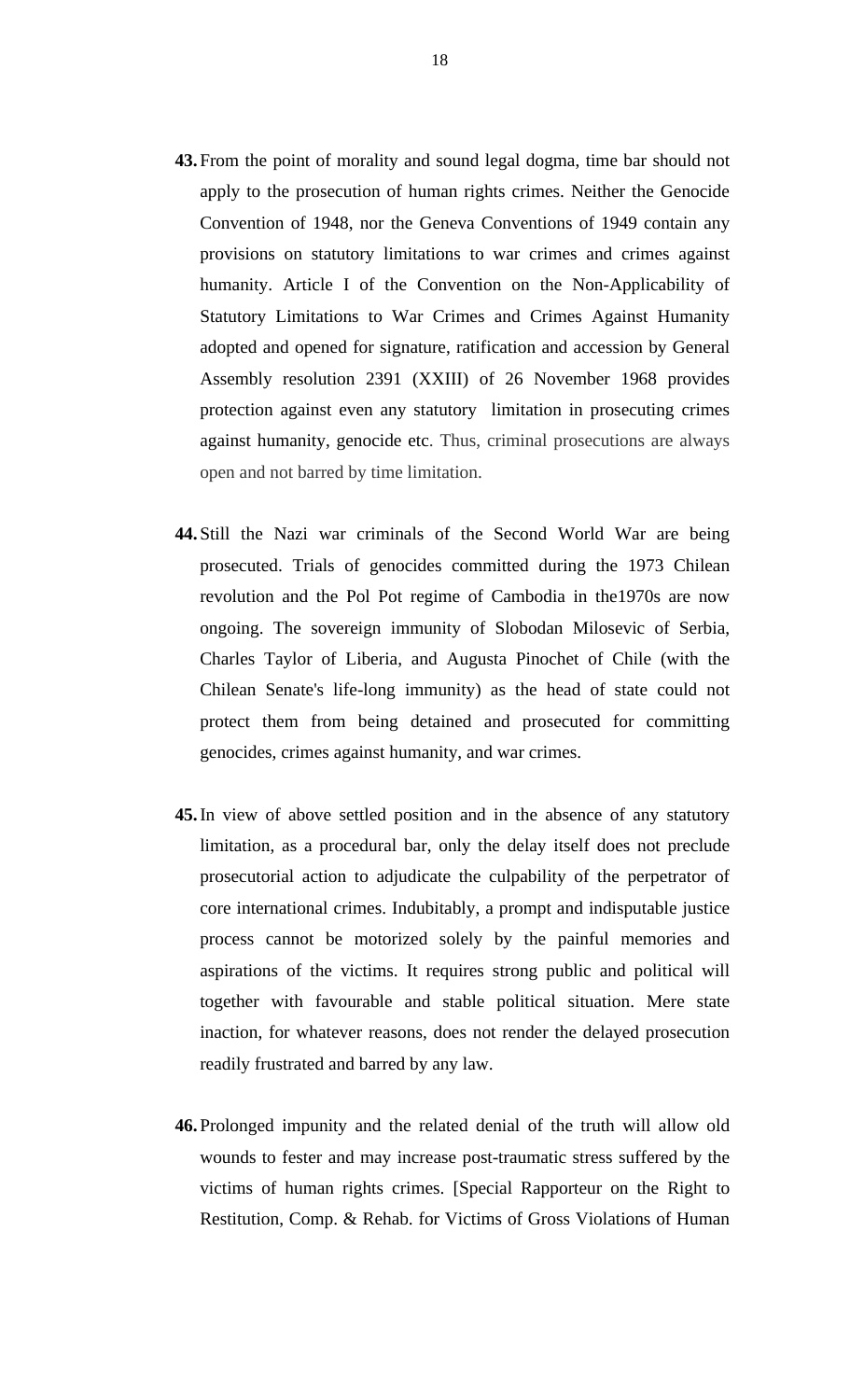Rights & Fundamental Freedoms, *Study Concerning the Right to Restitution, Compensation and Rehabilitation for Victims of Gross Violations of Human Rights and Fundamental Freedoms*, 135, Common on Human Rights, Econ. & Soc. Council, U.N. Doc. E/CN.4/Sub.2/1993/8 (July 2, 1993) [hereinafter van Boven] (by Theo van Boven).]

- **47.**In this respect, Cohen has observed that "after generations of denials, lies, cover-ups and evasions, there is a powerful, almost obsessive, desire to know exactly what happened." [STANLEY COHEN, STATES OF DENIAL: KNOWING ABOUT ATROCITIES AND SUFFERING 225 (2001)]. In Bangladesh, the efforts initiated under a lawful legislation to prosecute, try and punish the perpetrators of crimes committed in violation of customary international law is an *indicia* of valid and courageous endeavor to come out from the culture of impunity. Customary international law has finally progressed to a stage where States may not point to the passage of time to escape their duty to prosecute and punish perpetrators of genocide, crimes against humanity, and war crimes in their own courts*.*
- **48.**Crimes against humanity and genocide, the gravest crime never get old and that the perpetrators will face justice. We should not forget it that the millions of victims who deserve that their tormenters are held accountable; the passage of time does not diminish the guilt. Considerations of material justice for the victims should prevail when prosecuting crimes of the extreme magnitude is on the process. Therefore, justice delayed is no longer justice denied, particularly when the perpetrators of core international crimes are brought to the process of justice. However, there can be no recognised theory to insist that such a 'system crime' can only be pursued within a given number of years. Therefore, delayed prosecution does not rest as a clog in trying the accused and creates no mystification about the atrocities committed in 1971

### **(ii) Validity of holding Absentia trial**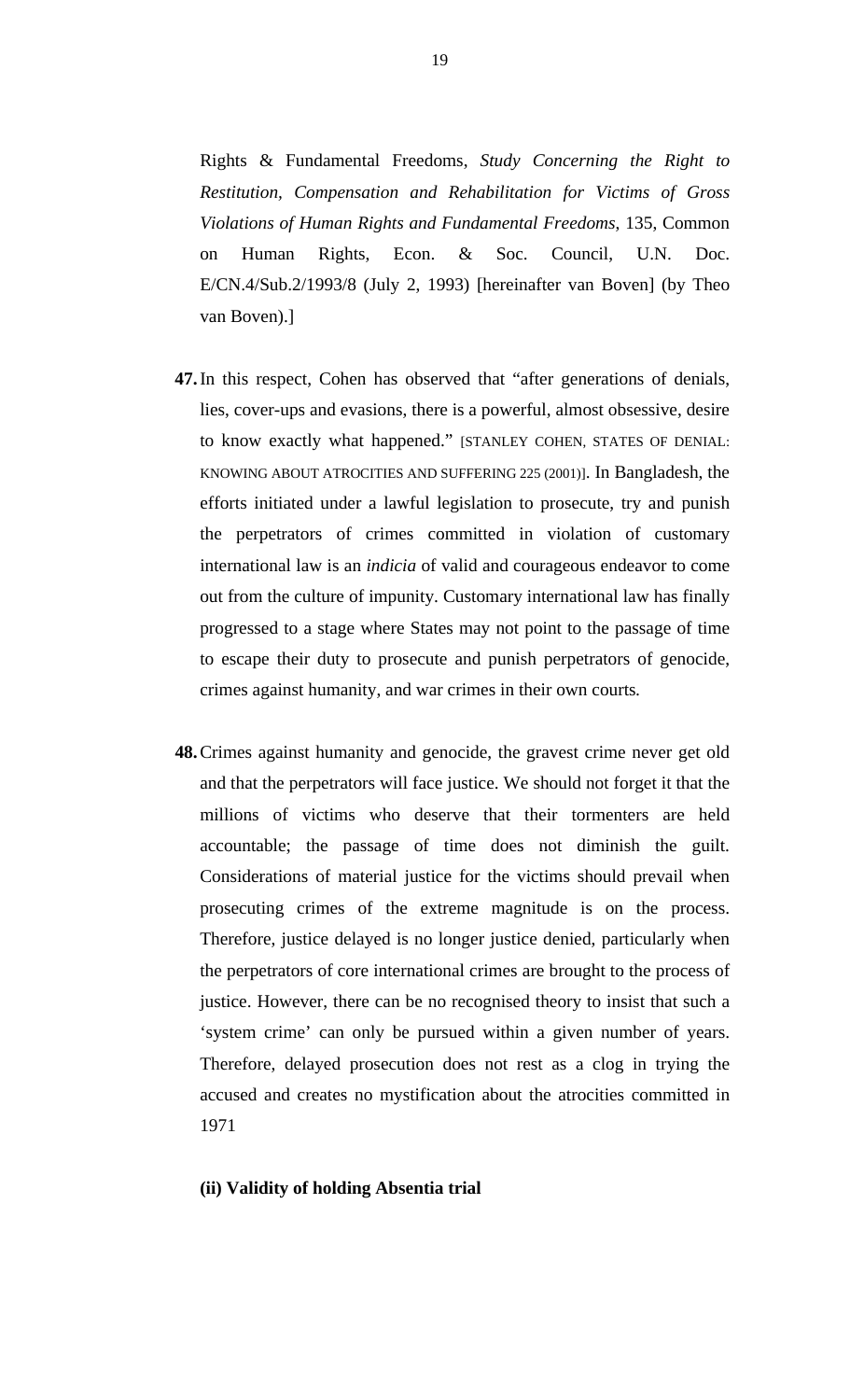- **49.**The Act of 1973 provides provision of holding trial in *abesntia*, if the appearance of the accused could not be ensured for the reason of his absconsion [Section 10A (1) of the Act]. In the international context, the issue of trials *in absentia* arose with the first modern international criminal tribunal, the International Military Tribunal (IMT) at Nuremberg, which was established to try war criminals operating under the European Axis Powers during World War II. Article 12 of the Charter of the International Military Tribunal allowed for trials *in absentia* whenever the Tribunal found it necessary to do so in the interest of justice. Famously, Martin Bormann, who served as the Nazi Party secretary, was indicted, tried, and sentenced to death, all *in absentia,*  despite doubts as to whether he had even been informed of the proceedings.
- **50.**United Nations reversed its policy against trials *in absentia* with the Special Tribunal for Lebanon (STL or Lebanon Tribunal) in 2006. The STL allows trials "to commence and to end………… without an accused ever having showed up in court. The STL (Special Tribunal for Lebanon) expressly allows for trials in the absence of the accused in article 22 of the STL Statute, entitled "Trials in absentia." Article 22(1), lists the situations where the STL can hold trials in the accused absence.
- **51.**According to Professor William Schabas under section 22(1) (c) of the STL Statute, the accused may be tried *in absentia* when he refuses to appear after an initial appearance (absconded) or is otherwise unable to be found after all reasonable steps have been taken to inform him of the proceedings including media publication and communication with his known state of residence.
- **52.**Accused Abul Kalam Azad @ Bachchu could have due opportunity of being properly informed of the proceedings in advance if the warrant of arrest could have been executed. But by remaining absconded and leaving country the accused has willfully declined to exercise his right to be present for facing trial and as such under this circumstance, trial in his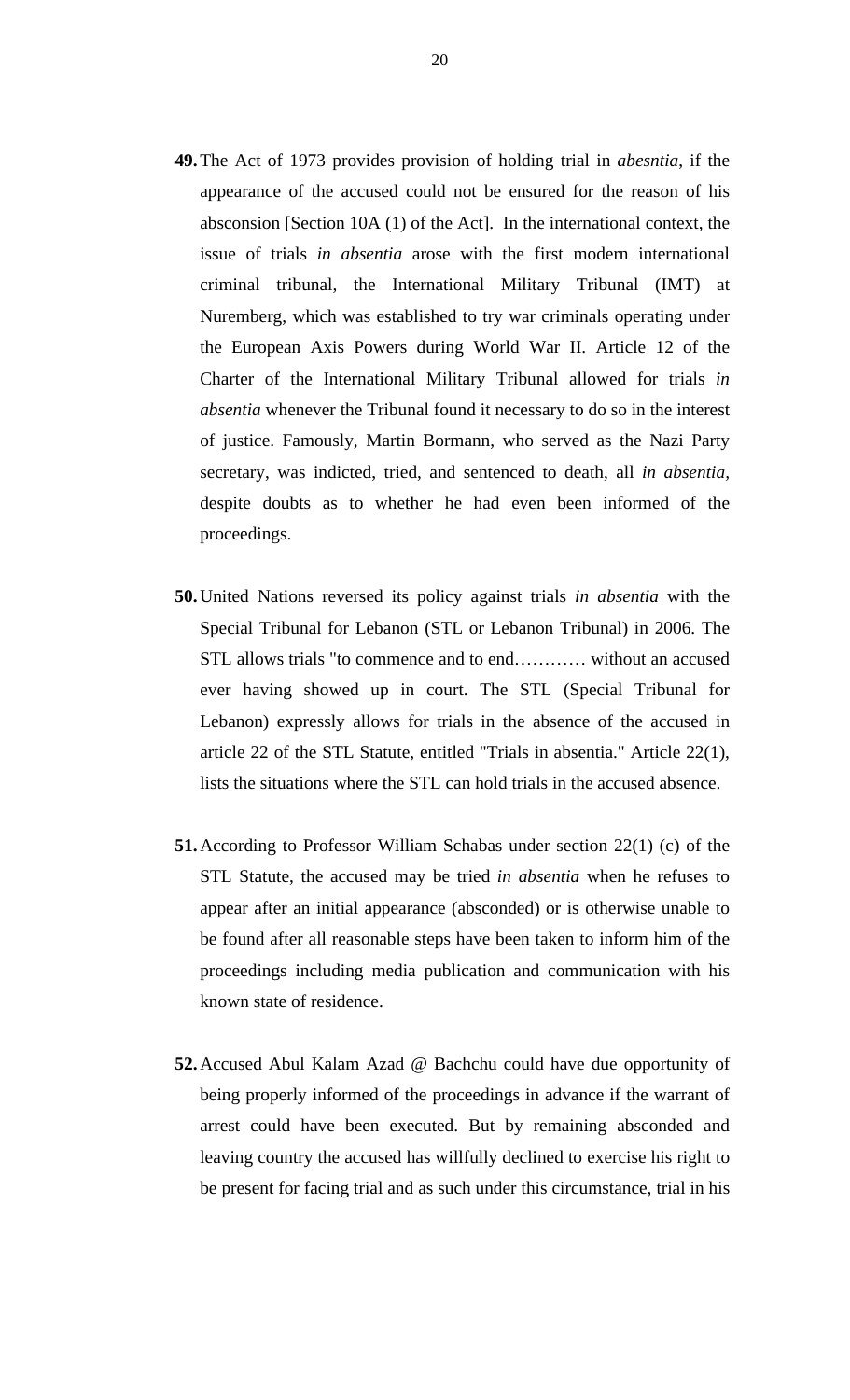absence would be permissible "in the interest of the proper administration of justice."

- **53.**In the case in our hand, at pre-trial stage, for the purpose of effective investigation this Tribunal ordered for his arrest by issuing warrant and as it appears from the execution report, the accused knowing it preferred to remain absconded, instead of facing proceedings and trial. The accused has not intended to take part in the trial, rather wished to escape prosecution. The jurisprudence of both the ICCPR and the ECHR confirms that a trial *in absentia* will not violate a person's right to be present when he has expressly declined to exercise this right. The circumstance and the time and way the accused had gone to absconsion and left country led us to lawful inference that the accused has expressly declined to exercise his right to be present in trial.
- **54.**That is to say, despite all reasonable steps taken to inform him of the proceedings including media publication, the accused Abul Kalam Azad @ Bachchu seems to be unwilling to face the trial, as he remained absconded and fled away even from country. It is a patent *indicium* that the accused, by his conduct, has waived his right to be present, and as such on this score too trial in his absence is quite permissible.

# **(iii) Incorporating 'Individual or group of individuals' to the Act by amendment**

**55.**It is submitted by the learned counsel appearing on behalf of the accused (absconded) that since the subsequent amendment brought in 2009 of the Act of 1973 by inserting the phrases 'individual' and 'group of individuals' in section 3(1) carries 'prospective effect', in reality, the present accused cannot be prosecuted in the capacity of an 'individual' for the offences underlying in the Act which is admittedly 'retrospective'. Since such amendment has not been expressly given retrospective effect interpretation stands that the amendment is prospective. Prosecution could not show that the accused belonged to Razakar force or subsequently Al-Badar Bahini and as such on this score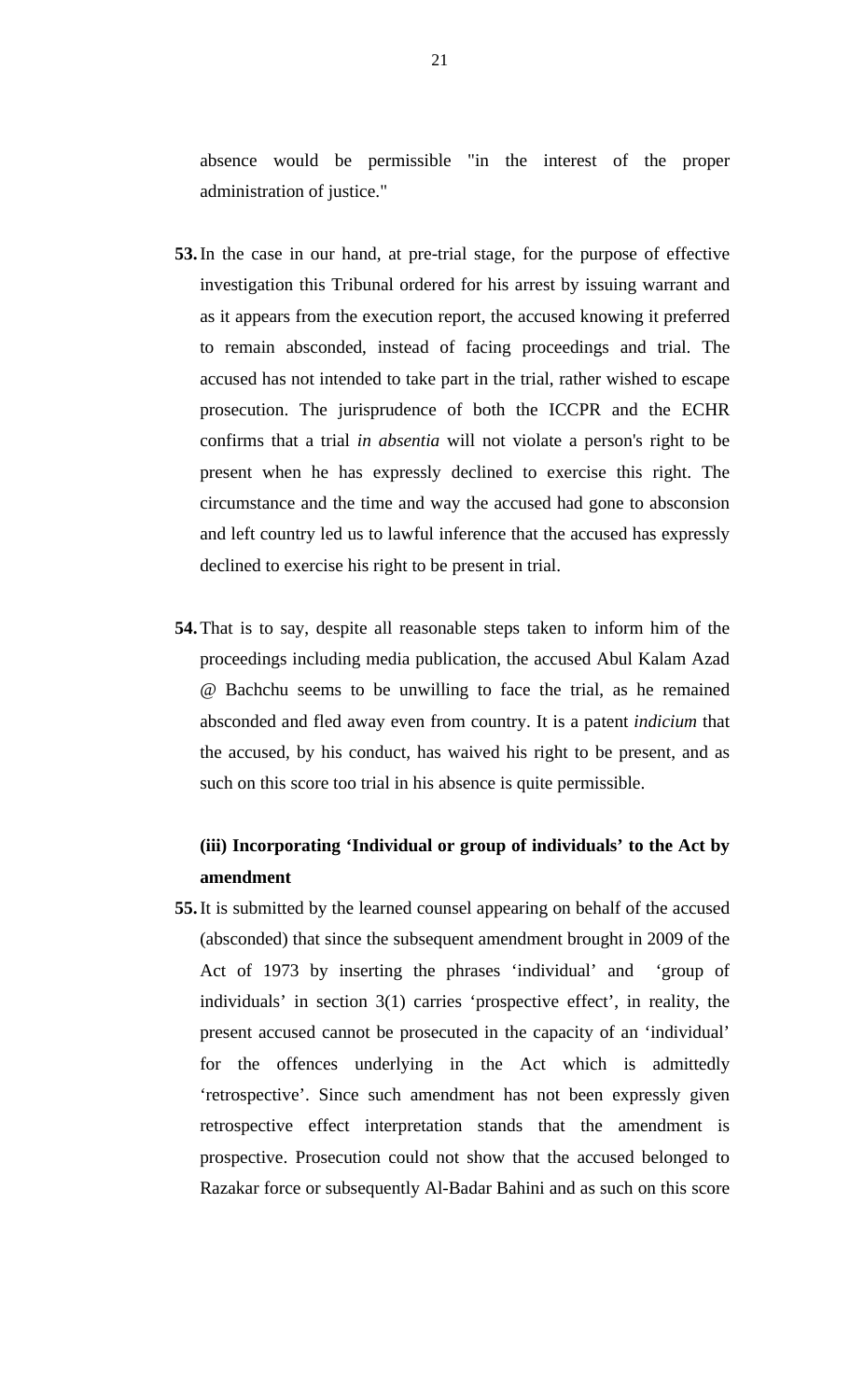too he cannot be prosecuted under the Act of 1973 by bringing him within the ambit of the phrase 'individual'.

- **56.**At the out set, before we resolve the issue, it is to be noted that it is rather admitted that even under retrospective legislation (Act enacted in 1973) initiation to prosecute crimes against humanity, genocide and system crimes committed in violation of customary international law is quite permitted, as we have already observed.
- **57.**We are to perceive the intent of enacting the main Statute together with fortitude of section  $3(1)$  of the Act. At the same time we cannot deviate from extending attention to the protection provided by the Article 47(3) of the Constitution to the Act of 1973 which was enacted to prosecute, try and punish the perpetrators of atrocities committed in 1971 War of Liberation.
- **58.**The legislative modification that has been adopted by bringing amendment in 2009 has merely extended jurisdiction of the Tribunal for bringing the perpetrator to book if he is found involved with the commission of the criminal acts even in the capacity of an 'individual' or member of 'group of individuals'. It is thus validly understood that the rationale behind this amendment is to avoid letting those who committed the most heinous atrocities go unpunished. This is the intent of bringing such amendment.
- **59.**It may be further mentioned here that the words 'individual' or 'group of individuals' have been incorporated both in section 3 of the Act of 1973 and in Article 47(3) of the Constitution by way of amendments in 2009 and 2011 respectively. The right to move the Supreme Court for calling any law relating to internationally recognised crimes in question by the person charged with crimes against humanity and genocide has been taken away by the provision of Article 47A(2) of the Constitution. Since the accused has been prosecuted for offences recognised as international crimes as mentioned in the Act of 1973 he does not have right to call in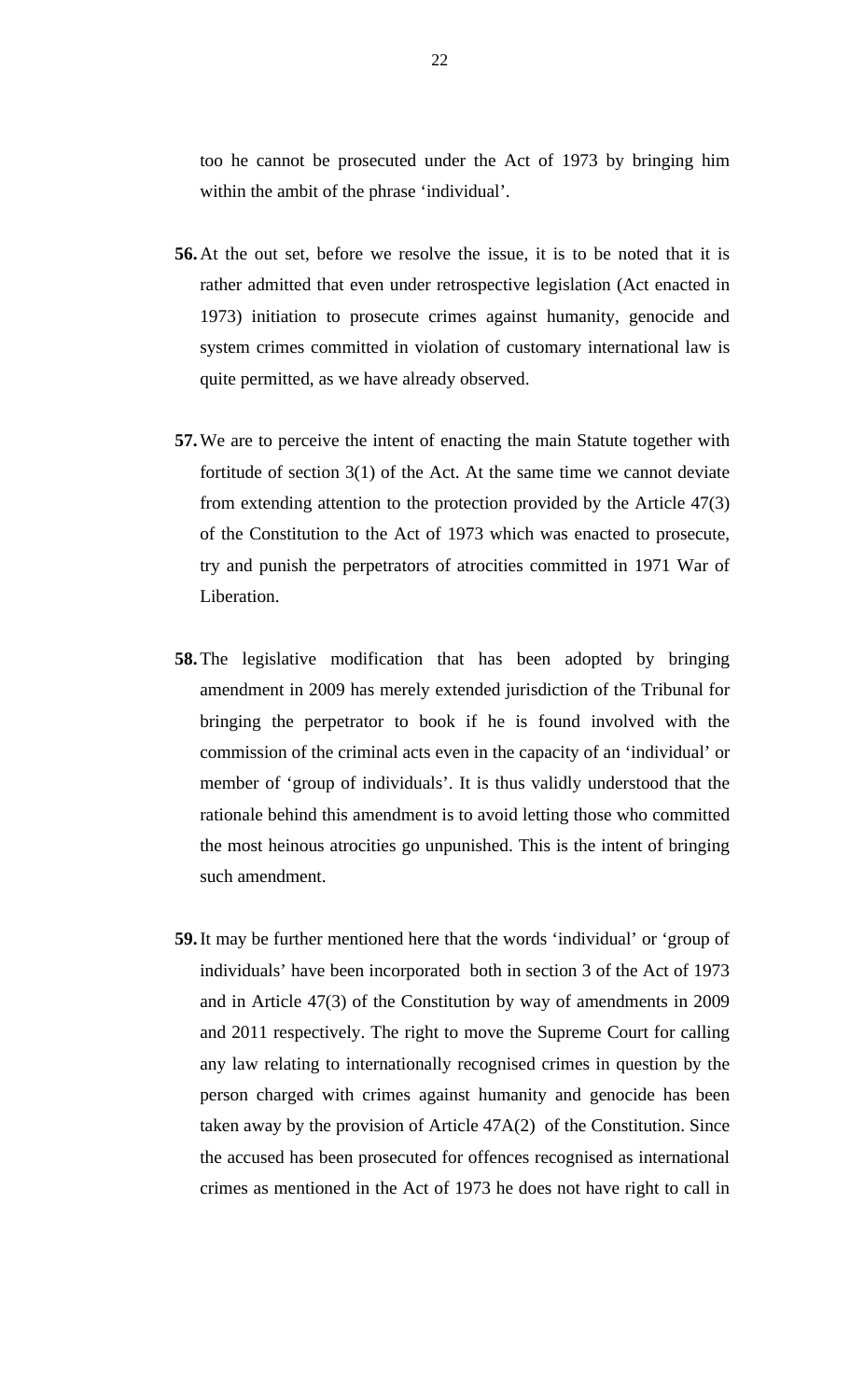question any provision of the International Crimes (Tribunals) Act 1973 or any of amended provisions thereto.

**60.**Thus, we hold that the application of prospectiveness or retrospectivity as to amendment to section 3(1) of the Act of 1973 raised by the defence is of no consequence to him in consideration of his legal status and accordingly the defence objection is not sustainable in law, particularly in the light of Article 47(3) and Article 47A(2) of the Constitution.

# **(iv) Tripartite Agreement and immunity to 195 Pakistani war criminals**

- **61.**It is not good enough to say that no individual or member of auxiliary force as stated in section 3(1) of the Act of 1973 can be brought to justice under the Act for the offence(s) enumerated therein for the reason that 195 Pakistani war criminals belonging to Pak armed force were allowed to evade justice on the strength of 'tripartite agreement' of 1974. Such agreement was an 'executive act' and it cannot create any clog to prosecute member of 'auxiliary force' or an 'individual' or member of 'group of individuals' as the agreement showing forgiveness or immunity to the persons committing offences in breach of customary international law was derogatory to the existing law i.e the Act of 1973 enacted to prosecute those offences.
- **62.**It is settled that the *jus cogens* principle refers to peremptory principles or norms from which no derogatory is permitted, and which may therefore operate a treaty or an agreement to the extent of inconsistency with any such principles or norms. We are thus inclined to pen our convincing view that the obligation imposed on the state by the UDHR (Universal Declaration of Human Rights) and the Act of 1973 is indispensable and inescapable and as such the 'tripartite agreement' which is mere an 'executive act' cannot liberate the state from the responsibility to bring the perpetrators of atrocities and system crimes into the process of justice.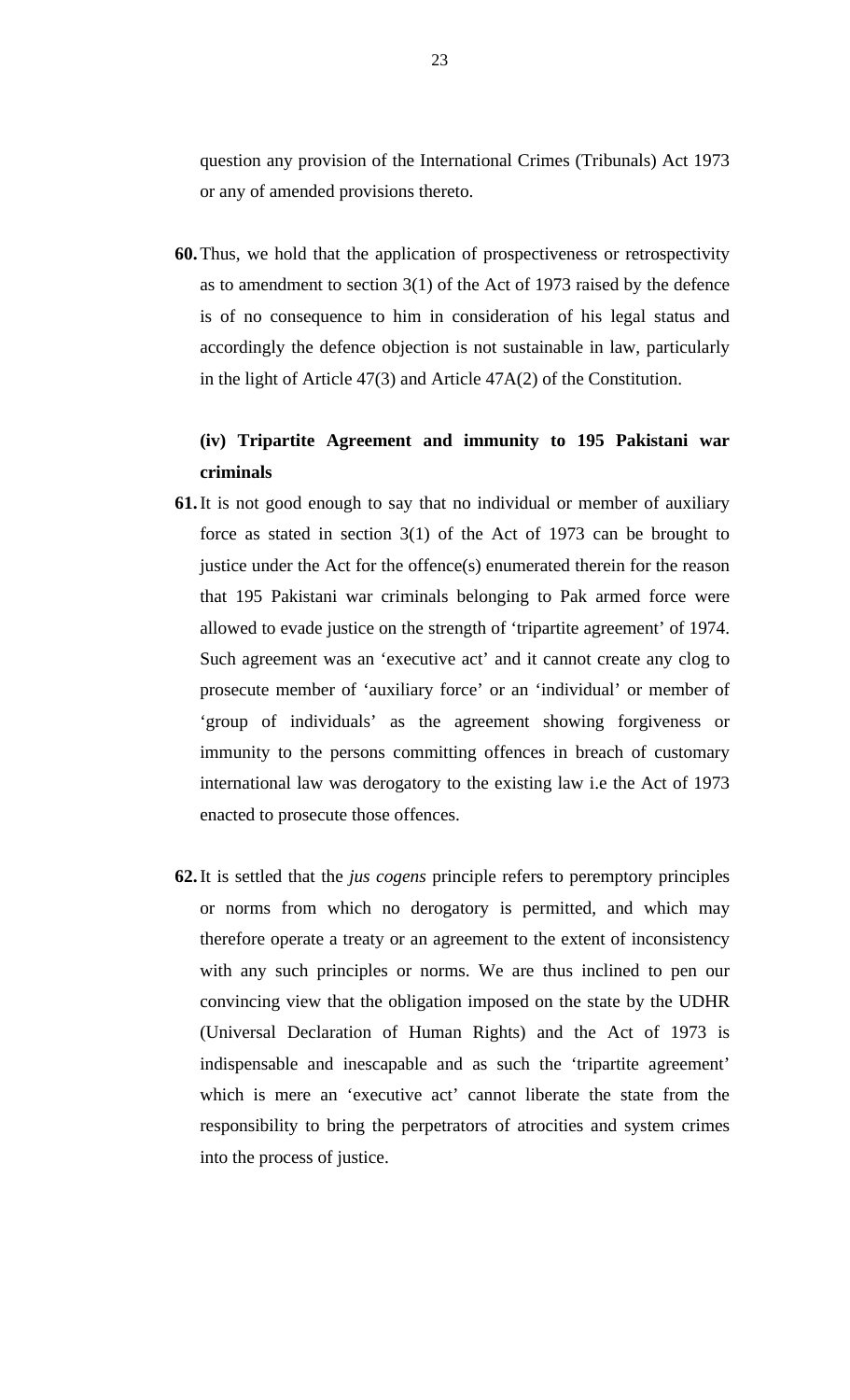- **63.**As state party of Universal Declaration of Human Rights (UDHR) and Geneva Convention Bangladesh cannot evade obligation to ensure and provide justice to victims and sufferers of those offences and their relatives who still suffer the pains sustained by the victims and as such an 'executive act' (tripartite agreement) can no way derogate this internationally recognized obligation. Thus, any agreement or treaty if seems to be conflicting and derogatory to *jus cogens* (compelling laws) norms does not create any hurdle to internationally recognized state obligation.
- **64.**Next, the Act of 1973 is meant to prosecute and punish not only the 'armed forces' but also the perpetrators who belonged to 'auxiliary forces', or who committed the offence as an 'individual' or member of 'group of individuals' and nowhere the Act says that without prosecuting the armed forces (Pakistani) the person or persons having any other capacity specified in section 3(1) of the Act cannot be prosecuted. Rather, it is manifested from section 3(1) of the Act of 1973 that even any person (individual or member of group of individuals), if he is *prima facie* found individually criminally responsible for the offence(s), can be brought to justice under the Act of 1973. Therefore, the argument that since the main responsible persons (Pakistan Army) have escaped the trial, on the strength of the tripartite agreement providing immunity to them, the next line collaborators or perpetrators cannot be tried is far-off to any canons of criminal jurisprudence. We are of the view that the 'tripartite agreement' is not at all a barrier to prosecute even a local civilian perpetrator under the Act of 1973.

# **(v) The accused could have been prosecuted and tried under the Collaborators Order 1972 and if prosecuted present prosecution for same offences is barred by the doctrine of Doctrine of Double Jeopardy**

**65.**An offence for which the accused could have been convicted on the initial indictment if actually brought against him under the Collaborators Order 1972 does not appear to be same for which the accused has been prosecuted under the Act of 1973. The Tribunal, in determining the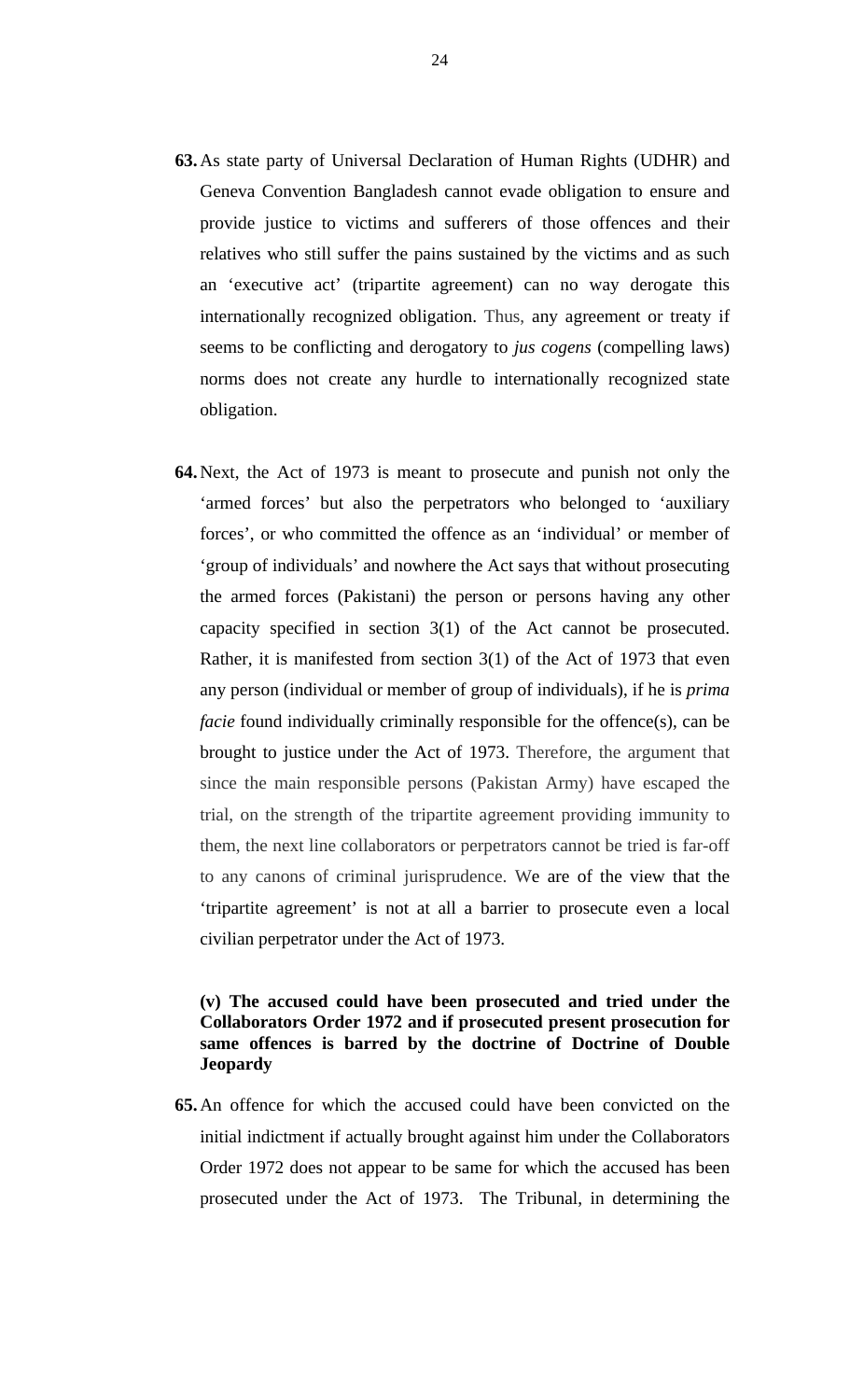issue of double jeopardy, is concerned with offences or crimes as clearly refer to the Act of 1973 and not the Collaborators Order 1972.

- **66.**There has been no proof that the accused was prosecuted and tried under the Collaborators Order 1972. It is not correct to say that the accused could have been prosecuted if actually he had perpetrated any of crimes enumerated in the Act of 1973 for which he has been charged now. Next, if the accused was really prosecuted and tried under the Collaborators Order 1972 the present prosecution under the Act of 1973 cannot be said to be barred by the doctrine of double jeopardy.
- **67.**It is to be tested whether two criminal offences are the same for the purposes of double jeopardy jurisprudence, **Lord Morris** explained thatwhat has to be considered is whether the crime or offence charged in the later indictment is the same or is in effect or is substantially the same as the crime charged (or in respect of which there could have been a conviction) in a former indictment and that it is immaterial that the facts under examination or the witnesses being called in the later proceedings are the same as those on some earlier proceedings**. [1964] A.C. 1254 at 1306 [H.L.(E.)].**
- **68.**Thus, the doctrine of double jeopardy prohibits that the accused should not have been put in peril of conviction for the same criminal offence as that with which he is then prosecuted and punished. First, there is no paper or document before us to show that accused was prosecuted under the Collaborators Order 1972 and the fate of such prosecution.
- **69.**The Collaborators Order 1972 was a different legislation aiming to prosecute the persons responsible for the offences enumerated in the schedule thereof. It will appear that the offences punishable under the Penal Code were scheduled in the Collaborators Order 1972. While the 1973 Act was enacted to prosecute and try the crimes against humanity, genocide and other system crimes committed in violation of customary international law. There is no scope to characterize the offences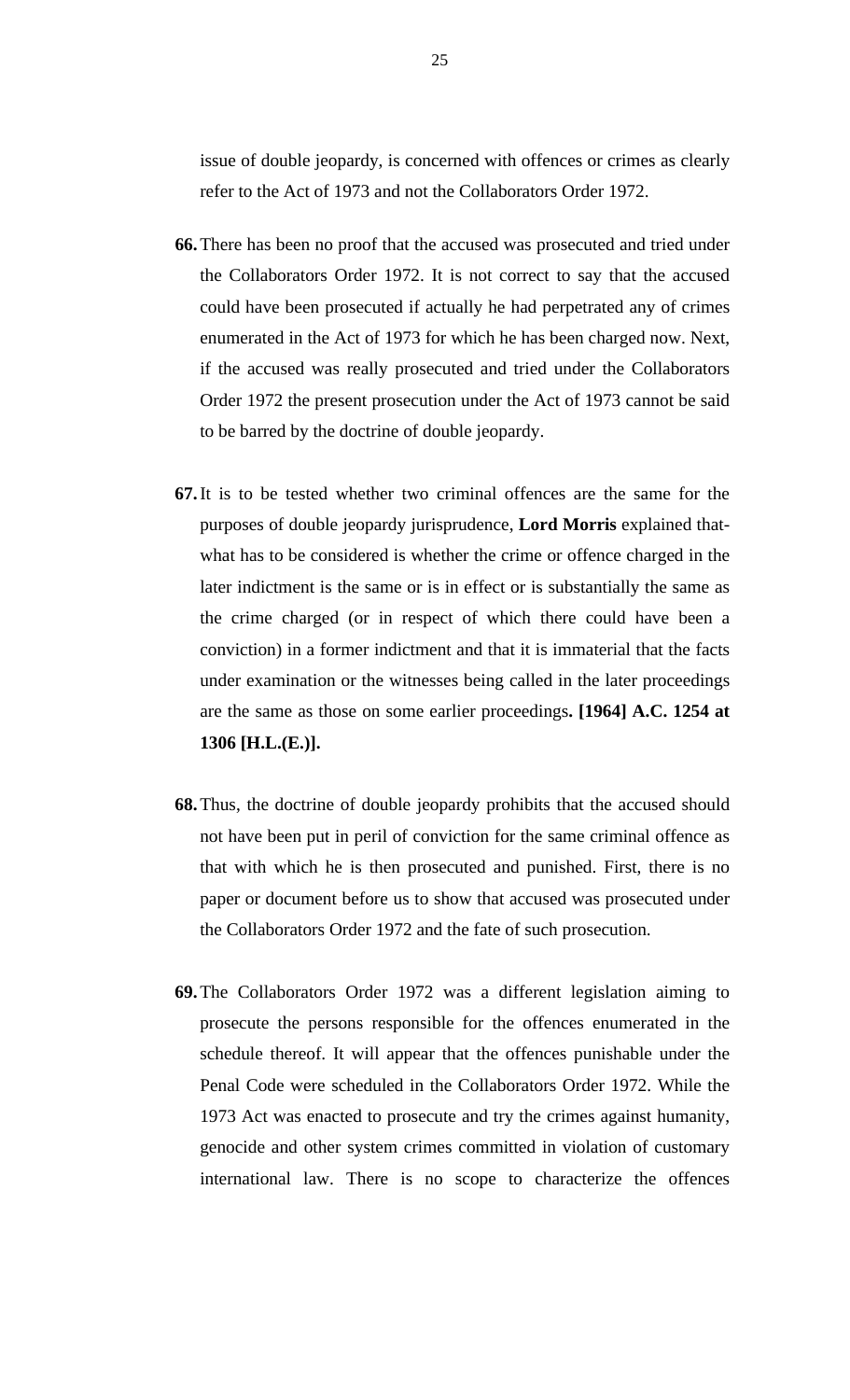underlying in the Collaborators Order 1972 to be the same offences as specified in the Act of 1973.

**70.**In the case in hand, we have found that there are sufficient grounds to presume *prima facie* that the accused was physically associated with the perpetration of the offences enumerated in the 1973 Act. Therefore, we are disinclined to accept the argument that merely for the reason that since the accused was not brought to justice under the Collaborators Order 1972 now he is immune from being prosecuted under the Act of 1973.

# **(vi) Whether the accused can be prosecuted without prosecuting his accomplices**

**71.**Another question has been agitated by the defence. According to the charges it will reveal that apart from the accused, some other armed Razakars and co-perpetrators accompanied the accused at the crime scene in committing the crimes. But excepting accused, none of his accomplices has been brought to justice. It is true. But that by itself does not make the horrendous episode of atrocities directing the civilian population belonging to Hindu community constituting crimes against humanity and genocide untrue or give any immunity to accused Abul Kalam Azad @ Bachchu. If the accused is found guilty and criminally liable beyond reasonable doubt for his culpable acts, inaction in prosecuting his accomplices cannot be the reason for holding the former innocent or relieved from liability. In this regard we may recall the provision as contained in section 4(1) of the Act of 1973.

## **(vii) Definition and Elements of Crime**

**72.**The learned defence counsel has argued that the offences specified in section 3(2) are not well defined and the same lack of elements. Section 3(2) of the ICTA 1973 does not explicitly contain the 'widespread or systematic' element for constituting the crimes against humanity. In this regard this Tribunal may borrow the elements and definition of crimes as contained in the Rome Statute.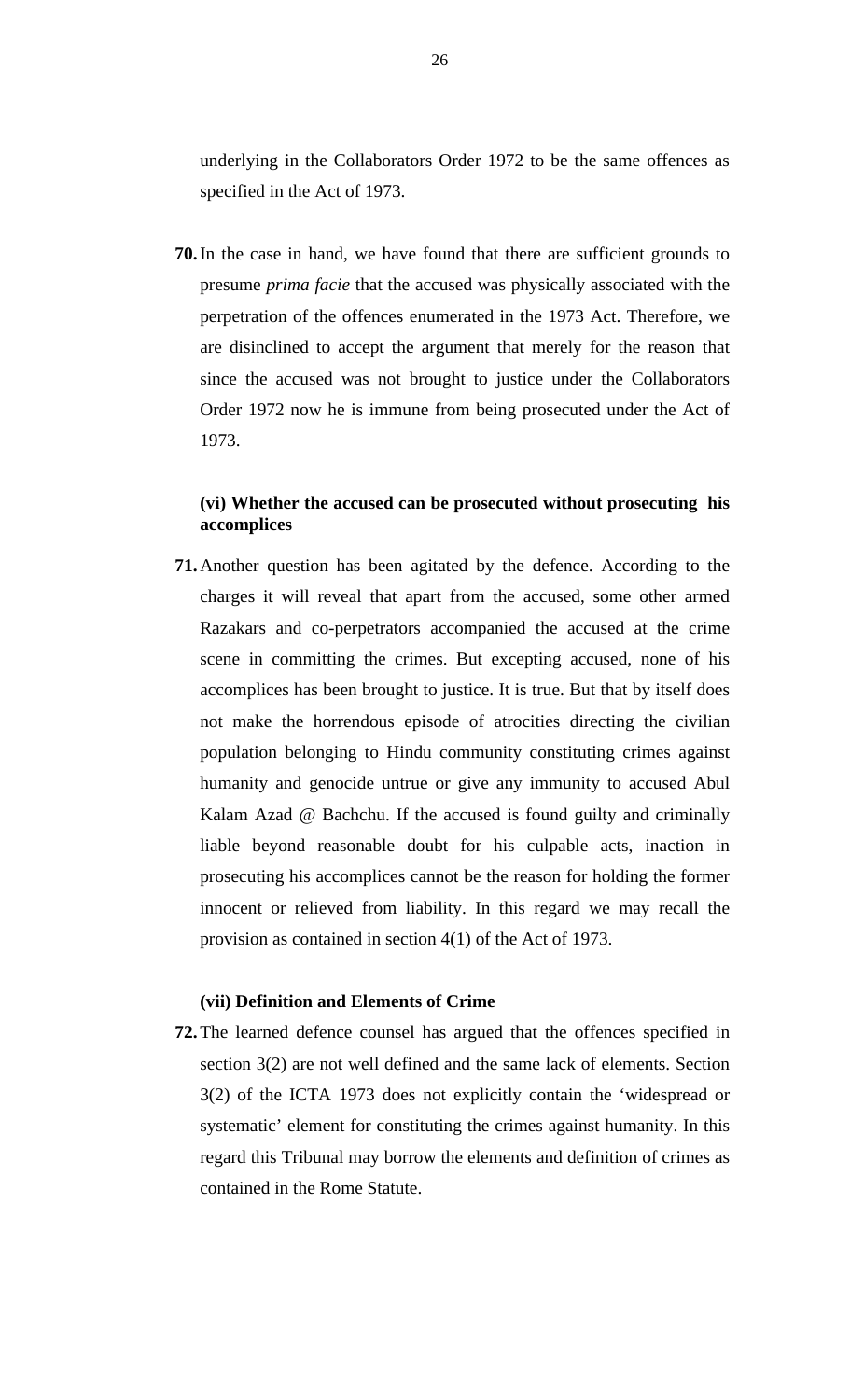- **73.**We are not agreed with the above submission. Section 3(2)(a) of the Act is self contained and fairly compatible with the international jurisprudence. Before coming to a finding as to whether the attack directed against civilian population, in 1971, on political, racial, ethnic or religious grounds was 'systematic'? Let us have a look to the jurisprudence evolved on this issue.
- **74.**If we make a closer look to the contemporary standards of definition of 'Crimes against Humanity' in various Statutes, first this observation can be made that there is no 'consistency' among definitions. The definition of 'Crimes against humanity' as contemplated in Article 5 of the ICTY Statute 1993 neither requires the presence of 'Widespread and Systematic Attack' nor the presence of 'knowledge' thereto as conditions for establishing the liability for 'Crimes against Humanity'. True, the Rome Statute definition differs from that of both ICTY and ICTR Statutes.
- **75.Section 3(2) (a) of the International Crimes (Tribunals) Act, 1973** (as amended in 2009) defines the 'Crimes against Humanity' in the following manner:

*'Crimes against Humanity: namely, murder, extermination, enslavement, deportation, imprisonment, abduction, confinement, torture, rape or other inhumane acts committed against any civilian population or persecutions on political, racial, ethnic or religious grounds, whether or not in violation of the domestic law of the country where perpetrated;'*

**76.**It is now settled that the expression '**directed against any civilian population'** is an expression which specifies that in the context of a crime against humanity the civilian population is the primary object of the attack. The definition of 'Crimes against humanity' as contemplated in **Article 5** of the ICTY Statute 1993 neither requires the presence of 'Widespread and Systematic Attack' nor the presence of 'knowledge' thereto as conditions for establishing the liability for 'Crimes against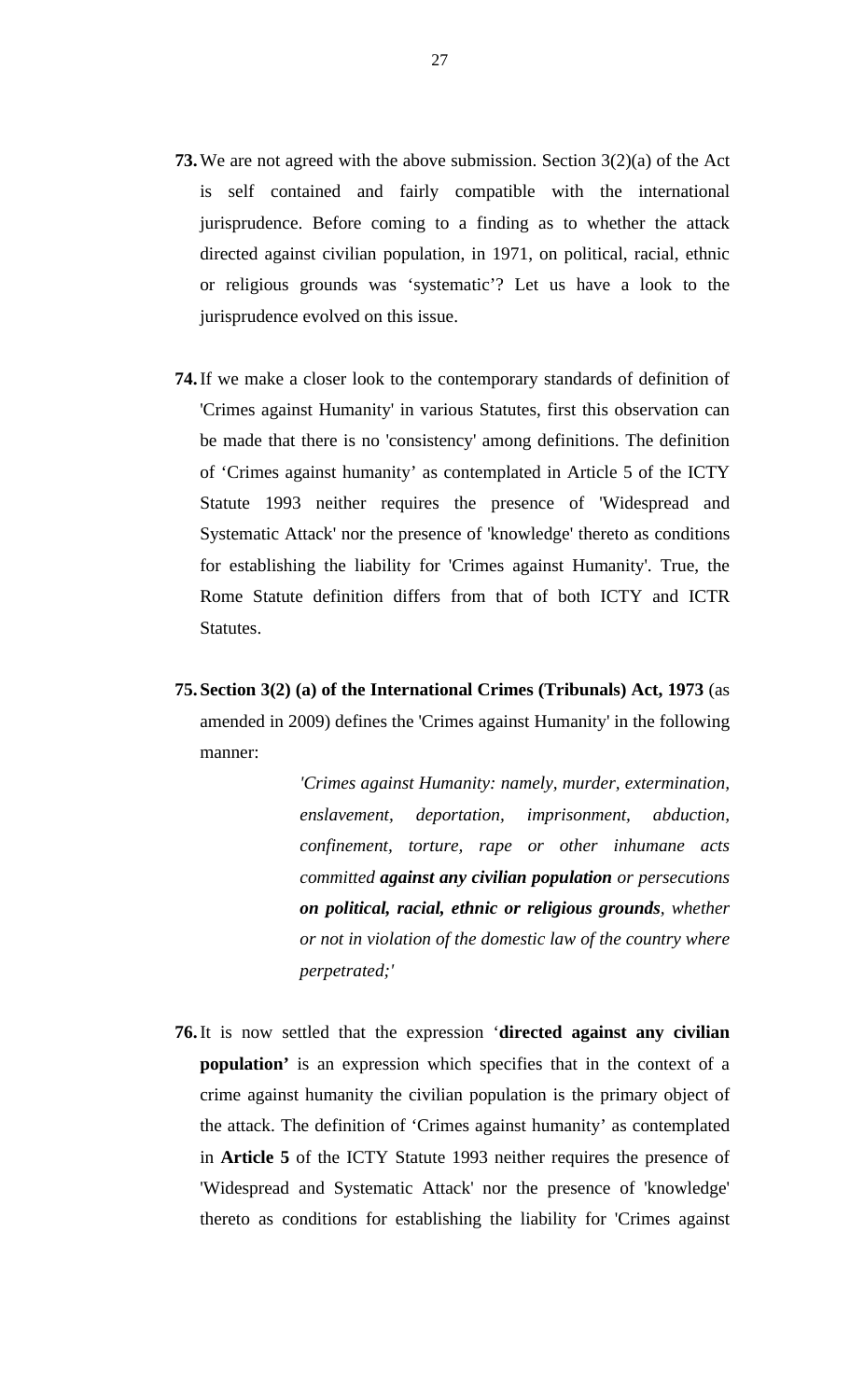Humanity'. It is the jurisprudence developed in ICTY that identified the 'widespread' or 'systematic' requirement.

- **77.**True, the Rome Statute definition differs from that of both ICTY and ICTR Statutes. But, the Rome Statute says, the definition etc. contained in the Statute is **'for the purpose of the Statute'**. So, use of the phrase "**for the purpose of the Statute**" in **Article 10** of the Rome Statute means that the drafters were not only aware of, but recognized that these definitions were not the final and definitive interpretations, and that there are others. Thus, our Tribunal (ICT) which is a domestic judicial body constituted under a legislation enacted by our Parliament is not obliged by the provisions contained in the Rome Statute. The Rome Statute is not binding upon this Tribunal for resolving the issue of elements requirement to constitute the offence of crime against humanity.
- **78.**If the specific offences of 'Crimes against Humanity' which were committed during 1971 are tried under 1973 Act, it is obvious that they were committed in the 'context' of the 1971 war. This context itself is sufficient to prove the existence of a 'systematic attack' on Bangladeshi self-determined population in 1971. The Tribunal, as per section 19(3) of the 1973 Act, shall not require proof of facts of common knowledge; it shall take judicial notice of such fact. The specific offences committed as 'Crimes against Humanity' during 1971 war, were very much a part of a 'systematic attack' of the ongoing atrocious activities.
- **79.**The section 3(2)(a) of the Act states the 'acts' constituting the offences of crimes against humanity is required to have been '**directed against any civilian population'** or **'persecution on political, racial, ethnic or religious grounds'.** To qualify as a crime against humanity, the acts enumerated in section  $3(2)(a)$  of the Act must be committed against the 'civilian population' on national, political, ethnic, racial or religious grounds. Thus, an "attack against a civilian population" means the perpetration against a civilian population of a series of acts of violence, or of the kind of mistreatment referred to in sub-section (a) of section 3(2). Conducts constituting 'Crimes' directed against 'civilian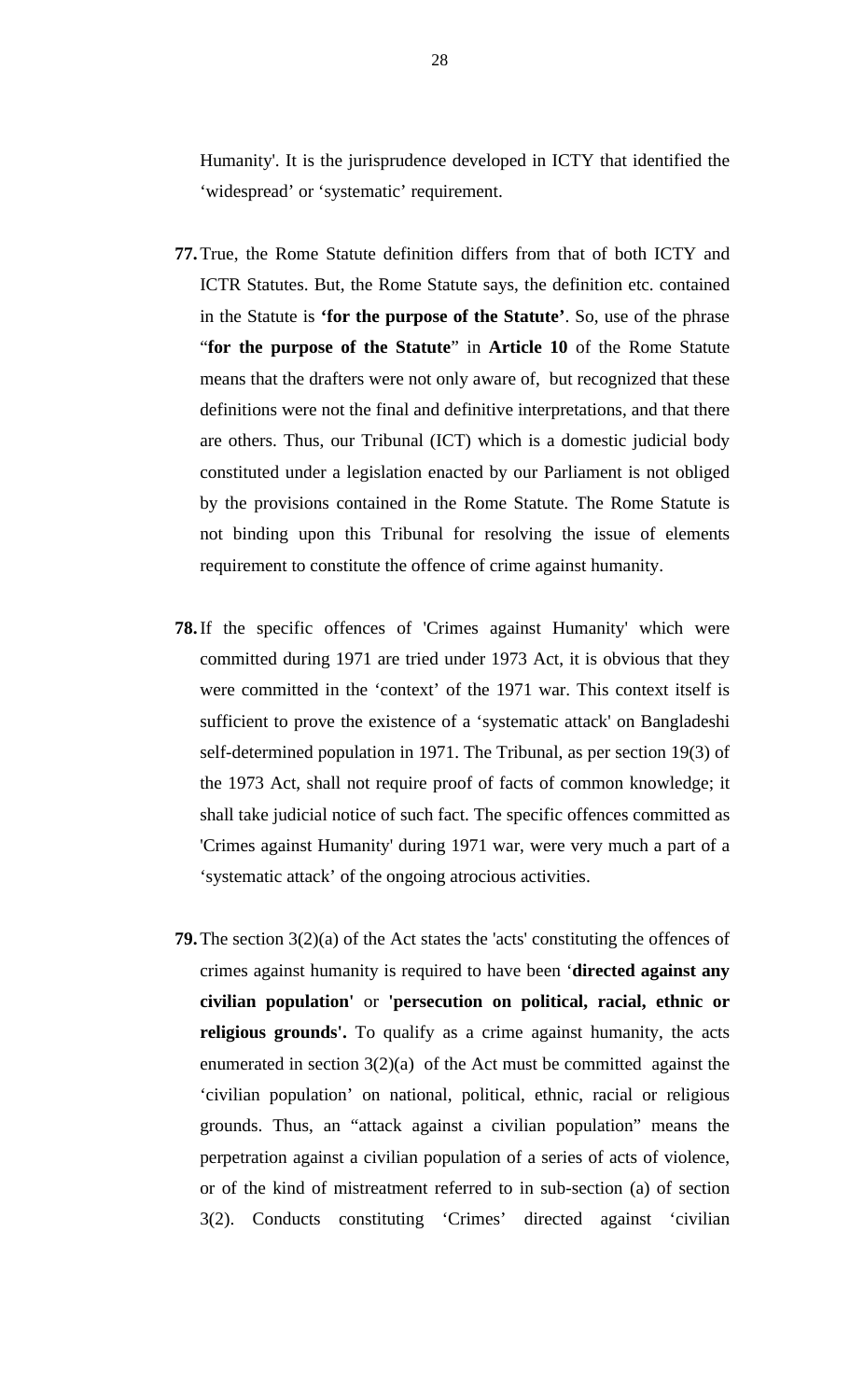population' thus refers to organized and systemic nature of the attack causing acts of violence to the number of victims belonging to civilian population. . Therefore, the claim as to the non-existence of a consistent international standard for the definition of 'crimes against humanity' as enumerated in the1973 Act is visibly baseless.

## **XVII. Relevant and Decisive Factual Aspects**

**80.**For the purpose of adjudicating the charges, at the out set, the following decisive factual aspects need to be resolved. These aspects relate to the context and status of the accused at the relevant time of perpetration of crimes alleged. To qualify the criminal acts allegedly committed by the accused as the offences of crime against humanity these aspects are essentially needed to be resolved first.

#### **(i) When the Pakistani army rolled into Faridpur Town**

- **81.**This factual issue is crucially related to the events of crimes alleged. Because, from the charges framed against the accused it reveals that all the events of alleged atrocities were committed between the period of 14 May to 26 July 1971. The accused Abul Kalam Azad @ Bachchu allegedly in the capacity of Razakar and his accomplices perpetrated all these crimes and charge nos. 1 and 2 demonstrate that the accused used to maintain close and active association with the Pakistani army at different camps set up in Faridpur.
- **82.**On prayer of prosecution, the Tribunal has permitted it to adduce attested photocopy of the East Pakistan Police Abstract of Intelligence [Vol XXV No. 17] dated April 24 1971 and the attested photocopy of the East Pakistan Police Abstract of Intelligence [Vol XXV No. 18] dated May 1 1971, as additional evidence under section 9(4) of the Act of 1973, as it considered those relevant for adjudication of the charges. The documents have been marked as **Exhibit- 10 and 11.**
- **83.**It is quite evident from evidence of witnesses that the Pakistani army rolled into Faridpur town on 21 April 1971, in furtherance of 'operation search light' executed on 25 March 1971 in Dhaka and all the events of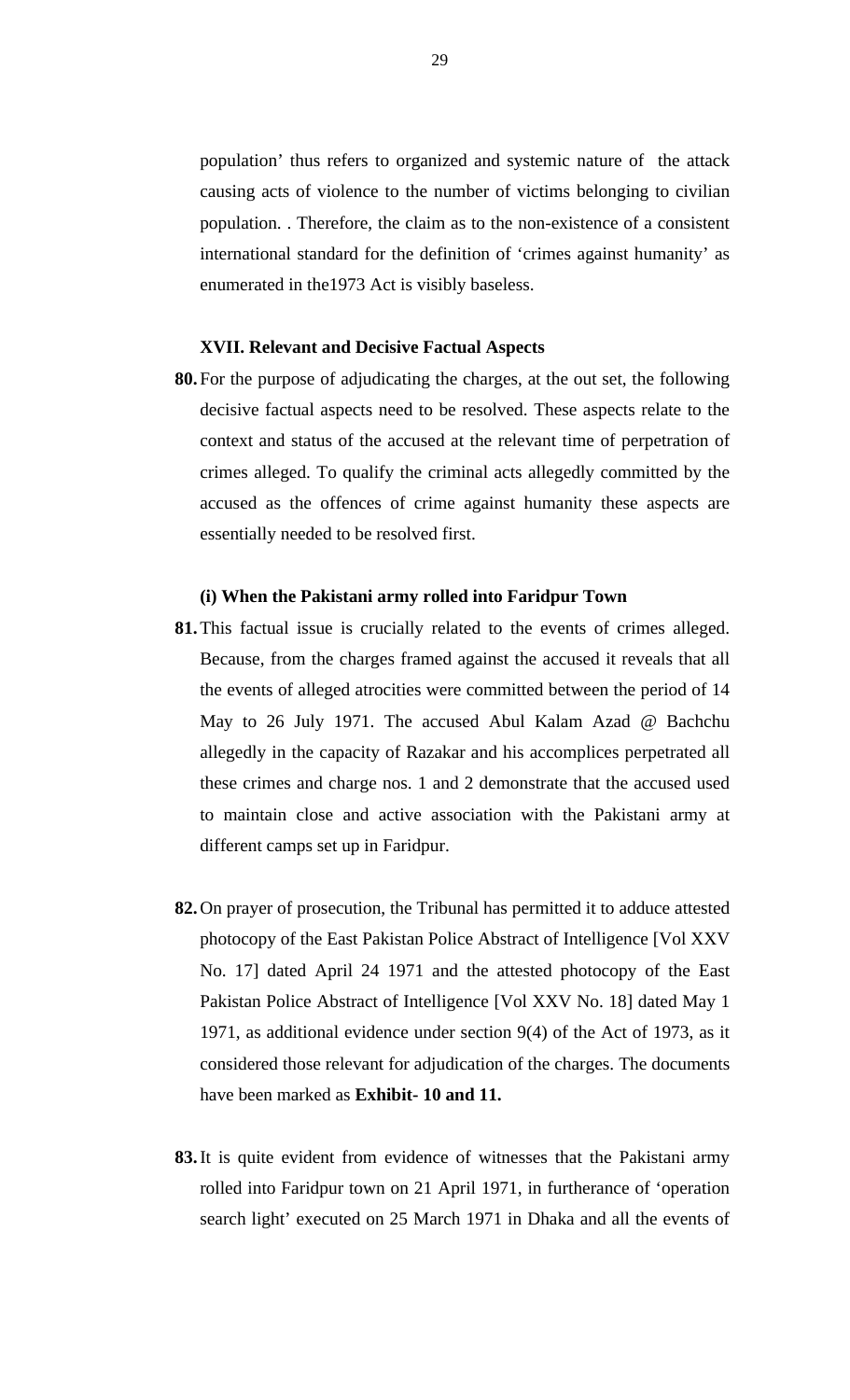atrocities as listed in the charges took place since the entry of Pakistani army into Faridpur town and target of such horrific atrocious acts was mostly the Hindu community. Exhibit 10 and 11 add strength to an unerring inference on these pertinent relevant facts.

**84.**The East Pakistan Police Abstract of Intelligence [Vol XXV No. 17] dated April 24 1971**(Exhibit-10)** so far it relates to 'Faridpur' in serial 387 speaks as below:

> "387. Faridpur.—On 21<sup>st</sup> April, 1971, some deserters from East Bengal Regiment along with some *'Mukti Fauz'* numbering about 20/25 approached the Deputy Commissioner, Faridpur and the Superintendent of Police, Fairdpur, at the latter's residence and demanded arms and ammunition and Police Force from them to resist the Pakistan Army who were coming to Faridpur on that day. They refused to fulfill their demands. At this the '*Mukti Fauz'* and EBR deserters surrounded the residence of the Superintendent of Police when some police personnel who were present there took their position to encounter them. Then the '*Mukti Fauz*' and EBR deserters left the place, and fled away from Faridpur town just before the arrival of the Army on  $21<sup>st</sup>$ April 1971."

**85.**Thus, it has been conclusively proved that the Pakistan Army rolled into Faridpur town on 21 April 1971 and there was an attempt to resist their entry on part of '*Mukti Fauz'* and pro-liberation members of (East Bengal Regiment (EBR) (who were treated as deserters). We have also found from testimony of P.W.7, P.W. 15 and P.W. 18 that entry of Pakistan Army into Faridpur town on 21 April 1971 was almost unhindered as the attempted resistance on part of pro-liberation group of Bengali people became futile as they lacked war-arms to encounter. Additionally, Exhibit-10 extends convincing reason to assume the above P.W.s quite credible as well.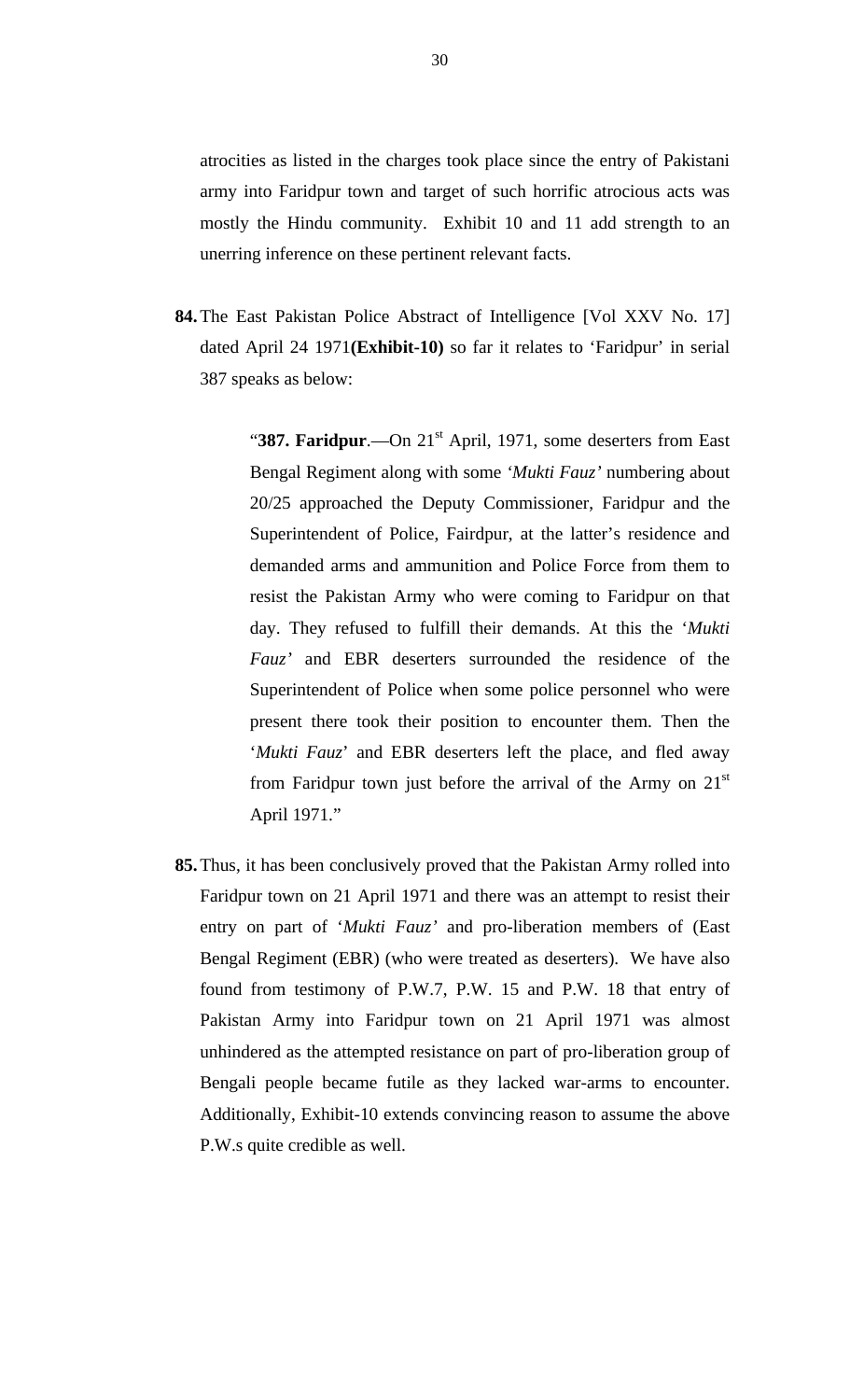- **86.**Next, the East Pakistan Police Abstract of Intelligence [Vol XXV No. 18] dated May 1 1971 **(Exhibit-11)**, so far it relates to 'Faridpur' in serial 431 says as follows:
	- **"431,Faridpur**.—At the instance of the Pakistan democratic Party, Faridpur, a 'Peace Committee" has been formed on  $27<sup>th</sup>$  April , 1971, with Mohammad Afzal Husain (PML), Advocate, Faridpur town, as convener and 38 others, as members."
- **87.**It is thus also established that within week the Pakistani army rolled into Faridpur, local peace committee was formed on 27 April with Mohammad Afzal Husain (PML), Advocate, Faridpur town, as convener and 38 others, as members.

#### **(ii) Formation of Razakar in Faridpur in 1971**

- **88.**In order to get a picture as to the role and status of the accused including his political affiliation during the War of Liberation in 1971, at the out set we need to concentrate to what has been testified by the prosecution witnesses. It would be fairly relevant and indispensable for adjudication of his culpability. It appears that P.W.7 and P.W.15 and P.W.18 have made the portrayal, in this regard.
- **89.**P.W.7 Md. Amir Hossain (60) from village East Khabashpur police station Kotwali district Faridpur, a freedom fighter has testified that on 21 April 1971 the Pakistani troops started rolling towards Faridpur town and the pro-liberation people together with police, Ansar , VDP attempted to resist them at Goalanda Ghat but had failed as they were not equipped with war-weapons. Afterwards, they moved towards Faridpur town where at a place known as *'Goalchamat'* they found Advocate Afzal Hossain, Alauddin Khan, Khokon, Abul Kalam Azad @ Bachchu (accused) and 300/400 biharis welcoming the Pakistani troops and they started celebrating and chanting.
- **90.**As regard formation of Razakar force in Faridpur, P.W.15 Probodh Kumar Sarker stated that during the first part of the month of May 1971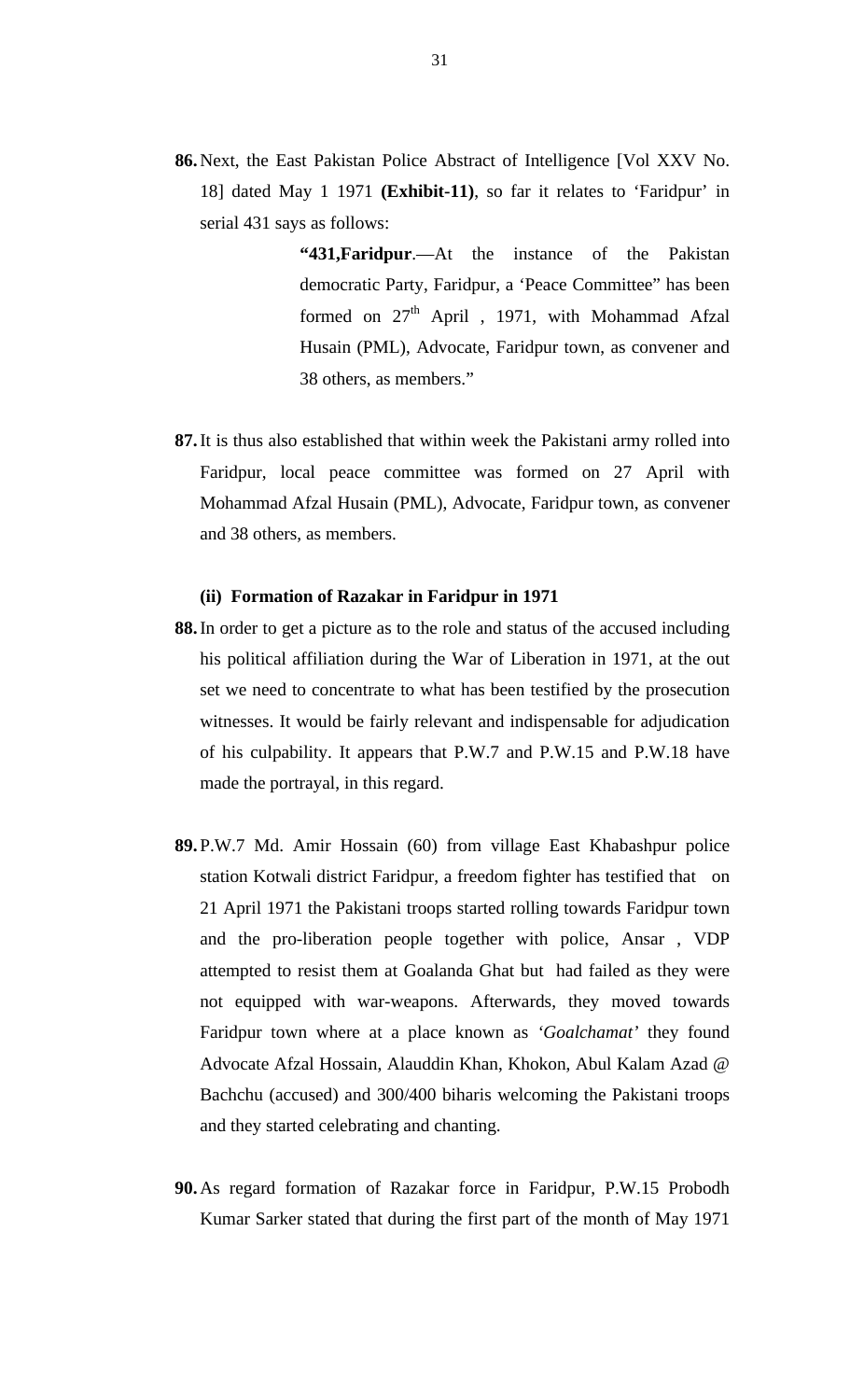Razakar force was locally formed in Faridpur. P.W.15, in reply to question elicited in his cross-examination, replied that Abul Kalam Azad @ Bachchu received fire arms operating training possibly at Faridpur stadium. First, it has been established from evidence of most of P.W.s that the Pakistani troops had set up camps at Faridpur stadium and Faridpur circuit house. Second, it is found that at the time of implementing attack directed against civilians, accused Abul Kalam Azad @ Bachchu used to carry a rifle with him. Thirdly, the victims and sufferers of atrocities which were committed during the period of 14 May to 26 July 1971 have unequivocally testified that at that time the accused was known as a Razakar and such testimony could not have been impeached by the defence.

- **91.**P.W.5 Ranjit Kumar Nath, a freedom fighter and a victim of atrocious torture has also stated in cross-examination that accused Bachchu was also involved with the process of formation of Razakar force and subsequently he was the head of Faridpur Al-Badar force. This version remained unshaken.
- **92.**P.W.8 Profulla Kumar Mondol (63). He knew accused Abul Kalam Azad @ Bachchu as he saw him attending meetings in support of Jamat E Islami and he (accused) was a student, junior to him, at Faridpur Rajendra College. This is why P.W.8 knew accused Abul Kalam Azad @ Bachchu. Defence failed to refute its credibility. From this version of P.W.8 it is evident that the accused was affiliated to Jamat E Islami politics.
- **93.**However, P.W.8 who is a natural witness has also stated in his crossexamination, in reply to question put to him by the defence, that he learnt that Razakar force was formed ten-twelve days after the Pakistani troops entered in Faridpur and accused was its commander. Similarly P.W.10 Tushta Kumar Mondol (54) testified the event of crime of killing as listed in charge no.4 incriminating the accused. He however also stated that at that time accused Abul Kalam Azad @ Bachchu was the Razakar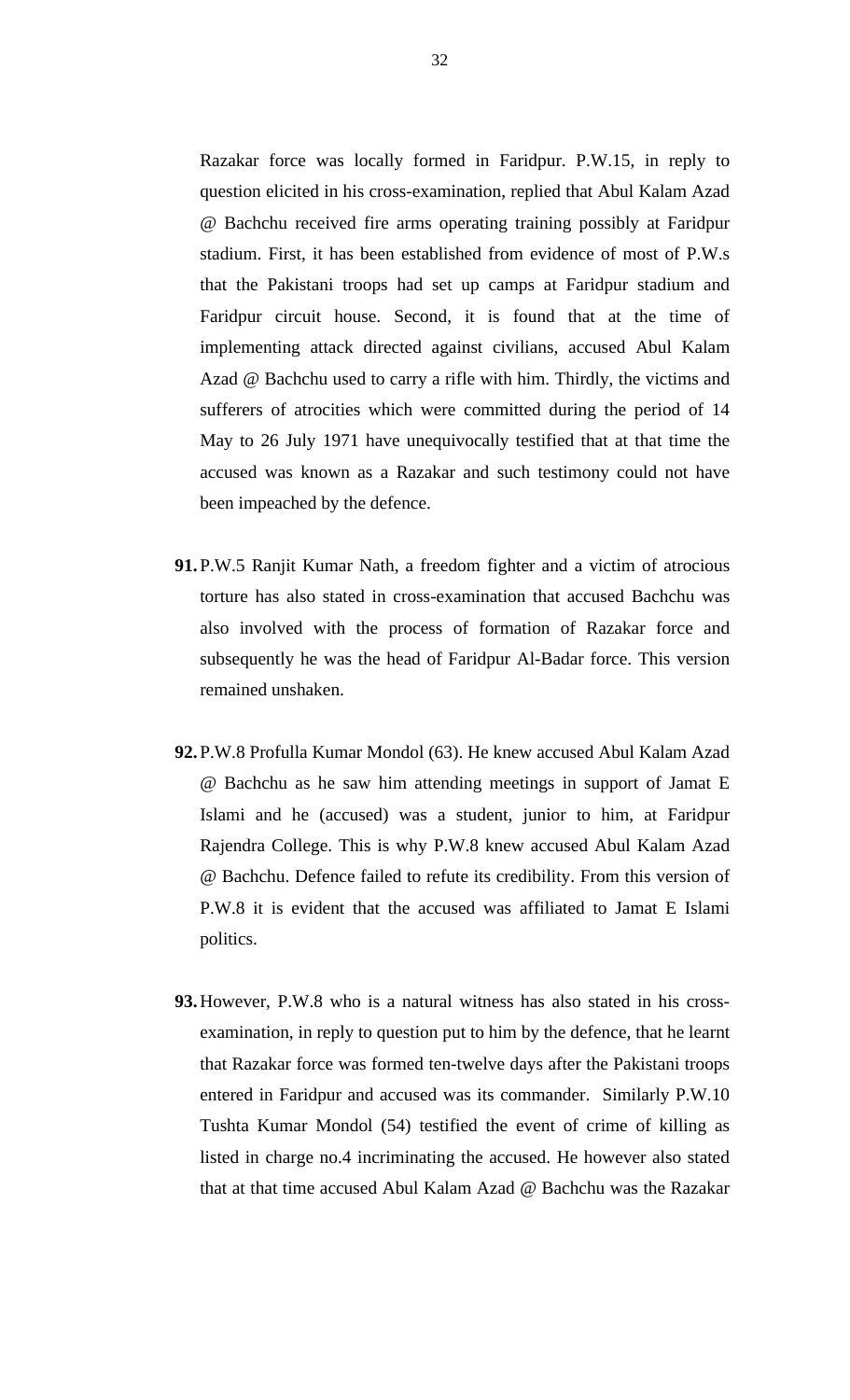Commander. This version as well remained unshaken in his crossexamination.

- **94.**From a report containing information (**Exhibit-7: page 150 of the volume of prosecution's document)** about the accused as transmitted to the Special Superintendent of Police, City Special Branch, Dhaka by the Police Super, Faridpur vide its MEMO No. 1782 dated 12.4.2010 goes to show that initially accused Abul Kalam Azad @ Bachchu was a Razakar and was also the head of Faridpur Al-Badar force**.**
- **95.**It is also found in a report titled "**Pakistani Regime Is Preparing For Long Guerrilla War in East"** published in the New York Times , July 30 1971 issue (By MALCOLM W. BROWNE) that-

After brief training the recruit is given a rifle………………………..The Government says it has already recruited more than 22,000 Razakars of a planned force of 35,000."

- **96.**The above report together with the East Pakistan Police Abstract of Intelligence [Vol XXV No. 17] dated April 24 1971**(Exhibit-10) has**  adequately proved that the then Pakistan Government organized the Razakar force in Faridpur instantly after the Pakistani troop rolled into Faridpur in furtherance of 'operation search light' on 25 March 1971 to encounter the Bengali nation who started fight for freedom.
- **97.**The Investigation Officer P.W.22 has explained why he could not collect sufficient necessary documents (old evidence) which were kept archived till 1975 in the office of the Deputy Commissioner, Faridpur, during his investigation. Undeniably, state support and co-operation and strong political will are required for the prosecution of perpetrators of internationally recognised system crimes by way of access direct evidence, such as archives or confidential information.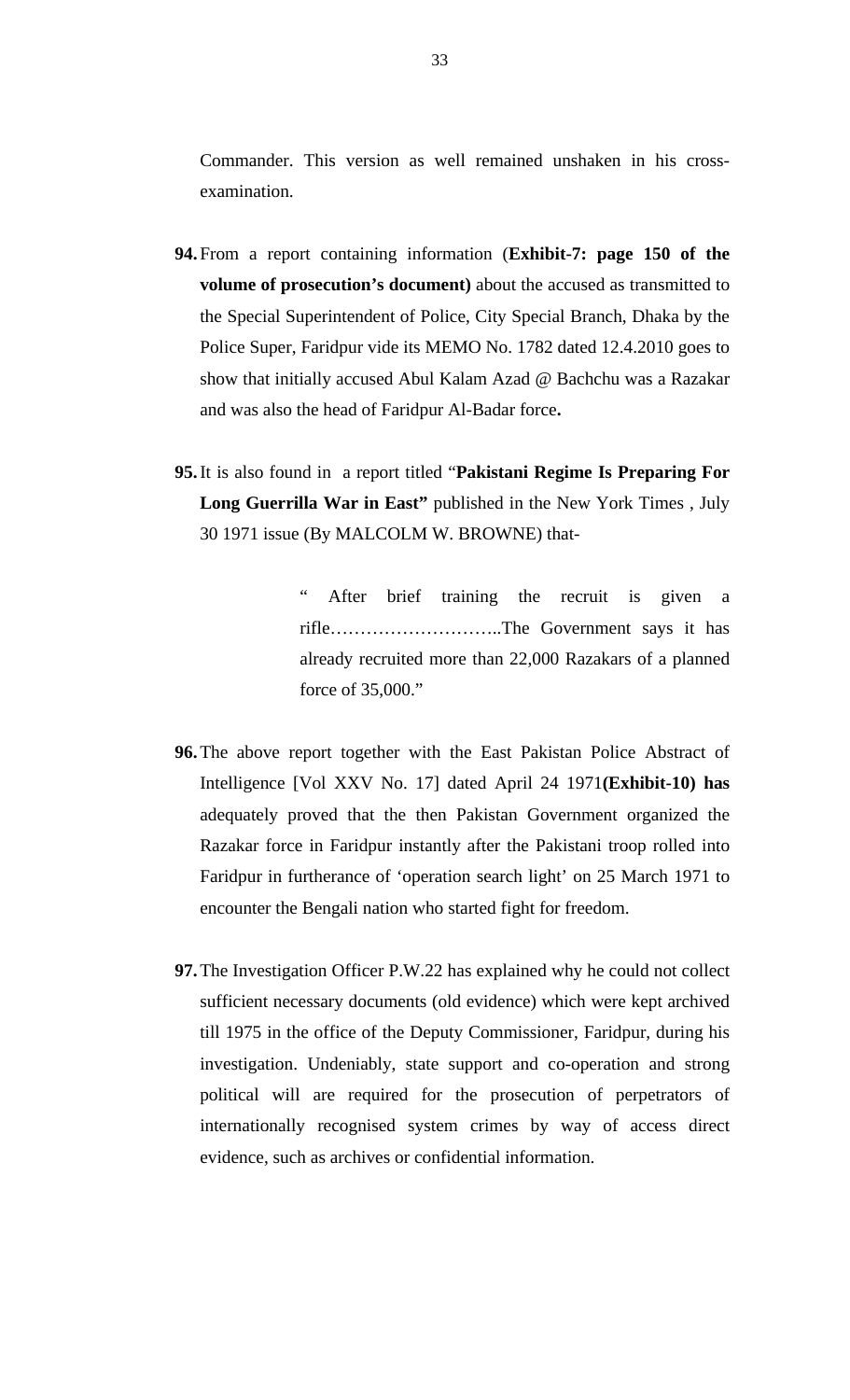- **98.**The history says, after the gloomy episode of assassination of the father of nation and his family happened on 15 August 1975 the persons and parties in state power started allowing individuals and political organizations which played visibly a notorious and antagonistic role resisting the war of Liberation in 1971 of being rehabilitated and recognized in all spheres of state. Even some of potential individuals actively affiliated with the politics of Jamat E Islami (JEI) in 1971 and its student wing Islami Chatra Sangha (ICS) got fair opportunity of sharing state power and even the privilege of hoisting our pride and heard earned national flag in their houses and vehicles. Unfortunately, the nation carrying enormous pains had to play the role of mere spectator. Because, the situation was not favourable for raising voice for prosecuting the perpetrators of serious crimes committed in violation of customary international law in 1971. Thus, the likelihood that by using the passage of time and situation favourable to them the beneficiary quarter has destroyed the relevant documents that might be enough to establish their culpability cannot be brushed aside.
- **99.**However, despite the above challenge, eventually we have got two matters proved. One is entry of Pakistani troops into Faridpur on 21 April 1971 and another is the present accused Abul Kalam Azad @ Bachchu was provided training with a rifle having which with him he allegedly participated the commission of crimes being accompanied by his accomplices and these two facts lend assurance that he was recruited by the Pakistani troops as a potential armed Razakar and at the relevant time he perpetrated crimes in such capacity and subsequently he became the head of Faridpur Al-Badar force. That is to say, at the time of perpetration of alleged horrific crimes alleged his status was a potential Razakar who was also a close affiliate of Pakistani army in Faridpur.

# **(iv) Conduct of accused relevant to prove his status and association with Pakistani army**

**100.** P.W.7 has stated that the Pakistani troops established their camps at Faridpur stadium, Police line, Ambika memorial hall, Faridpur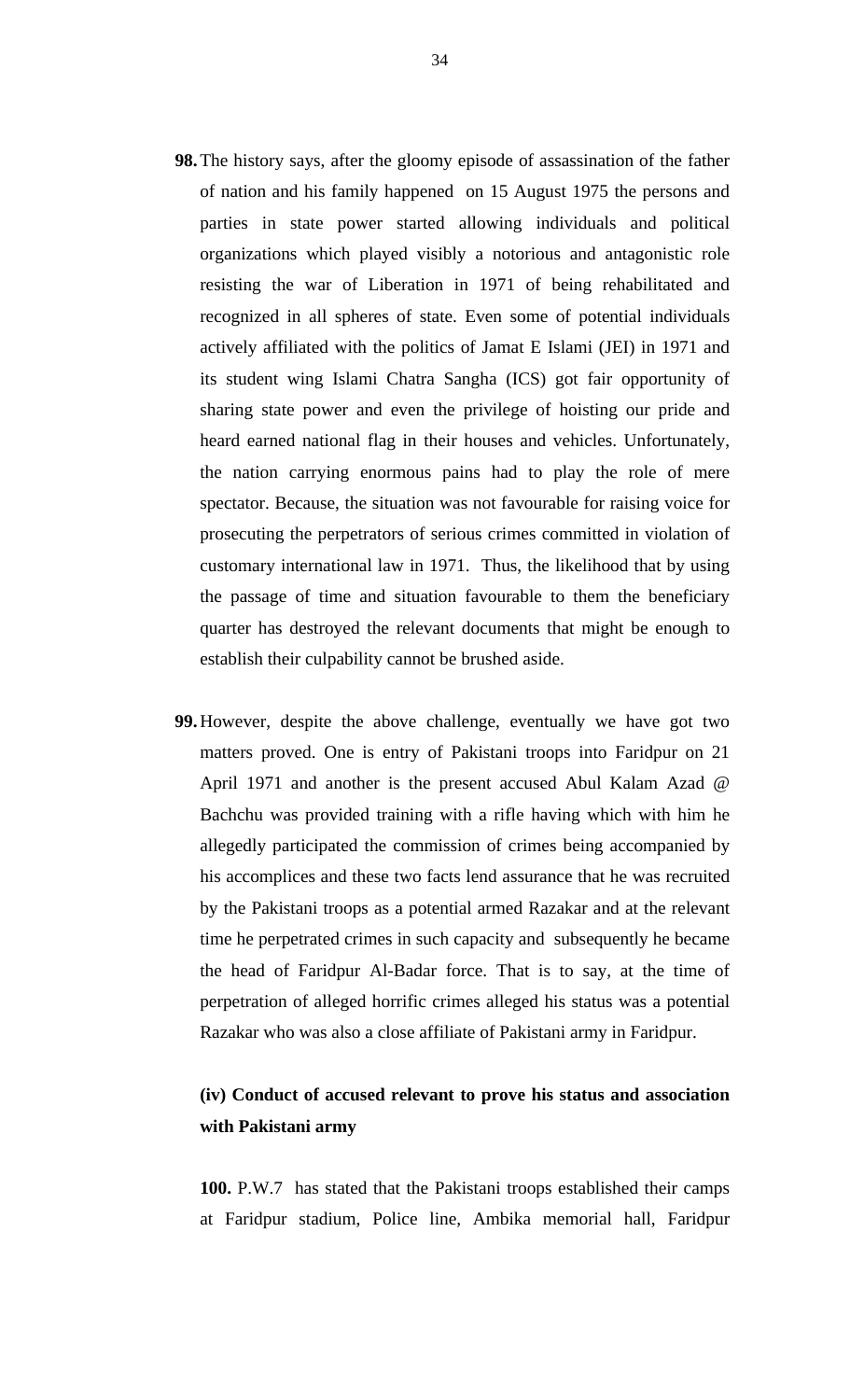Rajendra College with the aid of those people i.e. Advocate Afzal Hossain, Alauddin Khan, Khokon, Abul Kalam Azad @ Bachchu (accused). This version remained unshaken.

**101**. P.W.7 has testified that on the same day i.e on 21 April 1971, accused Bachchu Razaker with the assistance of Pakistani troops and local biharis looted the business concern of Badrilal Ramkrishna Agarwal situated at Chwak Bazar area and had set up his own office on the first floor of the building for administering anti-liberation activities there from. Later on, Bachchu Razaker had occupied the house of one Hiralal Mukhtar situated at Kabi Jasimuddin road where he had set up a training center for Al-badar. Defence could not shake all these pertinent versions.

**102.** Thus it is proved that the accused aided and substantially contributed in setting up army camps in Faridpur town wherefrom they used to operate their atrocious activities. Next, prosecution has been able to prove the role and conduct of accused who started his atrocious activities from the beginning of entry of Pakistani troops in Faridpur. This is of course a key relevant fact in determining his culpable role and status during the period of commission of offences of which he has been charged. Such conduct and activities of accused amply proves that he was a close accomplice of Pakistani army.

- **103.**P.W.7 stated too that on 27.7.1971 some 7/8 armed Razakars including some *biharis* apprehended him from a place known as Jessore road at Goalchamat pretending him a freedom fighter and handed him over to Major Koraishi at Faridpur stadium camp. He was kept there confined in a room of the gallery's ground floor where he found some more detainees. This version could not be dislodged in his cross-examination. That is to say the fact of remaining of P.W.7 confined at the camp is proved.
- **104.**We have found from testimony of P.W7 that at the camp he found Ishaque, Anwar and Mansur of Maheshpur, EPR Hanif Mohammad of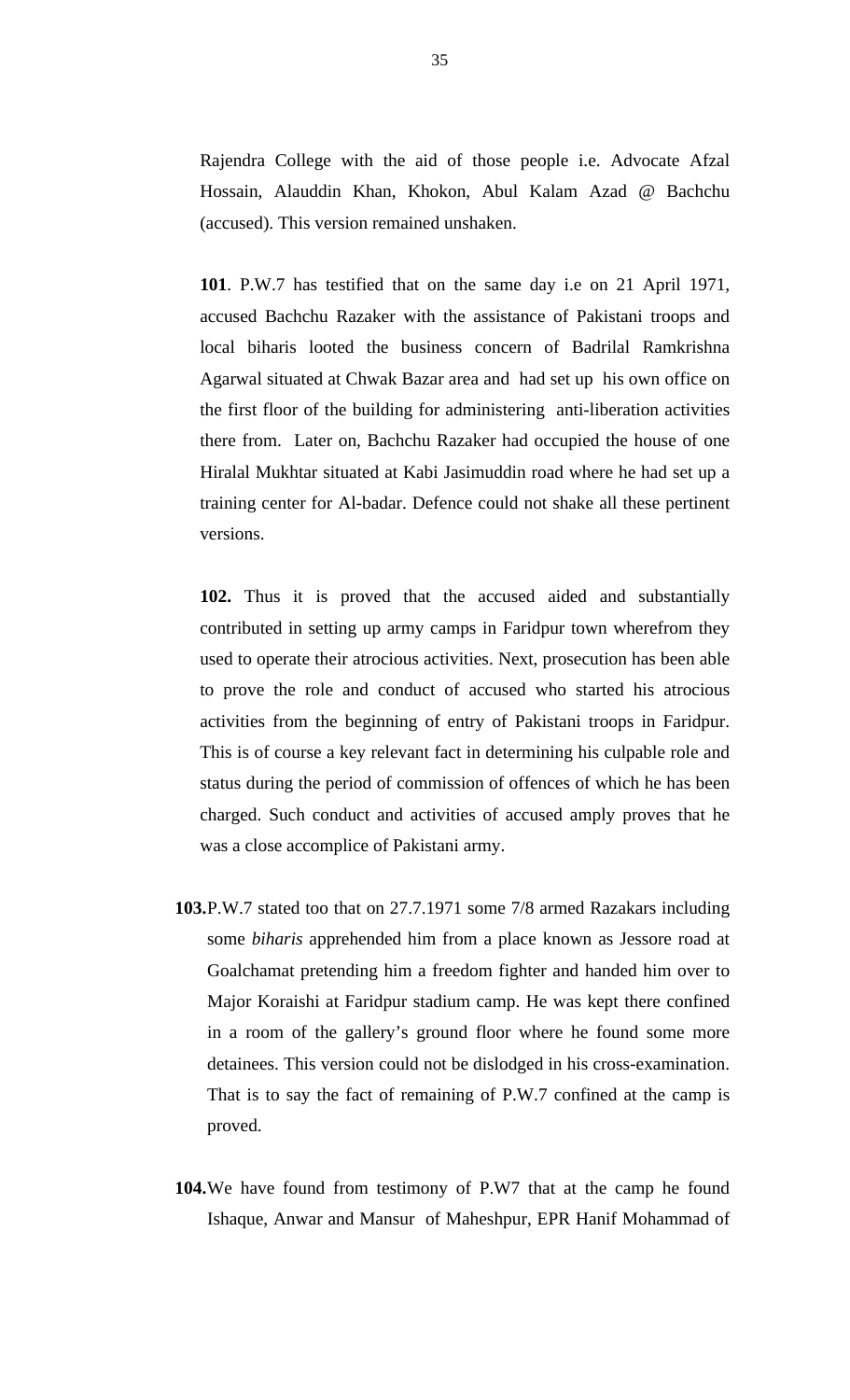Bhanga, Subedar Golam Mostafa and badiuzzaman of Madaripur, Anukul of Khabashpur, Kabir, son of head master of Faridpur high school detained there . P.W.7 stated that he was kept confined there for long one month and during the period of his confinement he also saw bringing Khalil, Badal, Kislu, owner of Khondoker hotel and Abu Ysuf Pakhi (P.W.18) to the confinement cell.

- **105.**P.W.7 denied that he did not state it to the Investigation Officer, while the defence drew it to his attention, to contradict his version that he made earlier to the IO. True, the P.W.7 did not state it to the IO, as it appears. But merely for this reason the version that he has made on dock narrating the fact of his confinement does not go on air. Mere omission in narrating a piece of fact earlier stated does not make the entire evidence of P.W.7 deposed in court untrue, particularly when the fact of his confinement in the camp of Faridpur stadium remains undisputed and unshaken.
- **106.**P.W.7 also stated that during his confinement in the camp he saw accused Abul Kalam Azad @ Bachchu always accompanying Major Koraishi and he thought that he (accused) would initiate for his release as he was his class mate but he instead of doing it had told Major Koraishi –"he is a freedom fighter, finish him" and with this the Pakistani army had tortured him mercilessly. He could also hear screaming of women from a nearby torture cell. Defence could not impeach this pertinent version relating to the fact of affiliation of the accused with Pakistani army at the camps.
- **107.**It is thus blatantly proved that accused Abul Kalam Azad @ Bachchu was a potential accomplice of Pakistani army which presumably being induced and encouraged by him used to initiate and commit atrocities.

# **(v)Whether the accused can be prosecuted as a member of 'auxiliary force'?**

**108.**It is a fact of common knowledge as well that the Pakistani occupation army organized Razakar, Al-Badar for the purpose of their operational support in implementing its atrocious activities in furtherance of policy and organized plan.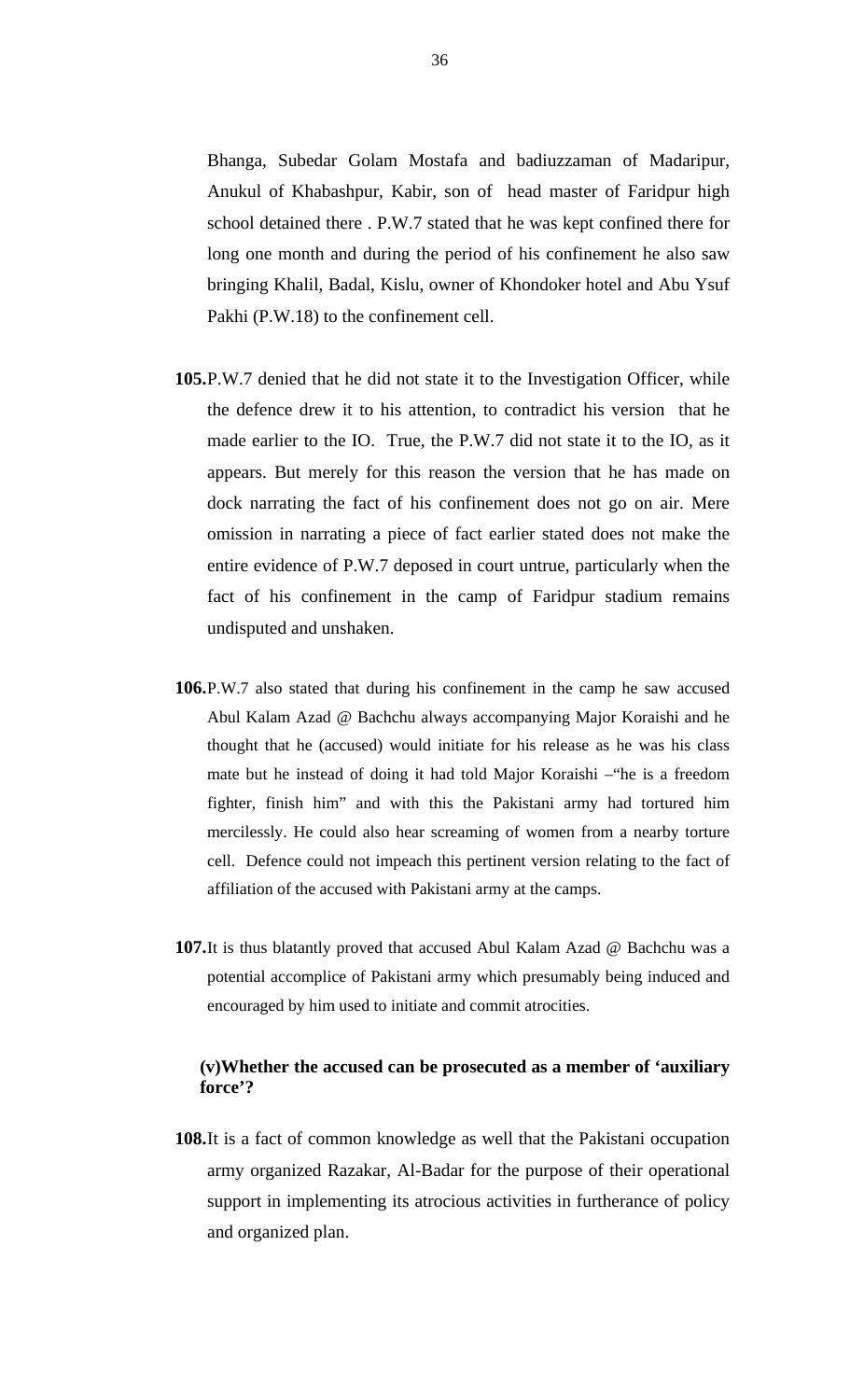- **109.**Together with the Al-Badr and Al-Shams paramilitary forces, the Razakar were under Pakistani Army command. The Razakar force was composed of mostly pro-Pakistani Bengalis. Razakars were actively associated with many of the atrocities committed by the Pakistan Army during the 9-month war of liberation in 1971.On September 7, 1971, Pakistan Defence Ministry through an official order (No:4/8/52/543 P. S.= 1 /Ko/ 3659 D-Ko) elevated members of the Razakar Bahini to the status of auxiliary force of the Pakistan Armed Forces, it is true. But even before such elevation, accused as a member of volunteer Razakar force acted and conducted actively along with and in association with the Pakistani army in committing atrocities. It has been proved. This is enough for an unerring inference that the accused had acted as a member of a militia force under control of Pakistani army for their operational and other purposes and therefore, we are of view that at the time of committing crimes for which he has been charged with the accused was a member of 'auxiliary force' as defined in section 2(a) of the Act of 1973
- **110.**How the P.W.7 knew the accused Abul Kalam Azad @ Bachchu? It is a vital question to be resolved for weighing credibility of evidence of P.W.7. It is found that in reply to question put to him by the defence during crossexamination P.W.7 replied that accused Abul Kalam Azad @ Bachchu was his class mate when he was a student of arts group in Faridpur Rajendra College. It could not be refuted in any manner. Therefore, the testimony of P.W.7 that he saw the accused and his accomplices welcoming the Pakistani troops on 21 April 1971 at a place known as Goalchamat, Faridpur and later on he saw the accused at the army camp where he (P.W.7) was kept confined inspires full credence.
- **111.**The above relevant facts have clearly proved that at the time of perpetration of alleged horrific crimes alleged status of accused was that he was a potential Razakar and a close affiliate of Pakistani army in Faridpur.

### **XVIII. Adjudication of Charges**

**112.**Charge no.7 relates to the crime of 'genocide' as specified in section  $3(2)(c)(i)$  of the Act while the remaining 07 charges relate to the criminal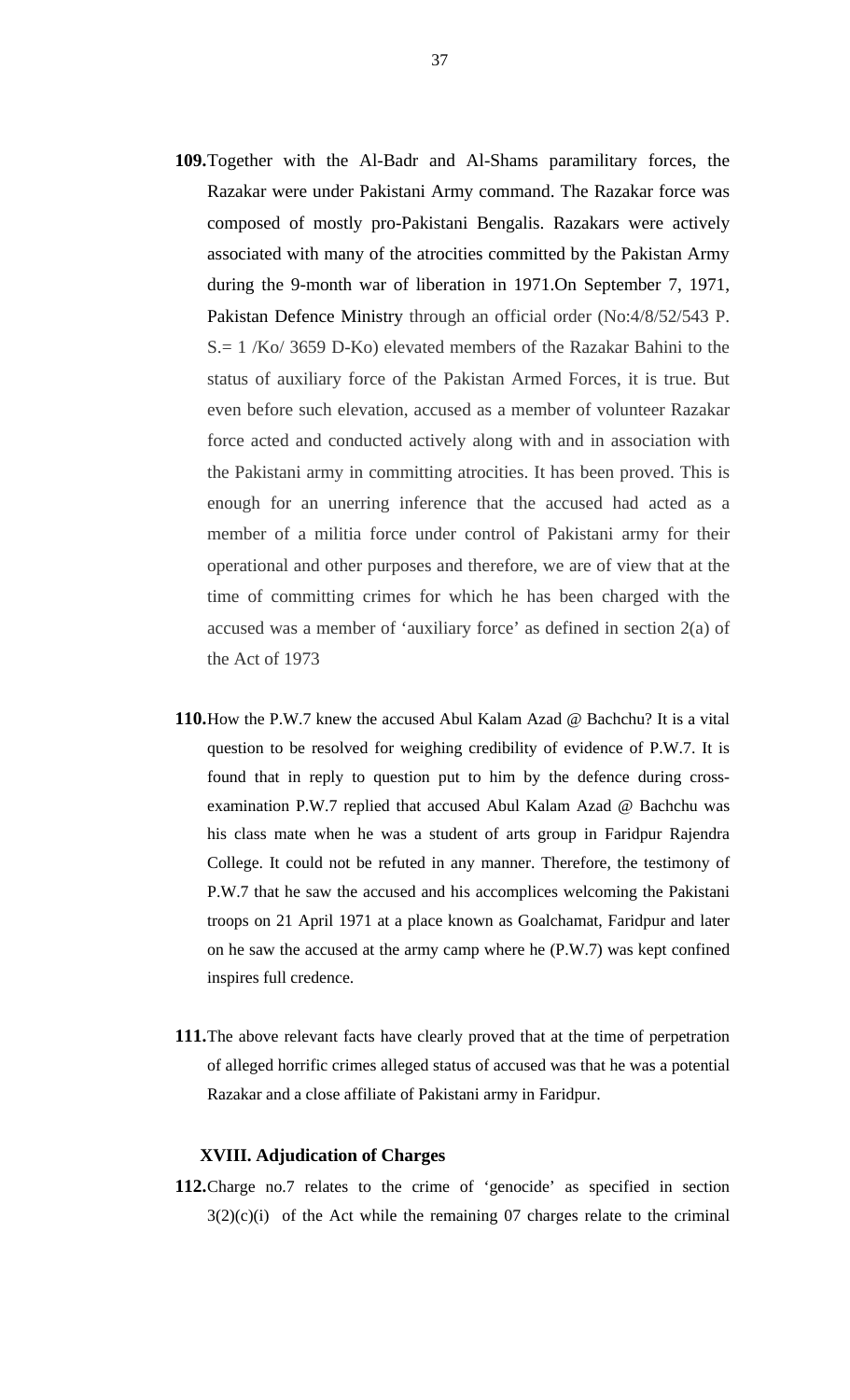acts constituting the offences of 'crimes against humanity' as specified in section 3(2) (a) of the Act. For the sake of convenience of discussion we consider it expedient to adjudicate the charge no.7 first as the nature of crimes related to it differs from that as described in the latter ones.

### **(i) Adjudication of Charge No 07**

**113.Summary Charge**: On May 17 1971 in the early morning, accused Abul Kalam Azad @ Bachchu (absconded) a member of Razakar Force and subsequently the local commander of Al-Badar Bahini or as a member of group of individuals, being accompanied by his 30/35 armed accomplices is alleged to have caused indiscriminate destruction and killing of (**1)** Sharat Chandra Poddar, **(2)** Suresh Poddar, **(3)** Shyama Pada Saha, **(4)** Jatindra Mohan Saha, **(5)** Nil Ratan Samadder , **(6)** Subol Koyal and **(7)** Mallik Chakravarti, the members of Hindu community, by gun shot. It is also alleged that in conjunction of the incident, the accused and his accomplices gunned down **(8)** Haripada Saha residents of crime village Hasamdia and (**9)** Probir Kumar Saha @ Puitta to death by abducting them to the river bank of *'Maindia bazar*' and thereby the accused has been charged for the physical participation and also for substantially contributing to the actual commission of offence of **'genocide'** for **'killing the members of Hindu community',** with intent to destroy the Hindu religious group, either whole or in part as specified in section  $3(2)$  (c)(i) of the Act which are punishable under section 20(2) read with section 3(1) of the Act.

### **Witnesses**

**114.**Prosecution adduced and examined in all 04 witnesses as P.W.16, P.W.17, P.W.19 and P.W.20 in support of the charge no.7 which relates to the offence of genocide as specified in section  $3(2)$  (c)(i) of the Act. Of them P.W.16 and P.W.19 are the live witnesses. The alleged event of massacre relates to two crime sites. One is Hasamdia village under police station Boalmari district Faridpur and another one is Moindia Bazar under the same police station. The massacre alleged continued till noon from early part of morning. P.W.16 claims to have witnessed the second part of the event that took place at Moindia Bazar. P.W.19 the son of victim Shyamapada Saha a resident of the crime village Hasamdia had opportunity to witness the destructive incident remaining in hiding inside a bamboo bush adjacent to his house, as he has claimed.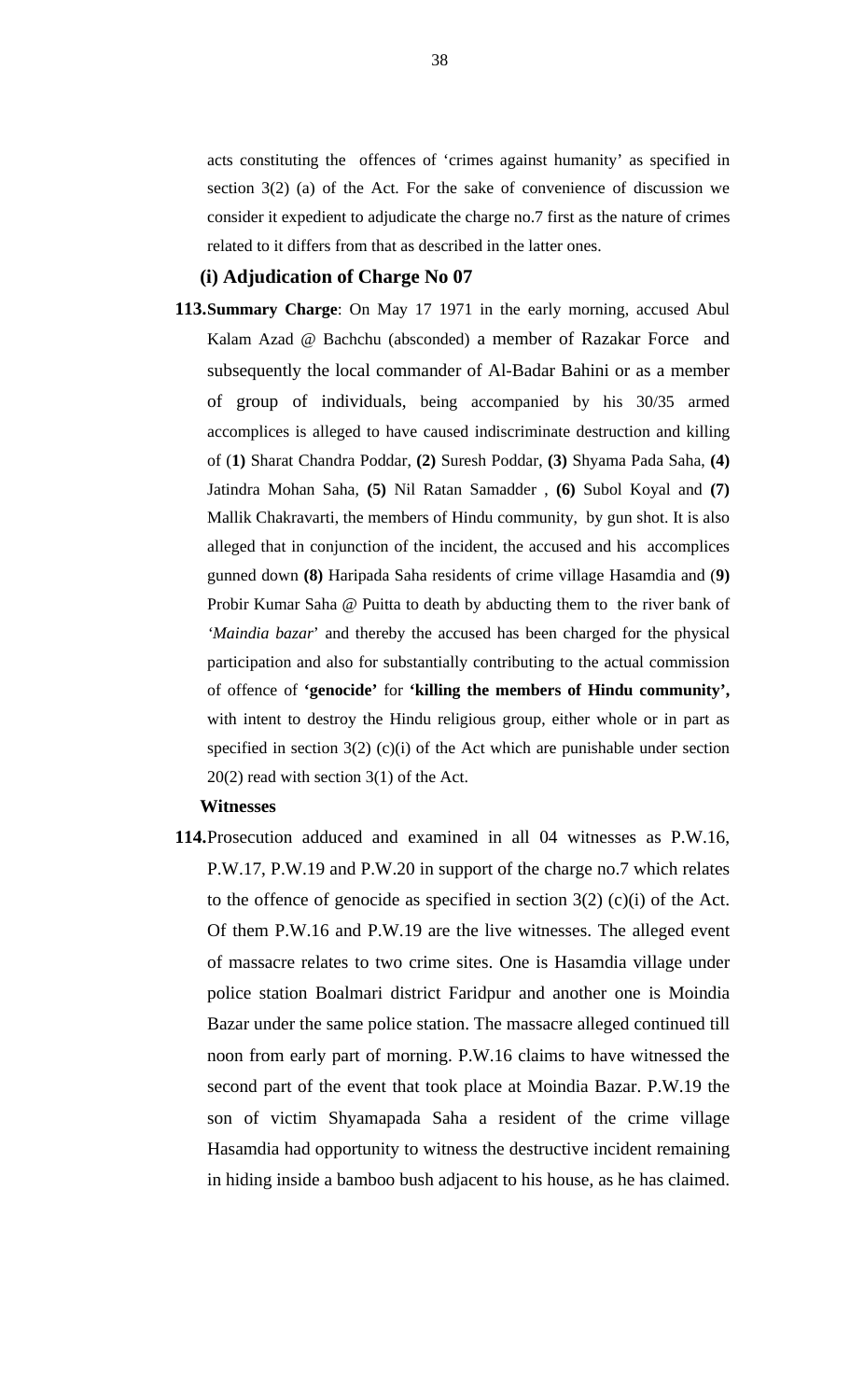P.W.17 and P.W.20 are hearsay witnesses. Now let us see what the P.W.s have stated.

# **Discussion of Evidence**

- **115.P.W.16 Abdul Mannan (56),** Union Parishad member from Moindia Sreenagar village under police station Boalmari district Faridpur has claimed to have witnessed the killing of Haripada and Puitta and the acts of looting and carrying out arson at Moindia Bazar under Boalmari police station. P.W.16 has testified that on  $02<sup>nd</sup>$  Jaistha in 1971 at about 06:00 in the morning he had heard sounds of shooting from Hasamdia 'uttar para' (the first crime site) also known as 'Hindu Para' and then he approached to Moindia Bazar where there were a mosque and a bush on the west side of the Bazar and nearer to '*Kumar*' river. After going there, he saw Bachchu Razakar (accused) being accompanied by Pakistani army bringing two apprehended persons who were Haripada and Puitta towards the Bazar (market). At that time it was about 08:00 hrs. Thereafter, he (P.W.16) found more Razakars and Pakistani army arrived at the market by two big boats and started looting the shops of the market and it continued till 11:00 hrs. Such looting took place under the leadership of Bachchu Razakr (accused) and in presence of Pakistani army and other Razakars. Afterwards, they had burned the shops at market, P.W.16 added. After the criminal acts of looting and burning shops at Bazar and before they left the crime site with the looted goods, he saw that Bachchu Razakar (accused) himself gunned down Haripada and Puitta to death beside the mosque on the edge of the river.
- **116.**In his cross-examination the above version as to commission of destructive criminal acts of looting, burning and killing remained totally unshaken. Defence simply suggested that accused did not accompany the perpetrators and he was not a member of Razakar force and not the accused but the Pakistani army had killed Haripada and Puitta.
- **117.**How P.W.16 knew accused Abul Kalam Azad @ Bachchu and had he opportunity of seeing the accused committing criminal acts to the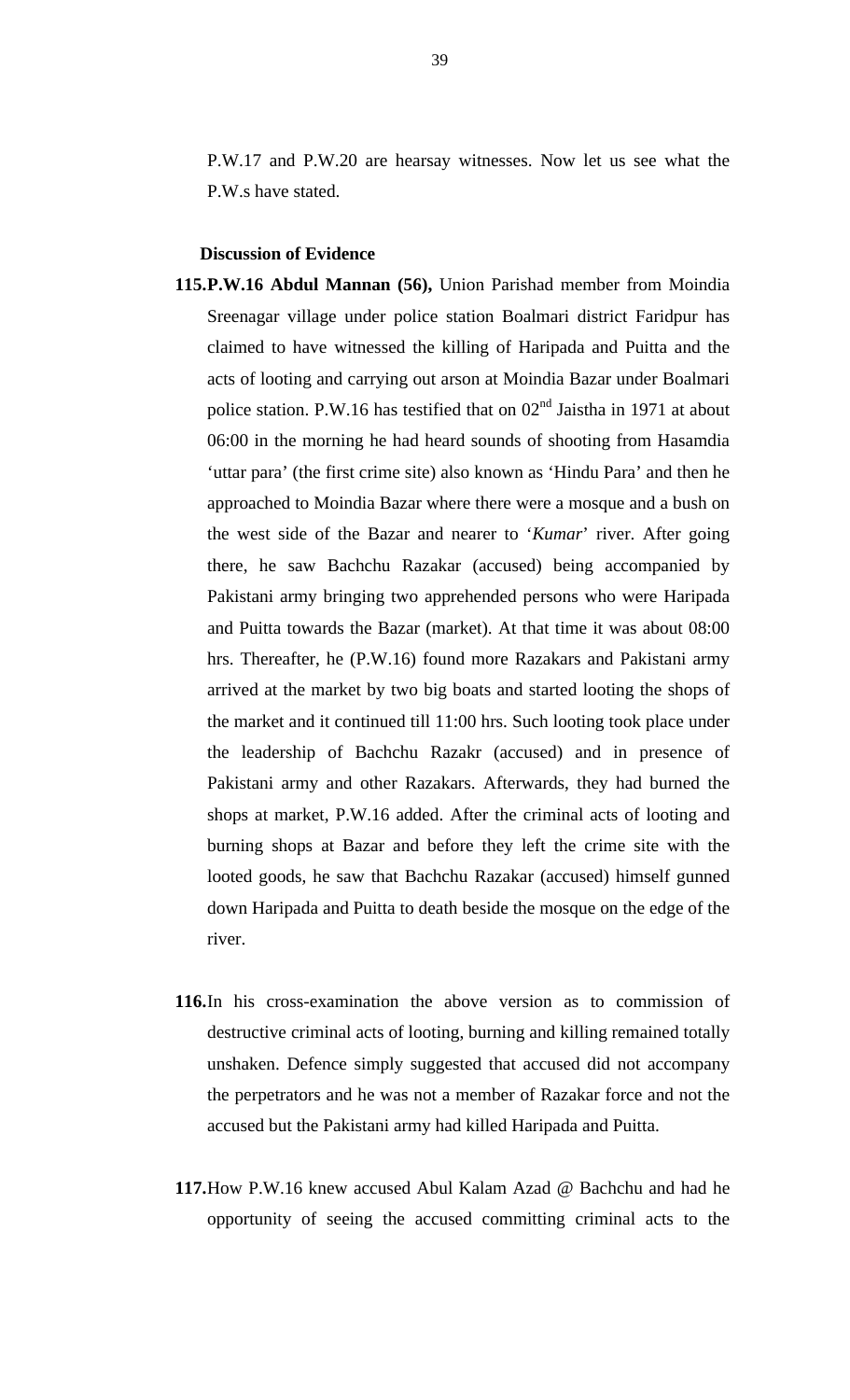accomplishment of the offence of looting, burning and killing? In this regard, P.W.16 in reply to question elicited in his cross-examination stated that the house of Abul Kalam Azad @ Bachchu was about one kilometer far from his (P.W.16) house. He (accused) had studied at Madrasa and he (accused) in 1971 used to attend meetings of Jamat E Islami at Moindia Bazar. Earlier he (P.W.16) knew him (accused) as Bachchu Mia and through out 1971 he (accused) became known as 'Bachchu Rzakar' as he had participated in many killings. Even prior to 1971 accused used to attend meetings in support of electoral symbol 'scale'. He (accused) also had studied in Faridpur Rajendra College. Association with political meetings held locally and his role in local politics was the reason to make the accused known to public of the locality. Therefore, the P.W.16 could naturally recognize the accused when he did criminal acts to the commission of killing of Haripada and Puitta at Moindia Bazar(second crime site). We do not find reason to disbelieve what he has stated on dock.

- **118.**P.W.16 further stated in his cross-examination that they saw 20-25 armed Razakars led by Abul Kalam Azad @ Bachchu moving around the locality of Hasamdia, Moindia and Ujirpur. Why the accused used to move in such a manner having arms with him? This pertinent relevant fact inescapably is a link between his criminal acts and the accomplishment of crimes directed against civilian population, in 1971. This version has rather confirmed again that the accused was an armed member of a group of Razakars.
- **119.**As regard first part of the massacre that took place at Hasamdia village in the early morning**,** P.W.16 stated what he learnt. He stated that at 15:00 hrs on the same day he had learnt that the gang led by Bachchu Razakar had killed Shyamapada Saha (father of P.W.19), Sharot Poddar (father of P.W.17) and his son Joggeswar Saha, Subol Koyal, Mallik Thakur and 2-3 others at the village Hasamdia. Later on he moved to Hasamdia village(first crime site) wherein he saw the dead bodies of victims and had learnt from Sushil (P.W.17) , Mansur Fakir, Jalil Molla and many others that Bachchu Razakar and his accomplices perpetrated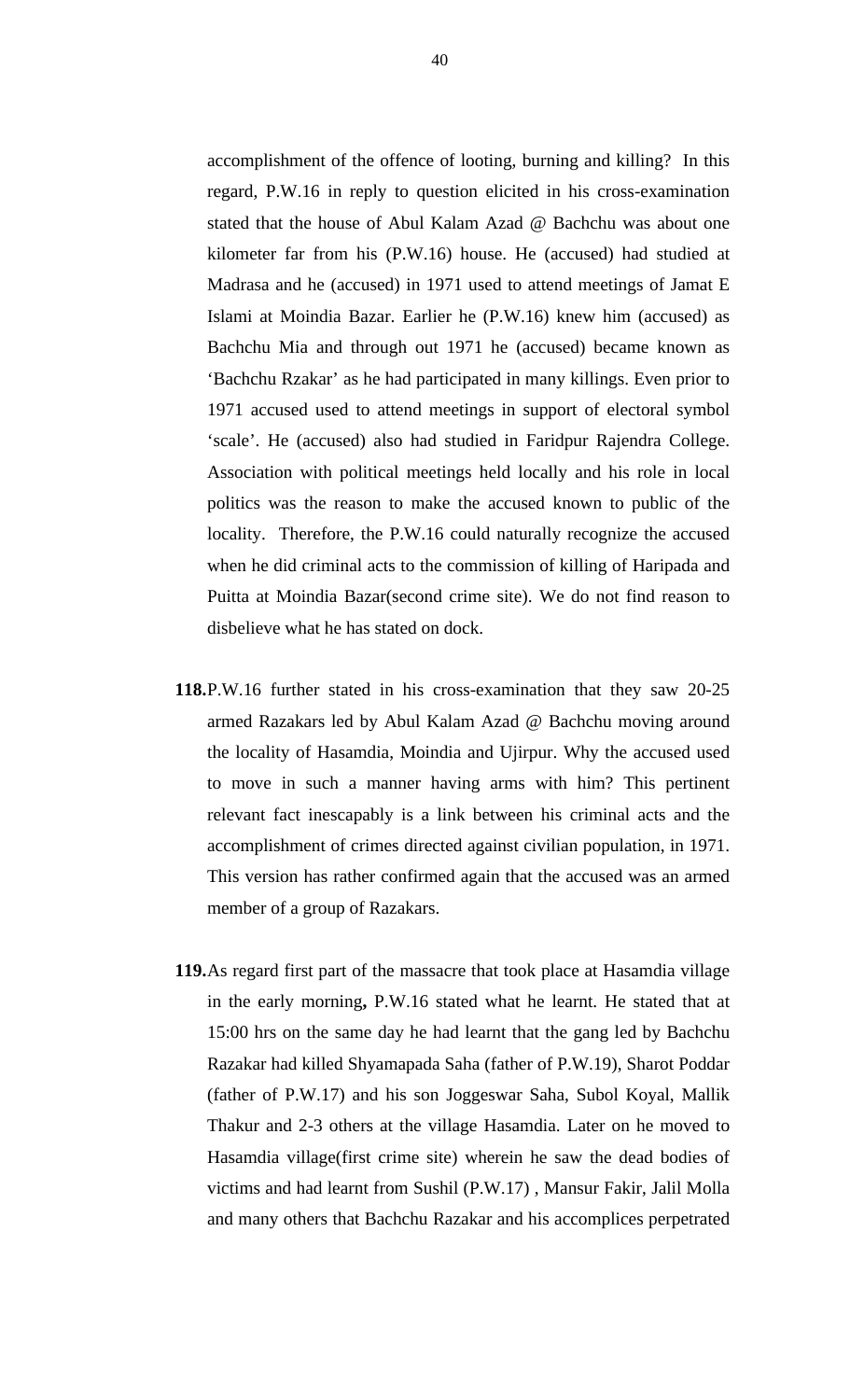the event of massacre and killings. Of the persons from whom he had learnt the incident only Sushil (P.W.17) is still alive, P.W.16 added.

- **120.**Thus, P.W.16 is a hearsay witness in respect of the first part of the massacre that took place at Hasamdia village. But in his crossexamination, defence has not denied that P.W.16 had learnt the incident of Hasamdia village from the persons he stated in his examination-inchief. Defence simply suggested that accused Abul Kalam Azad@ Bachchu did not accompanied the gang to the crime site and had not killed 7/8 civilians belonging to Hindu community. Therefore, taking the total evidence of P.W.16 into account we are of view that his hearsay testimony so far it relates to the first part of the massacre that took place at village Hasamdia carries sufficient probative value.
- **121.P.W.17 Sushil Kumar Podder (**84), the son of victim Sharot Chandra Poddar and a resident of Hasamdia, the first crime village has testified that at about 06:00 hrs on May 17, 1971 corresponding to second day of Bangla month Jaistha on hearing that military had entered into their village he asked his parents to remain in hiding wherever they liked. Their village was predominantly Hindu populated. With this they along with family inmates remained in hiding inside a '*pan baroj'* adjacent to their house and he (P.W.17) and his brother Suresh remained stood inside a mango orchard. At a stage, his brother Suresh leaving him there had attempted to see as to what was happening, by moving forward. P.W.17 saw that the military gunned down his brother Suresh to death when he had moved 40-50 yards from the mango orchard. P.W.17 further stated that after the firing had stopped he heard sound of burning houses and saw smoke. After the Pakistani army and Razakars had left the crime site, he on the way back to his house had heard that the Pakistani army and their 10-15 armed civilian accomplices had killed his father Sharot Chandra Poddar, his brother Suresh Chandra Poddar, Sachin Saha. He also heard that the perpetrators had also killed Jatindra Mohan Saha, Shyamapada Saha, Surja Kumar Das, Nil Ratan Samadder, Nepal Chandra Paul, P.W.17 added. Later on, he (P.W.17) found burnt and bullet injured dead body of Jatindra Mohan Saha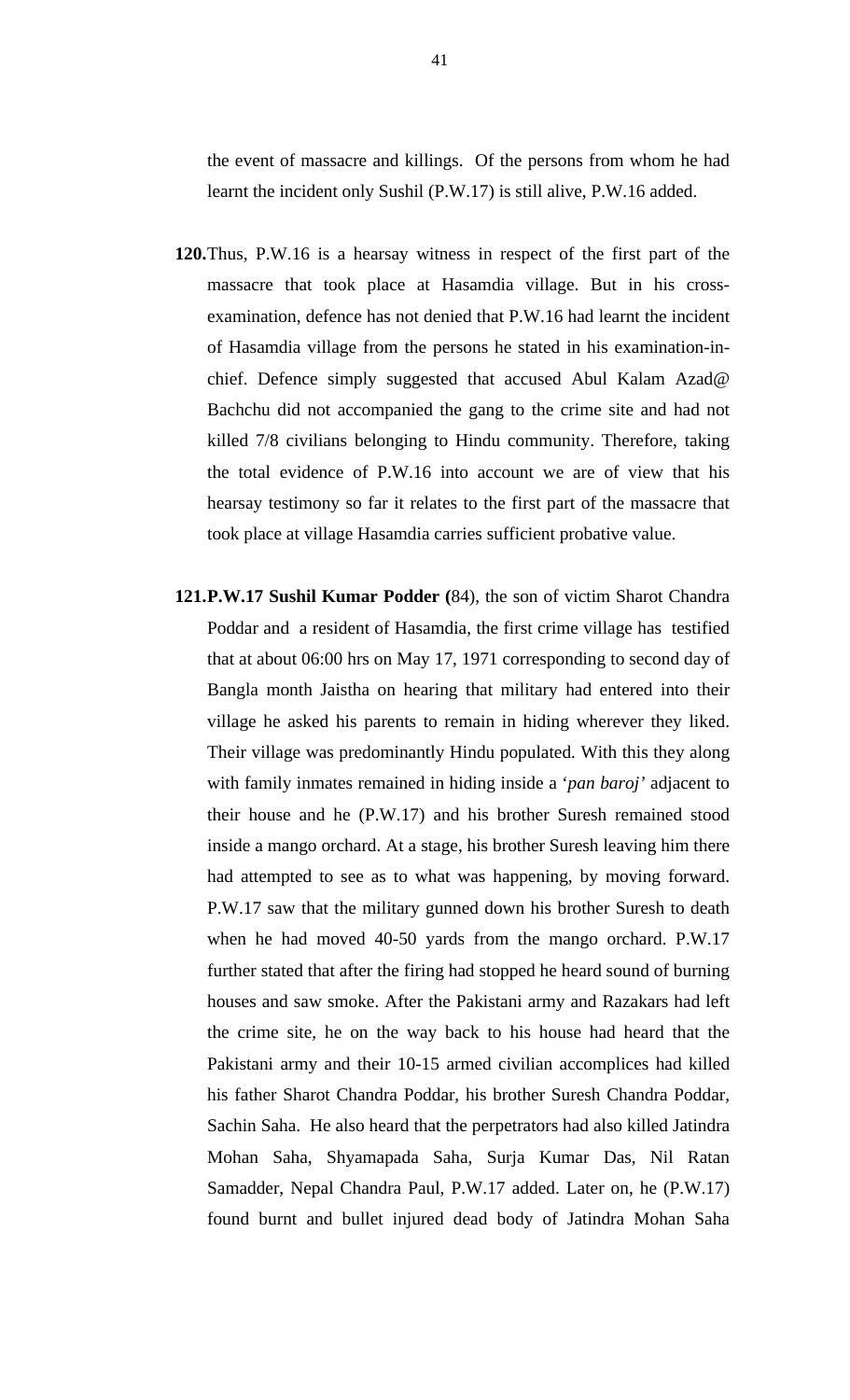having his hands and legs tied up condition at the courtyard of his (P.W.17) house. Moving a bit forward P.W.17 also found bullet injured Surja Kumar Das who appealed for giving him water. He (Surja Kumar Das) had told him that Bachchu Razakar accompanied the Pakistani army to the accomplishment of the events. Thereafter, they leaving the country deported to India and returned back after the independence.

- **122.**P.W.17 has narrated the heart wrenching event of massacre to the accomplishment of which accused Abul Kalam Azad @ Bachhu accompanied the Pakistani army and Razakars. In cross-examination, in reply to question put to him P.W.17 stated that he himself could not see Bachchu but he had heard from Surja Kumar Das that accused Abul Kalam Azad @ Bachhu accompanied the Pakistani troops at the crime site. Surja Kumar Das also deported to India and he died 4-5 years after his coming back to home after independence.
- **123.P.W.19 Satya Ranjan Saha**, son of Late Shyamapada Saha, one of victims has testified the events of killings narrated in charge no. 7. He is a live witness. At the relevant time P.W. 19 was 20 years of age. In narrating the incident, in detail, P.W.19 stated that on  $02<sup>nd</sup>$  Jaistha, in 1971 at about 06:30 hrs, on hearing firing and uproar from the house of Sharot Poddar, inmates of their family being frightened started fleeing and he himself had put him out of sight inside a clump of bamboos wherefrom he saw that Bachchu (accused) and Pakistani army shoot his father to death. The gang then looted their house. Bachchu attacked their house, being accompanied by 25/30 Razakars and Pakistani army. On their way back, they had burnt houses of their neighbours Sharot Poddar, Rasik Saha, Nil Ratan and other residents and they killed 8/10 civilian residents of their village including Sharot Poddar, Suresh Poddar, Sachin, Jatindra Saha, Goutam and his father Nil Ratan and he (P.W.19) found their dead bodies there later on, after the gang left the crime scene, P.W.19 added.
- **124.**In respect of the second part of the event that took place at Moindia Bazar P.W.19 also stated that he had heard from many people of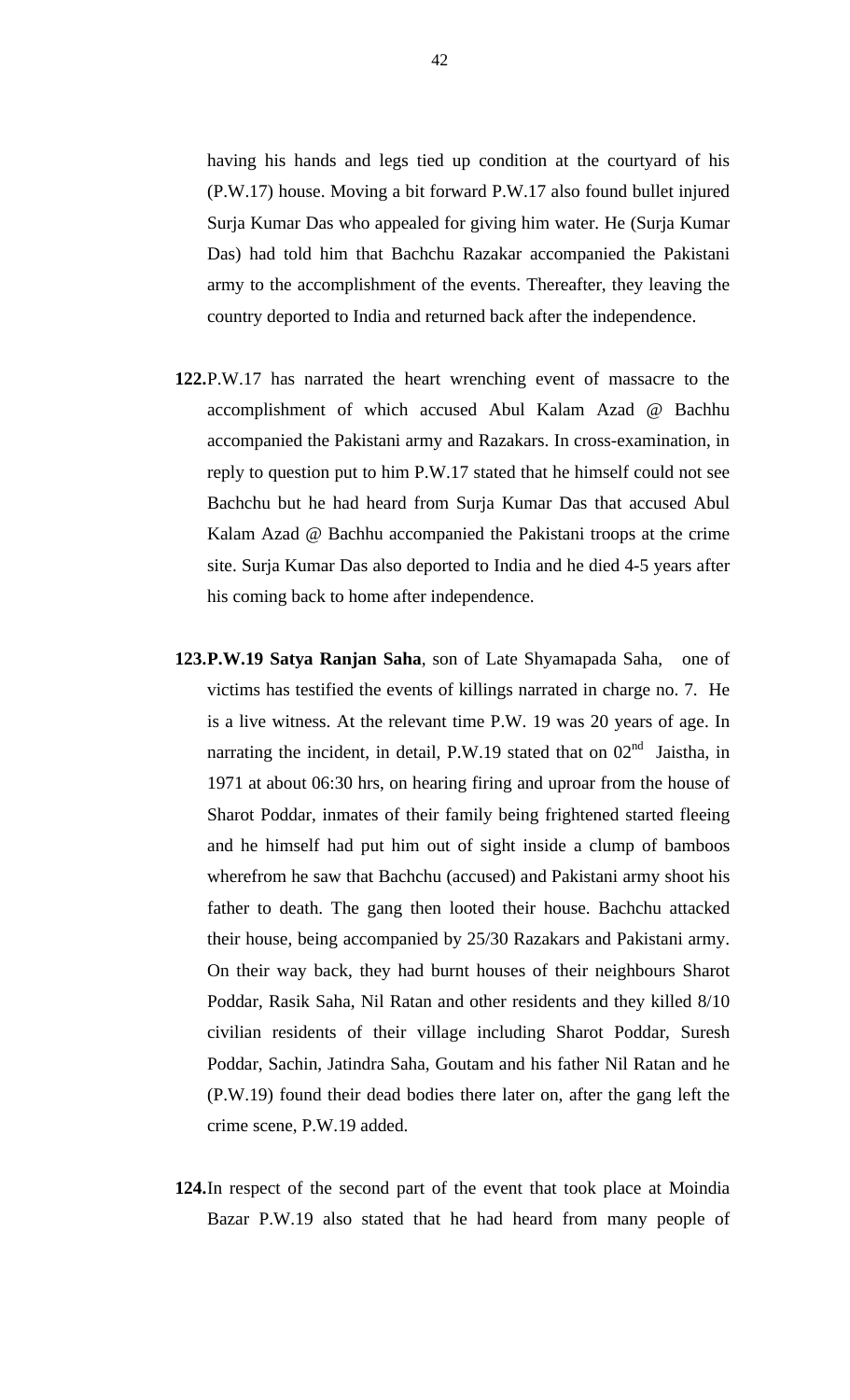Moindia Bazaar that the gang of Bachchu (accused) and his accomplices Razakars and Pakistani army, on their way back from their village (Hasamdia) , looted 50/60 shops of the Bazaar and brunt the same including their own shop. They, in conjunction of this event, killed Haripada Saha and Puitta and the local people buried their dead bodies by the bank of river. After this dreadful event they and almost all the residents of their village deported to India, P.W. 19 added.

- **125.**P.W.19 stated in his cross-examination that he knew the accused Bachchu from his boyhood as he (accused) used to reside at their neighboring village and he (accused) had studied in a school at *Khardia.* Thus the reason how P.W.19 could recognize the accused at the first crime site (Hasamdia) committing the criminal acts by accompanying Razakars and Pakistani army has become rather established. Thus, the claim of witnessing the accused committing the offence of killing his father is quite credible.
- **126.P.W.20 Asit Baran Saha** is a hearsay witness about the horrific incident as listed in charge no.7. He was a resident of village *Sree Nagar Madhya Para* under police station Boalmari district Faridpur. At the relevant time he was about 20 years old. According to him he had learnt the massacre and mass killing committed at Hasamdia Hindu village committed by 12/13 Razakers led by Bachchu (accused) and Pakistani army.
- **127.**P.W.20 also stated that afterwards, the gang of Bachchu (accused) came to Moindia Bazar and being frightened they remained in hiding and later on he saw the committed acts of destruction, looting and burning 50/60 shops of Moindia Bazar. He found dead body of Haripada Saha and Puitta on the bank of river. He had learnt that Bachchu Razakar (accused) and his accomplices killed them. 25 days after the incident they being frightened deported to India.

### **Evaluation of Evidence and Finding**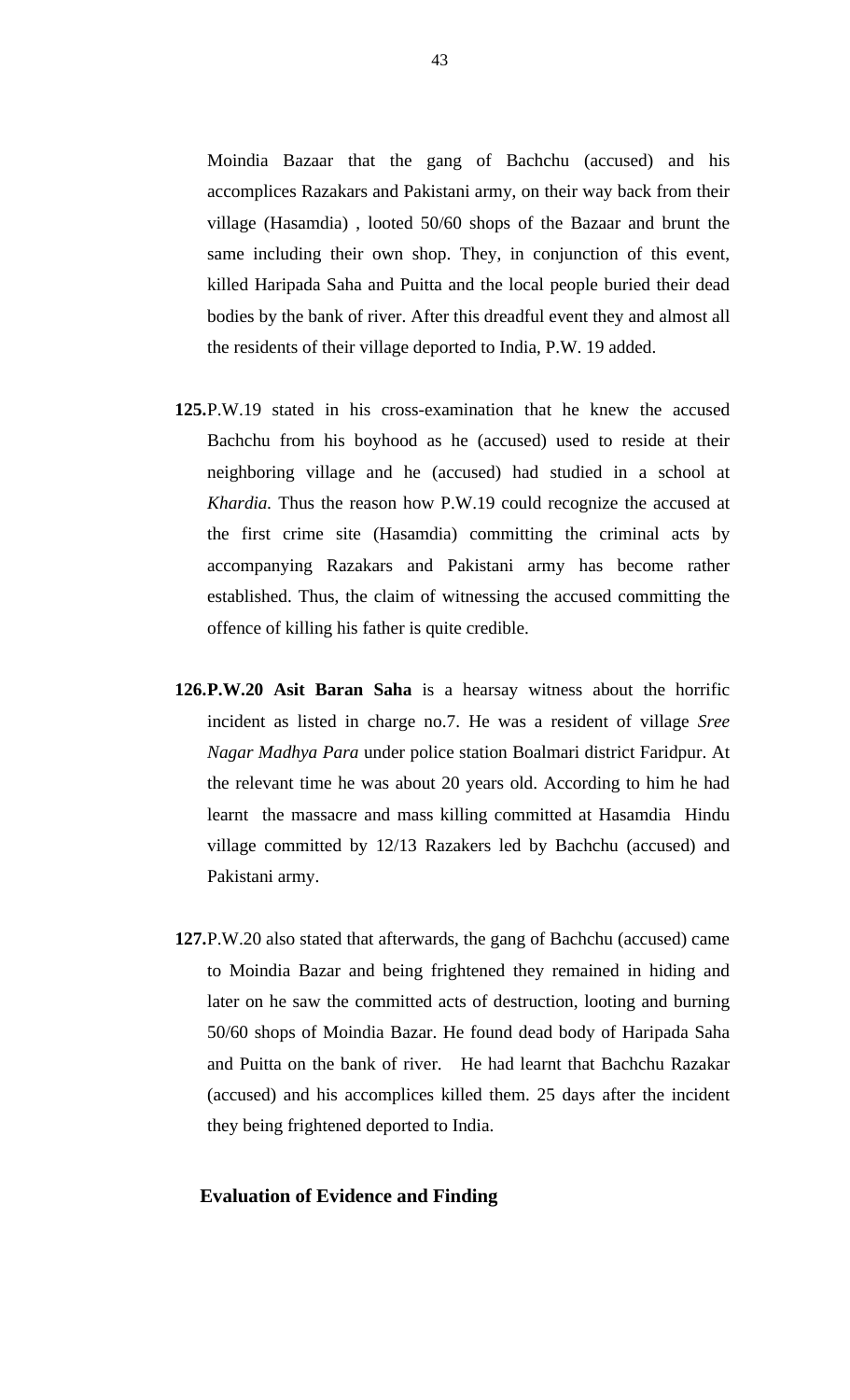- **128.**The learned prosecutor drawing attention to the incriminating evidence of four P.Ws examined in support of this charge has submitted that commission of the atrocious event has been proved and it could not be impeached by the defence. Prosecution has been able to establish the fact that accused Abul Klama Azad @ Bachchu accompanied the armed gang of Razakars and Pakistani army to the accomplishment of massacre and the accused substantially participated to its commission with intent to destroy Hindu group of crime village. The accused himself physically participated to the act of killing father of P.W.17 and father of P.W.19. The fact that instantly after the horrific events of massacre , destruction , looting and killings, civilians belonging to Hindu community of the crime locality deported to India indicates the destructive pattern of the crimes and intent of the perpetrators to commit thereof. Thus the event as described in charge no.7 can lawfully be characterized as an offence of 'genocide' as specified in section 3(2)(c)(i) of the Act of 1973.
- **129.**In respect of this charge, the learned state defence counsel has argued that considering the horrific nature of the event it is not believable that it was possible for any one of seeing the event even remaining in hiding and thus evidence of P.W.16 and P.W.19 as to recognition of accused accompanying the perpetrators to the crime sites inspires no credibility.
- **130.**From the evidence of 04 P.Ws examined in support of charge no.7 together with argument advanced by the learned state defence counsel one thing is quite patent that perpetration of the event of massacre and killings of members of Hindu community of the crime village is not disputed. Defence has merely attempted to exclude the fact that accused accompanied the gang of perpetrators and was present at the crime sites.
- **131.**P.W.16 claimed to have seen the second part of the attack causing killing of Haripada and Puitta at Moindia Bazar. But he is hearsay witness in respect of the first part of the attack that resulted into killing of 7/8 more Hindu people at Hasamdia Hindu Para. According to him after the perpetrators left the crime scene (Moindia Bazar) he had gone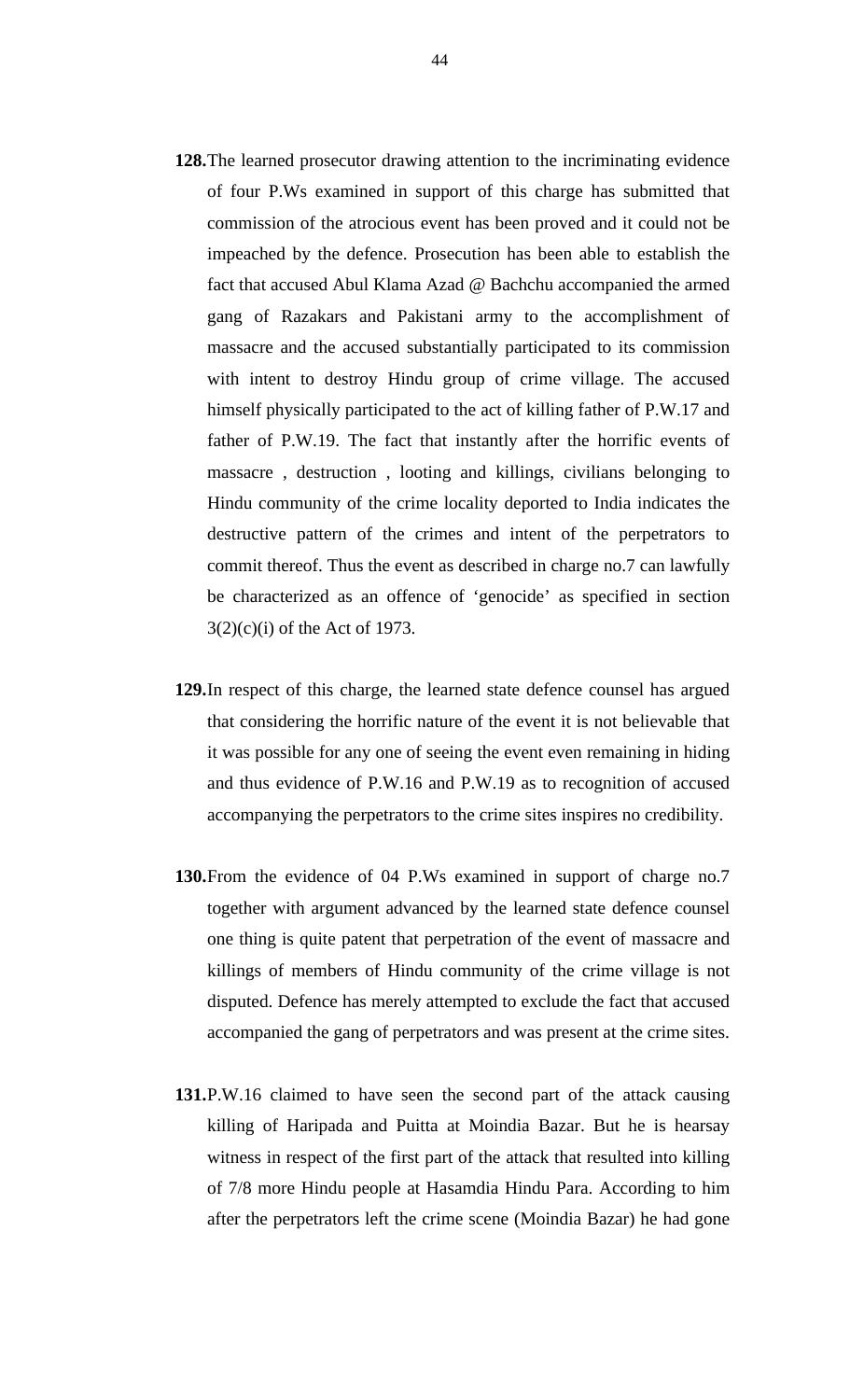there and found dead bodies of the persons killed there and had heard from Sushil (P.W.17), Mansur Fakir, Jalil Molla and many other people as to who killed them. Of them Shushil Kumar Poddar has testified as P.W.17 who is a son of one of victims of the killing.

- **132.**It thus reveals from testimony of P.W 16 that in conjunction of the attack targeting Hasamdia Uttar para known as 'Hindu para' in the morning the gang led by accused Bachchu also killed 7/8 members of the local Hindu community and the pattern the armed gang led by the accused Bachchu launched the attack reflects that they carried out the attack with knowledge of the consequence and intention of the perpetrators was to destroy the local Hindu community, even in part, in accomplishment of policy and organised plan of the Pakistani army and their local collaborators and accomplices.
- **133.**P.W.17 does not claim to have witnessed the accused killing his father and brother. But he has stated that he learnt instantly after the incident from Surja Kumar Das, a bullet-injured victim that accused Abul Kalam Azda @ Bachchu accompanied the army during the killing. Thus it is inferred that the accused substantially contributed and encouraged the gang of perpetrators in accomplishment of the crimes.
- **134.**Defence did not put any question to P.W.17 with a view to dislodge the fact of his learning the first part of the attack at village Hasamdia from him by the P.W.16. Additionally, we do not find any reasonable ground to discard the hearsay evidence as to learning the incident of killing of 7/8 persons at Hasamdia Hindu para. Rather, P.W.16 and P.W.17 seem to be natural witnesses, particularly in absence of any reason whatsoever of being interested to tell a lie.
- **135.**P.W.17 narrated the incident but could not say it categorically as to specific act or conduct of accused with the commission of crimes. But his hearsay evidence lends corroboration at least to the fact that the accused accompanied the Pakistani army and was present at the first crime site in perpetrating atrocities and his presence there i.e presence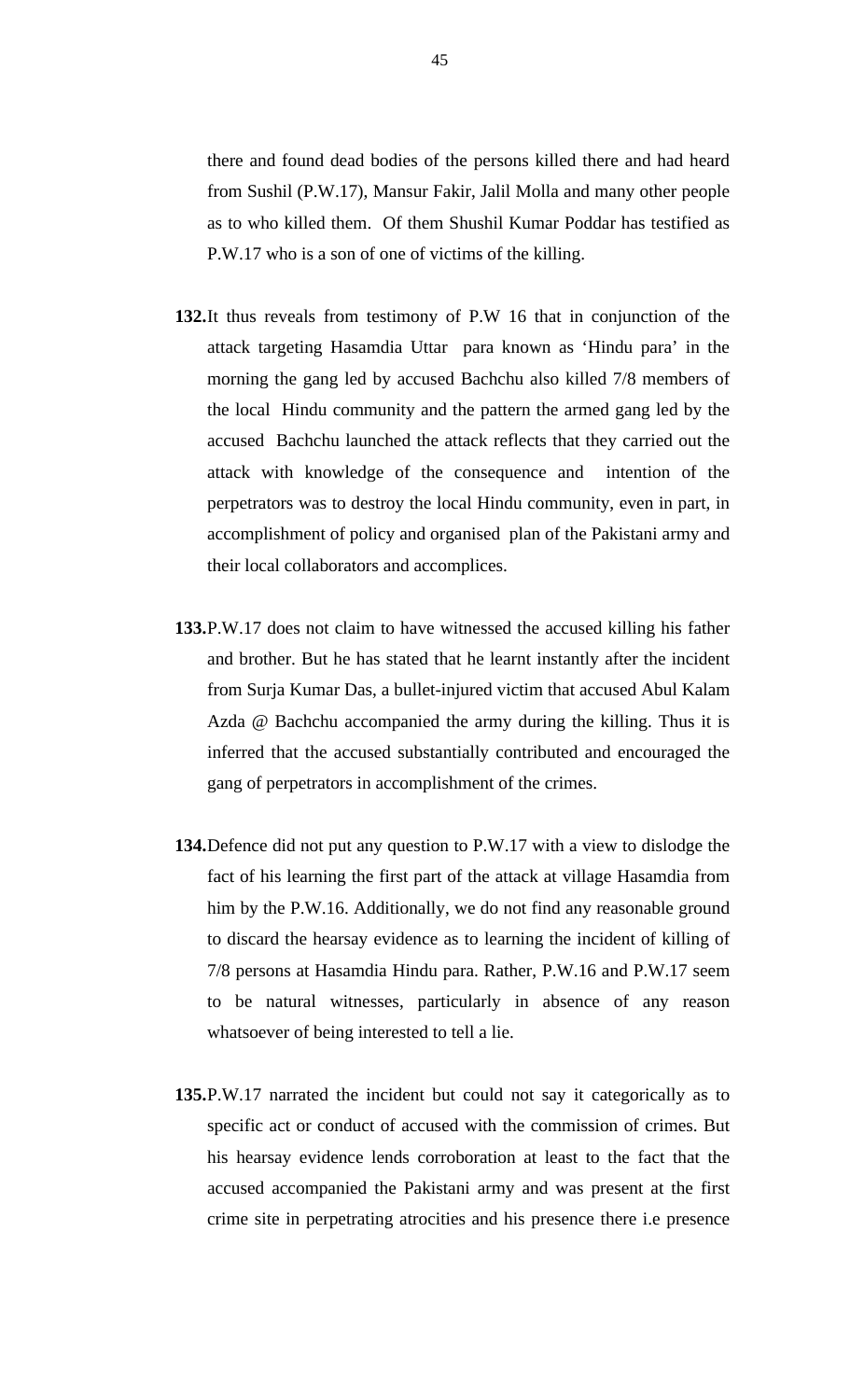and accompanying the principals at the crime site adequately indicates that he rendered practical assistance, encouragement and support to the Pakistani army and Razakars to the accomplishment of crimes. Therefore, the hearsay evidence of P.W.17 so far it relates to the fact of his learning as to involvement of accused with killing of his father and other killings and destructive acts carries reasonable probative value.

- **136.**Learning a fact related to the commission of alleged massacre from an injured victim (Surja Kumar Das) instantly after the perpetrators had left the crime site inspires credence and carries sufficient probative value. It will appear that the defence failed to dislodge the commission of the alleged event of massacre and killing as stated by the P.W.17. Thus, the mere suggestion put to P.W.17 that accused Abul Kalam Azad @ Bachchu did not accompany the Pakistani troops and he was not present at the crime site does not make the event and presence of the accused at the crime site(Hasamdia village) tarnished in any manner.
- **137.**P.W.17 also stated that afterwards, the gang of Pakistani army and Bachchu (accused) and his accomplices on their way towards Moindia Bazar(second crime site) looted and burned the house of Dr. Nani Gopal and then they also looted and had burned the shops of Moindia Bazar and killed Haripada and Puitta there. It remains unshaken in cross-examination. Additionally, considering the context and havoc of the massacre it was not natural and possible for mass people to witness the event. It is lawfully presumed that most of the civilians around the crime site preferred to remain in hiding and some could not. Despite the atrocious pattern of the event some persons might have opportunity to remain in hiding and thus had opportunity to see the event and criminal acts including the presence of the accused as a co-perpetrator accompanying the principals at crime sites. It is quite natural. Therefore, hearsay evidence of P.W.17 as to learning the fact of presence of accused Abul Kalam Azad @ Bachchu deserves legitimate consideration.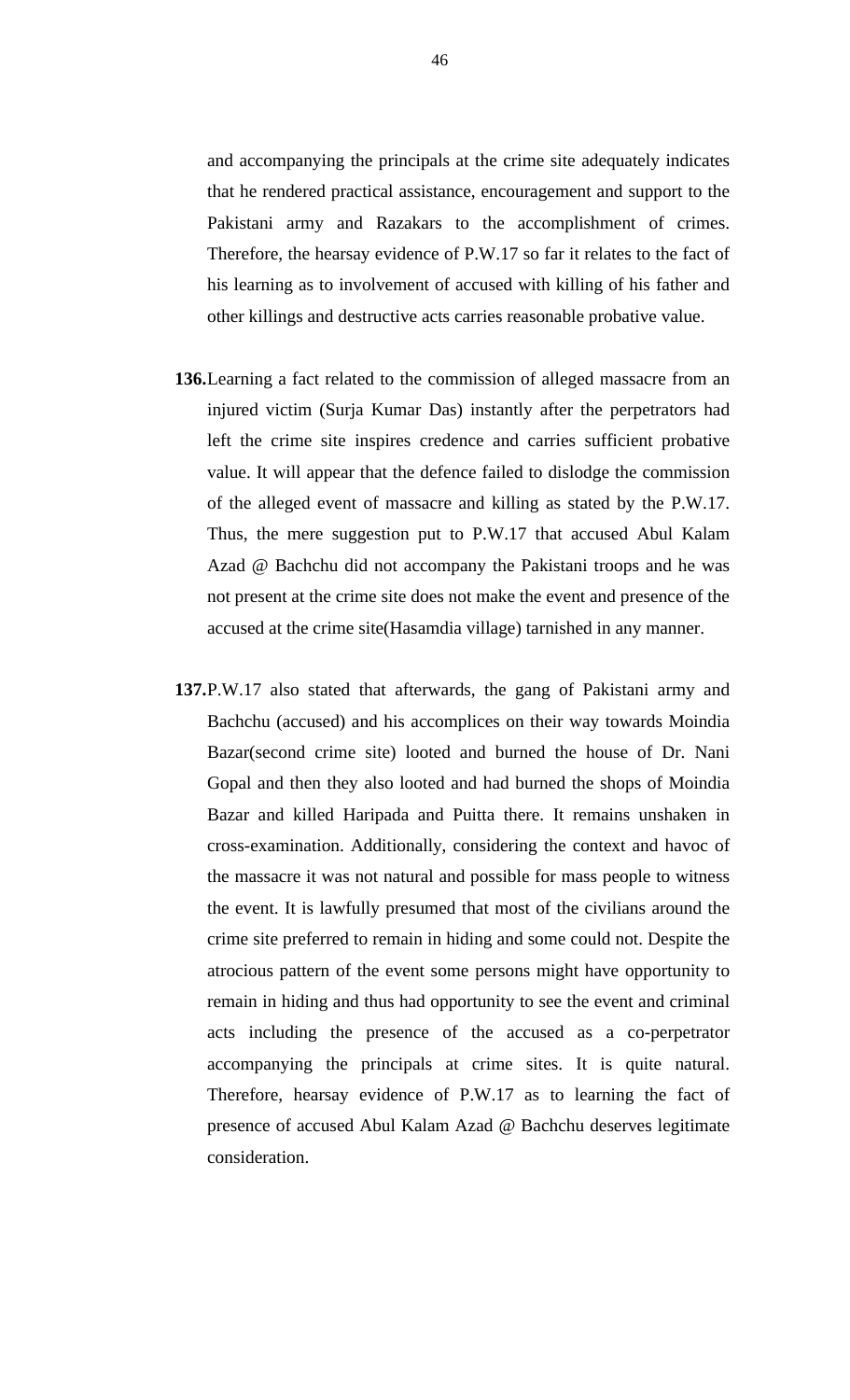- **138.**It is to be noted that now it is settled that mere presence at the scene of the crime may, under certain circumstances, be sufficient to qualify as complicity (as, for instance, when such presence may be shown to provide encouragement and moral support to the principal offender). So acts of encouragement or assistance such as providing help in identification members of the targeted group by accompanying the principals to killing sites could have been lawfully inferred from the fact of presence of the accused under the circumstances depicted from evidence.
- **139.**Defence could not however controvert the commission of the event of crimes, by cross-examining P.W.19. Rather, his evidence has rendered corroboration to what has been testified by the P.W.16, P.W.17 on the acts of killing, destruction, looting and involvement of accused therewith. P.W.19, a live witness, is the son of one of victims of the horrific atrocities who had opportunity to witness the incident of killing his father Shayamapada Saha by remaining in hiding in a bamboo bush. It remains undisputed. Additionally, P.W.19 knew the accused from earlier as he (accused) was a resident of their neighboring village Kahrdia. P.W. 19 is a natural and live witness and there is no reason to exclude what he has testified.
- **140.**Perpetration of the horrific event including murder of numerous civilians targeting the Hindu group including the father of P.W.19 on the date time and manner as narrated by a live witness P.W.19 has been proved. At the same time we have found from evidence of P.W.19 that the accused accompanied the gang of perpetrators and how he had directly participated to the commission of destructive crimes. All these facts remain totally undisputed in cross-examination of P.W.19.
- **141.**How P.W.20 could recognize the accused accompanying the armed gang and Pakistani army at Moindia Bazar , the second crime site ? In reply to question put to him P.W.19 has stated in his cross-examination that he knew Abul Kalam Azad @ Bachchu from boyhood who used to reside about one and half to two kilometers far from their village and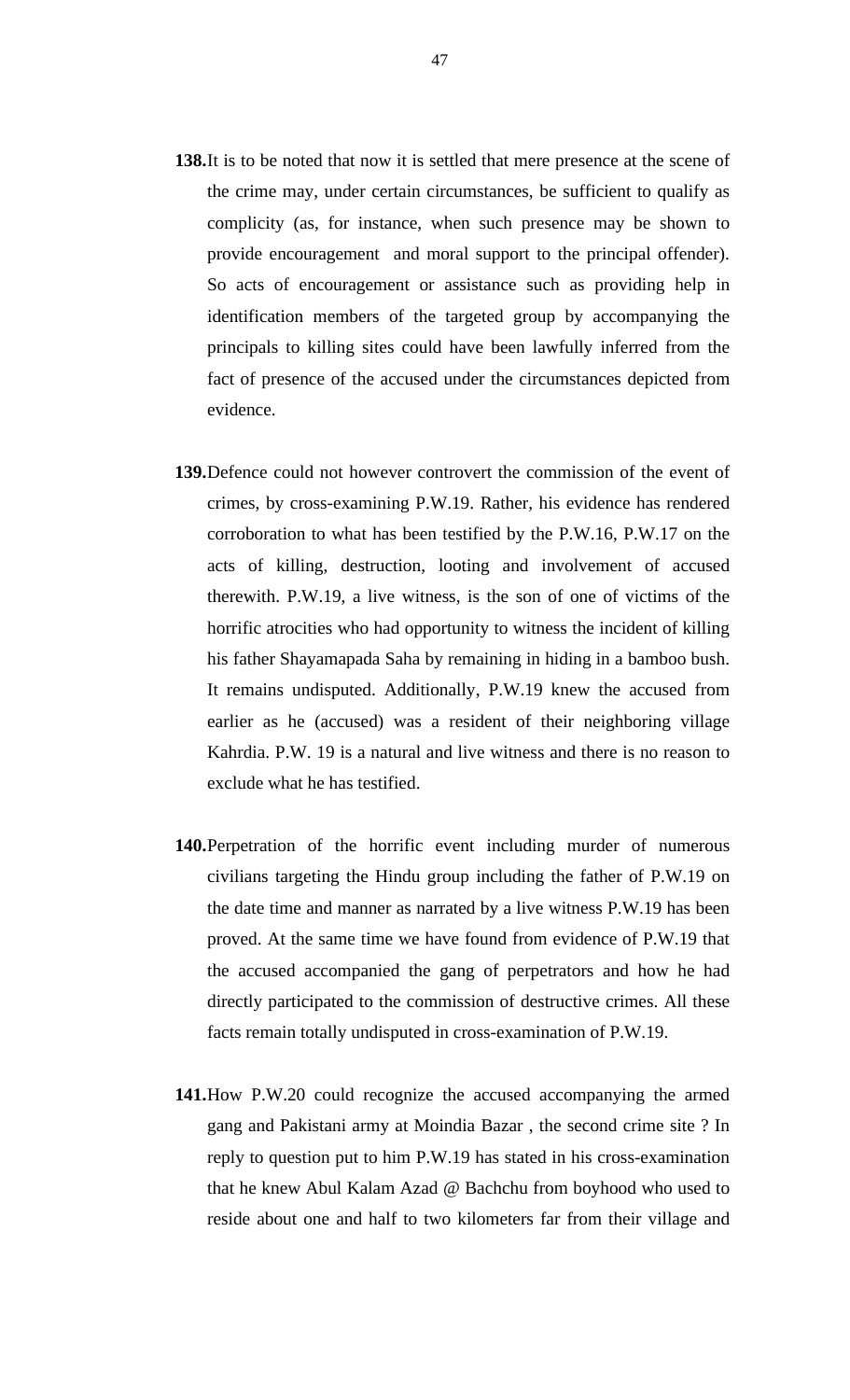had studied at Sreenagar high school. Bachchu (accused) became known as Razakar after the Pakistani army rolled into Faridpur and he had learnt too that prior to the event of massacre he has described accused Abul Kalam Azad @ Bachchu gunned down Shudhangshu Mohon Roy to death at their Kolaron village home and since then he(P.W.20) became aware that Bachchu was a member of Razakars. The relevant fact as have been depicted from cross-examination of P.W.20 lends adequate and valid assurance as to conduct and acts of the accused together with the fact of his incriminating association with Pakistani army as a member of armed Razakars.

- **142.**It is found from his evidence of P.W.20 that he had learnt the first part of the event of massacre that took place at village Hasamdia. But he saw accused Abul Kalam Azad @ Bachchu, his accomplice Razakars and Pakistani army coming to Moindia Bazar, the second crime site. In cross-examination, P.W.20 stated that at the time of event he had been at Moindia Bazar and in the evening of the day of event he visited the first crime village Hasamdia and witnessed the horrific extent and nature of destructive atrocities done there.
- **143.**It is now settled, by the verdicts of *adhoc* tribunals (ICTY, ICTR) constituted by the United Nations to try internationally recognised crimes committed in violation of international humanitarian law and customary international law that even a single piece of evidence that is relevant will be relied upon to determine culpability of the accused. Additionally, we reiterate that the Tribunal(ICT-2) is not bound by the strict rules of evidence and that in any case, probative value of testimony of even a single witness is to be weighed and accordingly, acceptance of and reliance upon uncorroborated evidence, *per se,* does not constitute an error in law, in finding an accused guilty under the Act of 1973. However, in the case in hand, we have found that the prosecution has been able to prove culpability of the accused by the evidence of P.W.16, P.W.17, P.W.19 and P.W.20 of whom P.W.16 and P.W.19 are the live witnesses.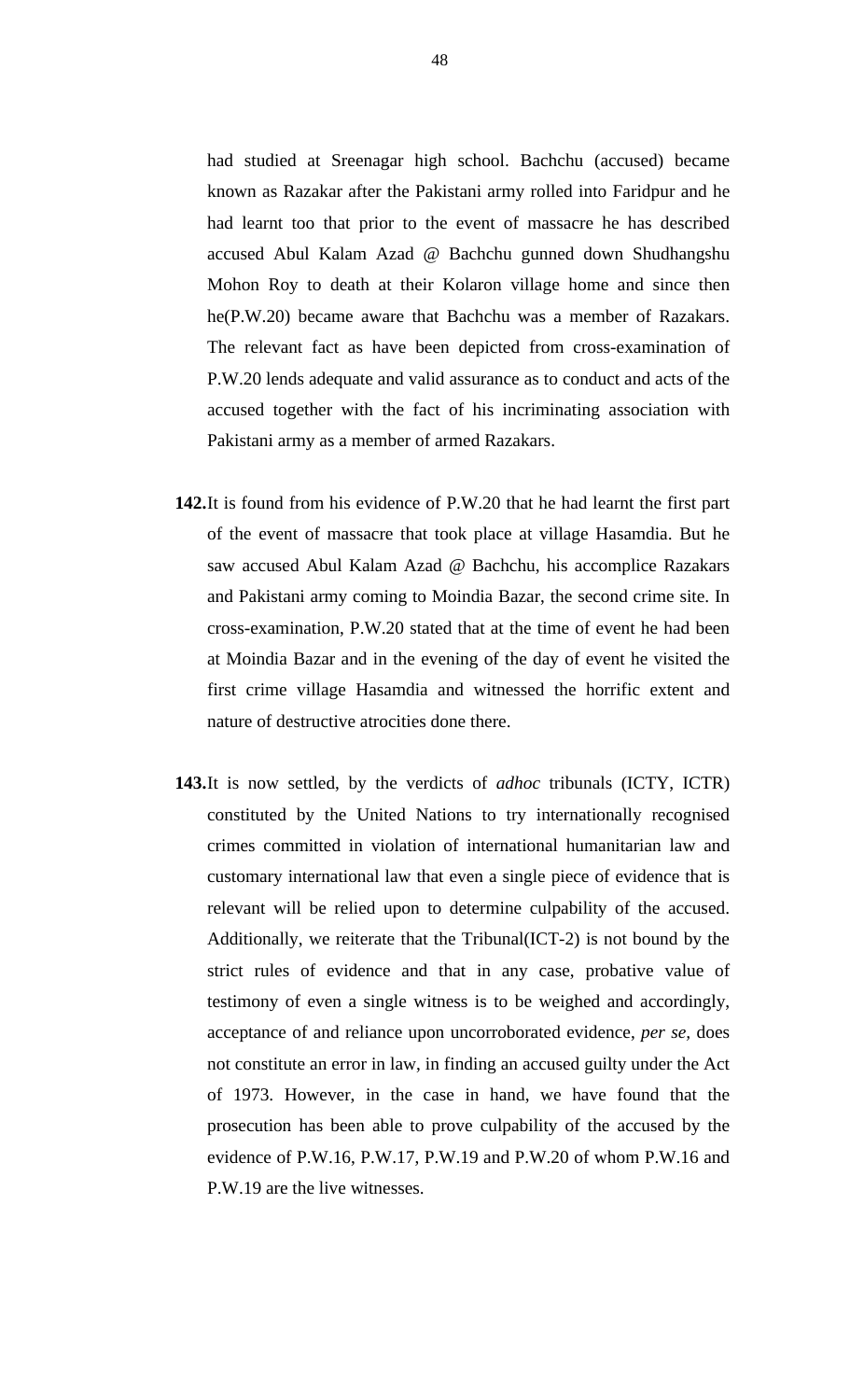- **144.**Generally, considering the horrendous nature of crimes the event could not be expected to have been witnessed by numerous persons. Incidentally some one might have opportunity of seeing it remaining in hiding at a place adjacent to the crime site. Apart from them, other person cannot be perceived to have seen the event of massacre. So, the perpetration of crime and acts and conduct of perpetrators could have been learnt from an injured victim or person who had incidental opportunity of seeing the event. It is quite natural and thus the testimony of P.W.17 and P.W.20 though hearsay inspires credence, particularly when such hearsay testimony gets fair corroboration from live witness's (P.W.16 and P.W.19) account.
- **145.**The way and the pattern of perpetrating the crimes alleged adequately demonstrate that the accused, apart from his own physical participation, substantially encouraged and provided moral support and aided the principals to the accomplishment of crimes. Pattern of the criminal acts, as narrated by P.W.19, speaks adequately that accused Abul Kalam Azad @ Bachchu accompanied the Pakistani army in committing atrocities by launching attack targeting the Hindu group of civilians of their village and later on, as has been testified, all the Hindu residents of their village deported to India. That is to say, the massive atrocities and mass scale killing and destruction compelled the members of Hindu community of the crime village to deport. Displacement from own residing place does not conform to the internationally recognised principle of human rights.
- **146.**The portrayal that has been depicted from the evidence of P.W.19 inspires us in arriving at an unerring finding that on the date, time and in the manner the horrific atrocity of attack was launched targeting the unarmed Hindu community of Hasamdia village which was also known as 'Hindu Para' and then Moindia Bazar, the second crime site with intent to destroy the community, even in part and in conjunction of the attack in all about 10 members of the Hindu community were killed and the perpetrators led by accused Azad committed substantial scale of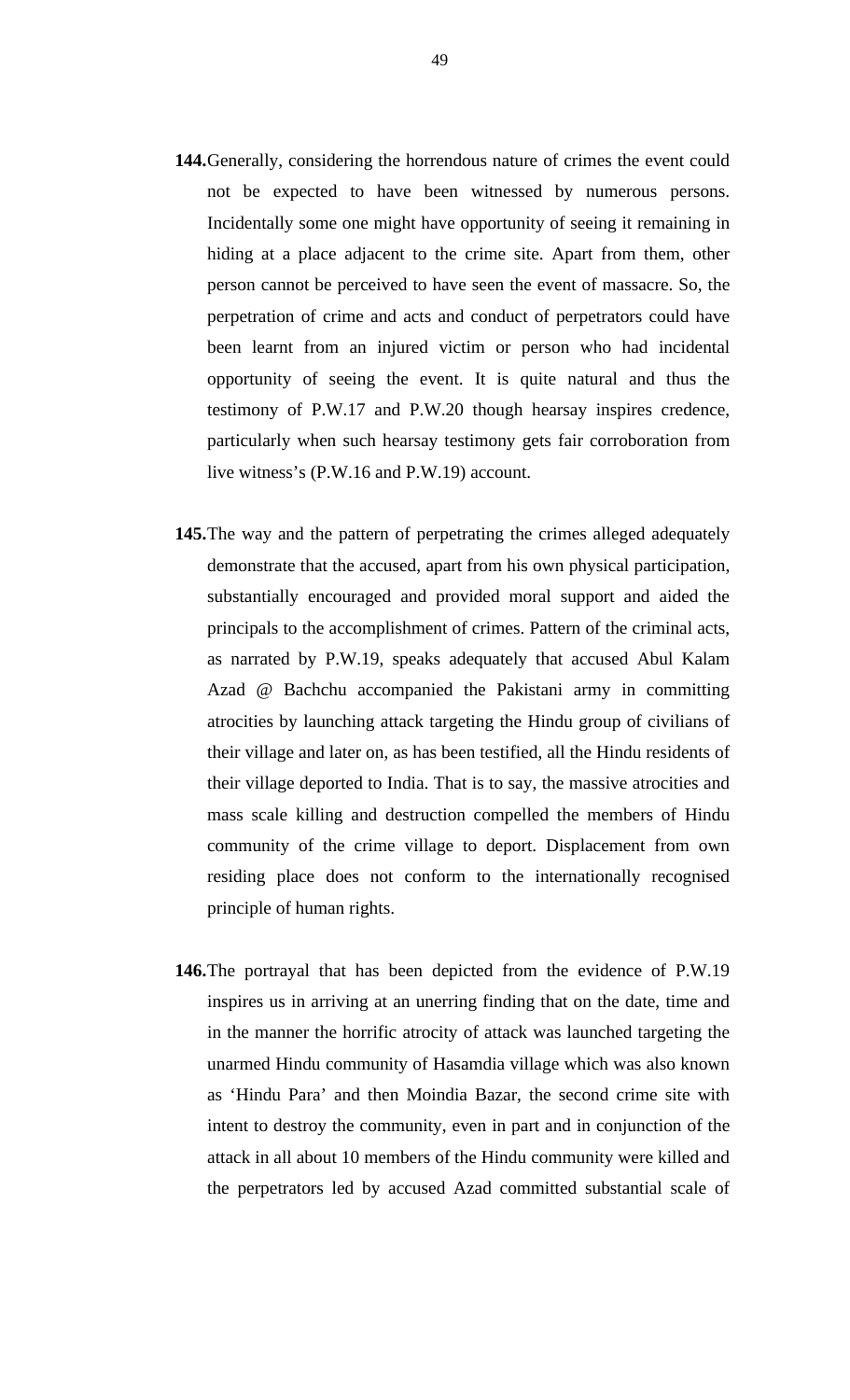looting, destruction of properties and burning the houses and shops belonging to the Hindu civilians of the crime locality.

- **147.**It has also been established from evidence of P.W.16. P.W.17, P.W.19 and P.W 20 that few days after the horrendous crimes almost all the members of the Hindu community residing at the crime village including the relatives of victims and sufferers became compelled to deport to India leaving their properties, houses etc. and they returned back only after achieving the victory on 16 December. That is to say, the cumulative effect of the atrocities including killing, destruction and looting of properties, mental harms compelling the Hindu community of the crime village inevitably imprints an unmistakable notion that the aim and intent of the perpetrators was to destroy the 'Hindu group or community', in part. This notion is qualified as 'genocidal intent' as required to constitute the offence of 'genocide'. It remains totally uncontroversial.
- **148.**Targeting the group of Hindu community residing at the crime villages itself is rather emblematic of the overall Hindu community of the country. Thus, targeting part of the community qualifies as substantial, for the purpose of inferring the 'genocidal intent'. If a specific part of the group is emblematic of the overall group, or is essential to its survival, that may support a finding that the part qualifies as substantial.
- **149.**The accused and his co-perpetrators, as evidence shows, targeted a significant section of Hindu community of the crime locality and in conjunction of the event they committed destruction of properties, looting, burning houses and shops together with killing of members of Hindu religion. The pattern of perpetration of crimes alleged in charge no.7 adequately indicates the 'intent' of the perpetrators. The intent to destroy a group may, in principle, be established if the destruction is related to a significant section of the group. In the case of *Jelisic***,** (Trial Chamber: ICTY), December 14, 1999, para. 83 it has been observed that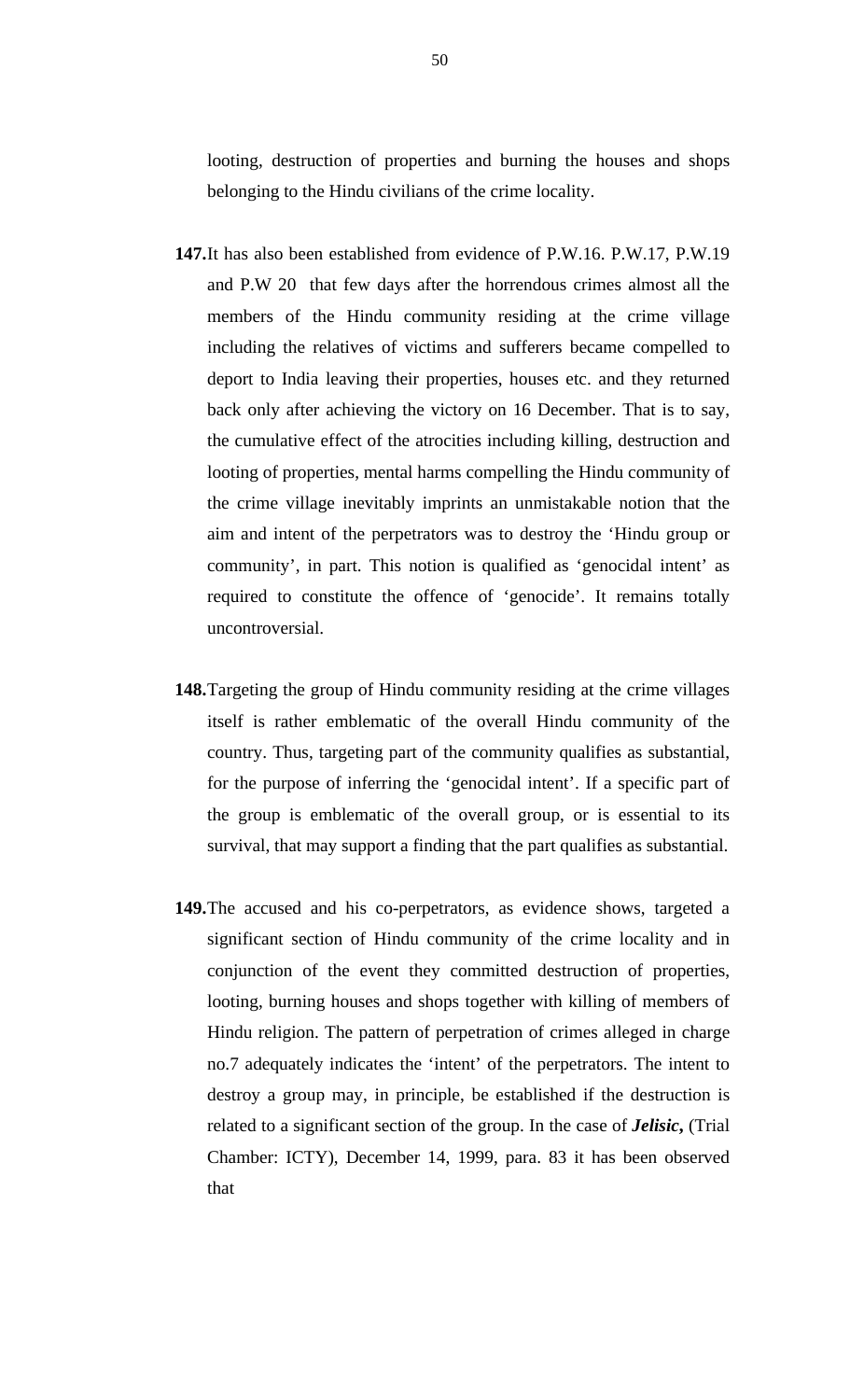**"It is accepted that genocide may be perpetrated in a limited geographic zone." The geographical zone in which an attempt to eliminate the group is made may be "limited to the size of a region or . . . a municipality."**

- **150.**It is now settled jurisprudence that the victims of genocide must be targeted by reason of their membership in a 'group or community'. The intent to destroy a 'group' as such, in whole or in part, presupposes that the victims were chosen by reason of their membership in the group whose destruction was sought. In the case in hand, it is patent that the local Hindu community was chosen by the accused Abul Kalam Azad @ Bachchu and his co-perpetrators for no other reason, but with intent to destroy it even in part. The physical destruction may target only a part of the geographically limited part of the larger group because the perpetrators of the genocide regard the intended destruction as sufficient to 'annihilate the group' as a distinct entity in the geographic area at issue.
- **151.**The basic principle of the concept of 'genocide' is: indiscriminate and systematic destruction of members of a group because they belong to that group. Thus, merely the number of individuals of Hindu group killed cannot be the only objective for an inference as to constitution of genocide. Destruction as transpired from the evidence of P.W.16, P.W.17, P.W.19 and P.W.20 was patently indiscriminate targeting the members of a 'group' i.e Hindu community because they belong to Hindu religion.
- **152.**In the case in hand, from the evidence before us relating to charge no.7 it is proved that barbarity of combined acts aiming to cause organized destruction was against the members of collectivity i.e 'Hindu religious group' which exceeded the concept of human rights. The attacks were carried out against individuals of a collectivity i.e Hindu religious group. The intent of the author of the crime was not only to harm an individual, but also to cause massive damage to the collectivity to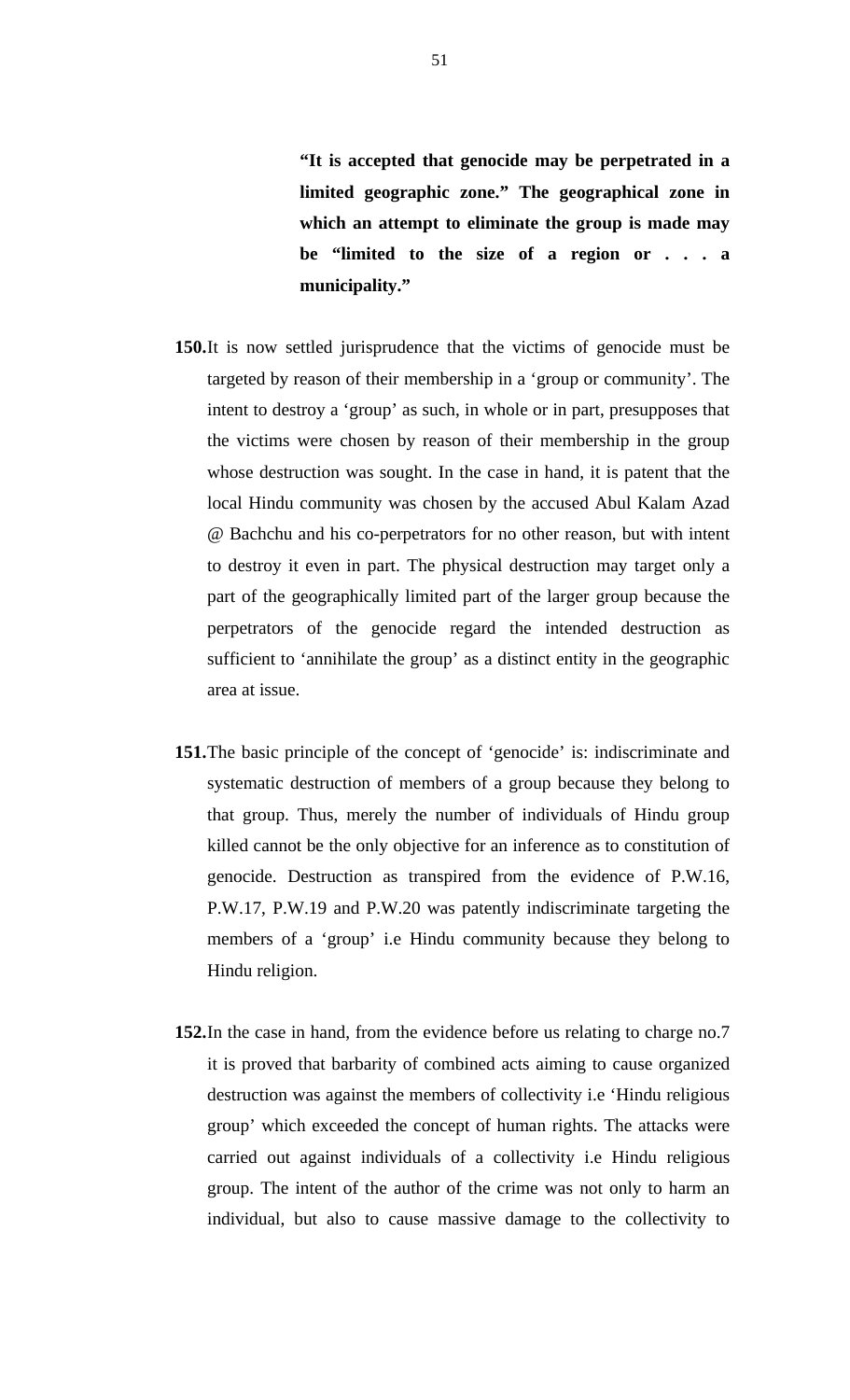which the later belongs. Offenses of such gravest nature bring harm not only to human rights, but also and most especially they undermine the fundamental basis of the social order of a particular group of civilian population.

- **153.**Evidence, without a doubt, shows that the accused and his accomplices intended to destroy a substantial part of the local Hindu community. Considering the pattern of destructive atrocities together with the killing of about 10 members of Hindu community, number of persons killed becomes immaterial in arriving at a decision as to 'genocidal intent'. It is now settled jurisprudence that the number of individuals targeted should be evaluated not only in absolute terms, but also in relation to the overall size of the entire group. The alleged attack was perpetrated at a segment of the crime village which was dominantly Hindu populated and thus targeting and killing about 10 Hindu individuals is to be evaluated for inferring 'genocidal intent'.
- **154.**According to Section  $3(2)(c)(i)$  of the Act of 1973 'genocide' is the deliberate and systematic destruction of a national, ethnic, racial, religious or political group. The extermination of individuals because of their membership to distinct national, ethnic, racial, religious or political group has been perpetrated throughout the period of War of Liberation in 1971 within the territory of Bangladesh. It is the history of common knowledge and need not be proved by adducing evidence.
- **155.**The relevant provisions of Section 3(2)(c) of the Act of 1973 are as follows:

**Genocide :** meaning and including any of the following acts committed with intent to destroy, in whole or in part, a national, ethnic, racial, religious or political group, as such :

- (i) killing members of the group
- (ii) causing serious bodily or mental harm to members of the group;
- (iii) deliberately inflicting on the group conditions of life calculated to bring about its physical destruction in whole or in part;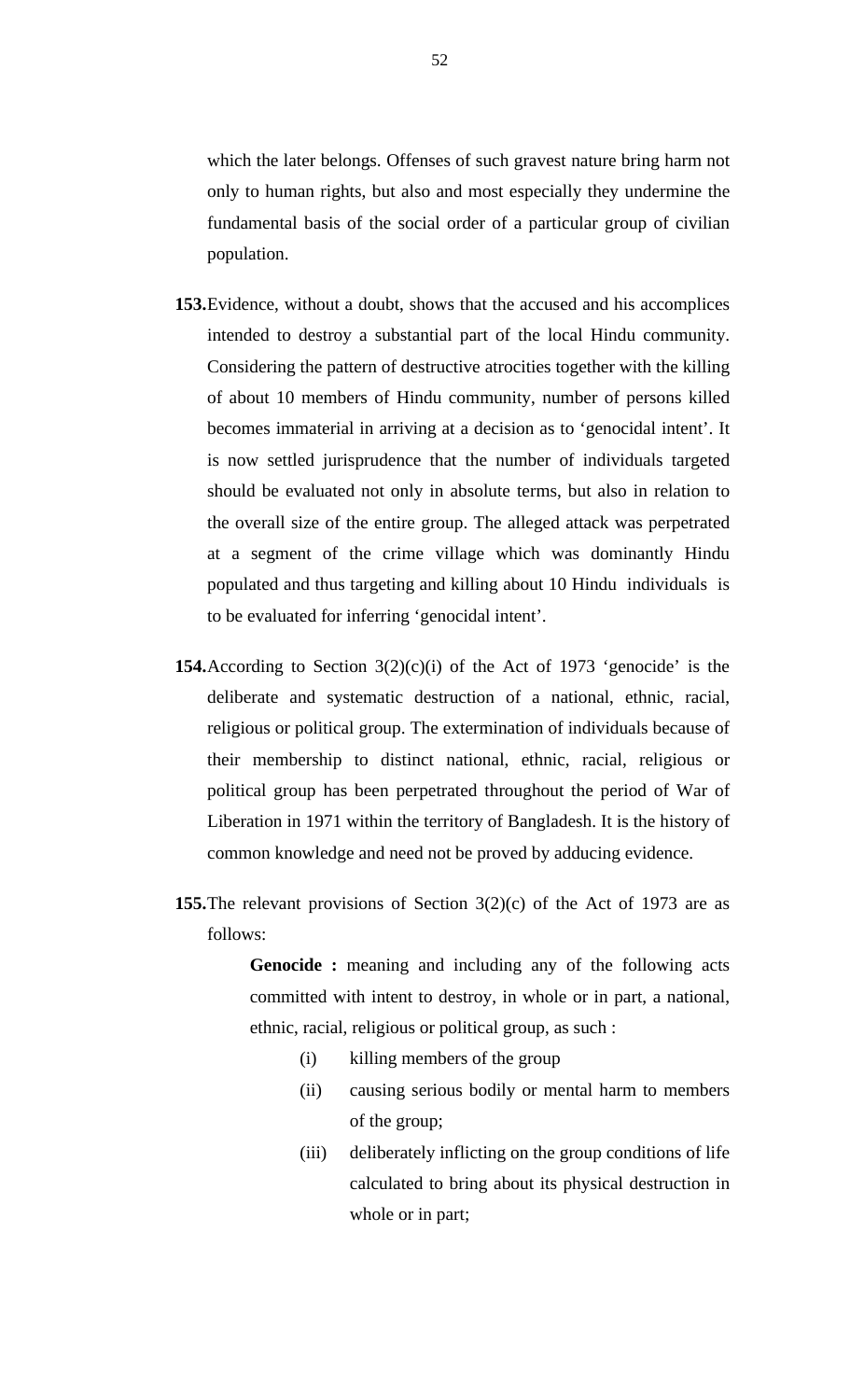- (iv) imposing measures intended to prevent births within the group;
- (v) forcibly transferring children of the group to another group.
- **156.**The accused Abul Kalam Azad @ Bachchu has been charged with the offence of genocide as he allegedly acted and participated to the commission of **'killing members of the Hindu religious group'** with '**intent to destroy'** it, **'in whole or in part'.** The meaning of 'genocide' as contained in the Act of 1973 seems to be in conformity with the Article 6 of the Rome Statute.
- **157.**However, in holding the accused criminally responsible for the offence of genocide with which he has been charged we are to arrive at a finding that he committed such a crime, as an individual or as a member of Razakar force, an armed militia group jointly with Pakistani army, regardless of whether that other person is criminally responsible or he induced, aided and substantially contributed to the commission of such a crime with the knowledge of the intention of the principals by acting with a common purpose with the aim of furthering the perpetration of crime of genocide.
- **158.**Determination of the targeted group is to be made on a case-by-case basis. In light of the narration depicted form evidence relating to charge no.7, from subjective standpoint we consider that the victims of the killing were perceived by the accused and his co perpetrators of the crime as belonging to the group i.e 'Hindu religion or community' targeted for destruction. Hindu community is a group sharing common beliefs. It is clear that the victims were targeted because they belonged to this group.
- **159.** In a report titled '**Hindus are targets of Army Terror in an East Pakistan Town' of** *Sydney H. Schanberg*, the special correspondent published in The New York Times: **29 June 1971**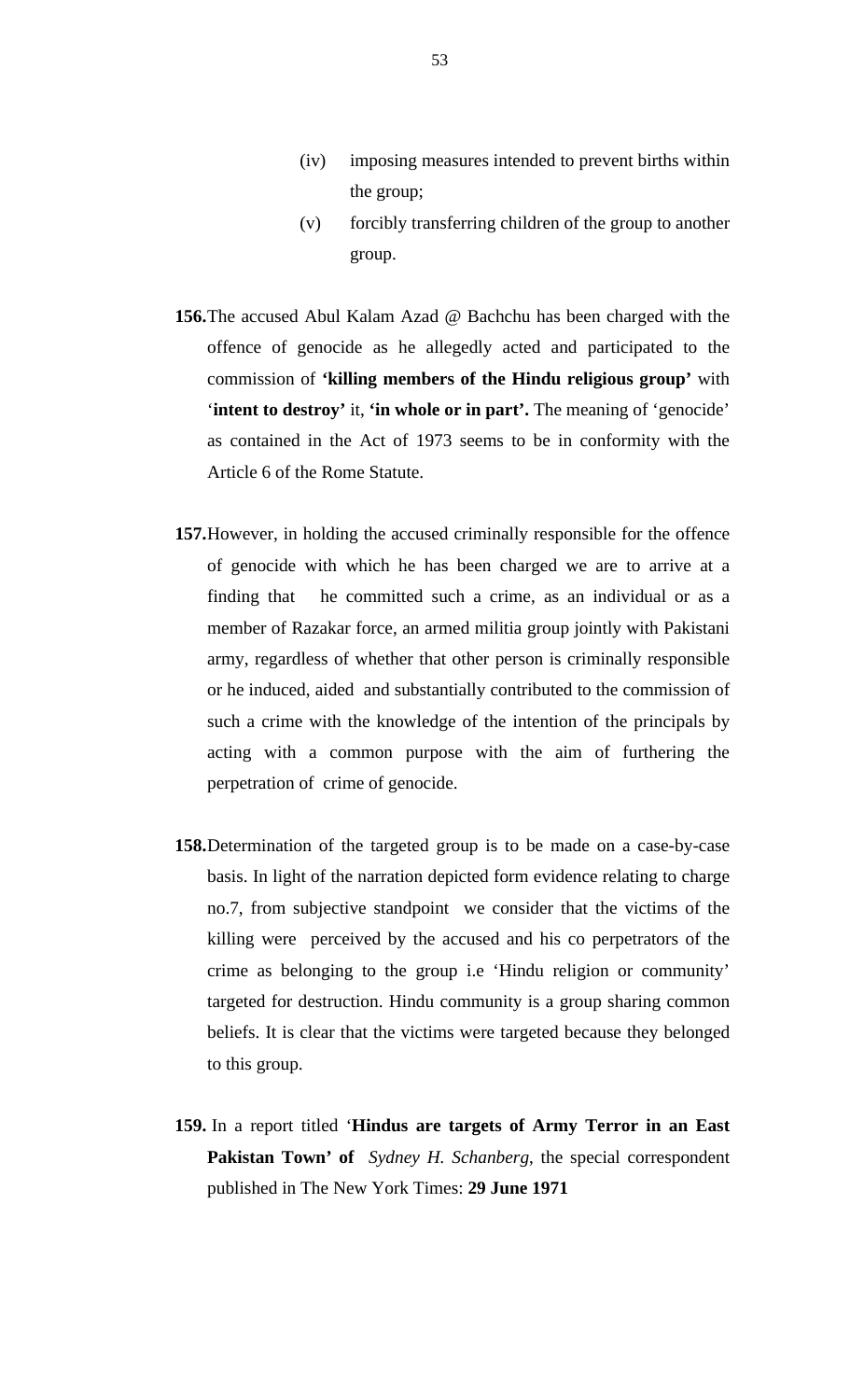" An undetermined number of Faridpur's 10.000 Hindus have been killed and others have fled across the border to predominantly Hindu India………………..On April 21, when the army rolled into Faridpur, the old woman and her 84-year old husband ran to seek refuge in a Hindu village, Bodidangi, about three miles away. The next day the army hit Bodidangi and, reliable local reports say, as many as 300 Hindus were massacred. The campaign against the Hindus was – and in some cases still is systematic. **………………………….**Only about half of Faridpur's 35,000 people have returned, although the flow has been growing. Recently the army eased up on its executions and burning of villages in an attempt to demonstrate that normality has returned. The change in tactics began in mid-June, just before the central Government announced that it was allowing foreign newsmen back into the region."

[Source:http://www.docstrangelove.com/uploads/1971/foreign/19710704\_nyt\_hindus\_are\_targets\_of\_army\_terror\_in an\_east\_pakistani\_town.pdf]

**160.** It will appear that all the events, excepting that one narrated in charge no.2, constituting offences for which the accused has been charged with took place in between the period of mid-May to 08 June of 1971. Further it is found from the report that the Pakistani army rolled into Faridpur town on 21 April 1971 which has been established too by the testimony of P.W.s. Next, the above report also reflects that annihilation of Hindu community was the intent of Pakistani army and its local pro-Pakistan collaborators who assisted them in accomplishment of atrocities. We have found from evidence of P.W.s that instantly after rolling into Faridpur town, the local Bengali accomplices aided the Pakistani army in launching systematic attack, particularly targeting Hindus. The report of the **New York Times of June 29 1971** reflects it too.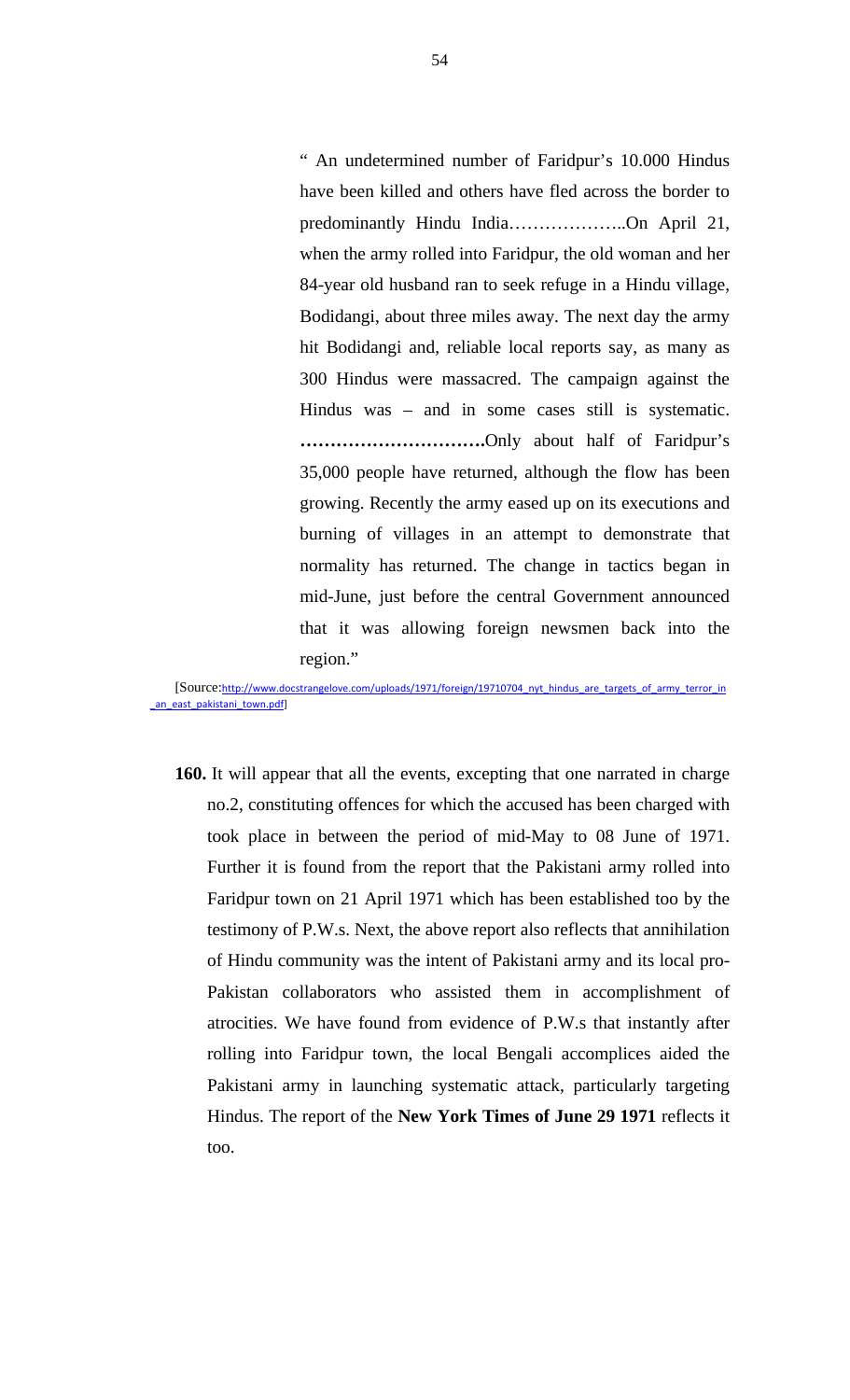- 161.It is now settled that genocide is a subset of crimes against humanity and it covers many of the same physical acts, but requires a very specific intent (genocidal intent) that is not required to constitute the offence of crimes against humanity. To constitute the offence of 'genocide' any of acts specified in section 3(2(C) (i) of the Act is to be committed with intent to destroy, either whole or in part. Intent is a mental factor which is hard, even impracticable, to determine and as such, it can only be inferred from a certain number of presumptions of fact. However, 'intent' may be fairly inferred from (a) the scale and pattern of atrocities, (b) the fact of systematically targeting the individuals belonging to a group (c) political dogma of the perpetrators of the crime and (d) extent and repetition of the destructive and discriminatory acts.
- **162.** The testimony of P.W.16 and P.W.19 paints a picture of shattered lives and livelihoods, and of tremendous ongoing pain and trauma caused to the civilian residents belonging to Hindu community of the crime village**.** Considering the pattern of the organized attack launched by the accused Abul Kalam Azad @ Bachchu and his armed accomplices and Pakistani army we arrive at an unerring finding that the killings, together with the forced deportation of the remaining members of the targeted group i.e individuals belonging to Hindu religion, and the destruction of their homes by torching and looting, constituted a single operation which was executed with intent to destroy a group in whole or in part.
- **163.**The phrase "in whole or in part" implies that in the event that the plan to destroy all members of the group fails, the successful destruction of part of the group also constitutes genocide. In that case all members of the group or part of it who suffered are counted as victims of genocide. For example, although Hitler failed to exterminate all Jews under his plan, he still committed genocide. We have found from evidence that after the destruction and massacre almost all the members belonging to Hindu community deported to India as all of them felt sufferer with the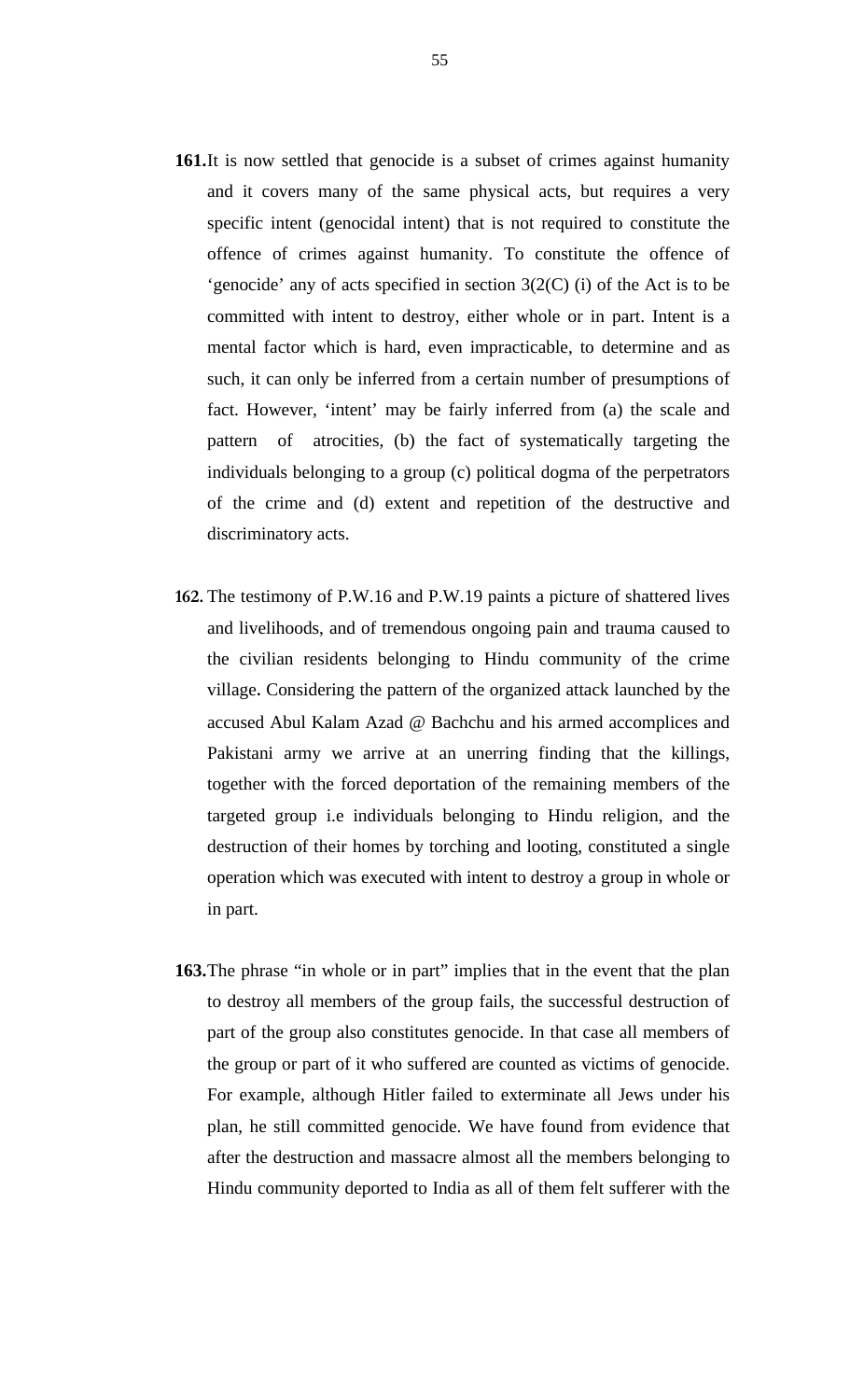destructive atrocities. In addition, the plan to destroy in part also constitutes genocide.

- **164.***Raphael Lemkin*, the scholar who first proposed the concept of genocide in his book Axis Rule in Occupied Europe, spoke regularly of a plan as if this was *sine qua non* for the crime of genocide. In the case of *Prosecutor v. Kayishema*, the ICTR Trial Chamber wrote: *"Although a specific plan to destroy does not constitute an element of genocide, it would appear that it is not easy to carry out genocide without a plan or organization."* [*Prosecutor v. Kayishema* , Case No. ICTR 95-1-T, Judgement, 94 (May 21, 1999)] .Furthermore, the Chamber said that existence of such a plan would be strong evidence of the specific intent requirement for the crime of genocide. Thus, we see that existence of a plan or policy is not a legal ingredient of the crime of genocide. However, in the context of proving specific intent, the existence of a plan or policy may play an important factor in most cases.
- **165.**Therefore, the acts of killing, torturing, confining of Hindu civilians and destruction, looting and torching of their properties were part of attack designed on certain policy and plan of Pakistani government and its occupation army. All the four P.W.s who have testified in support of the charge of genocide as listed in charge no.7 have proved that accused Abul Kalam Azad @ Bachchu , at the time of commission of the crimes, was accompanied by his armed accomplices and Pakistani army. It is not claimed that accused alone himself committed the crimes. The pattern and extent of horrendousness of atrocities adequately demonstrates that the accused joined the gang of perpetrators with *actus reus* of aiding and substantially contributing to the accomplishment of crimes.
- **166.**Accused Abul Kalam Azad @ Bachchu was a member of the militia organization comprised of armed civilians (Razakers). It is proved. It is to be noted that dictionary definitions consider an 'organization' to comprise any organized group of people. Further, the *actus reus* of aiding may occur before, during or after the principal crime. Aiding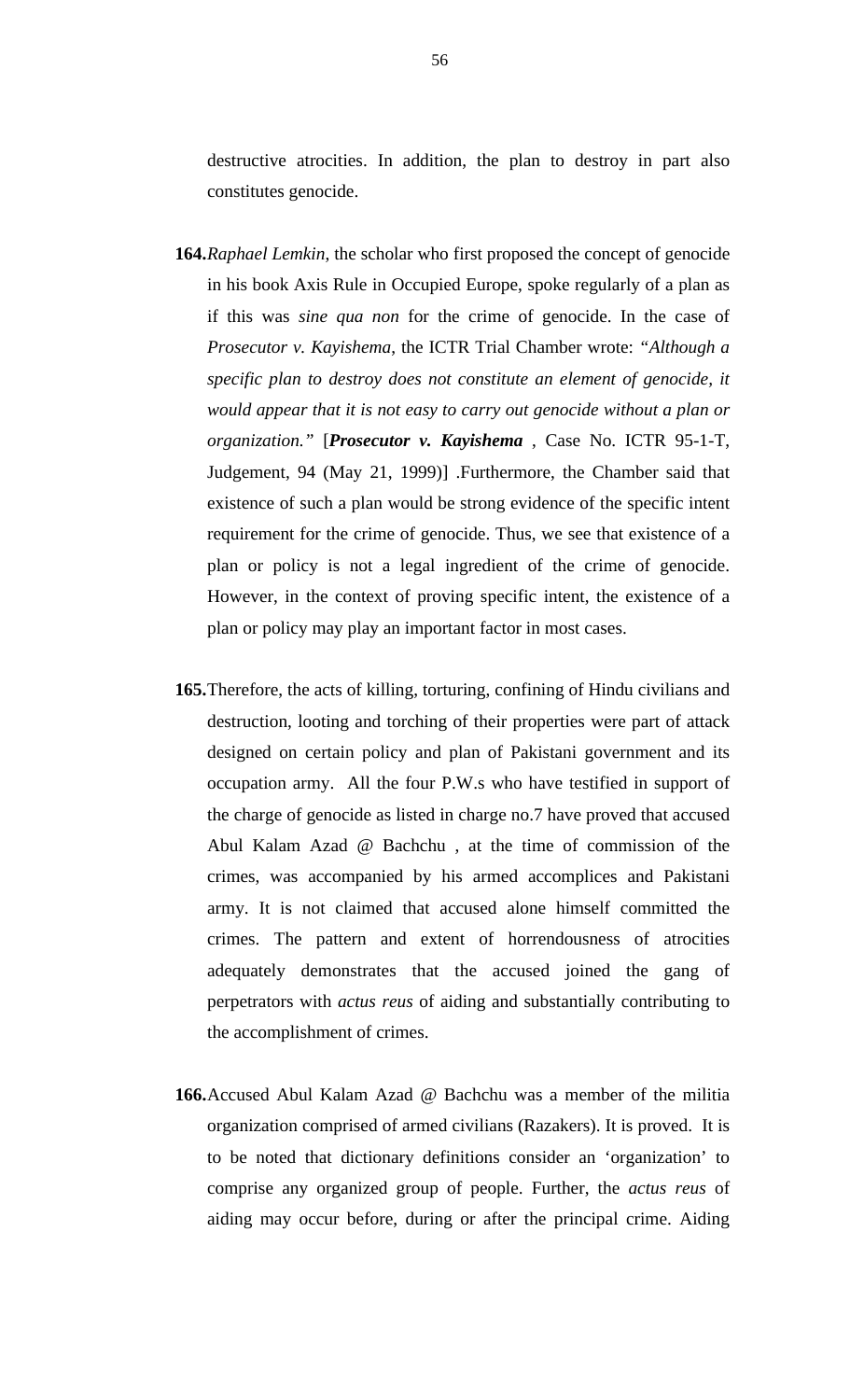means providing assistance or help to another to the commission of a crime. Prosecution has been able to establish close affiliation of accused Abul Kalam Azad @ Bachchu with the Pakistani army since it rolled into Faridpur town on 21 April, 1971.

- **167.**We have found from evidence of P.W.16, P.W 17, P.W 19 and P.W. 20 that at the time of commission of crimes narrated in charge no.7 Pakistani army and some armed civilian accomplices were also with the accused Abul Kalam Azad @ Bachchu. It is also found that the accused had rendered, apart from his physical participation as found from testimony of P.W.16 and P.W.19, assistance, encouragement and moral support which had substantial effect on the perpetration of the massive crimes as has been listed in charge no.7. It is proved that the accused accompanied the armed perpetrators and he was physically present at the crime scenes and thus he is deemed to have rendered 'tacit approval' to the accomplishment of the event of massacre. Besides, in conjunction of the commission of the event of massacre, accused Abul Kalam Azda @ Bachchu himself too actively and directly participated to the commission of the acts of killings.
- **168.**Naturally the Pakistani army was not at all familiar with the communications and locations of villages or the information as to where a particular group of civilians used to reside. Therefore, by dint of his position that the accused was able to establish, accompanied the Pakistani army and his armed accomplices and thereby substantially urged to the author of crimes to perpetrate the attack targeting the Hindu community of the crime village. The accused even by being present during the attack and participating through shooting is thus guilty of committing genocide.
- **169.**By taking the conducts and acts of the accused as a whole into account we are constrained to imprint our valid inference that the accused, in addition to his physical and direct participation to killing, substantially aided and assisted the Pakistani army not only by accompanying them at the time of commission of crimes but also before or after such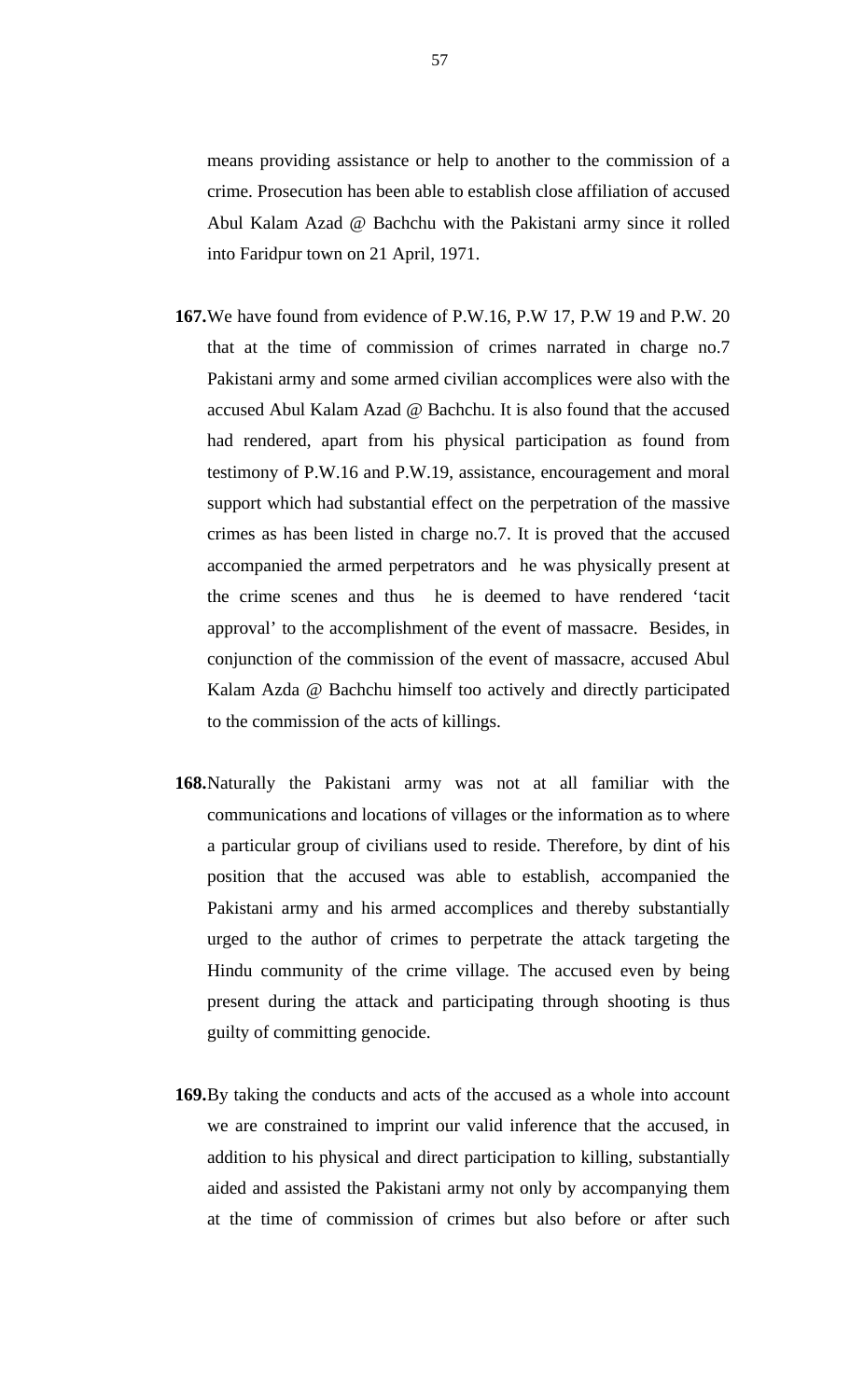commission, as one of their close associates and local Razakars. On this score as well, accused Abul Kalam Azad @ Bachchu is held criminally responsible for the crime of genocide. The accused himself need not have participated in all aspects of the alleged criminal event. The acts of providing assistance, encouragement and moral support need not be tangible, but the same have to be inferred from the totality of the event and conduct of the accused who accompanied the gang of perpetrators.

**170.Section 4(1**) of the Act of 1973 states: "*When any crime as specified in section 3 is committed by several persons, each of such person is liable for that crime in the same manner as if it were done by him alone."* It has been established that accused Abul Kalam Azad @ Bachchu was a potential associate of Pakistani army and also was a significant armed member of volunteer Razakar force which was organized after the Pakistani army struck Faridpur on 21 April 1971. This being the status that the accused was holding at relevant time, his presence at the crime site as an active accomplice of the principals inevitably prompts us to infer that, in addition to his direct participation of killing at the time of commission of the event of massacre, he substantially provided practical assistance, encouragement and moral support to the principals i.e co-perpetrators in perpetration of the offence of genocide that resulted in mass killing of individuals belonging to 'Hindu Community' which is a 'distinct religious group' and mass destruction and thereby he incurs liability under section 4(1) of the Act for the offence of genocide as specified in section 3(2)(c) (i) of the Act of 1973.

# **XIX. Adjudication of Charges relating to crimes against Humanity**

**171.**Charge nos. 1,2,3,4, 5,6 and 8 relate to the acts of murder, rape, abduction, confinement and torture constituting the offence of crimes against humanity. Now, we are going to make successive discussion for adjudicating these seven charges based on alleged independent event of criminal acts.

# **Adjudication of Charge No. 01**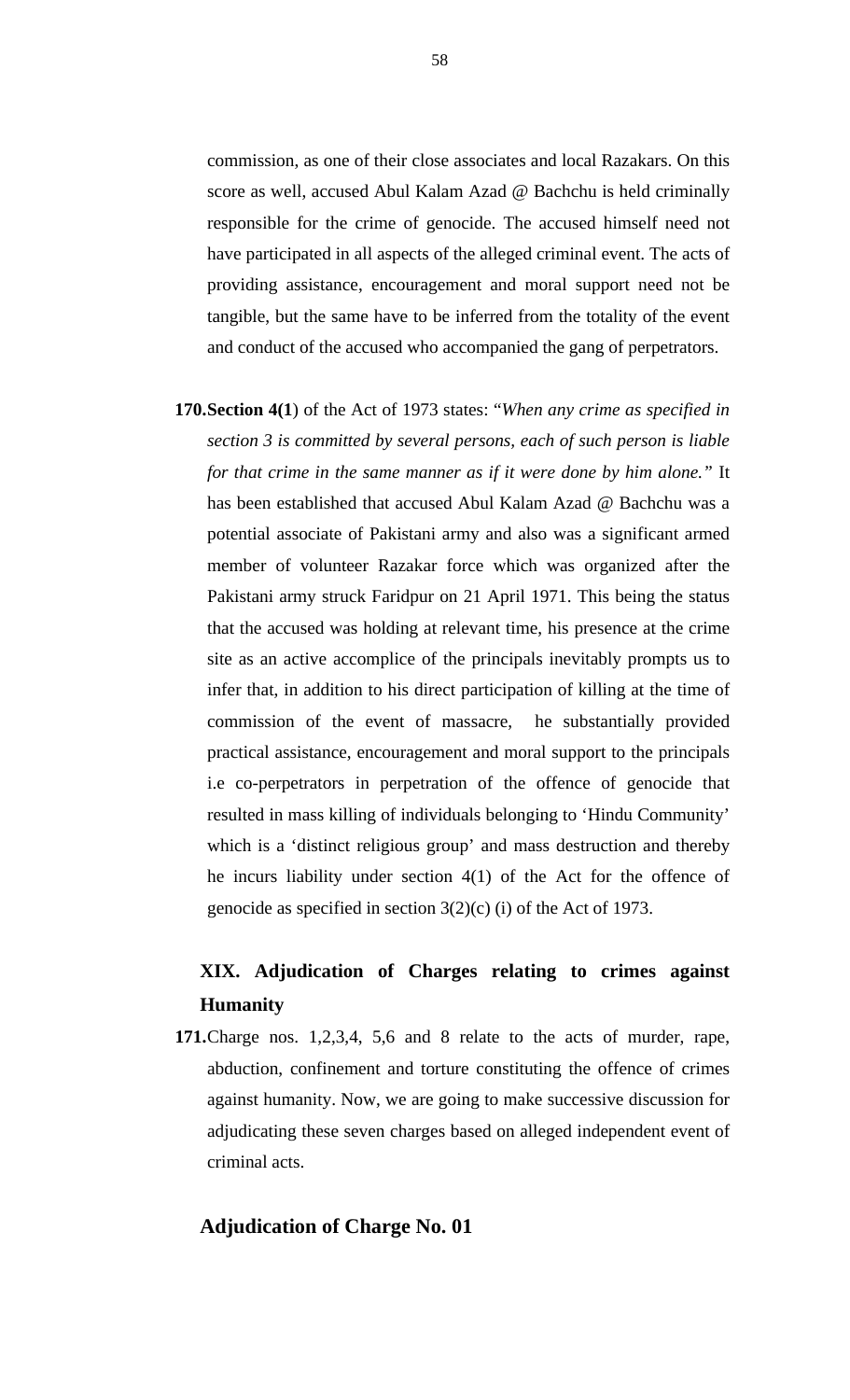**[Abduction, confinement and torture of Ranjit Nath @ Babu Nath** 

**172.Summary Charge:** Abul Kalam Azad @ Bachchu(absconded) a member of Razaker Force and subsequently the local commander of Al-Badar Bahini and or as a member of group of individuals being accompanied by accomplices is alleged to have abducted , tortured and confined Ranjit Nath @ Babu Nath , during the first week of June ,1971 as narrated in the charge no.01 and thereby he has been charged for the physical participation and also for substantially contributing to the actual commission of offence **of 'abduction, confinement and torture as crime against humanity'** by directing attack against the Hindu civilian population as specified in section 3(2) (a) of the Act which are punishable under section 20(2) read with section 3(1) of the Act

#### **Witnesses**

**173.**Prosecution examined only one live witness **(P.W.5 Ranjit Kumar Nath)** in support of this charge. He is the victim of the offence of abduction, confinement and torture caused to him. He has narrated some relevant facts as well while deposing on dock. P.W.15 Probodh Kumar Sarker is a hearsay witness who has corroborated P.W.5 relating to the fact of his (P.W.5) confinement and torture at the army camp.

#### **Discussion of Evidence**

- **174.P.W.5 Ranjit Kumar Nath**, the victim, as alleged in the charge no. 01, at the out set, stated how the Pakistani army was welcomed by the accused and his accomplices in April 1971 and how the accused used to maintain association with the Pakistani army staying at camps set up at different places in Faridpur town. He also stated how in association with the accused, the Pakistani army used to apprehend and bring pro-liberation people from the town and villages and tortured and killed them at the camp set up at Faridpur stadium.
- **175.** P.W.5 stated further that Jamat Secretary General Mujahid, Bachchu Razakar (accused) and some Biharis (Urdu speaking people) welcomed the Pakistani army when they arrived in Faridpur on April 21, 1971. They [accused and his accomplices] took the army to *Prabhu Jagatbandhu Ashram* (temple) where the Pakistani army men shoot eight priests dead while Mujahid and Bachchu (accused) were with them, added the 62-year-old witness P.W.5 from Faridpur.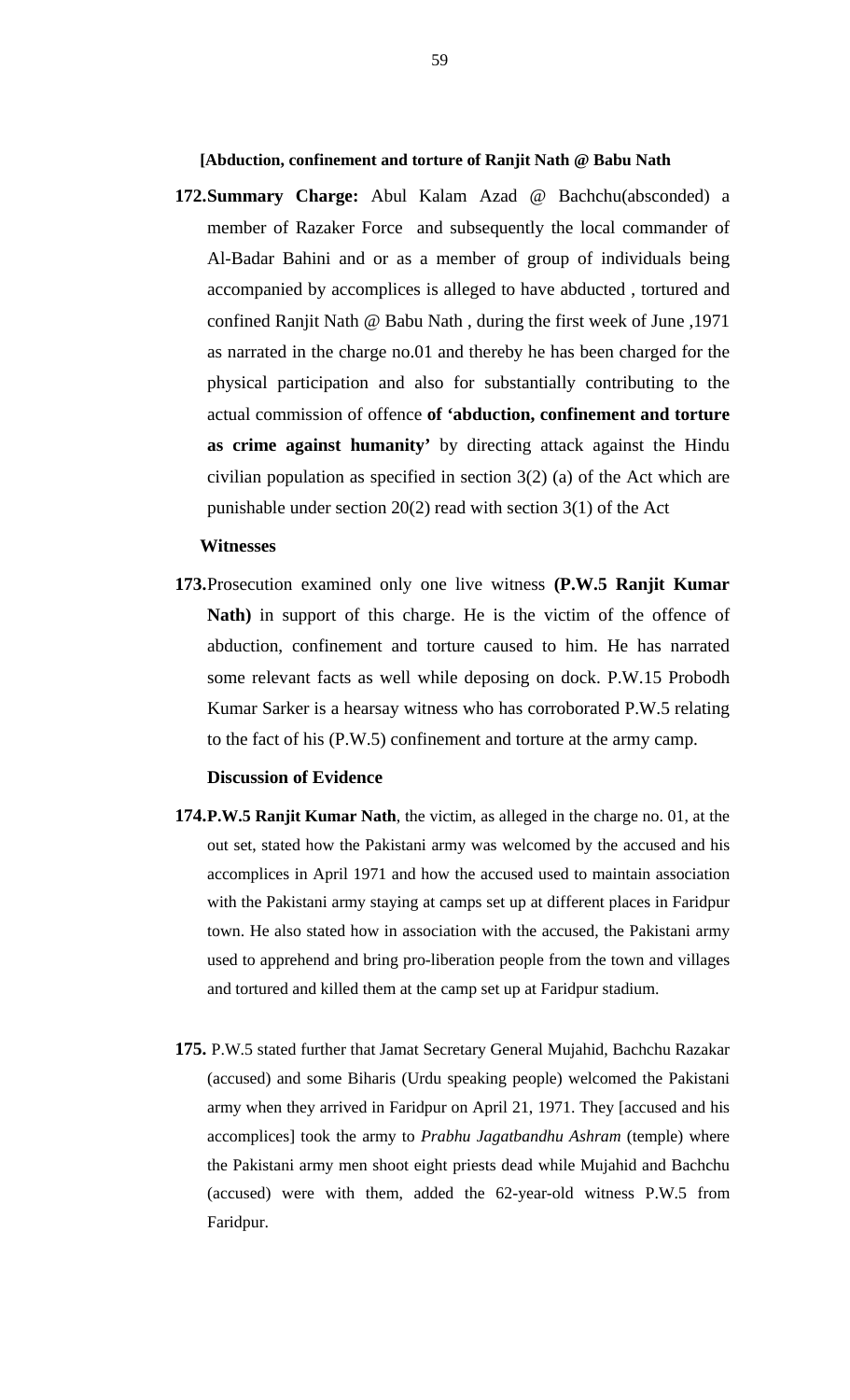- **176.**P.W.5 Ranjit Kumar Nath has narrated the incident of his confinement and torture caused to him in Pakistani army camp. In stating it, P.W.5 has testified that during the first week of June 1971 when he was approaching the town, one Habi Matabbar, terming him a freedom fighter, handed him over to Abul Kalam Azad (accused), Abul Mia and Kalu Bihari at East Khabashpur. After beating him up, they took him to Faridpur Circuit House by a rickshaw and he saw Major Akram Koraishi, a Pakistani army official, Mujahid, Afzal and other Razakars were holding a meeting there, P.W.5 added. On seeing him Mujahid had told *" he is a freedom fighter, he is a Hindu"* and asked Azad (accused) to take him away and then Azad (accused) and his associates blindfolded him (P.W.5 Ranjit) and took him to Faridpur Zilla School ground and put him under a palm tree. After a few minutes a jeep went there and someone in the jeep said in Urdu**:"***Don't shoot him. Hand him over to the Biharis and slaughter him in the morning".* He was then taken near a Bihari colony of Mollah Bari Road.
- **177.**P.W.5 Ranjit Kumar Nath has further narrated that thereafter, hanging him up side down from a *kadama* tree, they [Azad and others] had beaten him up for one hour and one of his teeth and a bone of his nose were broken. Later, they confined him in a house inside the Bihari colony and around midnight he (P.W.5 Ranjit) somehow escaped breaking through a window.
- **178.**Defence could not controvert what has been deposed by P.W.5 on material particular incriminating the accused with the acts related to 'abduction, confinement and torture' caused to him. In crossexamination, P.W.5 in reply to question put to him stated that since prior to the War of Liberation he knew accused Abul Kalam Azad @ Bachchu as he had attended anti Awami League meetings and processions and at that time he was a student of Faridpur Rajendra College. It is the reason why P.W.5 could recognize the accused Abul Kalam Azad@ Bachchu at the army camp at Faridpur circuit house,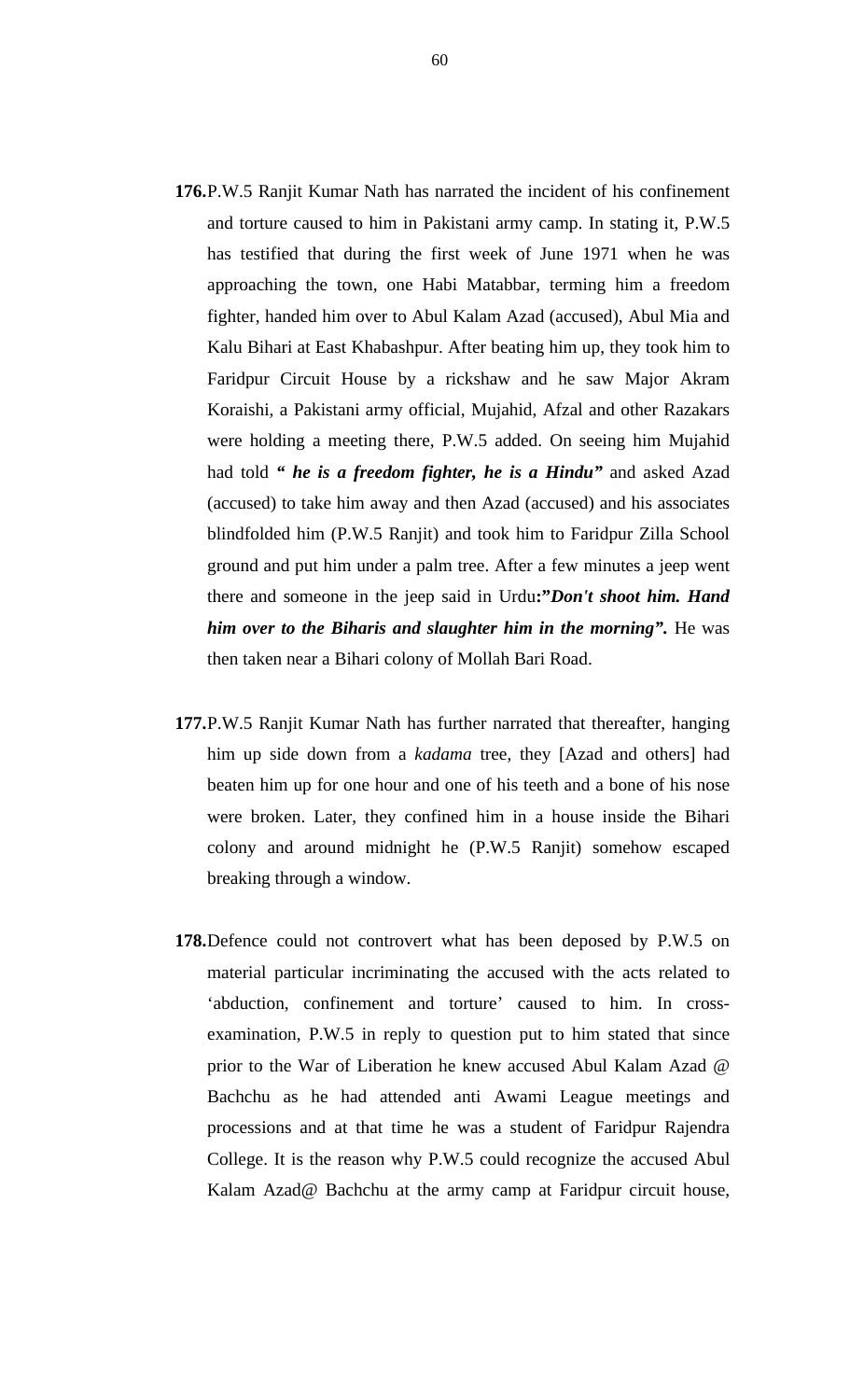after he was taken there. Thus his testimony involving the accused with the acts constituting the offence of inspires credence.

- **179.**In cross-examination, it has been confirmed that the P.W.5 was a freedom fighter and he participated in many operations and had fought under Major Manzur of sector no. 8. P.W.5 has also stated in reply to a question elicited in cross-examination that accused Bachchu had actively participated in the process of formation of 'Razakar' in Faridpur and in 1971 he used to stay in Faridpur town and subsequently he was the head of Al-badar of Faridpur town.
- **180.**P.W.15 Probodh Kumar Sarker has testified that Bachchu Razakar (accused) apprehending Ranjit Kumar Nath (P.W.5, the victim of charge no.1) from Khabashpur area brought him to circuit house and afterwards, he was kept confined at the house of one Rashid Mia which was nearer to his(P.W.15) own house and eventually he (P.W.5) managed to escape there from. In his cross-examination, it is neither denied nor refuted by the defence. Rather, it is established from evidence of the victim P.W.5 that the accused and his accomplices after causing inhuman torture kept him confined in a house of one Rashid Mia inside the Bihari colony and around midnight he (P.W.5 Ranjit Kumar Nath) escaped breaking through a window. Thus, from the version made by the P.W.15 Probodh Kumar Sarker it is presumed that he, as a neighbour of Rashid Mia, had opportunity to know about the fact of confining P.W.5 Ranjit Kumar Nath in his (Rashid Mia) house. Therefore, the version of P.W.15 is considered to be corroborative in nature, on material particular. Furthermore, in cross-examination of both the P.W.s it has been confirmed that the accused was earlier acquainted to these P.W.s and P.W.15 leaving no occasion to taint the identification of the accused even though the accused has been absconding.

## **Evaluation of Evidence and Finding**

**181.** It has been argued by the learned state defence counsel that for corroborating the version in relation to the event of crimes narrated in charge no.1 made by P.W.5 no other direct witness has been examined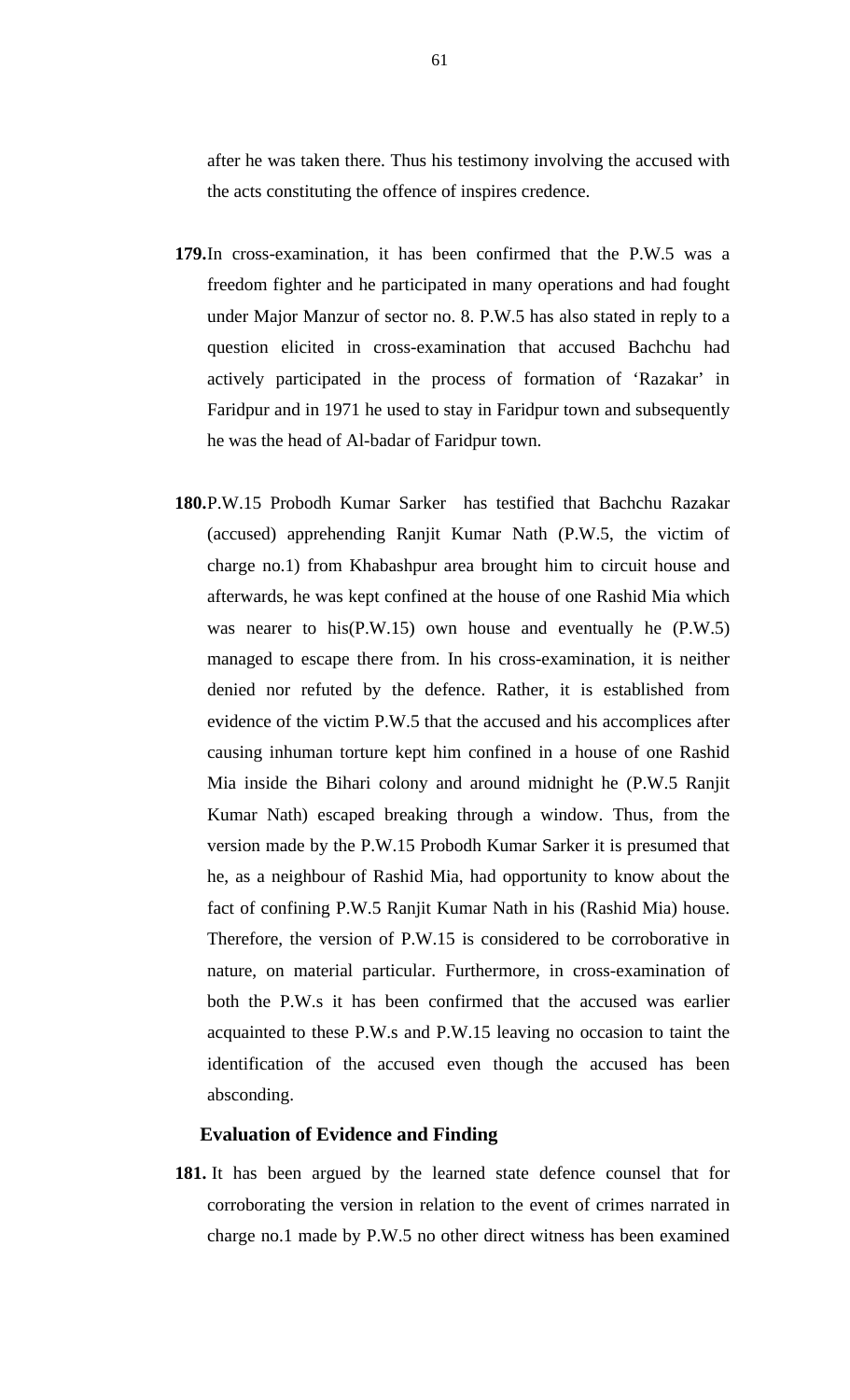by the prosecution and as such evidence of a single witness does not qualify the charge proved. Evidence of P.W.15 Probodh Kumar Sarker is not adequate to corroborate the narration of P.W.5 Ranjit Kumar Nath, the victim.

- **182.**We are not with what has been argued by the learned state defence counsel. First, evidence even of a single witness is enough to prove the accusation if it inspires credence and acceptance of and reliance upon uncorroborated evidence, *per se*, does not constitute an error in law. Second, P.W.5 himself is the victim of wrongs caused to him. Third, considering the context, the offence was not an isolated one and it happened in organized manner by the Pakistani army and its local accomplices including the accused and as such it was not possible and natural for else one to experience the fact of abduction, confinement and torture done to P.W.5. Fourth, testimony of P.W.15 carries reasonable probative value as he had opportunity to know what he has deposed relating to the fact of torturing and confining P.W.5 Ranjit Kumar Nath by the accused in the house of Rashid Mia at Bihari colony. Finally, we do not find any earthly reason to disbelieve P.W.5 who himself is the victim of the offence alleged in charge no.1 and thus his testimony does not appear to have been stained by any flaw.
- **183.** From the evidence of P.W.5 , the victim of the offence of abduction, confinement and torture and P.W.15, it is proved that after apprehending him(P.W.5) he was brought to the Pakistan army camp at Faridpur circuit house where he found accused Abul Kalam Azad @ Bachchu holding a meeting with Major Koraishi. Mujahid , Afzal and others and there from, on direction of Mujahid the accused Abul Kalam Azad @ Bachchu and his associates blindfolded him (P.W.5 Ranjit) and took him to Faridpur Zilla School ground and put him under a palm tree and had beaten him up for one hour and then he was kept confined in a house inside the Bihari colony and around midnight he (P.W.5 Ranjit) escaped breaking through a window. Defence could not dislodge this incriminating version in any manner.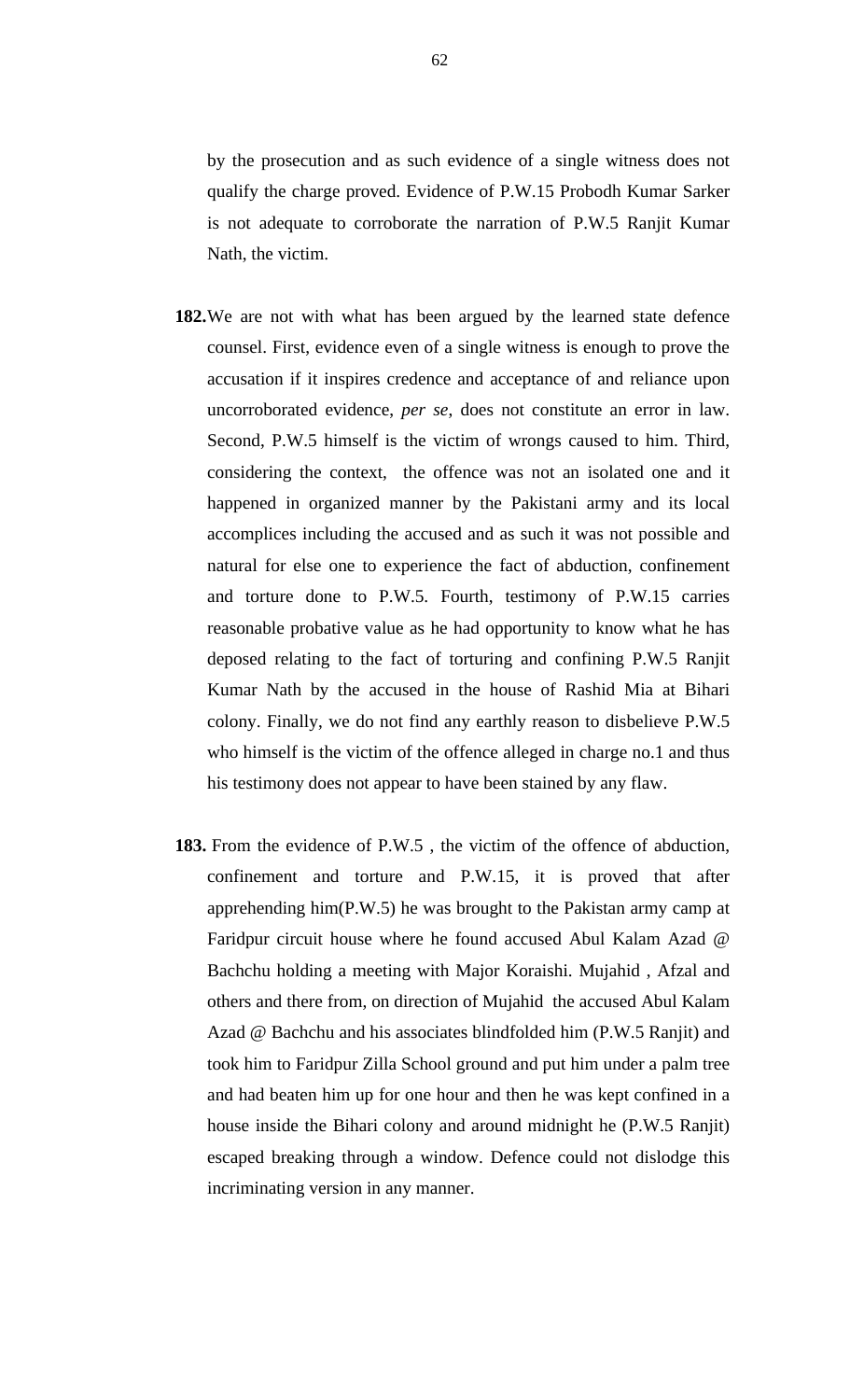- **184.**Therefore, it has been proved beyond reasonable doubt that accused Abul Kalam Azad @ Bachchu a close associate of the Pakistani army and a member of Razakar force was not only much more pro-active in encouraging the wrongs caused to him (P.W.5) but he himself physically participated to the commission of offence of torture, confinement, and inhuman acts caused to Ranjit Nath (P.W.5). Why P.W.5 was targeted? The answer is simple. At the army camp at Faridpur circuit house, according to P.W.5, he found Mujahid (a potential leader and the President of the then East Pakistan Islami Chatra Sangha), on seeing him, had told *"he is a freedom fighter, he is a Hindu"* and then handed him over to accused Abul Kalam Azad @ Bachchu.
- **185.**We have got it confirmed in his (P.W.15) cross-examination that he was a freedom fighter. It is a fact of common knowledge that Pro-liberation Bengali civilians, Hindu Community, were the main target of the perpetrators in 1971. This was the reason of atrocious acts of accused forming part of attack targeting P.W.5 Ranjit Kumar Nath.
- **186.**We have already given our view that the context itself as reflected from policies adopted by the Pakistani army and its local pro-Pakistan political organization , chiefly the Jamat E Islami (JEI) and 'auxiliary forces' is sufficient to prove the existence of the notion of 'systematic attack' on Bangladeshi self-determined population in 1971, during the War of Liberation. This context unerringly prompts us in arriving at decision that the atrocities committed upon P.W.5 Ranjit Kumar Nath was a part of systematic attack constituting the offences of crimes against humanity as specified in section 3(2)(a) of the Act of 1973.
- **187.**Accused Abul Kalam Azad @ Bachchu is thus criminally liable under section 4(1) of the Act of 1973 for physical participation and also for providing substantial contribution to the commission of offence of **abduction, confinement and torture as crime against humanity as specified in section** 3(2)(a) of the Act which are punishable under section 20(2) read with section 3(1) of the Act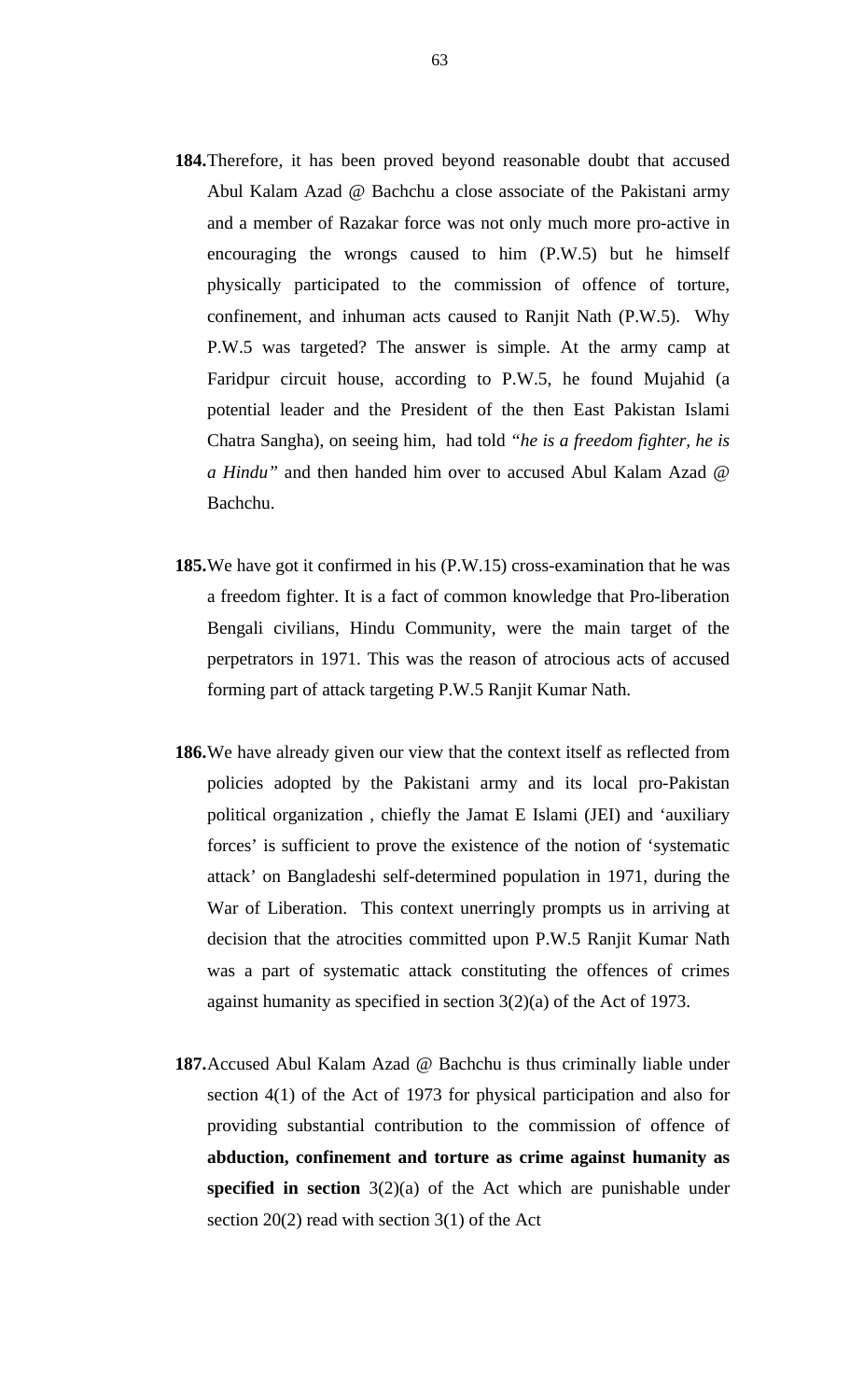# **Adjudication of Charge No. 02**

### **[Abduction, confinement and torture on Abu Yusuf Pakhi]**

**188.Summary Charge** : Abul Kalam Azad @ Bachchu(absconded) a member of Razaker Force and subsequently the local commander of Al-Badar Bahini and or as a member of group of individuals being accompanied by accomplices is alleged to have abducted , tortured and confined Abu Yusuf Pakhi , on 26 July 1971 during the war of liberation, as narrated in the charge no.02 and thereby he has been charged for the physical participation and also for substantially contributing to the actual commission of offence **of 'abduction, confinement and torture as crime against humanity'** by directing attack against the Hindu civilian population as specified in section 3(2) (a) of the Act which are punishable under section 20(2) read with section 3(1) of the Act.

### **Witnesses**

**189.**Prosecution examined three witnesses including one live witness P.W.18 **Abu Yusuf Siddique @ Pakhi** in support of this charge. **P.W.18** is the victim of torture and inhuman treatment caused to him. He has also narrated some facts relevant to focus the role of accused and atrocious feature prevailing in Faridpur in 1971, while deposing on dock. P.W.7 Md. Amir Hossain and P.W.15 Probodh Kumar Sarker have testified corroborating the fact of confining P.W.18, the victim. Of them P.W.7 was, at the relevant time, one of detainees at the crime camp and P.W. 15 later on, learnt the event from the victims (detainees of the camp) including P.W.18

### **Discussion of Evidence**

**190.**Before narrating the event and facts relevant to the event as listed in the charge no.2, P.W.18 a war-wounded freedom fighter Abu Yusuf Siddique @ Pakhi has testified on some related facts. He stated that Abul Kalam Azad used to select detainees of a torture centre in Faridpur for Pakistani army to kill them during the Liberation War. He stated that Azad, also known as Bachchu Razakar who used to accompany the Pakistani army all the time and also used their vehicles.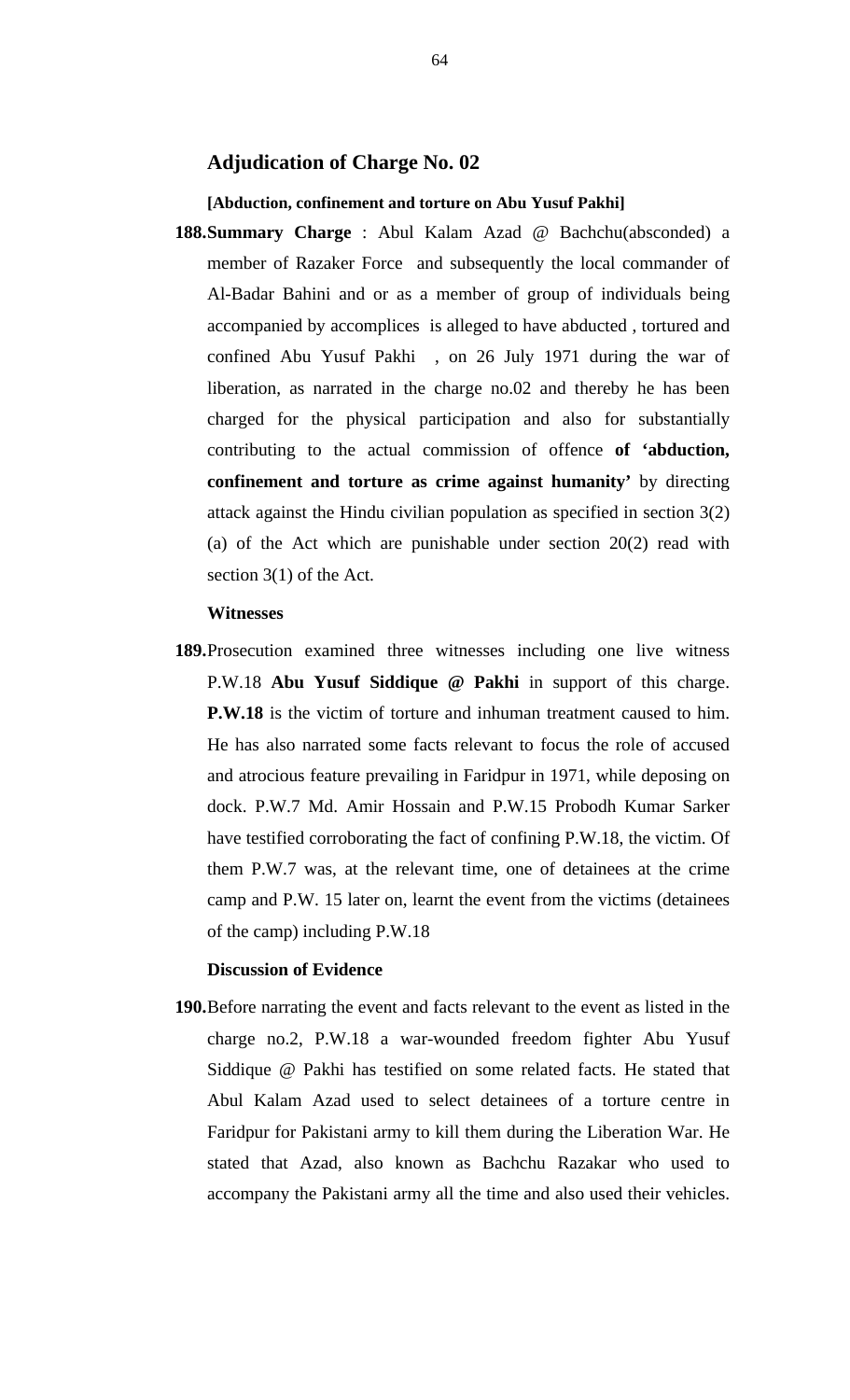Abu Yusuf Siddique *alias* Pakhi is one of the detainees of the army camp established at Faridpur Stadium during 1971.

- **191.**The 61-year-old P.W.18 Abu Yusuf Pakhi has narrated the description of the torture he endured during his 43-day detention at the Pakistani army camp at Fairdpur Stadium. He deposed that the Pakistani army entered Faridpur town on April 21 and on their way they killed eight priests of Prabhu Jagatbandhu Ashram [temple].
- **192.**P.W.18 in narrating the fact of his abduction has stated that on April 22, 1971, Kamaruzzaman Jasu, cousin of Azad (accused), picked him (P.W.18) and his brother from the intersection of Bhanga Road and handed them to the army. And then they were produced before Pakistani Major Akram Koreshi at Faridpur Circuit House where he saw Pakistani army shooting a few people to death on the east side of the Circuit House. They were then brought to Major Akram Koraishi of the camp and his brother (who was apprehended with P.W.18) had talk with Major Koraishi in English and then they were released from the camp by another Pakistan army's Baluch Major and then he joined the war of liberation, P.W.18 Yusuf added. This fact, as stated by P.W.18, is not related to the charge no.2.
- **193.**The above incident happened prior to the event narrated in the charge. However, from the above description we have got that Pakistani army had set up a camp at circuit house which was in fact a 'torture and killing camp' and their pet civilian accomplices aided them to the accomplishment of atrocities. This pertinent fact remains undisputed in cross-examination.
- **194.**Now let us come to the event as narrated in charge no.2. P.W.18 while deposing on the event related to the charge, has narrated that he sustained bullet injury on July 24 when they attacked Razakars who were in position at a bridge at *Arpara* in Jessore. Razakars later apprehended him from Chandra High School area of Alfadanga of Faridpur on July 26 and handed him over to the Pakistani army camp at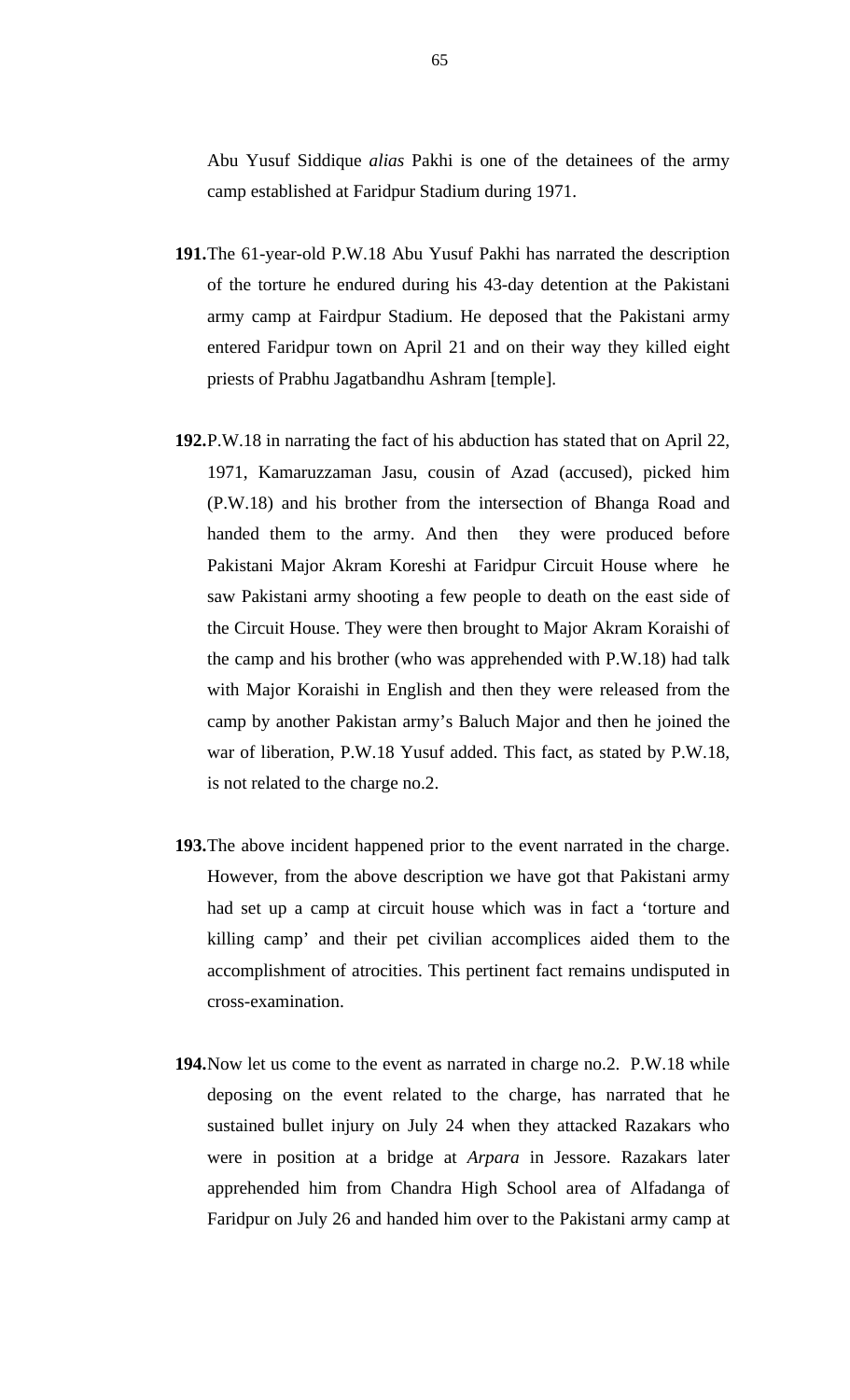Faridpur Stadium. On the following morning Major Akram Koreshi went there along with Abul Kalam Azad *alias* Bachchu. P.W.18 Yusuf further stated that he was tortured in a 'torture cell' where he saw many persons [detainees] were slaughtered. His hand and ribs were broken resulting from torture caused to him. He cannot narrate the torture in words, said P.W.18 Yusuf as tears rolled down his cheeks.

- **195.**Thus, we have found that 'Razakars' apprehended P.W.18 from a place near the Chandra High School of Alfadanga of Faridpur on July 26 and handed him over to the Pakistani army camp at Faridpur Stadium. It has not been claimed by this P.W.18, the victim that accused Abul Kalam Azad @ Bachchu was involved with the act of apprehending and handing him (P.W.18) over to the Pakistani army camp at Faridpur Stadium or he (accused) accompanied the gang who committed alleged abduction. P.W.7 Md. Amir Hossain and P.W.15 Probodh Kumar Sarker also do not claim so and they have testified merely corroborating the fact of confining P.W.18, the victim at the camp.
- **196.**Prosecution could not prove that the accused had effective control over the gang of Razakars who allegedly abducted the victim (P.W.18) or the accused had any substantial link with the act of abducting the victim or the accused substantially acted, facilitated or contributed to the commission of the offence of abduction.
- **197.**In cross-examination, in reply to question put to him P.W.18 stated that in 1971 he was first year student of Faridpur Rajendra College and accused Abul Kalam Azad @ Bachchu was also student of that college and he was one year senior to him and he was associated with Islami Chatra Snagha (ICS) [the student wing of the Jamat E Islam (JEI]. This is the reason why P.W.18 could recognize the accused at the army camp at Faridpur. Thus, recognition of accused Abul Kalam Azad @ Bachchu by the P.W.18 at the camp remains unaffected.
- **198.**P.W.7 Md. Amir Hossain has narrated the incident how he was apprehended and then kept confined at the 'army camp' of Faridpur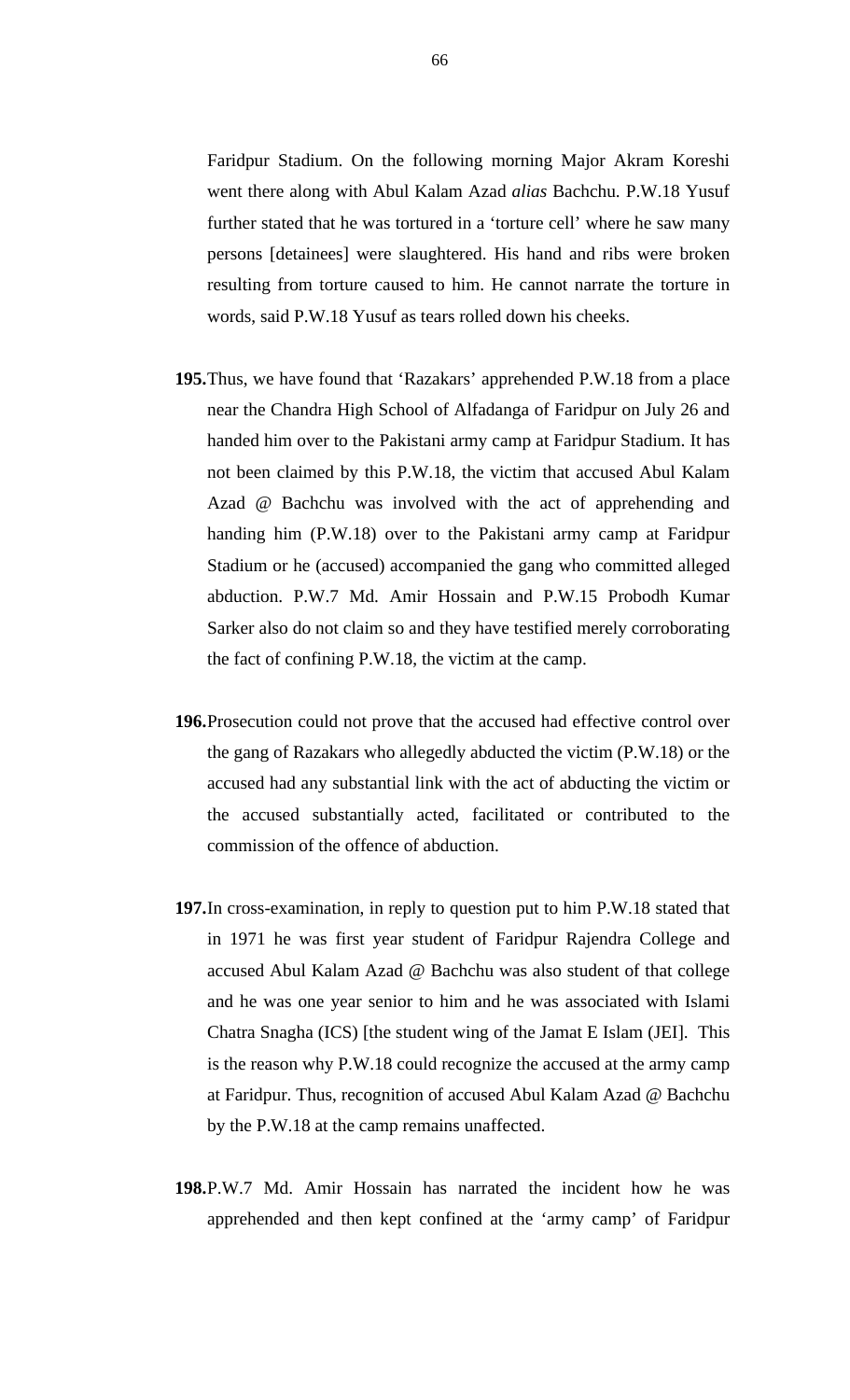stadium. In addition to this fact, P.W. 7 has stated, corroborating P.W.18, that during his confinement for long one month he found Abu Yusuf Pakhi (P.W.18) and others were brought there. It remains unshaken. Thus, this unimpeachable version goes to corroborate the fact of keeping P.W.18 confined at the 'army camp'.

- **199.**Next, it has been corroborated by the P.W.15 Probodh Kumar Sarker that he later on, learnt the event of confinement and torture caused to the detainees at the army camp set up at Faridpur stadium from the victims including P.W.18 Abu Yusuf Pakhi. Defence could not shatter this version, though hearsay in nature. The source of learning the fact of alleged confinement and torture was one of victims detained at the camp. Thus, the hearsay testimony of P.W.15 on this material particular carries probative value and lends corroboration to what has been deposed by the P.W. 18, the victim of confinement and torture.
- **200.**But we do not find any indication from the evidence of P.W.15 that the accused Abul Kalam Azad @ Bachchu actively facilitated or contributed to the commission of offence of such confinement and torture. We have just found from corroborative version of P.W.15 that Abu Ysuf Pakhi was kept confined and tortured at the army camp.
- **201.**P.W.18 stated that Advocate Afzal, Mainuddin, Alauddin Khan and Abul Kalam Azad, leaders of Peace Committee, another anti-liberation force, used to be present with the army during the brutal torture of the detainees. One day, Azad (accused) brought some women and handed them to the Major Akram, said P.W.18 Yusuf, adding that the women were tortured and abused beside their cell. From this version we have got a picture that the accused used to remain present at the time of causing torture to the detainees at the camp. This version reflects adequately that the accused had association with the crime camp.

### **Evaluation of Evidence and Finding**

**202.**The learned state defence counsel reiterated his argument that the evidence of P.W.18 lacks of corroboration and as such it is not safe to act solely on it. He further argued that P.W.18 does not claim that the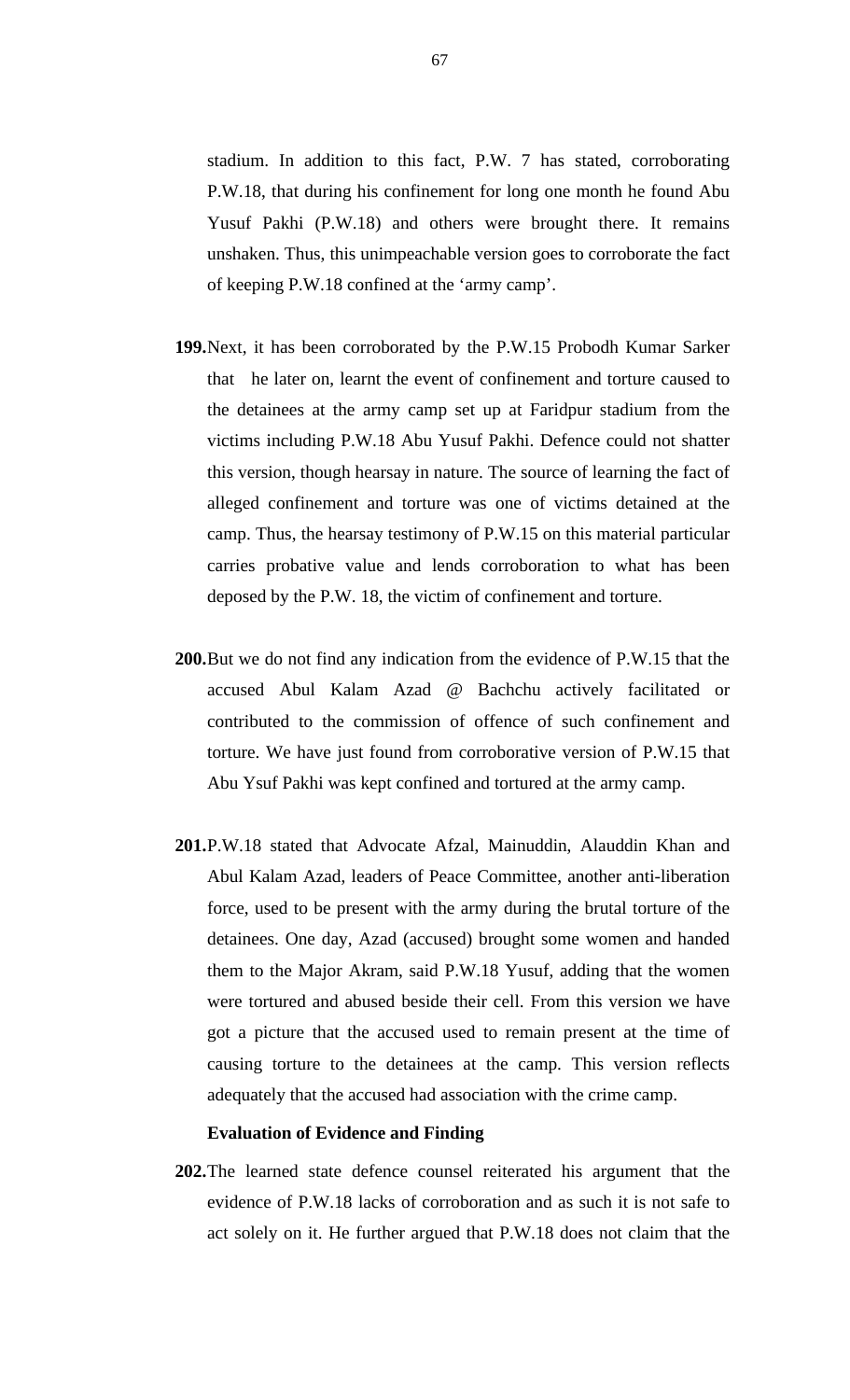accused himself abducted, kept him confined and caused torture to him in the camp. P.W.15 is a hearsay witness and thus his evidence does not carry value. Mere testimony of P.W.7 that he, during his confinement period at the camp, found there P.W.18 Abu Ysuf Pakhi is not the proof of the fact of his alleged abduction and torture caused to him. Therefore, the accused cannot be held responsible for the event of crime brought in charge no.02. Prosecution has not been able to prove complicity of accused, in any manner, with the commission of offences narrated in charge no.02.

- **203.**The fact of abducting and handing P.W.18 over to the Pakistani army camp at Faridpur Stadium; that on the following morning Major Akram Koreshi went there along with Abul Kalam Azad *alias* Bachchu and he was tortured in a torture cell and he was kept confined there for 43 days remain unshaken in his cross-examination. P.W.7 Md. Amir Hossain, during his own confinement at the same camp, found that Abu Yusuf Pakhi (P.W.18) and some other persons were brought there. Now the question comes forward how he acted to the accomplishment of the crimes alleged.
- **204.**Since it could not be established that accused himself had involvement with the alleged act of abducting and handing him (P.W.18) over to the army camp the mere fact revealed from evidence of P.W.18 that the accused used to visit the camp and remained present while torture was caused to other detainees does not give rise to an irresistible inference that the accused himself was involved with the act of confining and causing torture to P.W.18, the victim.
- **205.**Mere infrequent visit of the accused at the army camp does not establish it beyond reasonable doubt that the accused substantially contributed or facilitated the act of confinement and causing torture to P.W.18, particularly in absence of any specific and substantial criminal act or conduct to the accomplishment of the offence of alleged confinement and torture. Admittedly, the crime site was an 'army camp' set up at Faridpur stadium. Prosecution has not come up with a case that the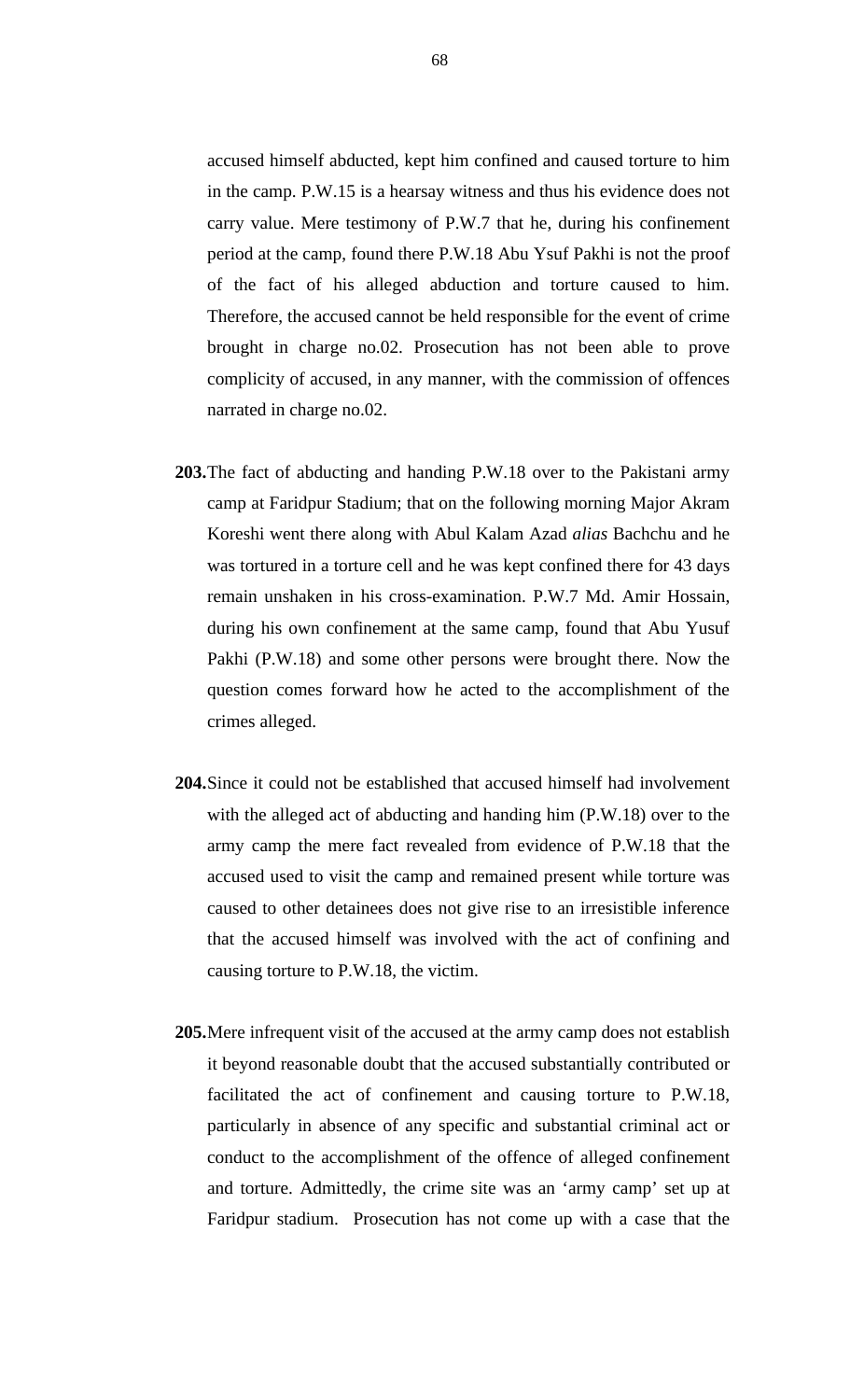accused had effective control and command over the alleged 'army camp', the crime site.

- **206.**Evidence of P.W.15 Probodh Kumar Sarker , though hearsay, cannot be excluded as according to him later on, he learnt the event of confinement and torture caused to the detainees at the Faridpur stadium camp from the victims including P.W.18 Abu Yusuf Pakhi, the victim of charge no.2.
- **207.**Evidence on the fact of confinement need not even be visible by any one else, considering the context and nature of the crime site. The offence of confinement as alleged has been established. The event and sufferings caused by torture may only be testified by the victim. Evidence of P.W.15 Probodh Kumar Sarker , though hearsay, cannot be excluded as according to him later on, he learnt the event of confinement and torture caused to the detainees at the Faridpur stadium camp from the victims including P.W.18 Abu Yusuf Pakhi, the victim of charge no.2.
- **208.**We thus unerringly believe that P.W.18 was subjected to torture and degrading treatment at the camp. It is quite impractical to think that it was really possible to see such event by any one else. P.W.7 Md. Amir Hossain who was one of detainees of the camp had occasion only to see P.W.18 detained there. But P.W.7 has not stated that he saw the accused causing torture to P.W.18 or encouraging or facilitating in any manner to the accomplishment of the offence of torture upon P.W.18 by the principals.
- **209.**P.W.18 the victim does not claim that at the time of causing torture to him too accused remained present with the Pakistani army and thereby encouraged or facilitated the commission of the offence of torture to him. Indubitably it has been proved that P.W.18 was a victim of torture during his confinement of the Pakistani army camp at Faridpur Stadium and perpetrators were Pakistani army of the crime camp. But for holding the accused criminally liable for the crimes alleged it has to be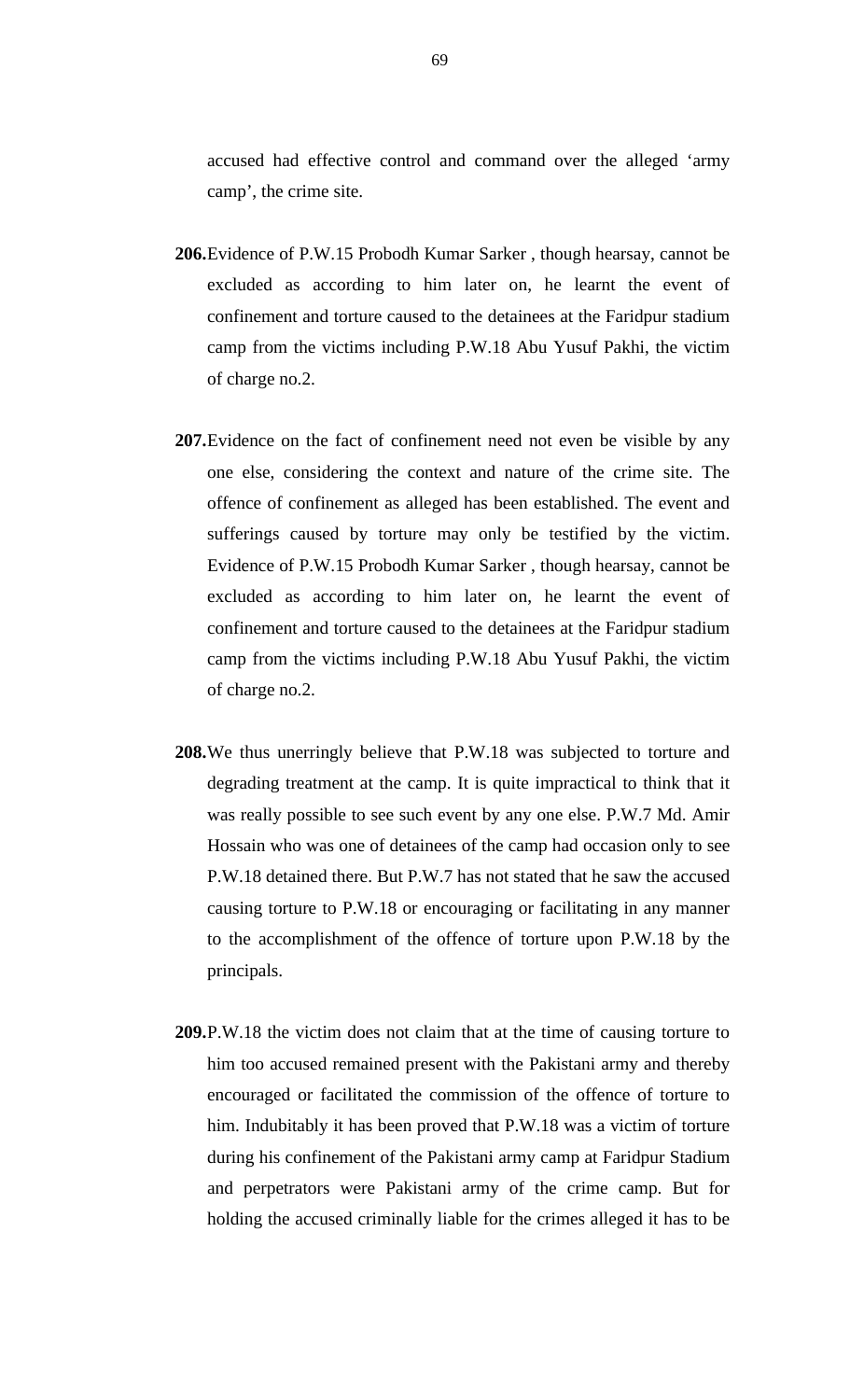established that he participated or substantially contributed or facilitated to the commission of the offence of confinement and causing torture. The mere fact that the accused had close association with the Pakistani army of the 'army camp' and he used to make visit to it does not *ipso facto* prove his liability.

- **210.**From the testimony of both P.W.18 and P.W.7 it could not be found that torture, causing mental or physical harm, was done to P.W.18 by the accused himself or the accused substantially contributed or facilitated to cause any kind of torture to him. On the strength of proved fact that the accused Abul Kalam Azad @ Bachchu almost all the time used to accompany the Major of the camp by his visit and used to avail the vehicle of Major, at best it can be held that the accused used to maintain close link and association with the army of the 'crime camp' and encouraged and provided moral support for committing offences directing to other persons brought to the camp.
- **211.**However, the mere presence at and frequent visit to the 'army camp', the crime site, of the accused Abul Kalam Azad @ Bachchu, as testified by P.W.18, itself may however, be well perceived as a significant *indicium* of his close association with the army of the camp which is not sufficient to prove that the accused provided substantial encouragement or support and contribution to the accomplishment of the offence of confinement and torture done to P.W.18.
- **212.**The victim P.W.18 stated that after remaining confined at the army camp at circuit house, prior to the event narrated in charge no.2, he was eventually released there from by another Pakistan army's Baluch Major. Thus, it may be justifiably inferred that the accused had no role and control in keeping P.W.18 confined at an 'army camp' and to influence his release there from.
- **213.** We are thus, on careful evaluation of evidence adduced in support of the charge no.2, persuaded that the offence of abducting, keeping confined at the army camp and causing torture to P.W.18 has been believably proved. But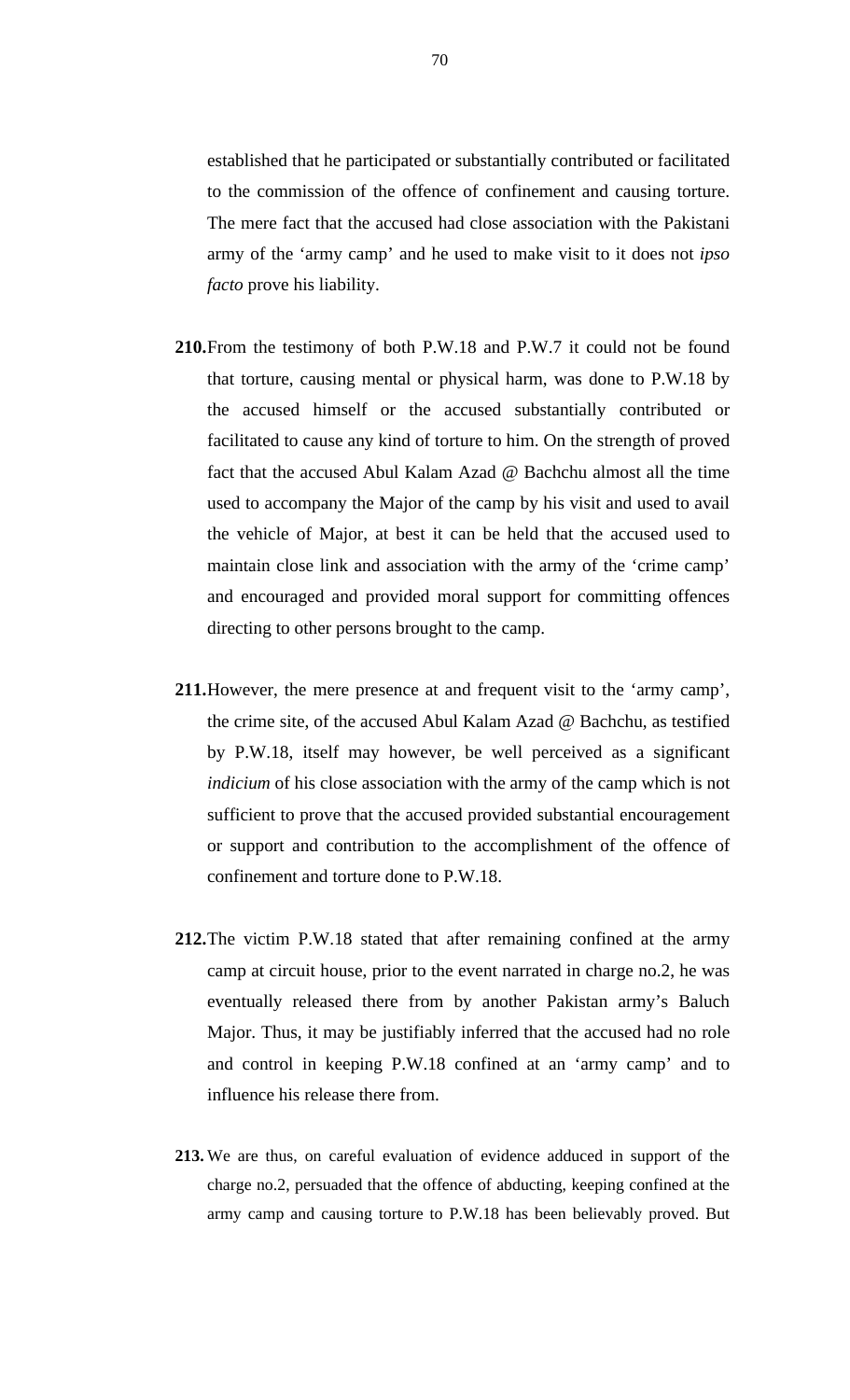prosecution, as we have found, has been failed to establish it beyond reasonable doubt that the accused Abul Kalam Azad @ Bachchu by his act or conduct contributed or facilitated to the commission of the offence of abduction, confinement and torture as crimes against humanity as specified in section 3(2) (a) of the Act and therefore, he is not found to have incurred criminally liability under section 4(1) of the Act for the offences as listed in the charge no.2.

# **Adjudication of Charge No.03**

# **[Sudhangsu Mohon Roy Killing]**

**214. Summary Charge**: Abul Kalam Azad @ Bachchu(absconded) a member of Razaker Force and subsequently the local commander of Al-Badar Bahini and or as a member of group of individuals being accompanied by 10/12 armed Razakers attacked the village *Kolaron* (कालाज़न) under police station Boalmari district Faridpur, and then the accused is alleged to have killed Sudhangsu Mohon Roy of village *Kolaron* on 14 May 1971 at about 15:00 hrs. during the War of Liberation and thereby he has been charged for the physical participation and also for substantially contributing to the actual commission of offence of **'murder as crime against humanity'** by directing attack against the Hindu civilian population as specified in section  $3(2)$  (a) of the Act which are punishable under section  $20(2)$ read with section 3(1) of the Act.

### **Witnesses**

- **215.**Accused Abul Kalam Azad @ Bachchu is alleged to have physically participated to the commission of the crime. Prosecution has examined two witnesses (P.W.1 and P.W.3) in support of this charge. Both the witnesses are live witnesses. Now let us see what they have stated on dock.
- **216.**The event relates to killing of Sudhangshu Mohon Roy, a local influential member of Hindu community of village Kolaron under police station Boalmari district Faridpur. The event took place in broad day light. Pattern of the attack that resulted in such killing and atrocious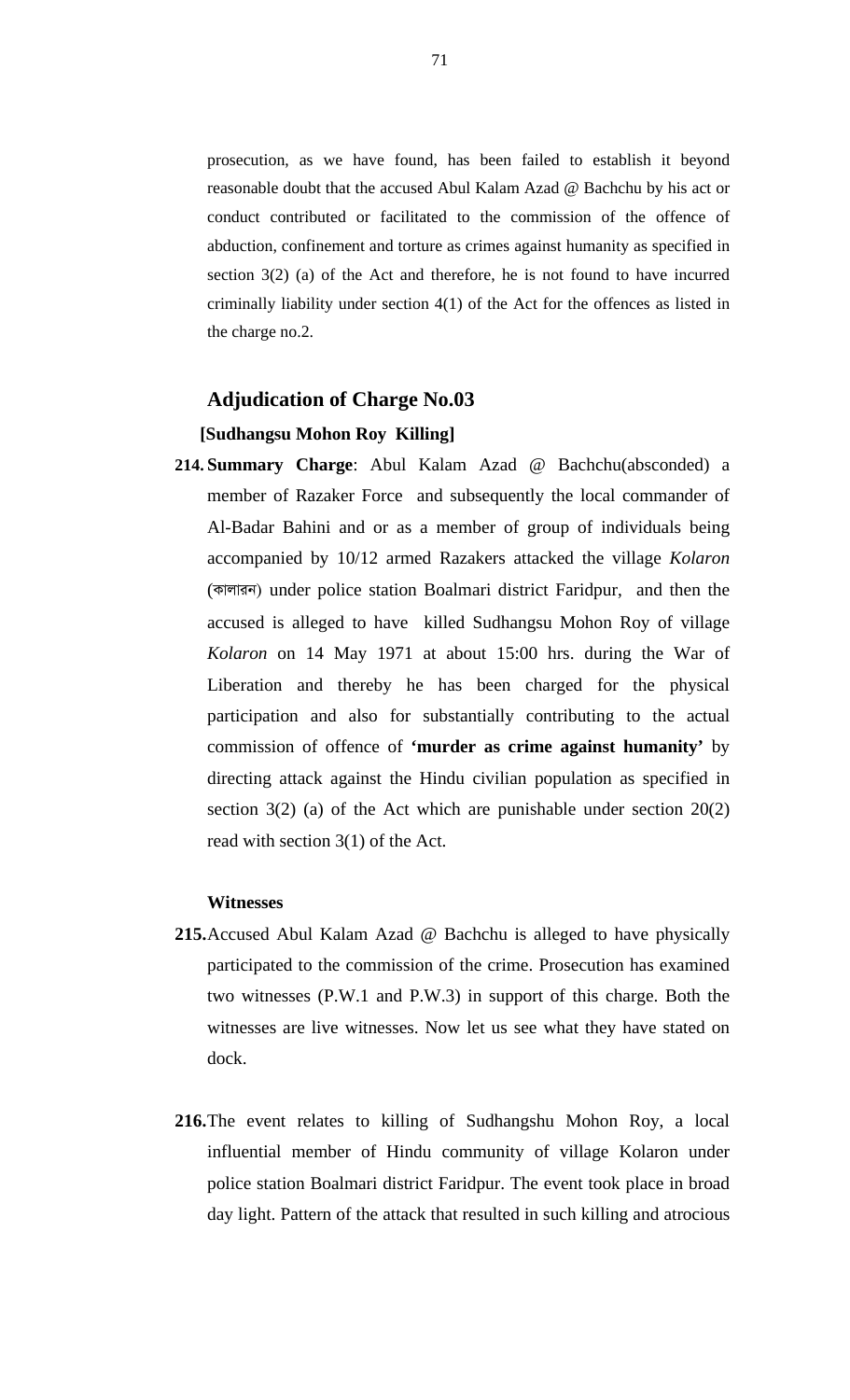acts signifies that it was in furtherance of part of attack against civilian population implemented through out the country in 1971. Now let us see what the P.W.1 and P.W.3 have testified.

# **Discussion of Evidence**

- **217.P.W.1 Freedom fighter Nepal Chandra Pathak** testified before the Tribunal that accused Azad killed Sudhangshu Mohan Roy of Kolaran of Faridpur on May 14, 1971. He claims to have witnessed the incident which relates to charge no. 02. P.W.1 Nepal Chandra Pathak, has testified that he saw accused Bachchu Razakar shooting Sudhangshu Babu.
- **218.**PW1 stated that on 14 May 1971 at 10:00 am he had gone to the residence of Jaminder Sudhangsa Mohon Roy to meet his elder brother Haran Chandra Pathak who used to work there as '*Nitya Pujari'* (daily worshiper)'. He found Sudhangsa Mohon Roy, his wife Nani Bala Roy, his son Moni Moy Roy and his wife Minoti Rani Roy available there. At about 03:00 pm when he was talking with his brother, Abul Kalam Azad @ Bachchu Razaker being accompanied by 10-12 armed persons entered the house and accused Bachchu dragged Sudhangsu Mohon Roy out of his house despite request to leave him, P.W.1 added.
- **219.**In cross-examination P.W.1 stated that he knew accused Bachchu as he was a resident of his neighboring village and used to come to '*haat'*  where he had occasion to see him(accused) and he also knew him personally and also had talk with him. Thus P.W.1 was familiar with accused since prior to the incident and as such he could recognize him when the armed gang led by accused launched the attack on the house of Sudhanshu Mohon Roy. Thus, it is established that at the relevant time the gang of 10-12 armed men led by accused Abul Kalam Azad @ Bachchu dragged Sudhanshu Mohon Roy out of his house as it remains unshaken even in cross-examination.
- **220.**P.W.1 further stated that he and others started following them (the gang of perpetrators) but accused Bachchu threatened not to follow them and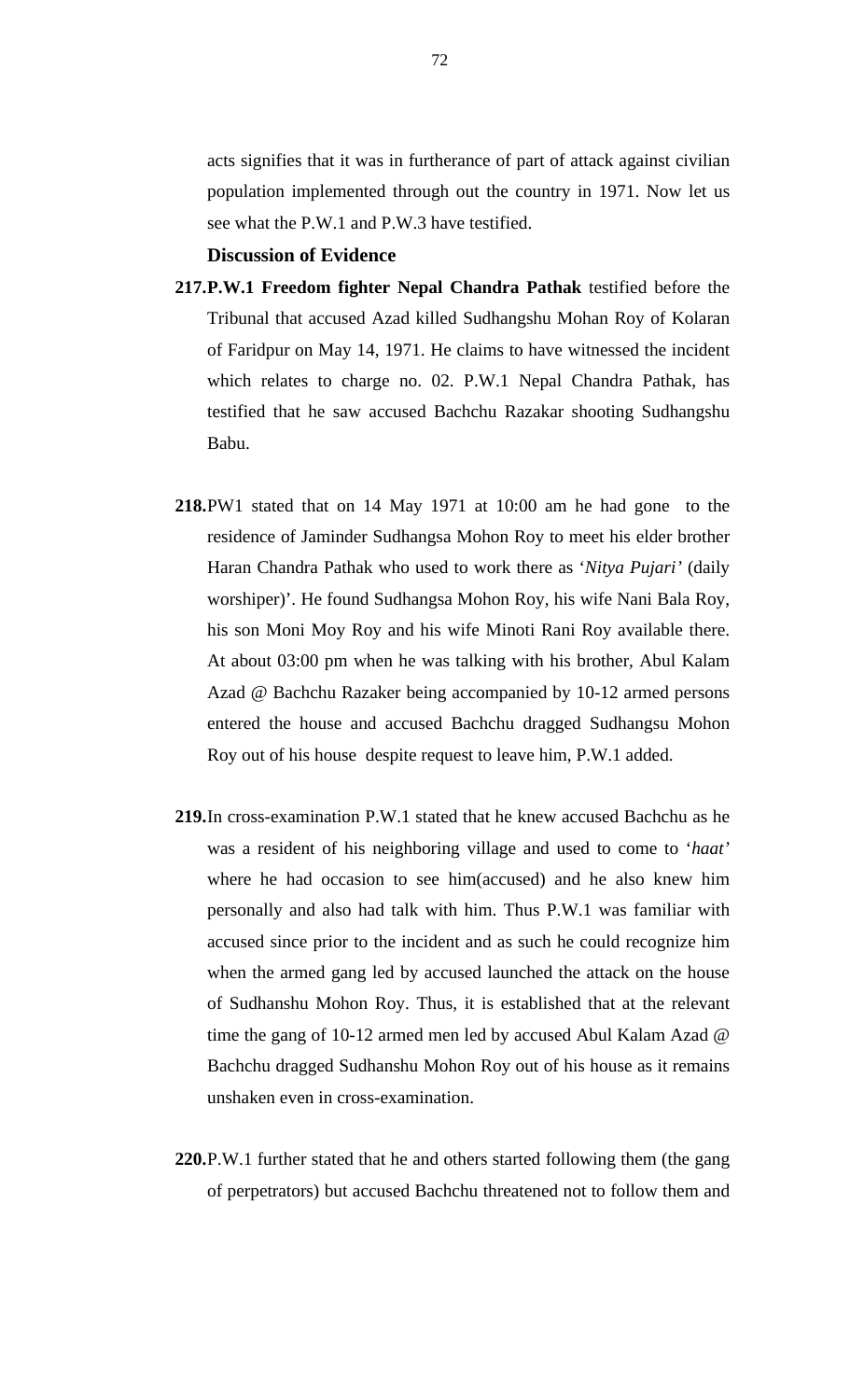with this they remained stood on the road. Monimoy Roy @ Keshto, son of Sudhangsu Mohon Roy was also taken out with his father.

- **221.**Thereafter, P.W.1 saw Bachchu Razaker snatching the precious stonerings from Sudhangsu Mohon Roy's fingers and signaled them to go back home. With this when Sudhangsu Mohon Roy and Moni Moy Roy were approaching the house, accused Bachchu shoot Sudhangsu Mohon Roy from behind and with this he fell down. On seeing it Monimoy Roy started crying and then one of accomplices of Bachchu shoot him too causing injuries on his legs and with this he fell down. Thereafter, Bachchu and his accomplice disappeared towards eastern side road. P.W.1 next stated that they brought the dead body of Sudhangsu Mohon Roy and his funeral was done beside the pond adjacent to their residence and treatment was given to Moni Moy Roy @ Keshto, injured son of Sudhangsu Mohon Roy by a village doctor.
- **222.**The description of the incident as depicted from evidence of P.W.1 could not be dislodged by the defence. Rather, it has been confirmed in cross-examination as P.W.1 in reply to question put to him stated that he himself saw accused Bachchu shooting Sudhangsu Mohon Roy to death and his (accused) father-in-law Chan Kazi also accompanied the gang to the crime site.
- **223.**P.W.1 finally stated that afterwards, accused Bachchu along with Pakistani army also attacked Hasamdia and Moindia Bazar, looted valuables, burned houses and shops and killed a number of civilians there. This version remains undisputed in cross-examination. Rather it is found that P.W.1 saw the incident of burning Hasamdia and Moindia bazar from his own house, as stated in cross-examination.
- **224.**Defence suggested that the alleged incident was perpetrated by the Pakistani army and not by the accused and his accomplices. P.W.1 denied the suggestion. However, the incident of killing as narrated in charge no.3 appears to have been proved beyond reasonable doubt.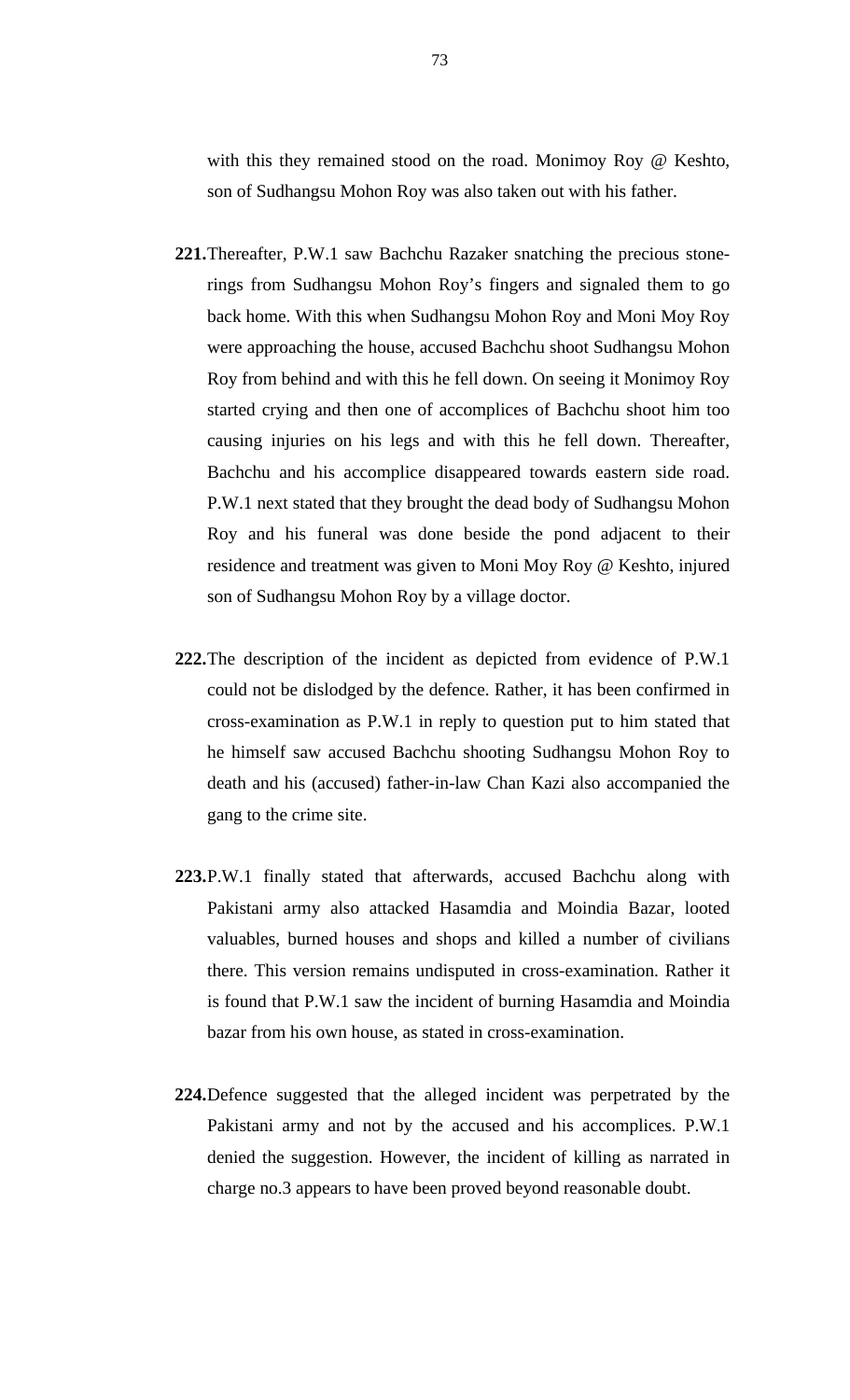- **225.**The fact that P.W.1 went to the residence of victim Sudhangsu Mohon Roy to meet his brother who used to work there as a *'pujari'*(priest) on the date and time alleged remains totally unchallenged and thus we do not find any reason to disbelieve P.W.1 and what he has stated before the Tribunal. Rather, P.W.1 seems to be a natural and competent live witness. It has thus been proved that the armed accused accompanied by his 10-12 armed accomplices physically perpetrated the crime of killing and destructive atrocities.
- **226.P.W.3 Md. Mojaher Sikder** is another live witness who has been examined to substantiate the commission of crimes and complicity of accused Abul Kalam Azad @ Bachchu thereof.
- **227.**P.W.3 Md. Mojaher Sikder stated that he and accused Abul Kalam Azad @ Bachchu had studied together in *'Bahirdia Kowmi Madrasa'* in their boyhood and thus he knew him well. At the relevant time P.W.3 was a resident of the crime village. Additionally, P.W.3, in his crossexamination, in reply to question put to him stated that he and the accused Abul Kalam Azad @ Bachchu studied together for one year at *'Bahirdia Kowmi Madrasa'.* Thus, we are persuaded to infer that naturally it was quite possible for P.W.3 to recognize the accused at the crime site committing crime alleged.
- **228.**P.W.3 stated that on 14 may 1971 at about 02:30- 03:00 noon he found some 10/12 armed men were approaching towards east through the road adjacent to his house. Of them he could recognize only one and it was Abul Kalam Azad *alias* Bachchu who was his classmate in 'Bahirdia Qaumi Madrasa'. P.W.3 quoted accused Azad as saying, *"I have come from Faridpur after receiving training*. *Now I will govern the country."* P.W.3 Mojaher then started following them when they were going towards Sudhangshu's house and he saw them bringing Sudhangshu and his son Monimoy Roy out and took them 200 yards east of their home, added P.W.3.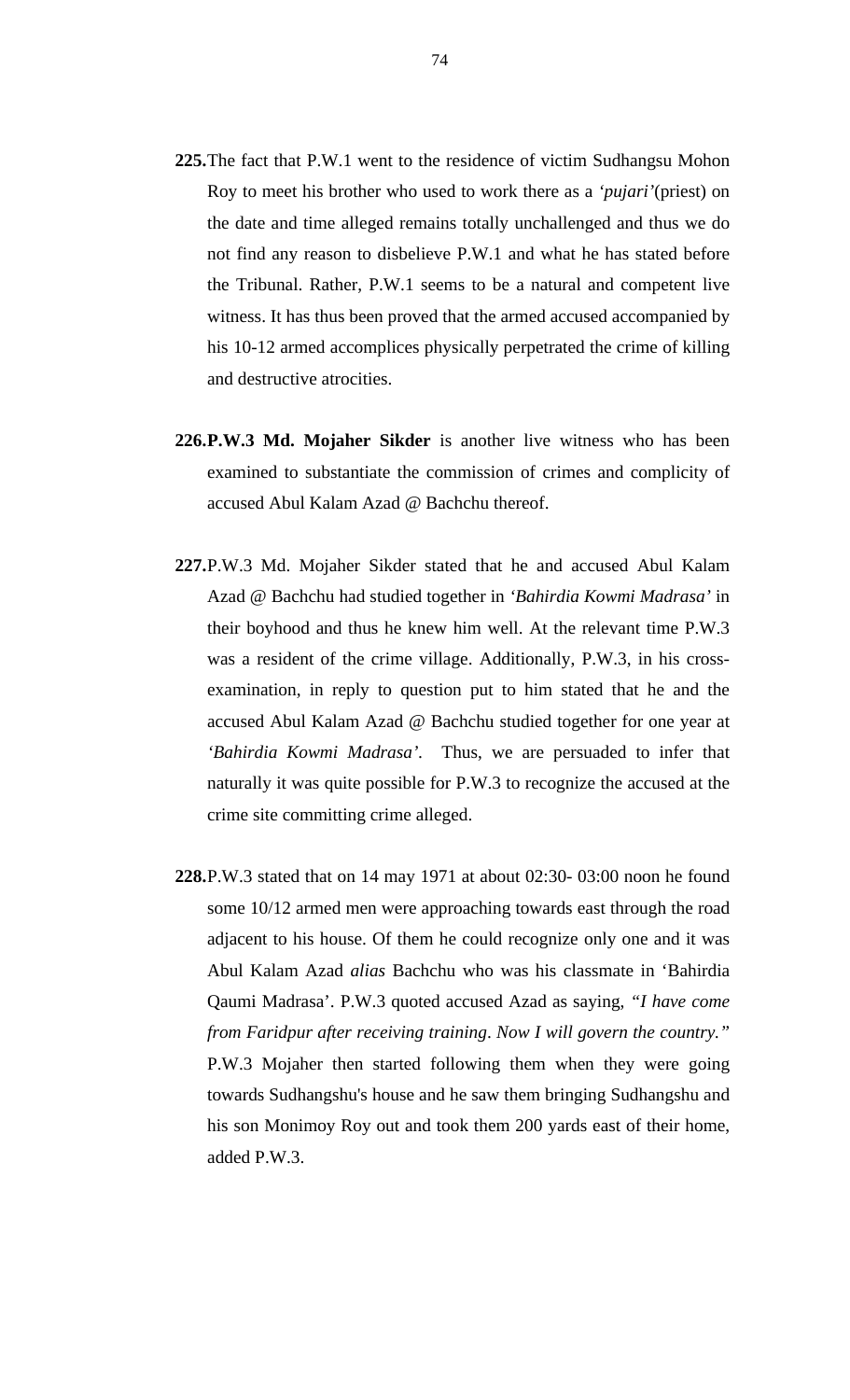- **229.**P.W.3 further stated that he was standing at a bit distance along with Binoy Roy, another son of Sudhangshu Mohon Roy and Nepal Pathak (P.W.1). Nani Bala Roy, wife of Shudhangshu Mohon Roy and Minoti Rani Roy wife of Kesto were watching the incident. At a stage, Shudhangshu Mohon Roy and his son Keshto started returning back home and then accused Bachchu gunned Sudhanshu Mohon Roy down to death on seeing which Keshto started crying and instantly one of accomplices of accused Bachchu shoot him too causing injuries on his legs and with this he fell down. Afterwards, accused Bachchu and his gang left the crime site.
- **230.**The above evidence of P.W.3, a live witness, seems to have corroborated what has been deposed by P.W.1, another live witness on the fact of commission of crime and physical complicity of the accused with it. Defence failed to controvert what has been narrated by P.W.3. Rather, in cross-examination it has been confirmed that they were on road outside of house of Sudhangshu Mohon Roy when the perpetrators dragged him out of his house.

### **Evaluation of Evidence and Finding**

- **231.**The learned Prosecutor while summing up its case has submitted that two live witnesses have proved this charge beyond reasonable doubt. From there evidence it would appear to be proved that the an armed group of Razakars led by the accused Abul Kalam Azad @ Bachchu attacking the house of Sudhangshu Mohon Roy dragged him out of his house then accused himself gunned down him to death and thereby he physically participated to the actual crimes which was a part of attack directed against civilian population constituting the offence of murder as crime against humanity as mentioned in section 3(2) (a) of the Act.
- **232.**The learned state defence counsel reiterated his argument made by him in relation to charge nos. 1 and 2. He argued that P.W.1 and P.W.3 are not credible witnesses and had no opportunity to see the event of alleged killing; that the prosecution has been failed to prove that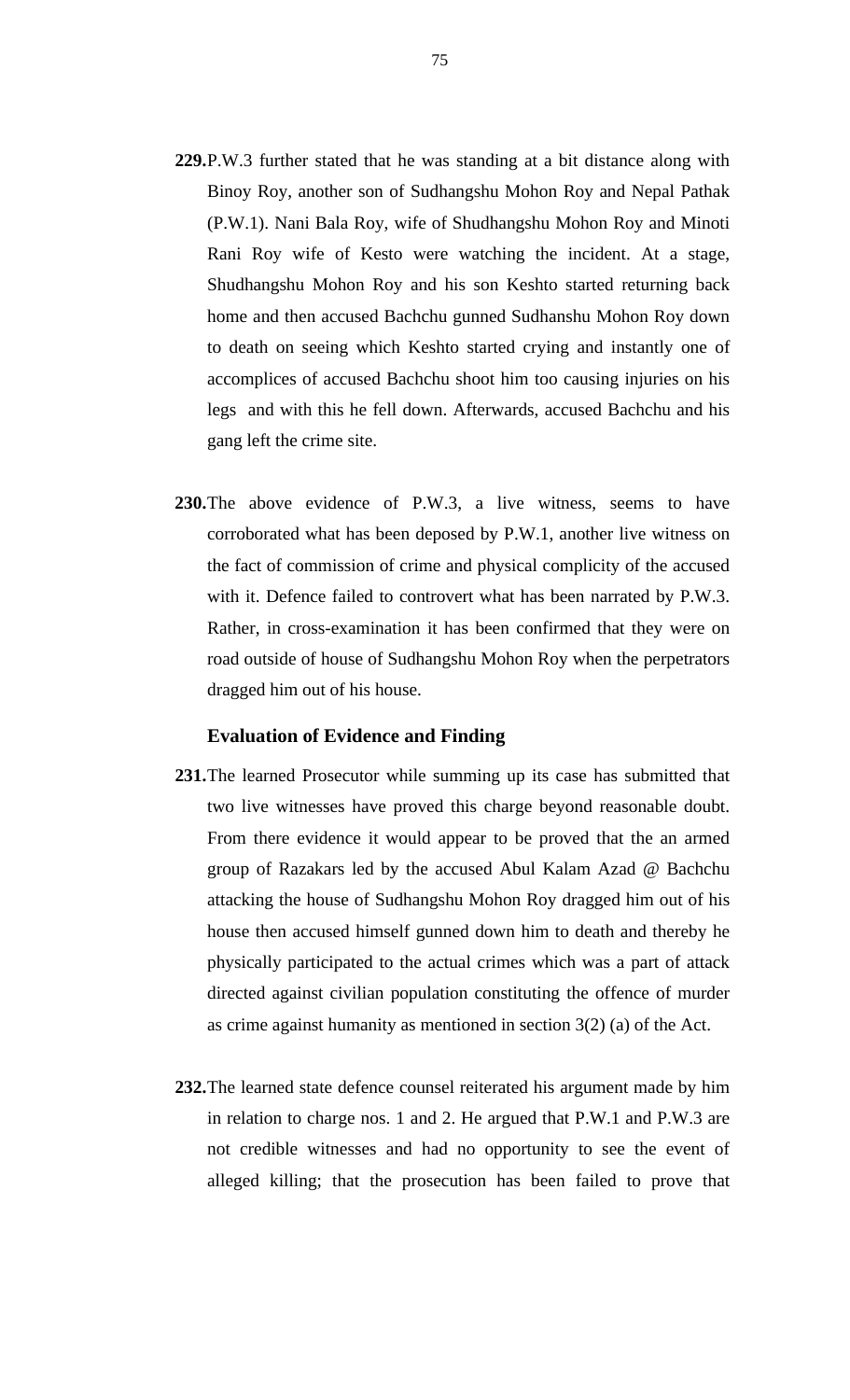accused belonged to Razakar force and was associated with the Pakistani army.

- **233.**We have found from the corroborative and unimpeachable evidence of P.W.1 and P.W.3 that at the time of commission of the crime alleged the accused having fire arms with him led the armed gang of 10-12 accomplices. It may be validly inferred too that the accused on having training received rifle for the purpose of accomplishment of attack in furtherance of policy of Pakistani army and the pro-Pakistani political organization collaborating them in 1971. Both the P.W.1 and P.W.3 are the live witnesses and we do not see any reasonable ground to discard their testimony made before us.
- **234.**Defence could not impeach credibility of P.W.1 and P.W.3. They are natural and live witnesses. Their version as to the commission of crime and physical complicity of the accused with it is quite corroborative to each other. They had natural reason to identify and recognize the accused who led the armed gang to the accomplishment of crime. Their corroborative and credible evidence sufficiently demonstrates that accused Abul Kalam Azad @ Bachchu physically participated in killing of Sudhangshu Mohan Roy. Therefore, the argument extended by the learned state defence counsel does not fit to the claim of innocence of the accused. The unimpeachable evidence and relevant circumstances do not seem to have been tainted in any manner to cast reasonable doubt as to the guilt of the accused.
- **235.**Thus the manner date and time of the horrific event of killing and looting and physical participation of accused Abul Kalam Azad @ Bachchu accompanied by 10-12 armed accomplices to the commission thereof have been proved beyond reasonable doubt by the unimpeachable evidence of P.W.1 and P.W.3. We have got from evidence of P.W.1 victim Sudhangshu Mohon Roy was a local *Zaminder* i.e a member of local Hindu community having distinguished status in the community and thus it is lawfully presumed that this is the reason as to why he was targeted by the perpetrators. P.W.3 quoted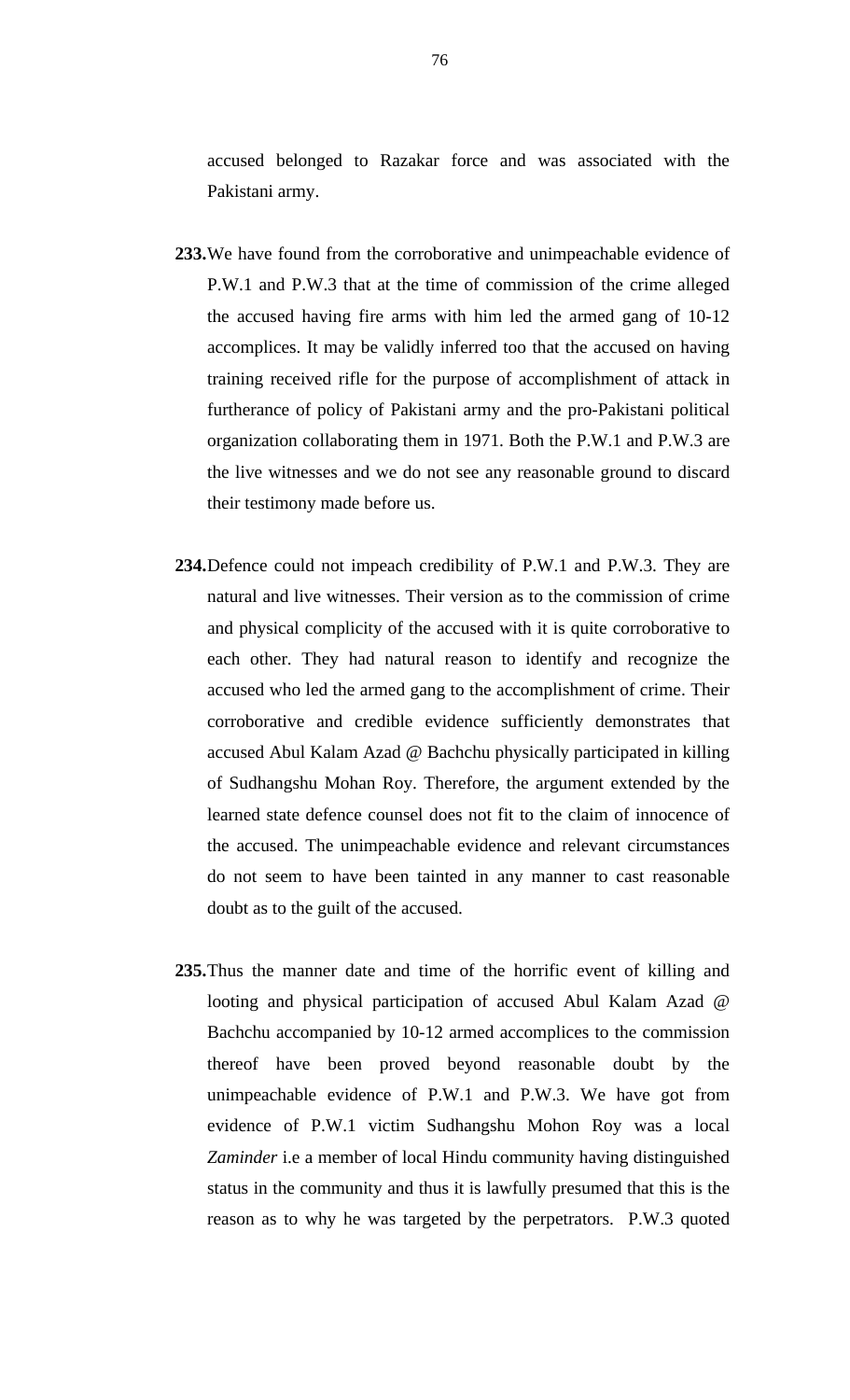accused Azad as saying, *"I have come from Faridpur after receiving training*. *Now I will govern the country."* It is thus once again proved that accused was a close associate of Pakistani army and he acted as a member of Razakars in furtherance of the policy of annihilation of Hindu group and pro-liberation civilian population.

**236.**The killing of Sudhangshu Mohan Roy and the criminal acts committed in conjunction of the event by the accused and his accomplices were not isolated for which the accused Abul Kalam Azad @ Bachchu is found criminally responsible under section 4(1) of the Act of 1973. The criminal acts on part of the accused and his accomplices was certainly a part of attack against civilian population which qualifies the offence alleged as murder as crime against humanity as specified in section 3(2) (a) of the Act of 1973 which are punishable under section 20(2) read with section 3(1) of the Act.

### **Adjudication of Charge 04**

### **[Madhab Chandra killing]**

**237.Summary Charge**: Abul Kalam Azad @ Bachchu(absconded) a member of Razaker Force and subsequently the local commander of Al-Badar Bahini or as a member of group of individuals being accompanied by 10/12 armed Razakers is alleged to have killed Madhab Chandra Biswas at village '*Purura Nampara*' under police station Nagarkanda district Faridpur by dragging him out of his house , on 16 May 1971 at about 15:00 , during the War of Liberation and thereby he has been charged for the physical participation and also for substantially contributing to the actual commission of the offence of **'murder as crime against humanity'** by directing attack targeting the civilian Hindu population as specified in section 3(2) (a) of the Act which are punishable under section  $20(2)$  read with section  $3(1)$  of the Act.

### **Witnesses**

**238.**Prosecution, in support of this charge, has adduced and examined as many as three witnesses as P.W.6, P.W.8 and P.W.10. They are live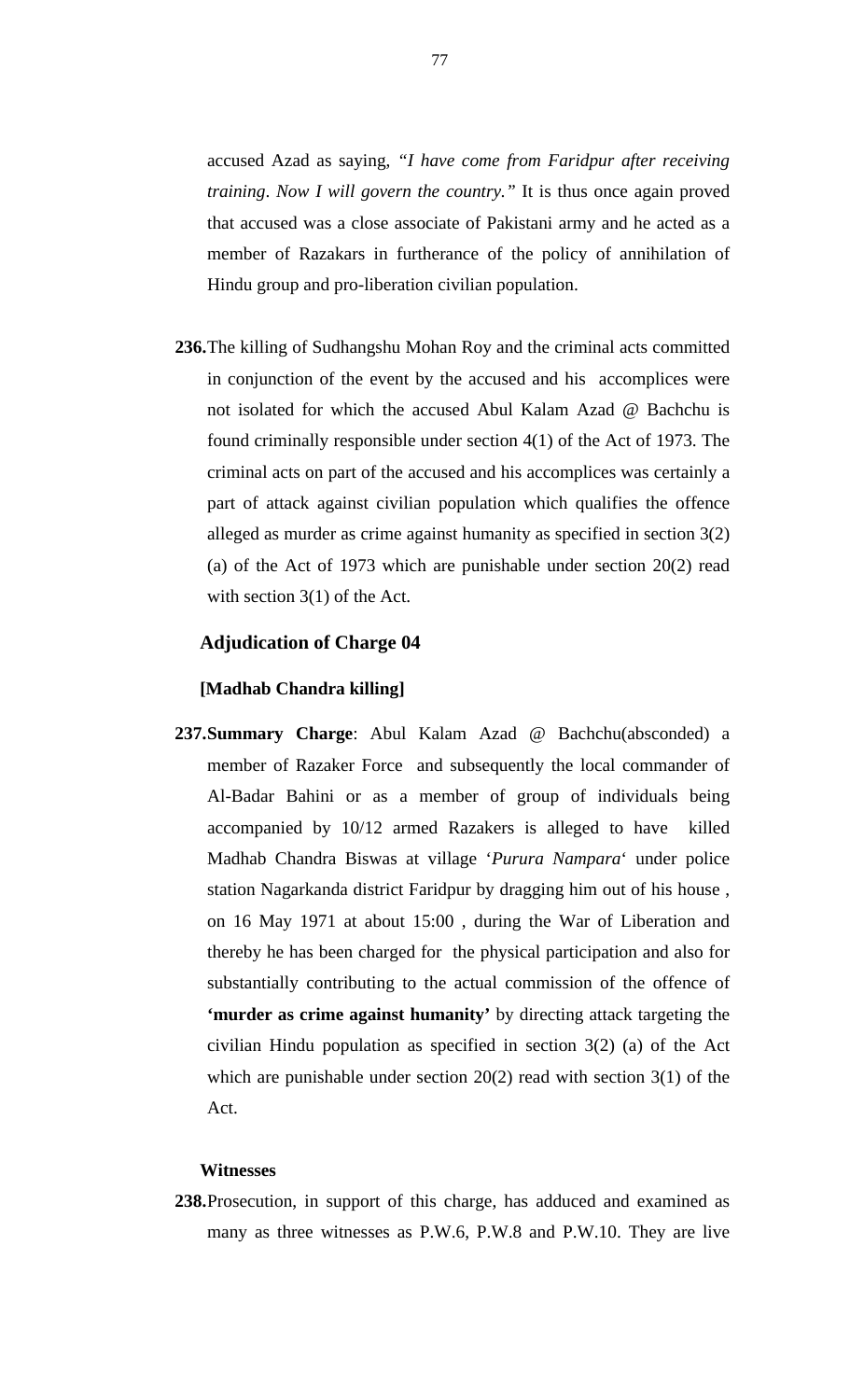witnesses who by deposing on dock have incriminated the accused with the commission of the offence of killing Madhab Chandra Biswas and Gyanendra. All the witnesses are from the crime village. Of them P.W.6 Bhakta Ranjan Biswas is the son of victim Madhab Chandra Biswas. The alleged offence of murder took place in broad day light and by dragging the victim out of his house. P.W.6 Bhakta Ranjan Biswas, 65 year old and son of victim Madhab Chandra Biswas has testified about his experience of killing his father, the event as narrated in charge no.04. In narrating the event he stated that he had seen the incidents [killings] and his neighbours Prafulla Kumar Mandol (P.W.8), Tusto Kumar Mondol (P.W.10), Sunil Kumar Mondal and many others witnessed it too.

### **Discussion of Evidence**

- **239. P.W.6 Vokto Ranjan Biswas** stated that the Pakistani army established camps in Faridpur and since then accused Abul Kalam Azad @ Bachchu and his 10-12 armed accomplices started looting and destructing houses of Awami League supporters and Hindu community.
- **240.**The above unshaken version has proved that the accused after having established his link with the Pakistani army had started committing atrocities particularly targeting Hindu community in the areas of Faridpur district and it also indicates that by committing such atrocious activities he intended, with conscious knowledge of consequence of his acts and conducts, to collaborate and provide substantial support to the Pakistani army, in implementation of its plan and policy.
- **241.** In respect of the event of murder narrated in charge no.4, P.W. 6 stated that on 16 May 1971 corresponding to 01 Jaistha at about 13:00 hrs Abul Kalam Azad (accused) being accompanied by Mohammad Kazi and others raided their house at village *Purura* under police station Saltha district Faridpur. His father was a supporter of Awami League. His father, on seeing the armed gang coming attempted to escape but the perpetrators caught him hold, had looted ornaments, money from their house and afterwards they brought his father dragging to 300 yards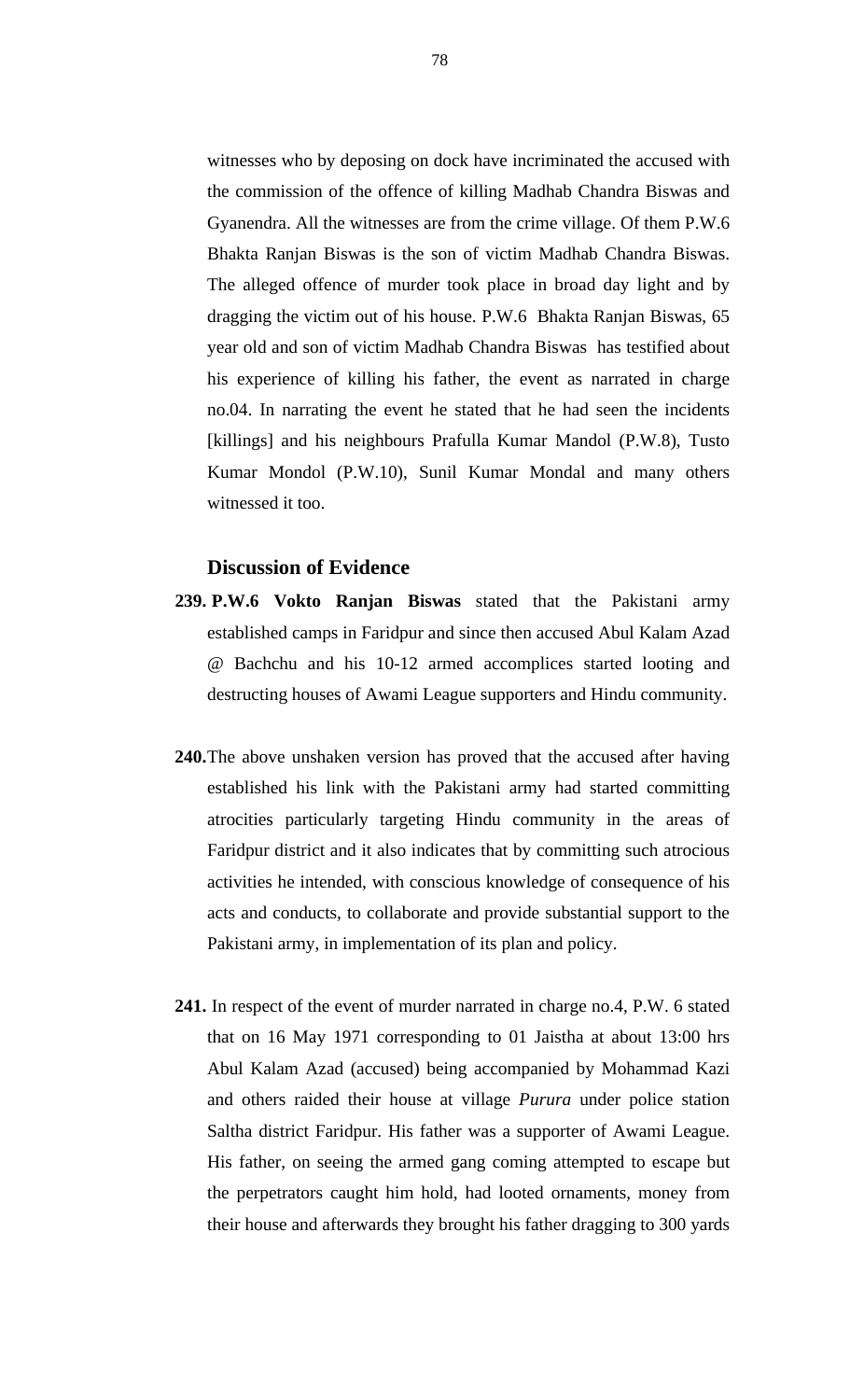west to the house of Tushta Master's pond and then Abul Kalam Azad @ Bachchu shoot his father to death with the rifle in his hand. The fact of looting ornaments and households as stated in examination-in-chief appears to have been confirmed as P.W.6 in reply to question elicited by the defence in cross-examination that Bachchu Razakar(accused) and his accomplices looted ornaments from their house.

- **242.**The event of killing of Madhab Chandra Biswas as narrated by P.W.6 remains undisputed and defence could not however controvert it in any manner. We find no reason to infer that testimony of P.W.6 is tainted by any doubt. In addition to the event of killing his father P.W.6 further stated that afterwards accused Abul Kalam Azad @ Bachchu also shoot one Gayanendra Mondol to death at the southern part of their house with the rifle in his hand. He (P.W.6), his neighbours Prafulla Kumar Mondol (P.W.8), Tushta Kumar Mondol(P.W.10), Sunil Kumar Mondol, Monindra Nath Mondol and many others had witnessed the incident of killing. After the event of killings and attack they including 500-600 Hindu residents of their village deported to India, in fear of Bachchu Razakar, P.W.6 added.
- **243. P.W.8 Prafulla Kumar Mandol** , a 63-year-old retired school headmaster, a resident of the crime village and a live witness has stated that around 1:00pm on May 16, 1971, he came out of his house hearing a hue and cry and saw 10 to 12 armed men dragging Madhab out of his house. Taking him [Madhab] by the bank of Tusto Master's [P.W.9] pond, about 300 yards west of their house, Abul Kalam Azad alias Bachchu gunned down Madhab Chandra Biswas to death. He saw the incident in his own eyes from a jute field where he remained in hiding, P.W.8 added. Even in cross-examination, P.W.8, in reply to question put to him stated that remaining in hiding at a jute field he witnessed the event. Defence could not however shake what has been stated by P.W.8 regarding the commission of the crime and direct participation of accused to the actual commission thereof.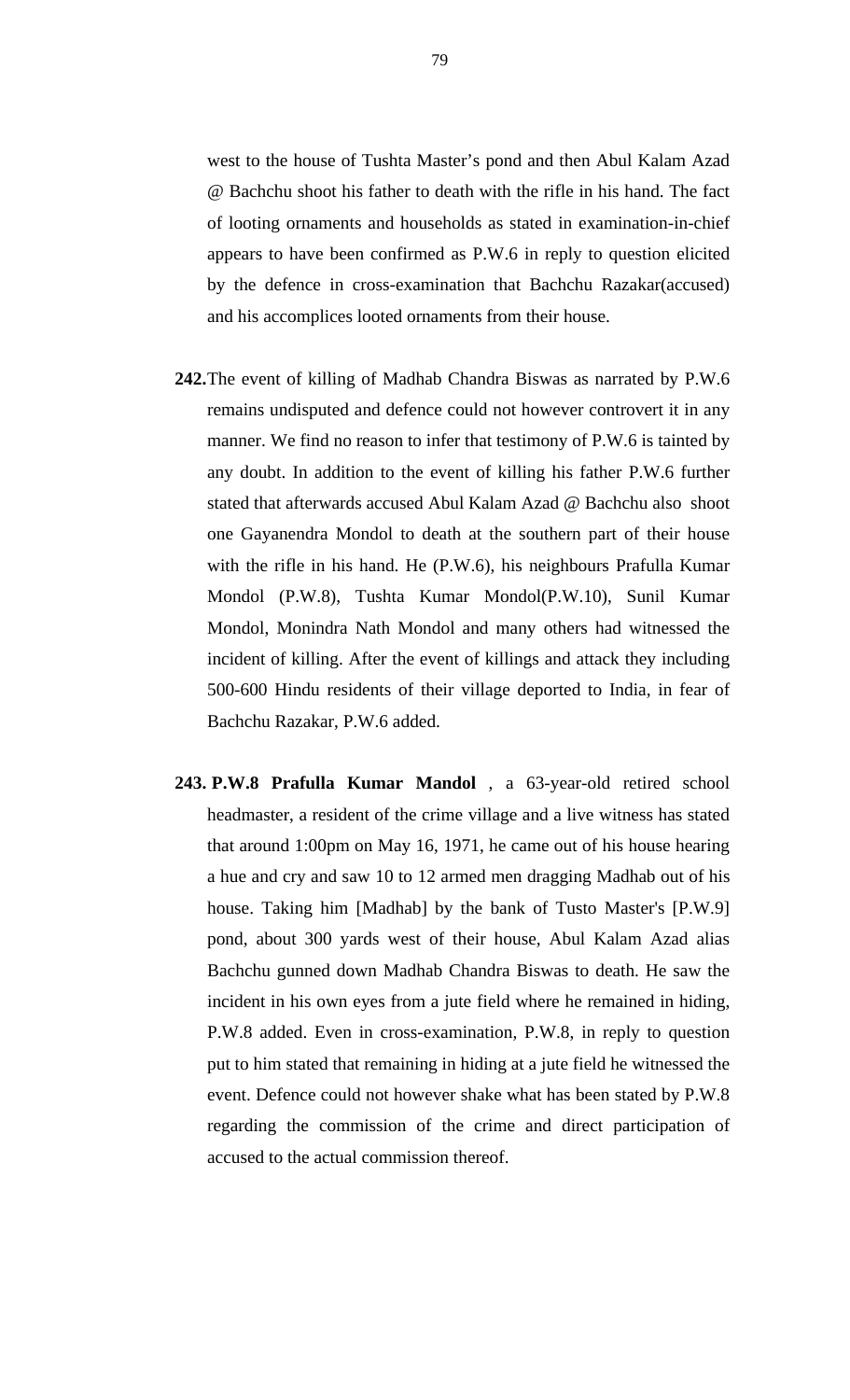- **244.**P.W.8 further testified that afterwards, Gyannedra Mondol a relative of their neighbours Duari Sarder, on seeing accused Bachchu and his accomplices, attempted to escape but he could not as they apprehended him and then Bachchu Razakar (accused) himself had also gunned down Gyanendra Mondal to death at the same spot. In crossexamination, in reply to question put to him by the defence P.W.8 stated that on 16 May 1971 at about 13:00 hrs the gang of armed Razakars led by Bachchu (accused) raided their village.
- **245.P.W. 10 Tusto Kumar Mondol**, a 54-year-old school teacher and a resident of the crime village who is a live witness too has made almost a similar and corroborative description of the killings of Madhab Chandra Biswas and Gyanendra Mondol. He narrated that on 16 may 1971 at about 13:00 hrs armed Abul Kalam Azad @ Bachchu and his 10-12 armed accomplices, entering into their village, first raided the house of Madhab Chandra Biswas. On hearing it the villagers started to escape. After looting Madhab's house the gang dragged Madhab out of his house and brought him to the east bank of his (P.W.10) pond and remaining in hiding inside a jute field he saw that Bachchu Razakar himself gunned down Madhab Chandra Biswas to death. Defence could not refute the fact of commission of killing and direct participation of the accused with the criminal act of murdering Madhab Chandra Biswas and thereafter Gyanendra was brought there by the coperpetrators and accused Bachchu himself also shoot him to death by rifle with him.
- **246.**P.W.10 stated further that Abul Kalam Azad was a Razakar commander and his aim was to wipe out the Hindu community and Awami League supporters. P.W.10 stated that as part of the plan of the Pakistani army, killings, rapes, loot and arsons were carried out by the perpetrators led by Bachchu Razakar in Faridpur like everywhere else. This version patently reflects the context of committing crimes targeting the civilian population belonging to Hindu community.

### **Evaluation of Evidence and Finding**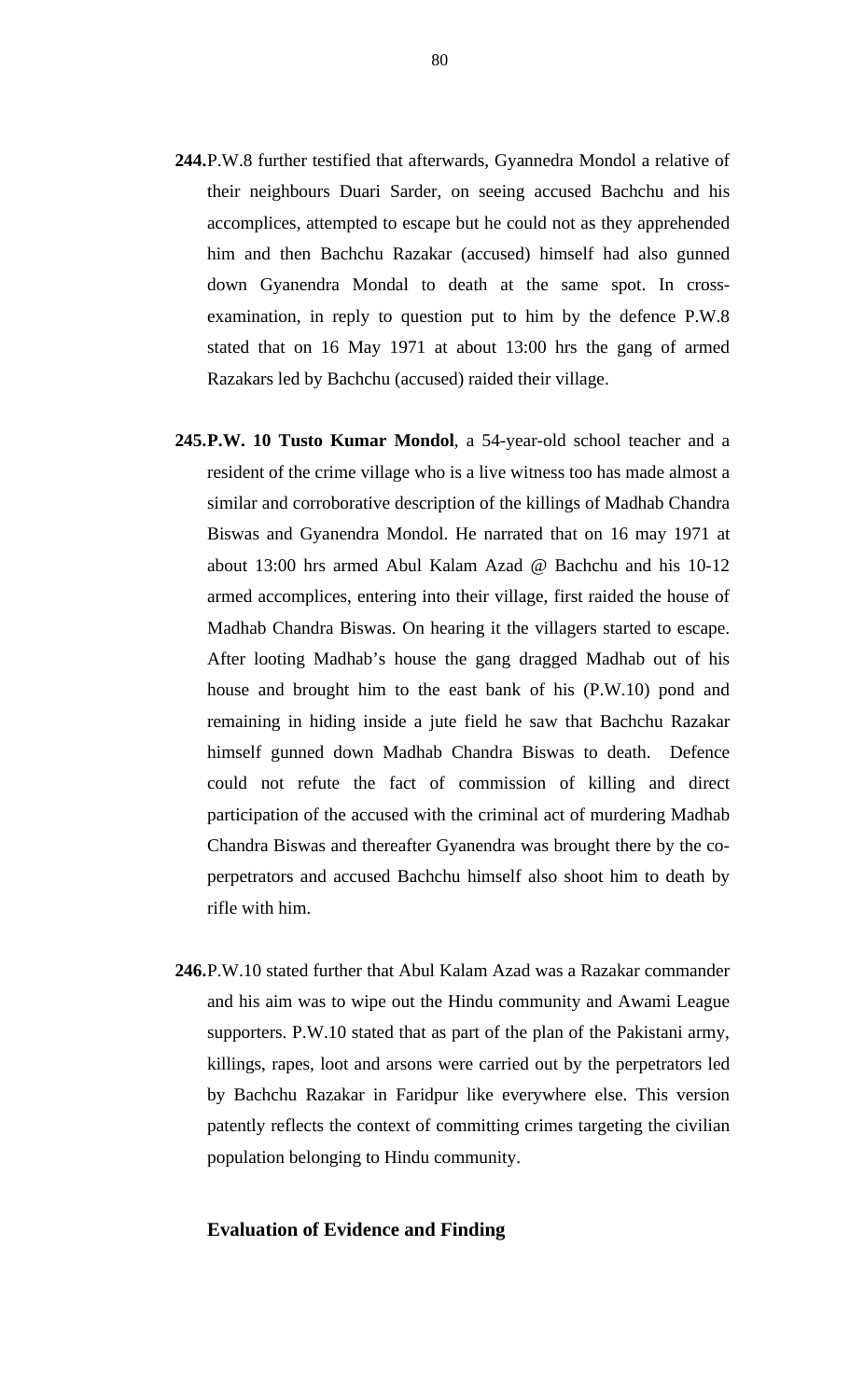- **247.**The learned Prosecutor while arguing on this charge has submitted that the witnesses who deposed in support of this charge are live witnesses and they had opportunity to witness the event of attack followed by looting and killing of Madhab Chandra Biswas and Gyannedra Mondol. They are natural witnesses and they explained the reason why and how they could recognize the accused at the crime site. Accused had directly participated to the actual commission of the criminal act of murder and the armed gang was led by him to the crime site. Defence failed to dislodge what the witnesses have narrated in their examination-in-chief, on material particulars.
- **248.**Conversely, the learned state defence counsel, refuting the above argument, has submitted that the accused was not involved with the commission of crimes alleged in the charge no.4; that the prosecution failed to prove that the accused was an armed member of Razakar force; that the witnesses examined by the prosecution are not credible and it is not possible to memorize the event accurately.
- **249.**It is true that for the reason of long passage of time human memory may be faded. We have found that the witnesses examined in support of the charge no.4 are live witnesses one of whom is the son (P.W.6) of victim Madhab Chandra Biswas. The trauma and nature of suffering he experienced relate to long term memory which naturally still remains imprinted in his memory and such horrific event never erases from human memory. For similar reason the corroborative version of P.W.8 and P.W.10 cannot be questioned and excluded from consideration.
- **250.**The fact that P.W.6 had occasion to witness the event of atrocious murder of his father remains unshaken. As regard reason as to how he knew the accused, P.W.6, in cross-examination, has stated that he knew Abul Kalam Azad @ Bachchu who had a jute godown at *Moindia haat*  and he had association with Muslim League politics and used to attend meetings at different areas of Saltha and Nagarkanda. He (accused) studied in Faridpur Rajendra College and '*Bahirdia Madrasa'*. Thus, naturally as a resident of same locality P.W.6 had reason to know the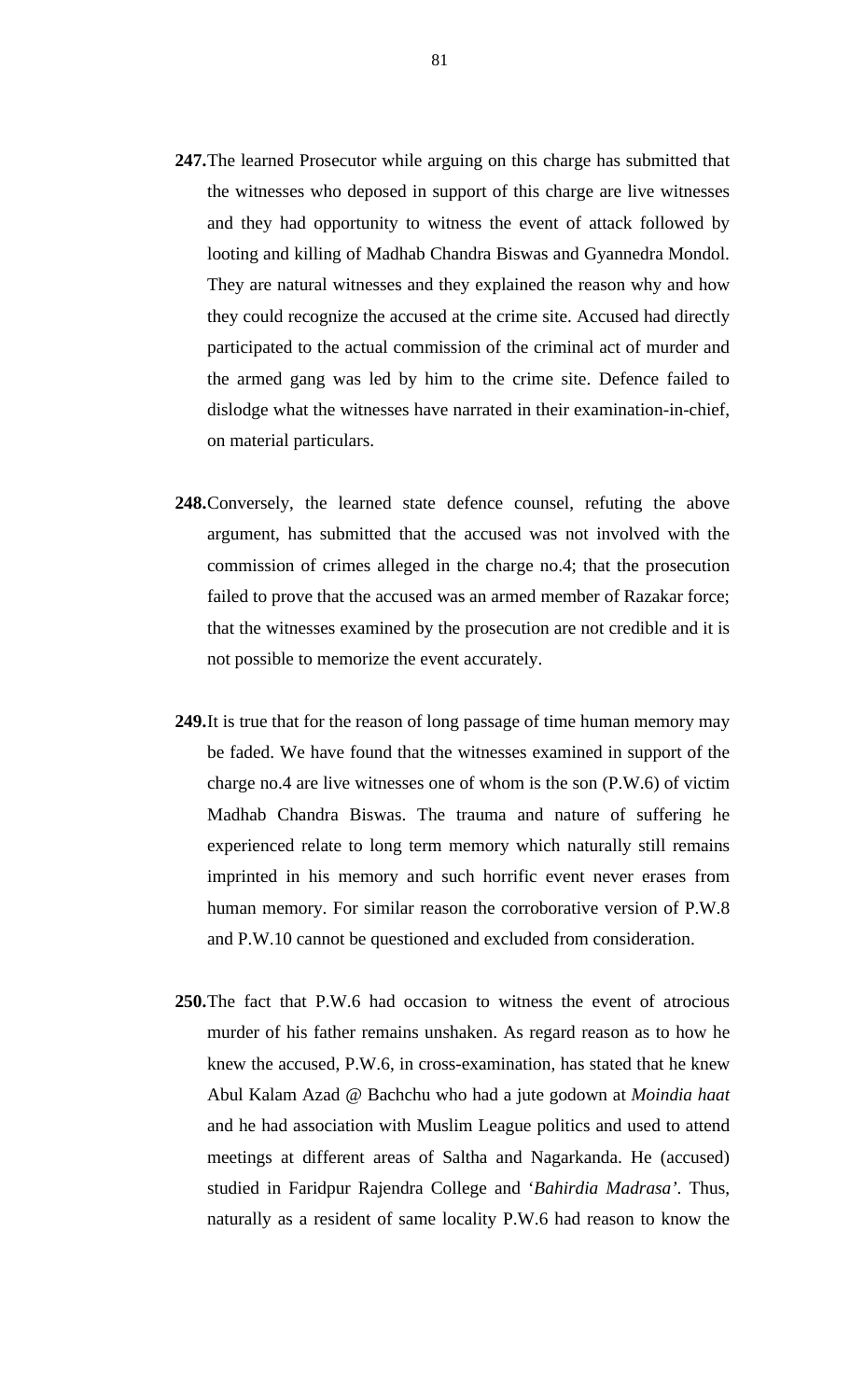accused from earlier. The event took place in broad day light and at a place adjacent to the house of Madhab Chandra Biswas and thus it is quite believable that P.W.6 had opportunity to see the accused shooting his father to death by remaining in hiding inside an adjacent jute field.

- **251.**The corroborative testimony of P.W.8 on the event of murder of Madhab Chandra Biswas and Gyannedra Mondol does not appear to have been tainted by any doubt. Defence, by cross-examining him could not shake what he has narrated as regard commission of the killings and mode of participation of the accused to it. P.W.8 has also corroborated that after the incident 400-500 Hindu residents of the crime village became compelled to deport to India, in fear of Bachchu Razakar and his accomplices.
- **252.**How P.W.8 could recognize the accused at the crime site? This pertinent question needs to be answered. In this regard, P.W.8 stated in his examination-in-chief that accused Abul Kalam Azad @ Bachchu was a student junior to him in Faridpur Rajendra College and he saw him attending numerous meetings of Jamat E Islami and that is why he was acquitted with him. It has been confirmed even in his crossexamination. That is to say, P.W.8 naturally could recognize the accused committing the killings alleged. Thus his testimony inevitably inspires credence.
- **253.**P.W.8 also testified that accused Abul Kalam Azad @ Bachchu and his cohorts committed killings, torture, loot, and arsons during the ninemonth-long war to uproot the Hindu community, Awami League supporters, pro-liberation unarmed Bangalees. This version adequately portrays the atrocious activities of the accused and intent to commit such acts during the War of Liberation in Faridpur. This portrayal is a crucial relevant fact in determining culpability of the accused.
- **254.** Defence has not been able to tarnish creditability of P.W.10 in any manner by cross-examining him. Rather, he seems to be a natural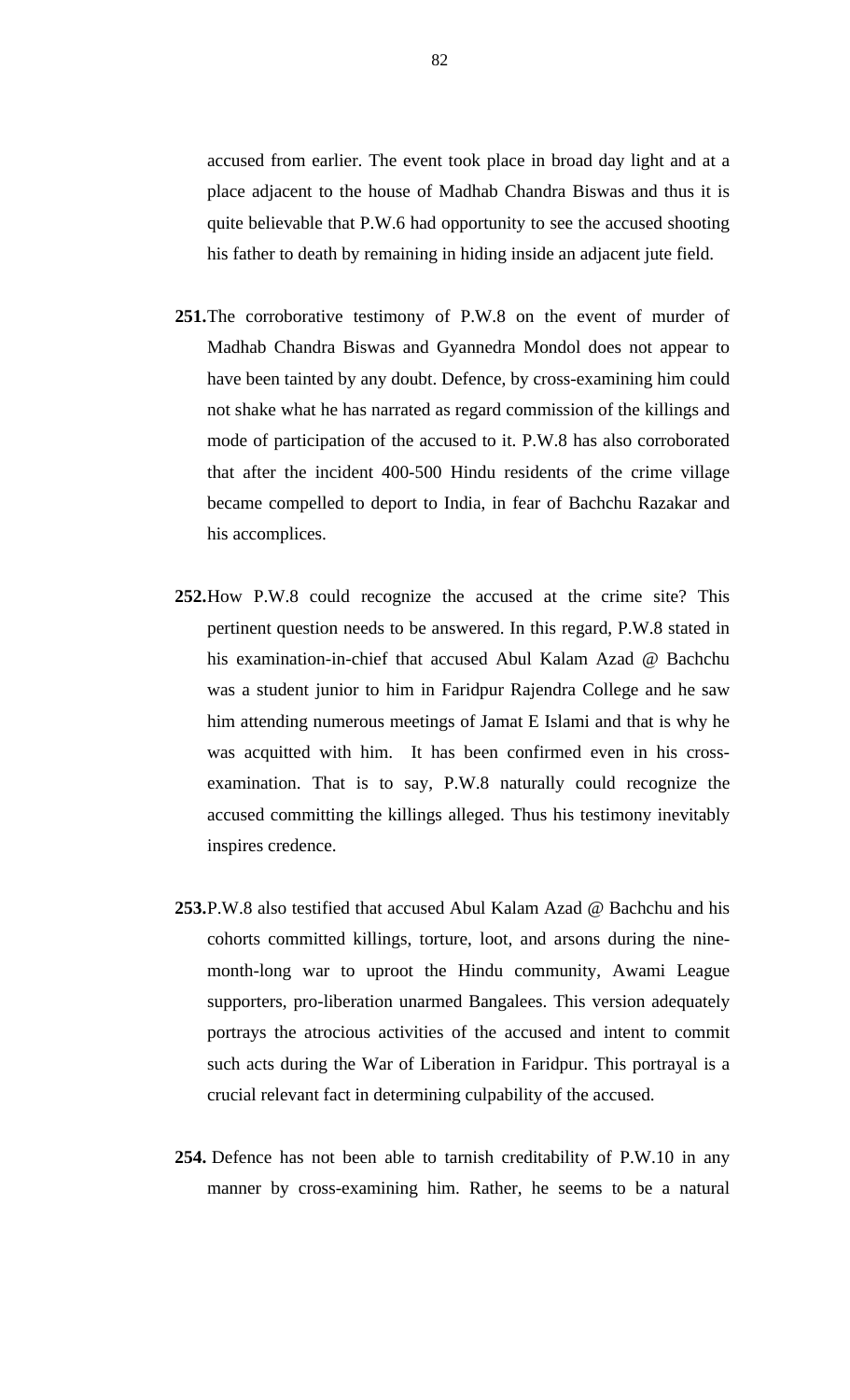witness. P.W.10 knew the accused from earlier as he saw him attending electoral meetings in support of the candidate of the symbol 'scale'.

- **255.**Concatenation of incriminating facts narrated by the P.W.6, P.W.8 and P.W.10 coupled with relevant facts are suffice to prove the commission of the event of the offence of murder of Madhab Chandra Biswas and Gyannedra Mondol as crimes against humanity and mode of participation of the accused therewith. We have found that it has been established beyond reasonable doubt from the evidence of P.W.6 and P.W.8 and P.W.10 the residents of the crime village and live witnesses that on the date , time and in the manner an armed gang of Razakars led by accused Abul Kalam Azad @ Bachchu had launched attack to the house of Madhab Chandra Biswas who was a supporter of Awami League and after looting the ornaments and households etc., they dragged Madhab Chandra Biswas out of his house and took him to east bank of a pond of P.W.10 where accused Abul Kalam Azad @ Bachchu himself gunned down him to death and afterwards the accused also killed Gyanendra Mondol at the same spot. Attack targeting the Hindu village and killing of Awami League supporter indicates that the criminal acts of looting and murders were part of 'systematic attack' in furtherance of policy and plan directed against civilian population.
- **256.**Thus, the criminal acts to the accomplishment of murder are characterized as the offence of crimes against humanity as specified in section 3(2) (a) of the Act as it was directed against civilian population. The accused, as has been proved, had directly participated to the commission of offence of murder as described in the charge no.4 and thus he incurs individual criminal liability under section 4(1) of the Act and he is found guilty for perpetration of the offence as listed in charge no. 04 which is punishable under section 20(2) read with section 3(1) of the Act.

# **Adjudication of Charge No.05 [Committing Rape upon Devi Rani and Shova Rani]**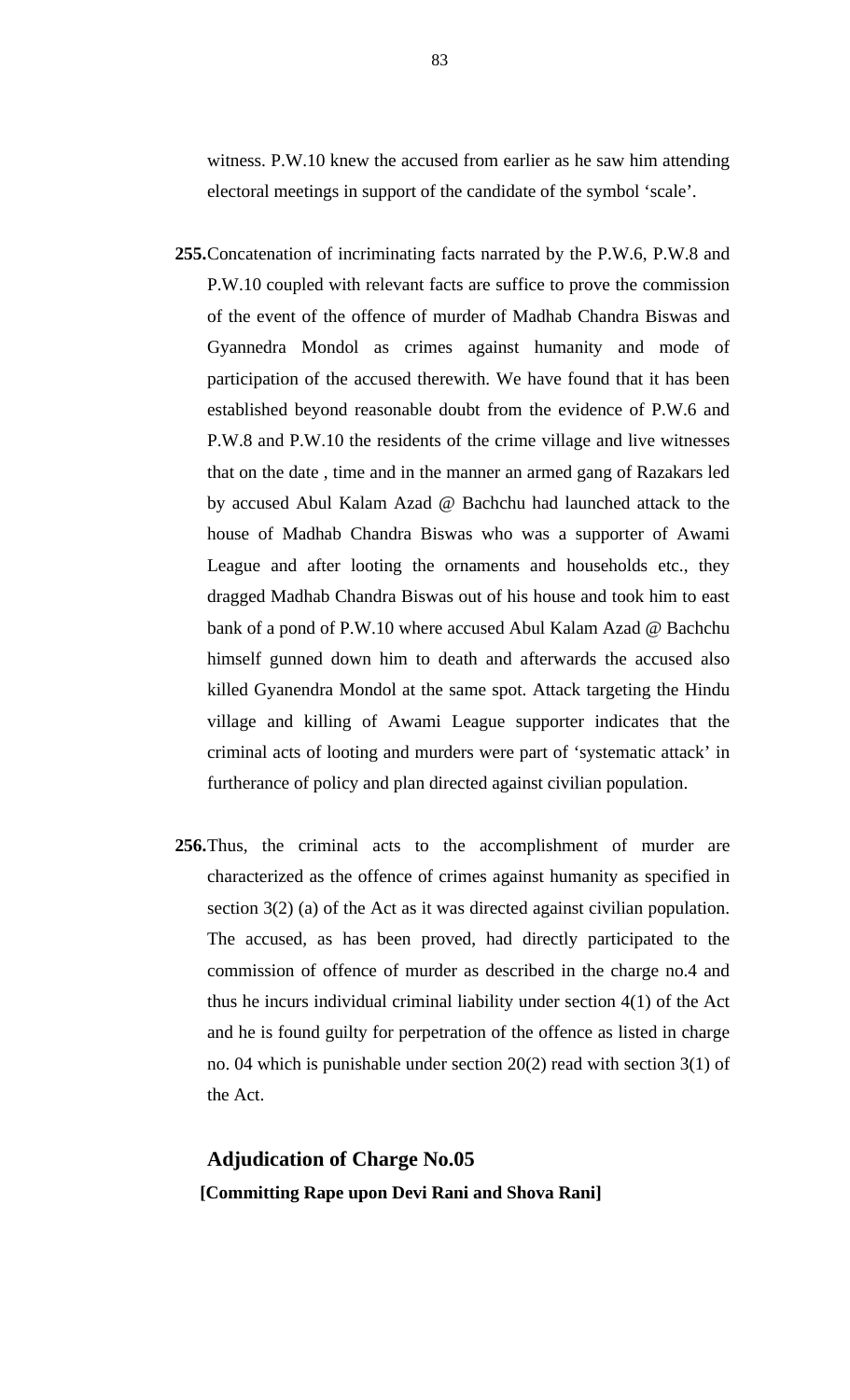**257.Summary Charge**: Abul Kalam Azad @ Bachchu(absconded) a member of Razaker Force and subsequently the local commander of Al-Badar Bahini and or as a member of group of individuals being accompanied by 10/12 armed Razakers is alleged to have attacked the house of Sudhir Biswas @ Gosai Pada Biswas of village *'Natibodia'* (नांग्लिक्सिल) under police station Boalmari district Faridpur on 08 June 1971 at about 12:00 hrs , during the War of Liberation and then allegedly committed rape upon Devi Rani and Shova Rani and thereby he has been charged for the physical participation and also for substantially contributing to the actual commission of offence of **'rape as crime against humanity'** by directing attack targeting the Hindu civilian population as specified in section 3(2) (a) of the Act which are punishable under section 20(2) read with section 3(1) of the Act.

### **Witnesses**

**258.**Prosecution adduced and examined two witnesses as P.W.13 and P.W. 14 in support of this charge. P.W.13 Surabala Biswas, now 70-71 years old is the wife of brother of victims' husbands. P.W.14 Binod Chandra Biswas is the brother of P.W.13's husband. They have narrated the criminal acts perpetrated by accused Abul Kalam Azad @ Bachchu and his accomplices.

### **Discussion of Evidence**

**259.P.W.13 Surabala Biswas** stated that at the end of *Jaistha* in 1971 at about 12:00 hrs Bachchu Razakar and his 10-12 armed accomplices attacked their house with frequent gun firing from the end of southern part of their village. On hearing gun firing the male inmates of their houses remained in hiding inside a jute field nearer to their house. Bachchu Razakar and his accomplices then entering into their house apprehended Devi Rani the wife of Nagen and Shova Rani the wife of Gosai. 2-3 accomplices of Bachchu Razakar had kept them guarded and looted gold ornaments while Bachchu Razakar and his 7-8 accomplices dragged Shova Rani and Devi Rani to the dwelling room of Shova Rani where they keeping them confined for about one and half hour to two hours committed rape upon them, P.W.13 added. After the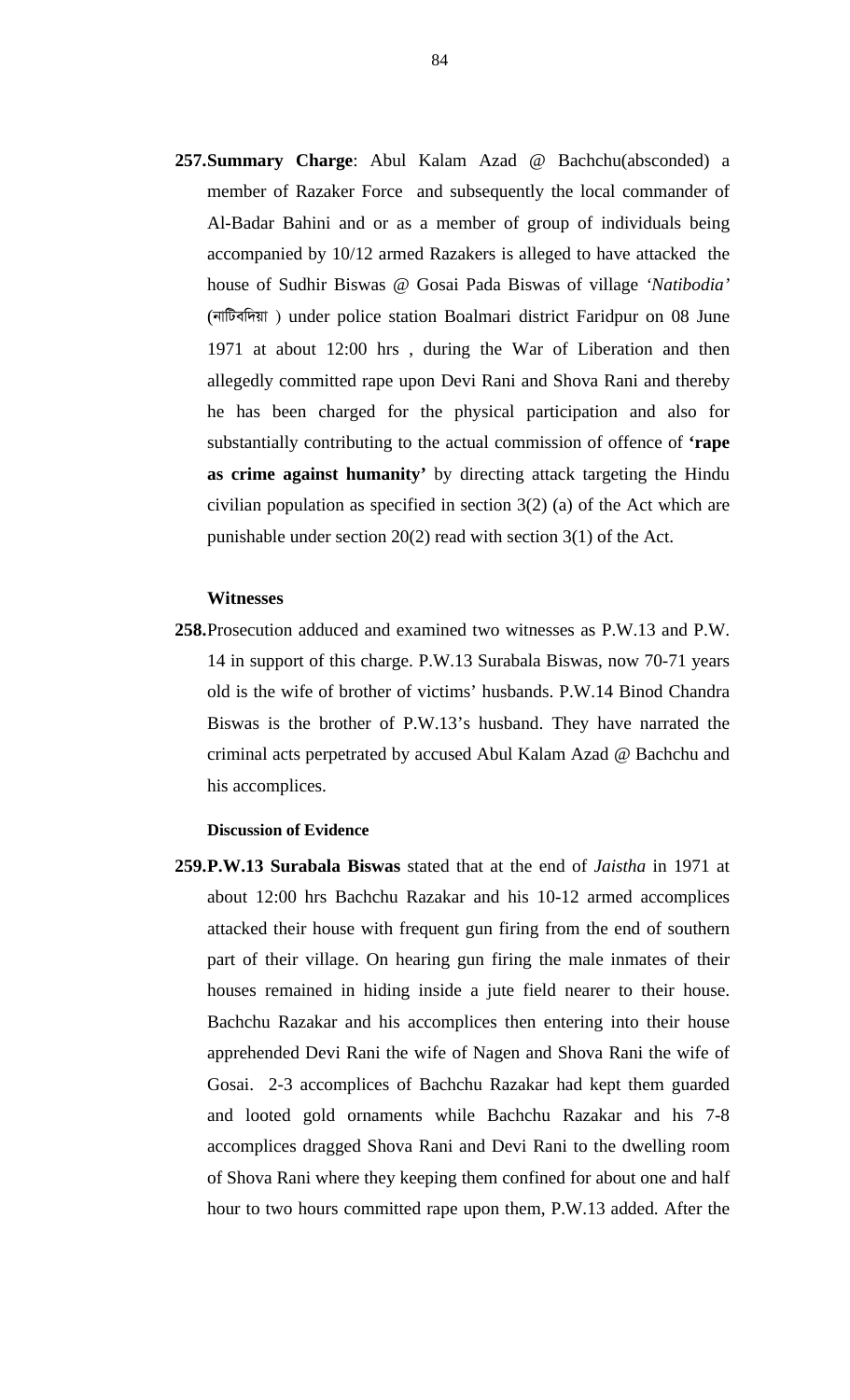gang of Razakars had left the place they and the male inmates of the family entering into Shova Rani's room found her (Shova Rani) and Devi Rani in subconscious condition having biting stain on their face and saw the lower part of their wearing apparel blood stained. They tried to get them settled by pouring water on their heads. Thereafter, Shova and Devi started crying and had told that Bachchu and their accomplices committed rape upon them and they would not be able to expose their face and would not remain in this country.

- **260.**P.W.13 further stated that thereafter, they along with Shova Rani and Devi Rani deported to India and at present Shova and Devi have been residing in India. At the time of incident Shova was 15-16 years of age and Devi Rani was 17-18 years old.
- **261. P.W.14 Binod Chandra Biswas (62)** is a live witness as to some facts crucially related to the charge of alleged rape. He is one of male inmates of victims' family. P.W.14 corroborating P.W.13 has stated that probably on 08 June 1971(last part of *jaistha*) Bachchu Razakar and his 8-10 accomplices were approaching toward their village with frequent gun firing and attacked their house. With this he and other male inmates of the family remained in hiding inside a jute field adjacent to their house. Bachchu and his accomplices entering into their house encircled the female members of their family including his boudi Shova Rani, boudi Devi Rani, boudi Surabala(P.W.13) and his mother and afterwards, Bachchu and his 4-5 accomplices forcibly dragged Shova Rani and Devi Rani to the dwelling hut of Shova Rani where they kept them confined for half an hour and then they left the crime site after looting ornaments and households.
- **262.**Ten minutes after the gang left, they the male members of the family entered into house and his mother and *boudi* Surabala (P.W.13) entering into the room of Shova Rani found her and Devi Rani in subconscious, almost unclothed and bleeding condition, P.W.14 added. They poured water on their heads and thus they regained their sense and had told *'our chastity has been lost, we do not want to survive, and our*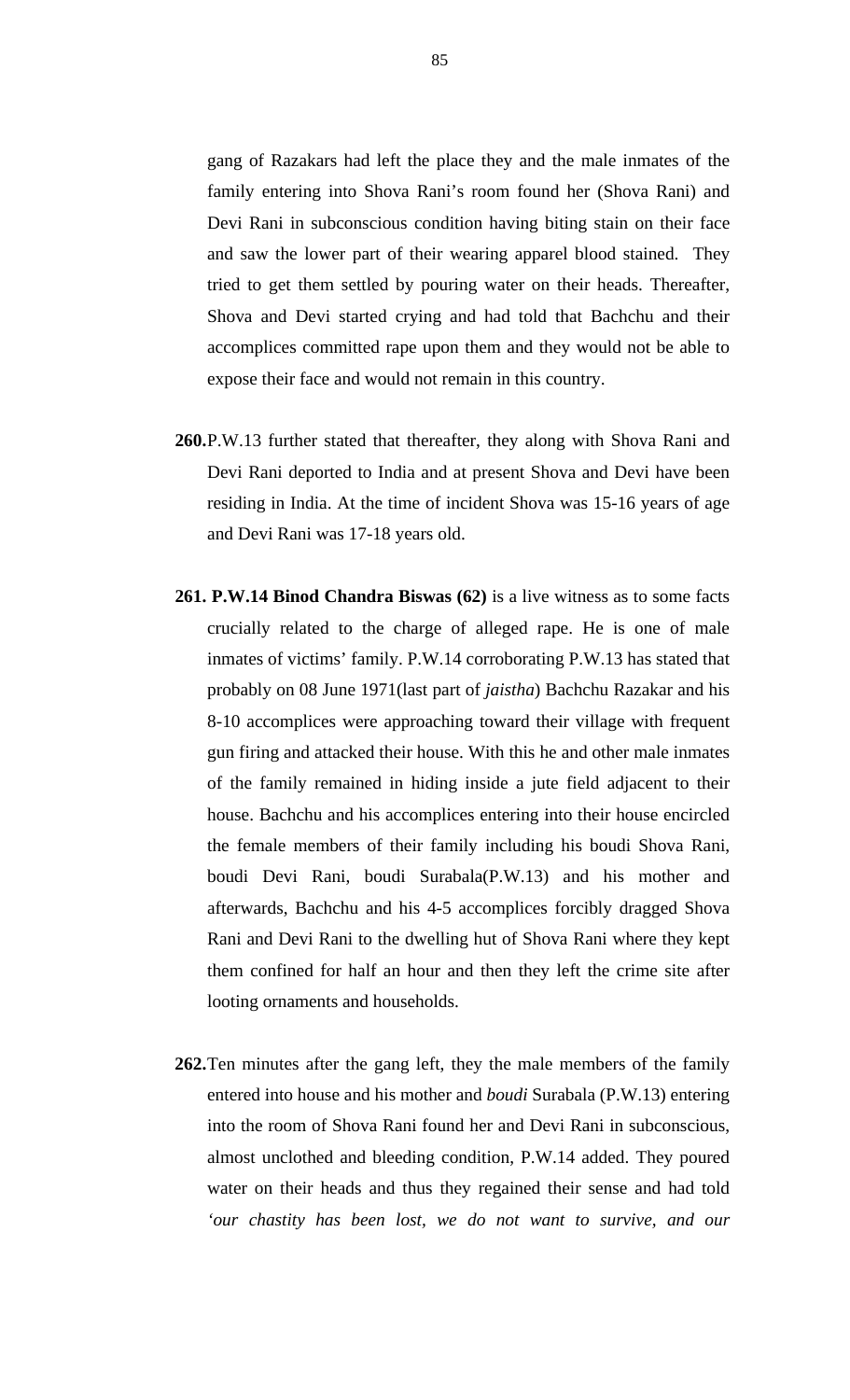*everything has been finished'*. Shova Rani was wedded 4 moths prior to the event and Devi Rani was married only 6 months before the incident took place. P.W.14 further stated that they thought it not wise to stay further in country and thus on the following morning they along with surrounding Hindu people of 20 other families deported to India. Defence could not shake the testimony of P.W.14 made on material particulars.

**263.**In cross-examination, P.W.14 stated in reply to questions put to him that he could not say when the local peace committee was formed in Fairpdur in 1971; that whether it was not possible to organize the Razakar force in Faridpur till the gazette notification dated 02 August 1971. In our view, P.W.14 is not supposed to be familiar with all these information which are not at all decisive factors, particularly in relation to charge no.5.

### **Evaluation of Evidence and Finding**

- **264.**The learned prosecutor has argued that P.W.13 and P.W. 14 are live witnesses who have testified how the attack was launched and how the gang led by accused Abul kalam Azad @ Bachchu acted to the accomplishment of the offence of rape. P.W.13 a female member of victims' family had opportunity to see accused and some of his accomplices dragging the victims to Shova Rani's room where they kept them detained for one and half hour which together with victims' version as portrayed by P.W.13 and P.W.14 adequately signify that Shova Rani and Devi Rani were raped and sexually ravished.
- **265.**The learned state defence counsel has argued that the prosecution has not been able to prove that the accused was with the gang to pursue the attack and thus he was not involved with the commission of rape alleged in any manner. P.W.13 a female member of the victims' family had no prior knowledge about Abul Kalam Azad@ Bachchu and for P.W.14 it was not possible to see as to what was happening inside their house by remaining hiding in jute field and thus the version that P.W.14 that he saw the accused accompanying the gang to the crime site and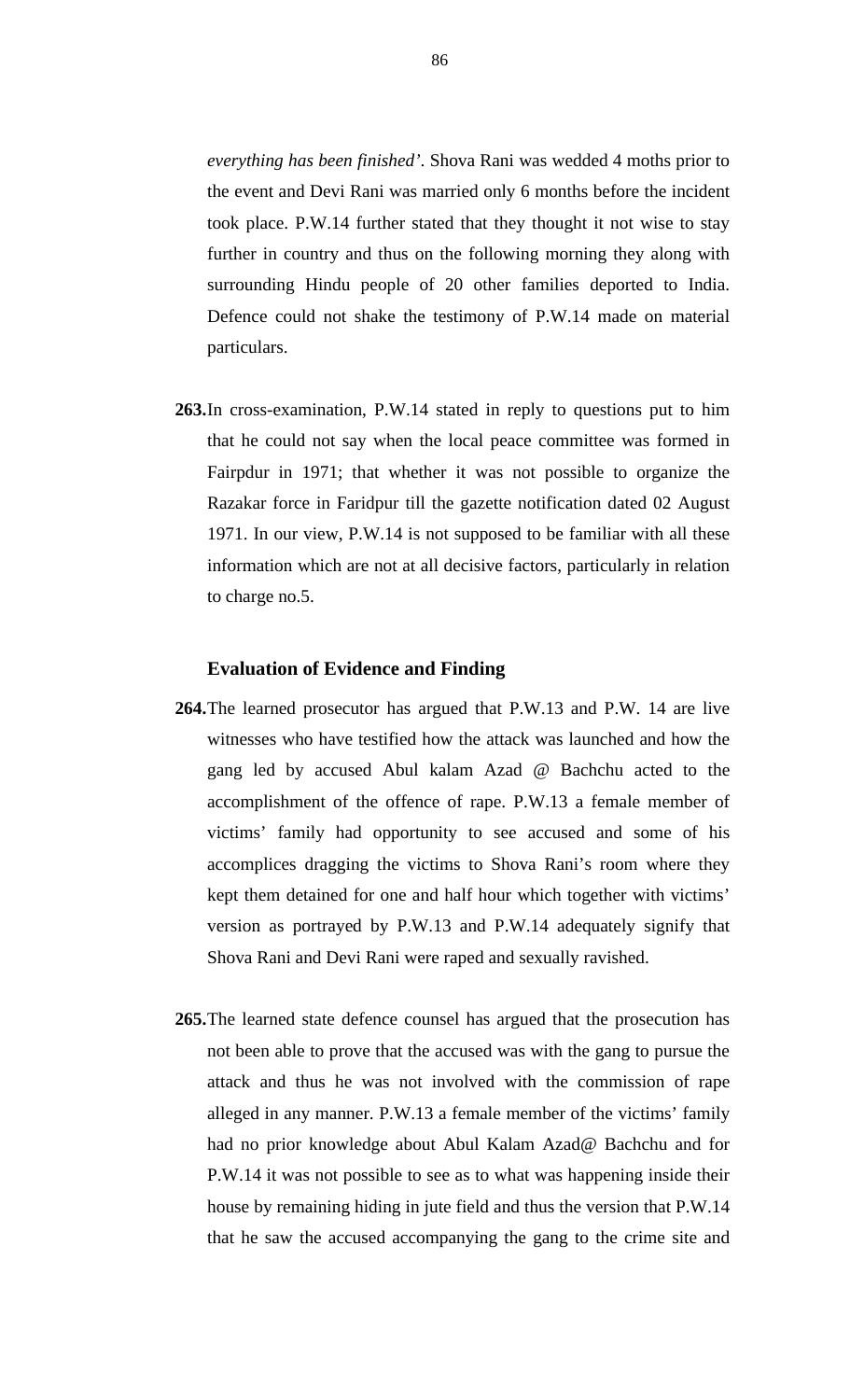dragging the victims to Shova Rani's room is not believable. The charge is tainted by reasonable doubt.

- **266.**Defence, as we find, could not shake what the P.W.13 has stated on material particulars. Rather, the evidence of P.W.13 remains undisputed as well. In cross-examination, P.W.13 in reply to question put to her by the defence stated that she did not know accused Bachchu Razakar but she learnt it from the male inmates of the family that Bachchu Razakar was with the gang of armed perpetrators. The reason why this witness knew that one of members of the gang was Bachchu Razakar is quite natural as it has been corroborated by P.W.14 Binod Chandra Biswas one of male inmates of their family who knew accused Abul Kalam Azad since 1969 as he saw him (accused) attending meetings held in the office of jamat E Islami at Niltuli, Faridpur, as he deposed.
- **267.**In reply to question put by court P.W.14 stated that he knew accused Bachchu from earlier as he saw him attending meetings of jamat E Islami and at the time of alleged event he saw the accused at the crime site. Even in cross-examination P.W.14 has stated that he knew accused Abul Kalam Azad @ Bachchu since 1969 and he saw him attending processions and meetings of Jamat E Islami held in its office at Niltuli, Faridpur. Thus, the reason of knowing the accused even from earlier has been confirmed. In cross-examination, P.W.14 stated that nobody could see them from outside when they were in hiding inside the jute field. Defence however did not suggest that even it was not possible too to see the outside in hiding position inside the jute field. Thus, and common sense suggest us to infer that it was possible to see the outside even in hiding condition inside the adjacent jute field.
- **268.**The matters which appear to have been proved from corroborative evidence of P.W.13 and P.W.14 are that on the date, time and in the manner accused Abul Kalam Azad @ Bachchu and his 10-12 accomplices attacked their village which was predominantly Hindu populated with frequent gun firing and with this the male members of their family remained in hiding inside a jute field adjacent to their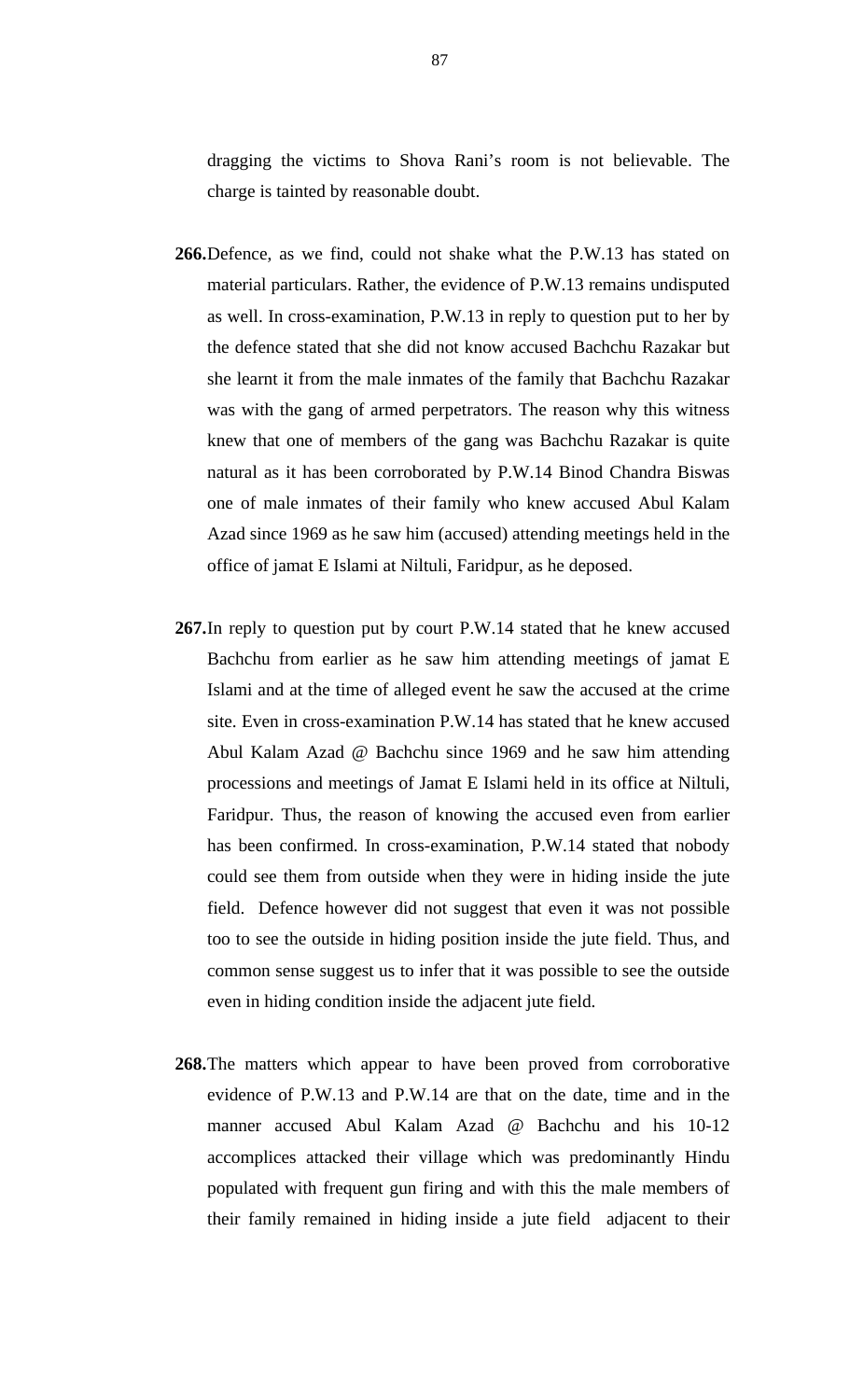house and then the gang attacking their house kept the female members encircled and from them Shova Rani and Devi Rani were segregated and the accused and some of his accomplices dragged them to the dwelling hut of Shova Rani and detained them for one and half hour (as deposed by P.W.13). The other female members were kept guarded by some of accomplices of accused Bachchu. The charge relates to commit rape upon Shova Rani and Devi Rani.

- **269.**None of two witnesses has claimed to have witnessed the alleged rape or sexual abuse upon the victims. The offence of alleged rape is not an isolated crime. The context also is to be viewed together with the criminal acts done. The offence of committing rape particularly if it happened as a part of systematic attack in furtherance of policy and plan is not expected to have taken place in presence of anybody else. Besides, offence of rape or sexual abuse happens in sly. The situation as revealed also speaks sufficiently that it was not possible to see what was happening inside the room of Shova Rani. Thus the criminal acts of accused and his accomplices done to Shova Rani and Devi Rani have to be perceived from the entire facts and circumstance.
- **270.**P.W.14 has proved that ten minutes after the gang left the crime site they the male members of the family entered into house and his mother and *boudi* Surabala (P.W.13) entering into the room of Shova Rani found her and Devi Rani in subconscious, almost unclothed and bleeding condition. The victims regained their sense as they poured water on their heads and then the victims had told -*'our chastity has been lost, we do not want to survive, and our everything has been finished'*. This pertinent extra-judicial version of victims instantly narrated to P.W.14 a female inmate of victims' family who had opportunity to see the attack and bringing the victims to Shova Rani's room by the accused and his accomplices could not be shaken in any manner. P.W.14 further stated that they thought it not wise to stay further at their home village and thus on the following morning they along with Hindu members of surrounding 20 other families deported to India.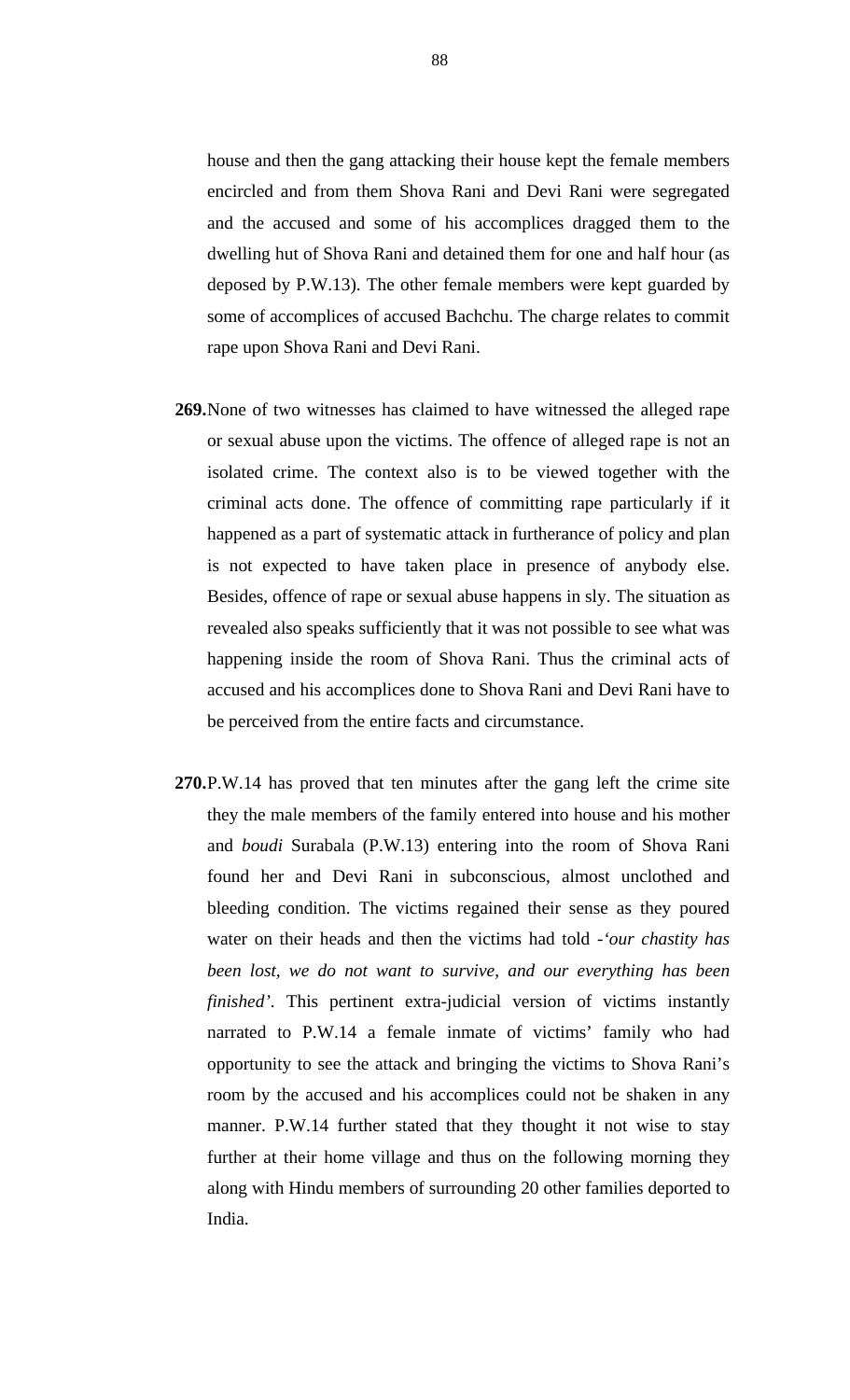- **271.**We consider it improbable that the family members would ever invent a false story of sexual ravishment by inviting dishonour and disgrace on two newly wedded girls and on their family. No sane person would adopt such a course even out of any vengeance. Finding Shova Rani and Devi Rani in subconscious, almost unclothed and bleeding condition after the gang led by accused Abul Kalam Azad @ Bachchu left the crime site and the utterance of victims to P.W.14 a female member of the crime house that *'our chastity has been lost, we do not want to survive, and our everything has been finished'* are strong and material circumstances which prompt us with no dubiety that Shova Rani and Devi Rani were raped and sexually ravished at their own house in furtherance of a part of systematic attack launched by the gang of armed Razakars led by accused Abul Kalam Azad@ Bachchu.
- **272.**A single or limited number of acts on the accused's part would qualify as a crime against humanity, unless those acts may be said to be isolated. The act of accompanying the gang of armed perpetrators in attacking the house of the victims and keeping them detained in the room of Shova Rani are sufficient to qualify the constitution of the offence of rape as crime against humanity. It is to be borne in mind that in certain circumstances even a single act comprises a crime against humanity when it occurs within the necessary context.
- **273.**The context speaks that it was not possible for civilians to resist the armed perpetrators led by the accused who were actually meant to execute the policy and plan of the Pakistani army and the pro-Pakistan political organization which had acted as its key auxiliary organisation. The pattern of the attack and acts indicates that the gang targeted the house of the victims belonging to Hindu community, a part of civilian population and the accused and his co-perpetrators finding no male inmates at the crime site, approached to cause harm to female members of the family in furtherance of which accused Abul Kalam Azad @ Bachchu and some of his accomplices dragged the victims to Shova Rani's room where they were kept detained and at that time the other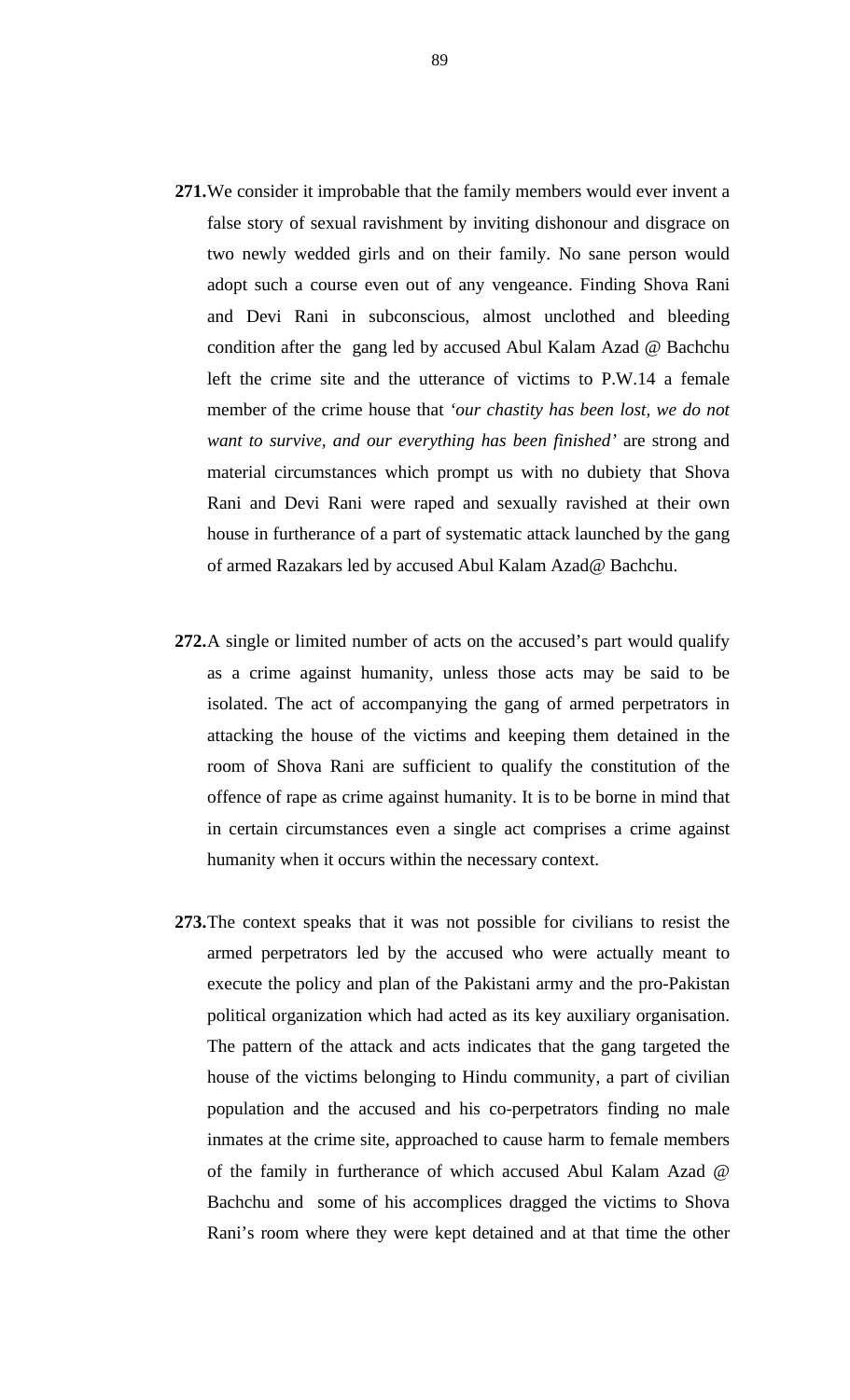female members were kept guarded by other accomplices outside the room. We thus inescapably consider it just to pen our view that the victims were sexually ravished and the accused cannot be exonerated from criminal liability of committing the offence of rape as crime against humanity as specified in section 3(2) (a) of the Act .

**274.**The accused Abul Kalam Azad @ Bachchu, as has been proved, had directly participated to the commission of the offence of rape as described in the charge no.4 and thus he incurs individual criminal liability under section 4(1) of the Act and is found guilty for perpetration of the offence listed in charge no.05 which is punishable under section 20(2) read with section 3(1) of the Act.

## **Adjudication of Charge No 06 [Killing of Chitta Ranjan Das]**

**275.Summary Charge**: On 03 June 1971, during the War of Liberation you, Moulana Abul Kalam Azad @ Bachchu a member of Razaker Force and subsequently the local commander of Al-Badar Bahini and or as a member of group of individuals being accompanied by 10/12 armed Razakers launched an attack targeting the Hindu community of village '*Fulbaria'* under police station Nagarkanda district Faridpur and started looting the house of civilians. In the course of the event, you and your 7/8 accomplices entering inside the house of Chitta Ranjan Das dragged him out and then you, by the rifle with you, gunned down him to death and thereby the accused has been charged for the physical participation and also for substantially contributing to the actual commission of offence of **'murder as crime against humanity'** by directing attack targeting the Hindu civilian population as specified in section 3(2) (a) of the Act which are punishable under section 20(2) read with section 3(1) of the Act.

### **Witnesses**

**276.**Three witnesses have been adduced and examined in support of this charge. All the three witnesses i.e P.W.2 Jotsna Rani Das, P.W.4 Dhala Matabbar and P.W.9 Nagen Chandra Mondol are the live witnesses. Of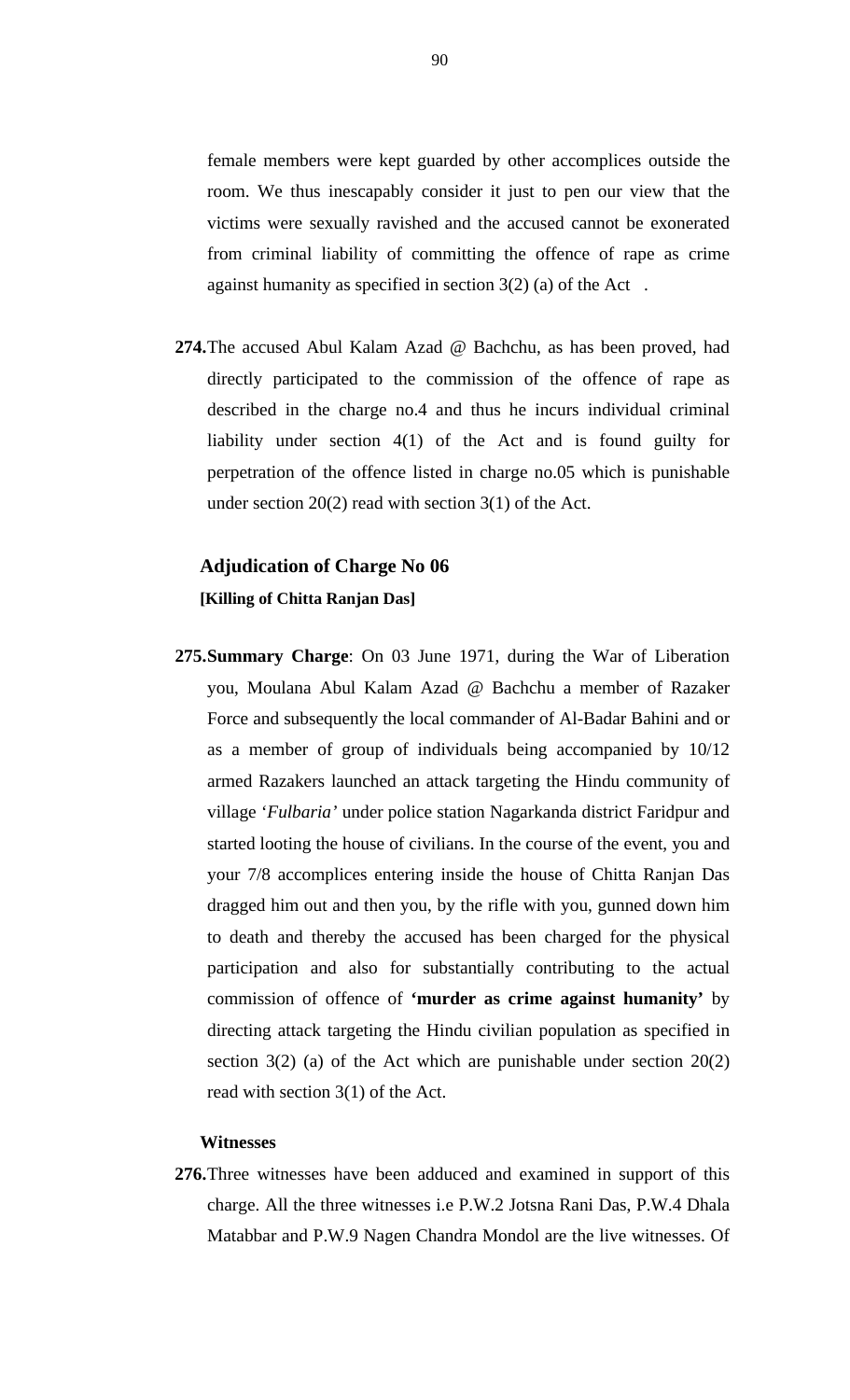them P.W.2 is the wife of victim of the offence of murder. P.W.4 and P.W 9 are from the crime village and claim to have witnessed the accused accompanying the armed gang of Razakars at the crime site and have corroborated the version of P.W.2, as regard commission of the event of crime and participation of the accused therewith. Now let us see what the witnesses have narrated.

### **Discussion of Evidence**

- **277.P.W.2 Jotsna Rani Das (60)** , the wife of victim of the crime of murder has stated that on 19 Jaistha in 1971 Bachchu Razakar and his 20-25 armed accomplices came to their village by boat and of them accused Bachchu and his 8-9 accomplices attacked their house and the rest of the gang started looting neighboring houses. Entering into their house accused Bachchu apprehended her husband Chitta Ranjan Das and tying him up started beating him by the rifle and then they had looted ornaments and other households. P.W.2 further stated that she attempted to rescue her husband from the clutch of accused Bachchu but he (accused) pushing her down on ground had brought her husband dragging one hundred and fifty yards east to their house where beneath a tree the accused gunned down him to death. Half an hour later, Bachchu Razakar had shot one Badal Debnath to death at a place western side of their house, P.W.2 added. Afterwards, Bachchu Razakar and his accomplices threw the dead bodies of her husband and Badal Debnath by tying legs with a rope to 'Kumar River'. She could not have trace of her husband's dead body. 3-4 days after the event she along with her three minor children took shelter at the house of one Malek Bepari and 10-15 days after staying here she and many other Hindu civilians of the locality deported to India. At that time she was pregnant, P.W/2 added. Her three children died at *'Kalyani'* camp in India and she gave birth of her fourth child on 28 December 1971 and after independence she returned back to home with her new born baby.
- **278.P.W.4 Dhala Matabbar (61)** stated that on 19 Jaistha in 1971 at about 11:00 hrs on hearing crying from the house of Chitta Ranjan when he was on the way to Phulbaria Bazar approached to the crime site and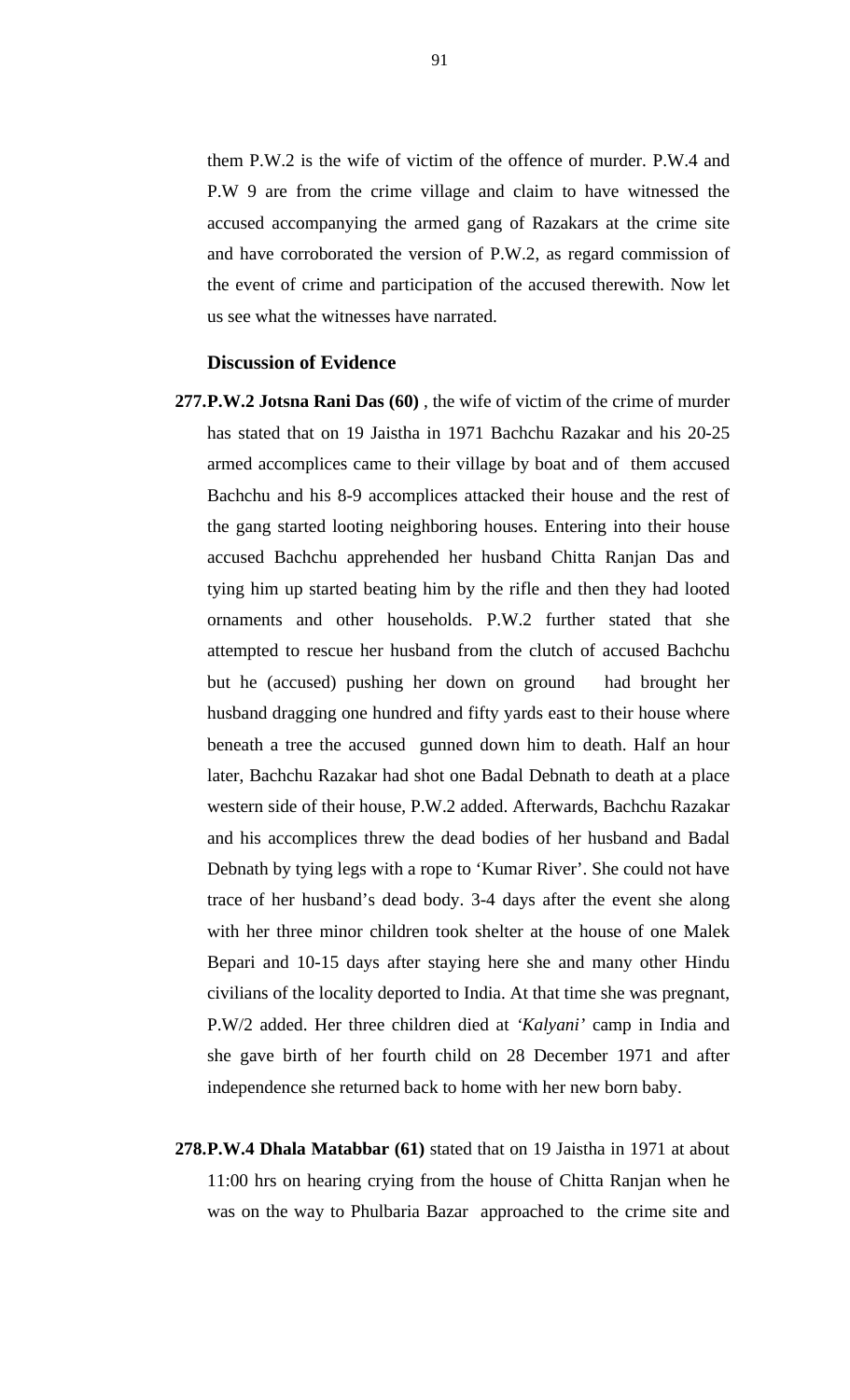found Bachchu Razakar and his 3 accomplices thrashing Chitta Ranjan. Afterwards, the gang brought Chitta Ranjan out of his house to a place at north side of their house and then Bachchu Razakar shoot him to death with rifle in his hand. Being frightened he (P.W.4) had left the site.

- **279.**P.W.4 has made hearsay testimony as regard killing of Badal Debnath and some relevant destructive acts. He heard from people that Bachchu Razakar and his accomplices looted the house of Chitta Ranjan and the gang of perpetrators, dragging the dead body of Chitta Ranjan tying his legs with a rope threw it to Kumar River. P.W.4 also stated that he heard that Bachchu Razakar and his accomplices committed looting in the crime locality and Bachchu had also shoot Badal Debnath to death.
- **280.P.W.9 Nagen Chandra Mondol (72)** was a resident of the crime village at the relevant time. He stated that he had business of betel leaf in 1971 and he owned a '*pan baroj'*. On 19 jaistha in 1971 at about 11:00 hrs accused Bachchu Razkar of Baro Khardia and his accomplices came to their village by boat and he was accompanied by about 30 accomplices and of them 8-10 members of the gang attacked the house of Chitta Ranjan and the rest of the gang remained scattered around the village. Bachchu Razakar had a rifle with him. Afterwards, the members of the gang led by accused Bachchu committed looting of ornaments and house holds attacking the house of Chitta Ranjan and brought those to their boat. At the time of their exit from the crime site, Chitta Ranjan and his wife (P.W.2) had been in the courtyard of their house and he (P.W.9) remained in hiding inside a '*pan baroj'* wherefrom he could hear Chitta Ranjan appealing accused Bachchu by saying ' Dada you have taken everything, how would I feed my children'. With this accused Bachchu inquired whether the house owned by Chitta Ranjan. Instantly after admission, Chitta Ranjan was tied up and Jotsna Rani Das (P.W.2) appealed to leave him but accused pushing her down started taking Chitta Ranjan out of his house by dragging and he (accused) took him (Chitta Ranjan Das) to the east-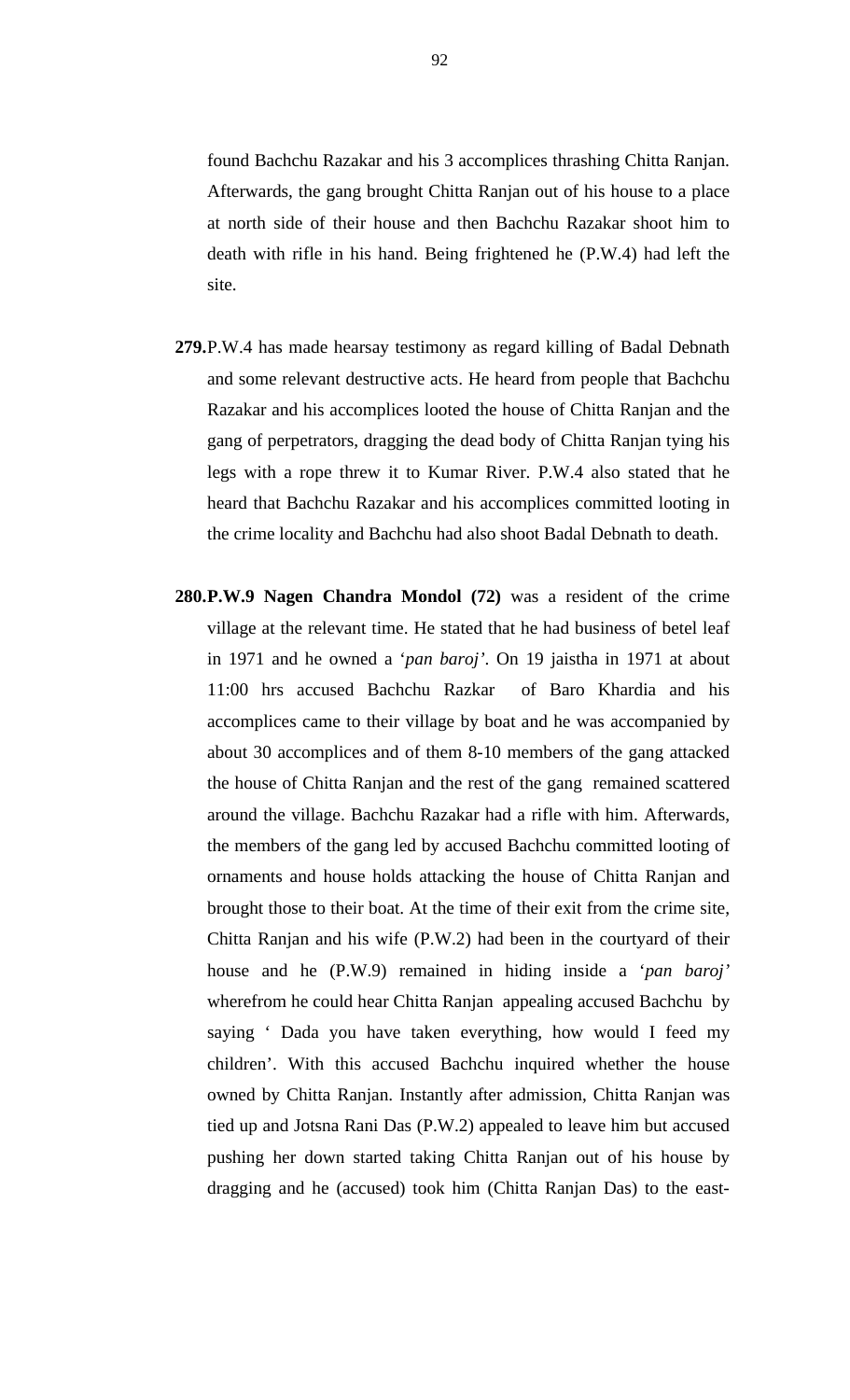north side of their house beneath a tree and then accused Bachchu Razakar gunned down him to death by a rifle with him.

**281.**P.W.9 stated that he witnessed the event of killing Chitta Ranjan. P.W.9 also stated that after killing Chitta Ranjan when the gang was moving toward south accused Bachchu Razakar also had shoot one Badal Debnath to death which he (P.W.9) witnessed . P.W.9 further stated that they could not trace the dead body of Chitta Ranjan as it was thrown to Kumar River and the gang led by accused Bachchu committed destruction and looting of houses of most of the residents of the crime village, in conjunction of the event.

### **Evaluation of Evidence and Finding**

- **282.**P.W.2 denied the suggestion put to her during cross-examination that accused Abul Kalam Azda@ Bachchu did not accompany the armed gang at the time of committing the attack and crimes alleged and that she did not know the accused. But the commission of event of crimes remains unshaken. How the P.W.2 could recognize the accused? In cross-examination, P.W.2, in reply to question elicited to her has stated that accused Bachchu was a resident of their neighboring village Khardia and he (accused) used to move around the locality and thus she could recognize him at the time of committing the crimes. The reason as stated by P.W.2 is naturally believable. We do not find any reason to exclude her testimony.
- **283.**From the above evidence of P.W.4 it reveals that he witnessed the act of beating Chitta Ranjan Das including the act of shooting him to death by accused Abul Kalam Azad @ Bachchu by a rifle with him. It remains unshaken. Rather, in cross-examination P.W.4 stated that apart from him, wife of Chitta Ranjan (P.W.2), Harun Molla, Nagen Mondol (P.W.9), Jaku Kazi had witnessed the event of killing Chitta Ranjan by the accused. Witnessing the house of Chitta Ranjan Das in destructed condition, as stated by P.W.4 in his cross-examination has confirmed that the attack was launched targeting the house of Chitta Ranjan Das in conjunction of which accused Abul Kalam Azad @ Bachchu gunned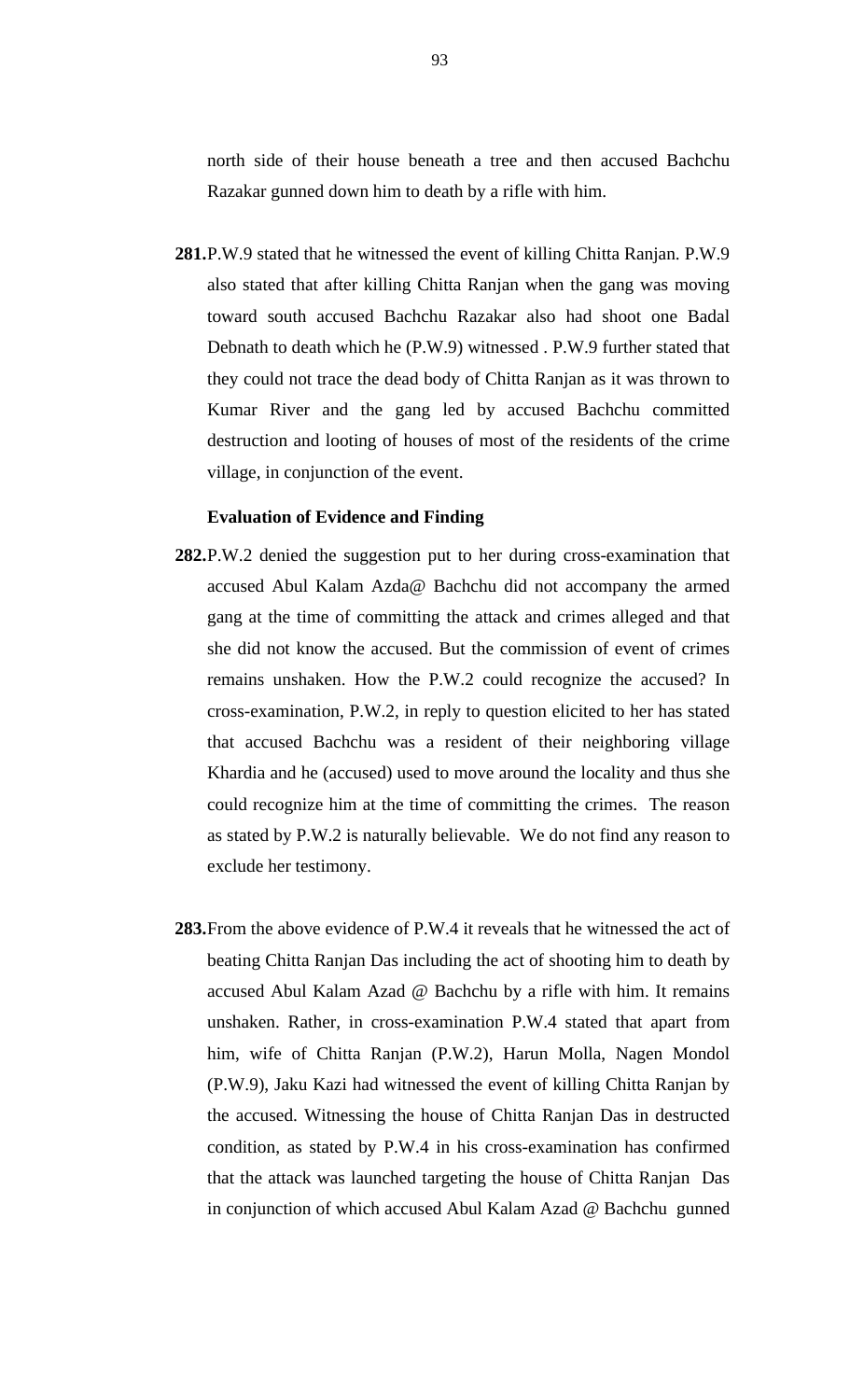down Chitta Ranjan Das to death by a rifle with him. Thus, the event of criminal acts done by the accused at the crime site resulted in murder of Chitta Ranjan Das and looting of their house is well established.

- **284.**Was P.W.4 competent to recognize the accused at the crime site? Was it possible to see the event? P.W.4 in his cross-examination has stated that he knew Abul Kalam Azad @ Bachchu from earlier as his (accused) house was about four kilo meters far from his house and he (P.W.4) saw him (accused) attending electoral meetings in 1970 at Phulbaria Bazar. It was thus probable to recognize a person of neighboring locality who was seen attending public meetings at the locality. Thus, the testimony of P.W.4, particularly in respect of seeing the accused beating and afterwards killing Chitta Ranjan Das carries value and it adds corroboration to the testimony of P.W.2 the wife of victim Chitta Ranjan Das.
- **285.**We have found from first part of testimony of P.W.4 that on seeing the event of killing Chitta Ranjan Das he (P.W.4) became frightened and had left the crime site. Thus, it was naturally not possible to witness the killing of Badal Debnath that took place after the event of killing Chitta Ranjan Das. P.W.2 Jotsna Rani Das the eye witness of the event of killing her husband including the killing of Badal Debnath has stated that, Bachchu Razakar and his accomplices dragging the dead body of her husband and Badal Debnath tying their legs with a rope threw to Kumar River. Thus, the hearsay version of P.W.4 so far it relates to killing of Badal Debnath and throwing the dead body of Chitta Ranjan Das to Kumar River carries much probative value which adds corroboration to what has been stated by P.W.2.
- **286.**Testimony of P.W.9, a live witness has sufficiently and believably corroborated P.W.2 the wife of victim Chitta Ranjan Das and has narrated the event incriminating the accused with the commission of the offence of alleged murder. As regard reason of recognizing the accused P.W.9 stated that he knew accused Abul Kalam Azad @ Bachchu as during 1970-71 he (P.W.9) used to purchase straw for his own *'pan*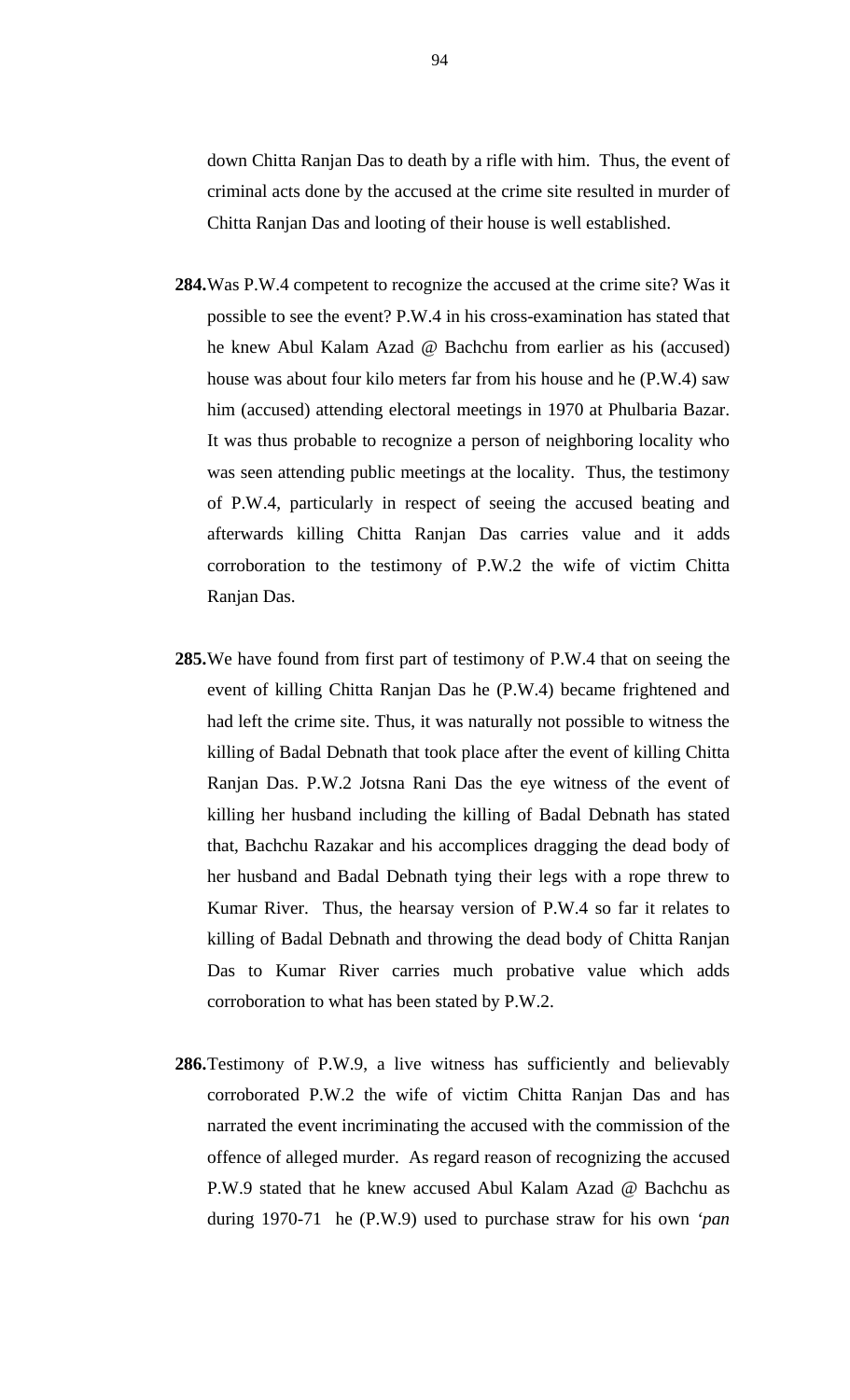*baroj'* from the house of accused's uncle. Even in cross-examination he stated that he knew the accused since prior to the War of Liberation and during the war of Liberation he saw him (accused) committing atrocity of looting and at that time he was not bearded. Next, it has been confirmed too in cross-examination that the event alleged was committed on the date time and in the manner and P.W.9 had occasion to witness the event and he witnessed the accused as the actual perpetrator of the criminal act of killing Chitta Ranjan Das and Badal Debnath. Defence has however been failed to shake what has been testified by P.W.9 on material particulars.

- **287.**Having regard to the evidence of P.W.2, P.W.4 and P.W9 we are thus convinced in arriving at decision that the atrocious event of attack launched directing the crime village Phulbaria by the gang of armed Razakars led by accused Abul Kalam Azad @ Bachchu on the date time and in the manner has been proved beyond reasonable doubt. It is inferred unerringly too that intent of acts forming such attack was to cause destructive wrongs to the civilian population. It has also been established that the destructive and atrocious acts that resulted in killing of Chitta Ranjan and Badal Debnath and looting of numerous houses eventually compelled the victims and sufferers of the crime village including the P.W.2 to deport to India leaving their houses and properties. We have found how as a leader of the armed gang of Razakars the accused acted directly in committing the crimes. The event was simply horrific and was done in grave breaches of Humanitarian law and Geneva Convention too.
- **288.**The accused Abul Kalam Azad @ Bachchu being accompanied by his armed accomplices, as has been proved, had directly participated to the commission of the offence of murder and the gang of co-perpetrators led by the accused indubitably had committed the criminal acts as part of the attack directing the civilians belonging to Hindu community and thereby the accused Abul Kalam Azad @ Bachchu is found to have incurred individual criminal liability under section 4(1) of the Act and found guilty for committing the offence of murder as crime against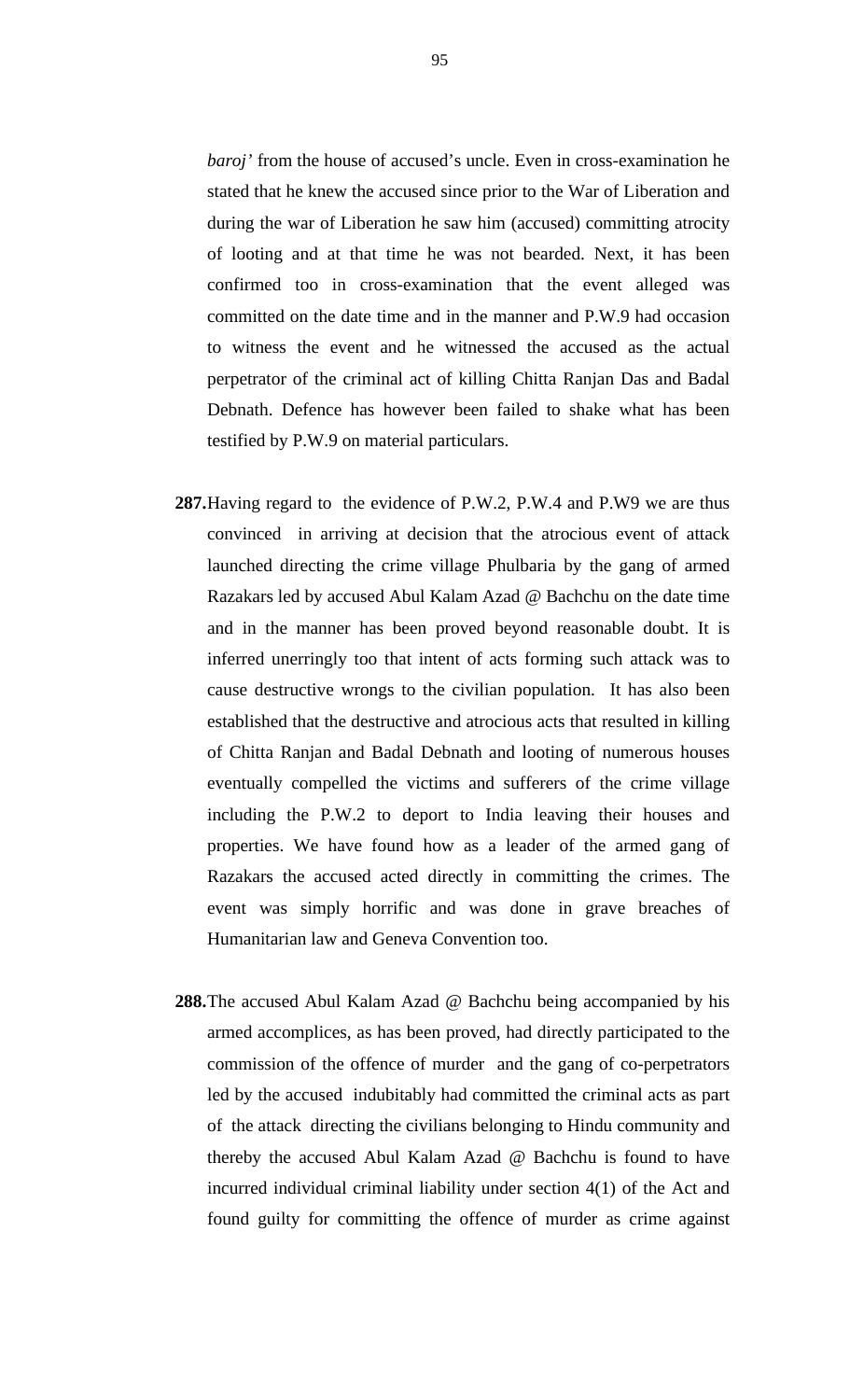humanity as specified in section 3(2) (a) of the Act which is punishable under section  $20(2)$  read with section  $3(1)$  of the Act.

### **Adjudication of Charge No. 08 [Anjali Das abduction and torture]**

**289.**Abul Kalam Azad @ Bachchu(absconded) a member of Razaker Force and subsequently the local commander of Al-Badar Bahini and or as a member of group of individuals, being accompanied by 7/8 armed Razakers entering inside the house of Guru Das, a civilian village dweller of village 'Ujirpur Bazarpara'(উজিরপুর বাজারপাড়া) under police station Saltha district Faridpur s is alleged to have abducted Anjali Das (18) Rani of the crime village on 18 May 1971 at about 10:00 hrs, during the War of Liberation and kept her confined and tortured and thereby the accused has been charged for the physical participation and also for substantially contributing to the actual commission of offence of **'abduction, confinement and torture as crimes against humanity'** by directing attack targeting the Hindu civilian population as specified in section  $3(2)$  (a) of the Act which are punishable under section  $20(2)$ read with section 3(1) of the Act.

### **Witnesses**

- **290.**Prosecution examined three witnesses in support of this charge.P.W.11 Deb Kumar Das is the brother of victim Anjali Das and P.W.12 was a neighbour of victim at the relevant time. P.W.16 is a hearsay witness and not from the crime village Ujirpur, Faridpur. They have testified as to who and how abducted Anjali Das and finally what happened to her.
- **291.PW11 53-year-old Dev Kumar Das**, brother of victim Anjali Das stated that around 3:00 pm on May 18, 1971 Bachchu Razakar along with seven to eight armed men had come to their house and told his (P.W.11) father to hand over his sister Anjali Das to him (accused). But his father turned the proposal down and then Bachchu (accused) and his cohorts took away his sister forcibly. P.W.11 further stated that his father humbly requested the local Muslim leaders of their village to take initiative for her (Anjali Das) release. The matter was then conveyed to Chan Kazi the father-in-law of accused Abul Kalam Azad@ Bachchu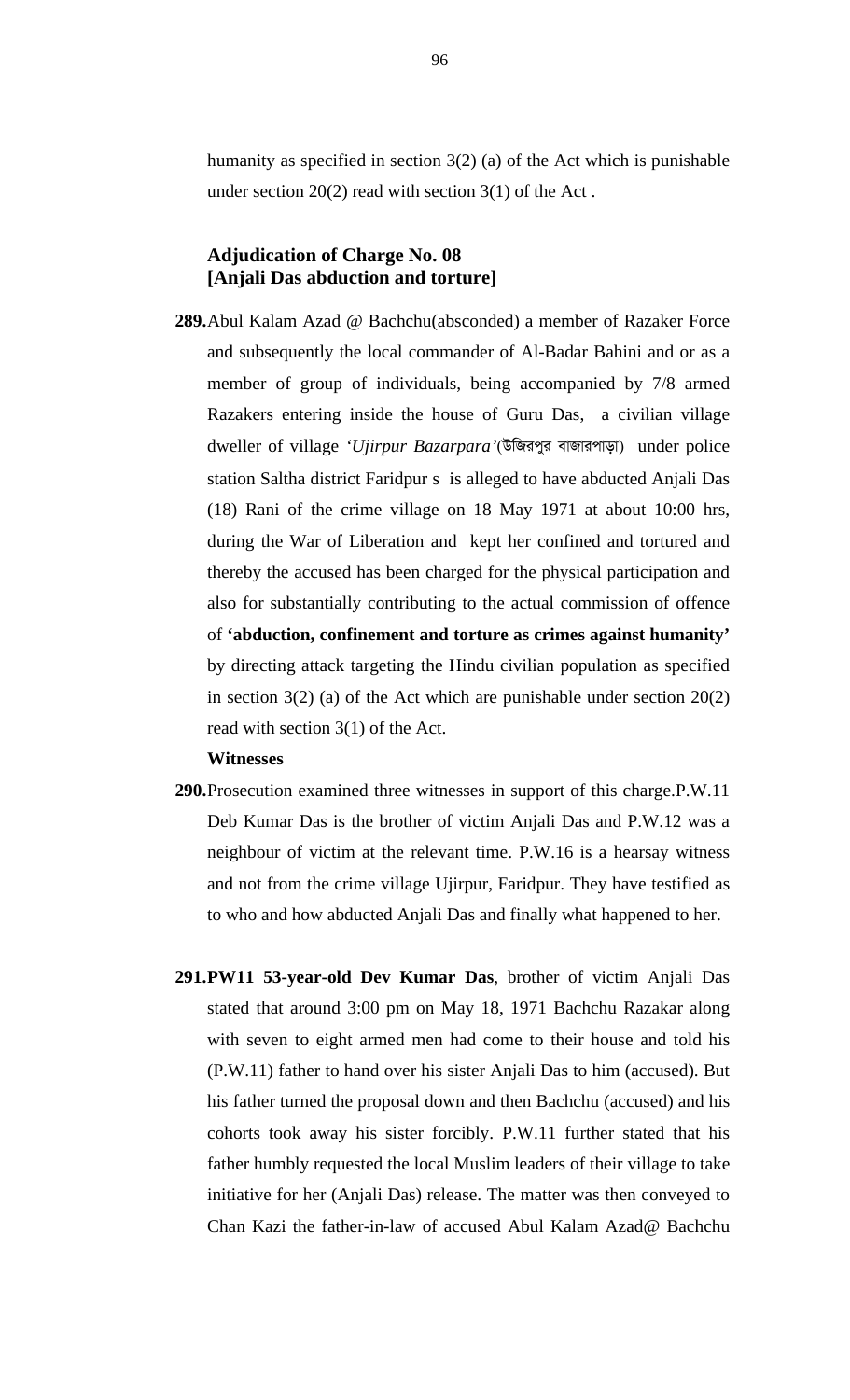and then Bachchu released his sister after seven to eight days and thus his sister returned home in one morning, but her condition was not well. Around 2:30 pm on the same day, cohorts of Bachchu Razakar attacked their house for abducting his sister again. His sister realised that they would take her away again, and then she committed suicide by taking poison to save her honour, P.W.11 added.

- **292.**P.W.11 further stated that after hearing the news of Anjali's suicide, Bachchu's cohorts left the place and afterwards Bachchu came to their house in evening and asked his father to burry Anjali. But his father refused to do it, as they were Hindu and then her (victim) body was cremated accordingly. Nine to ten days after the incident, Bachchu Razakar and his men looted their house and took away even the tin sheets of the roof. Afterwards, they deported to India, P.W.11 added. This pertinent version could not be shaken in any manner by the defence.
- **293.**In cross-examination P.W.11 replied to a question put to him that from his boyhood he knew Abul Kalam Azad @ Bachchu who was a resident of village about 01 kilo meter far from their house and he (accused) was known as Bachchu and he was a class mate of his (P.W.11) brother in Faridpur Rajendra College. This is the reason why he could recognize the accused at the time of abducting his sister Anjali Das. Defence could not impeach the fact of abducting Anjali Das by the accused and his cohorts on the date and in the manner from the house of the victim. It remains undisputed too that the accused came to their house after the victim committed suicide in the wake of a second attack to abduct her (Anjali Das) from their house. P.W.11 stated in cross-examination that he could not say where his sister Anjalai Das was kept confined.
- **294. P.W.12 Rawshan Ali Biswas(60**) a neighbour of the victim stated that on 18 May 1971 on hearing cry he moved toward the house of Deb Kumar Das (P.W.11) and saw the accused Bachchu Razakar and his 10- 12 armed accomplices taking Anjali Das, sister of Deb Kumar Das forcibly. Afterwards, he became aware that Anajali Das was kept confined at the house of Chan Kazi(father-in-law of the accused).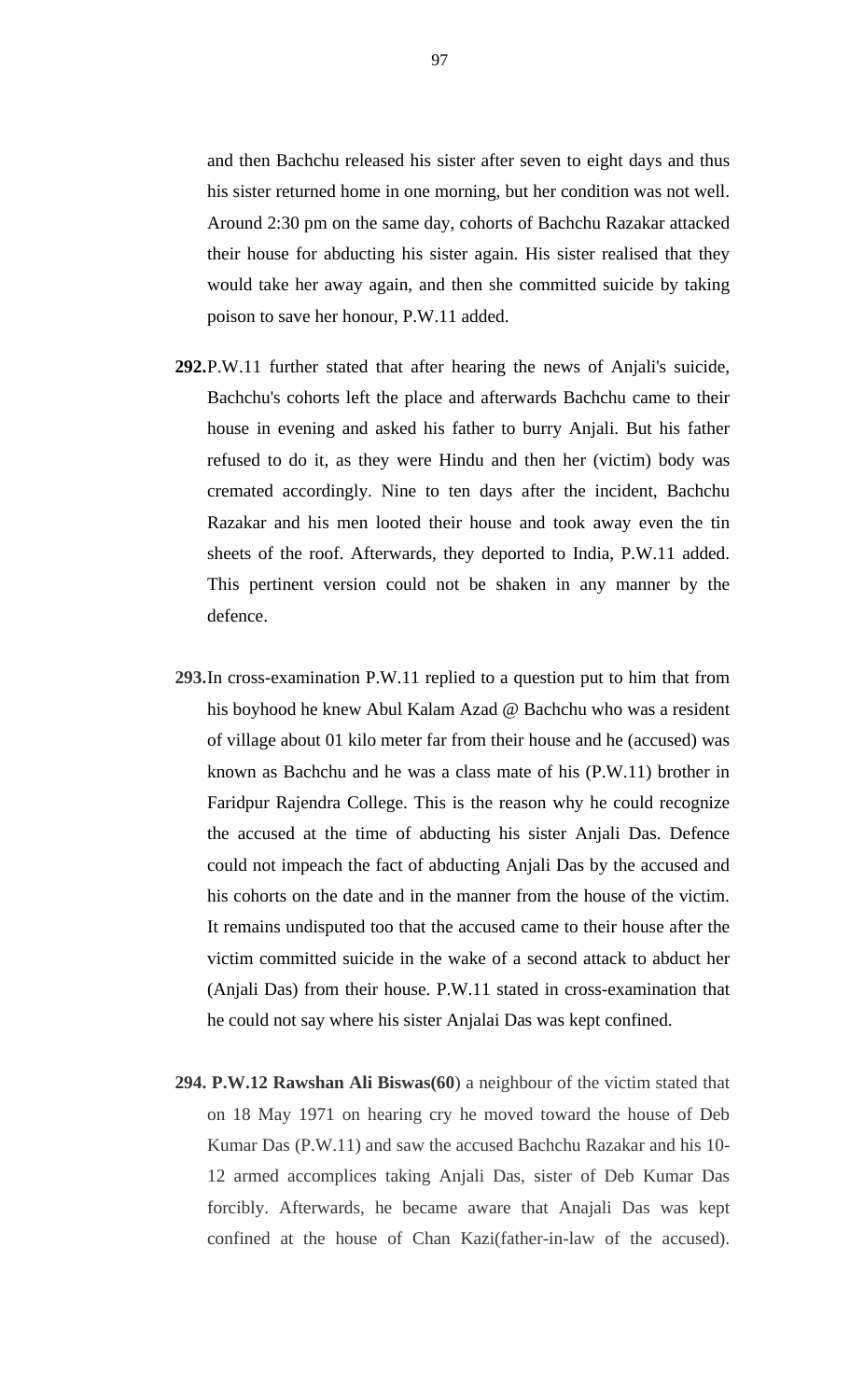Mohammad Kazi was the son of Chan Kazi. **A**fter six to seven days, Anjali Das returned home alone and he at about 09:00-10:00 hrs went their house and found Anjali Das ruthlessly sick and she could not even talk, P.W.12 added.

- **295.**In cross-examination too P.W.12 has stated that at the time of abducting Anjali Das he along with Chandu Matabbar, Barkat Chowdhury, Abdul Haque Fakir and some other persons were present at the crime site but they could not resist or protest the gang in fear of gun with them. That is to say, even in cross-examination the fact of abducting Anjali Das by the accused and his armed cohorts has been rather confirmed.
- **296.**How P.W.12 could recognize the accused Abul Kalam Azad @ Bachchu at the time of committing the act of taking away the victim forcibly? It appears that in cross-examination, P.W.12 stated that Bachchu was a Razakar and he used to assist the Pakistani army in identifying the localities and he (P.W.12) saw him (accused) accompanying the Pakistani army. P.W.12 further stated that he knew the accused since earlier and he heard that he (accused) studied in Faridpur Rajendra College. Thus, P.W.12 cannot be said to be incompetent in recognizing the accused at the time of alleged act of abducting Anjali Das. His testimony that he witnessed the incident is quite credible as he was a close neighbour of the victim which remains undisputed.
- **297.**P.W.12, as regard the second part of the event, has stated that on the day victim Anjali Das returned back home Mohammad Kazi and his accomplices came for taking Anjali Das forcibly again and on sensing it Anjali Das committed suicide by taking poison at room of first floor of their house. This fact also remains undislodged. Rather in crossexamination P.W.12 stated that he heard from parents of Anjali Das that Mohammad Kazi (brother-in-law of the accused) was accompanied by Rizu kazi, Mona Kazi and other accomplices made the second attempt of taking away Anjali Das forcibly.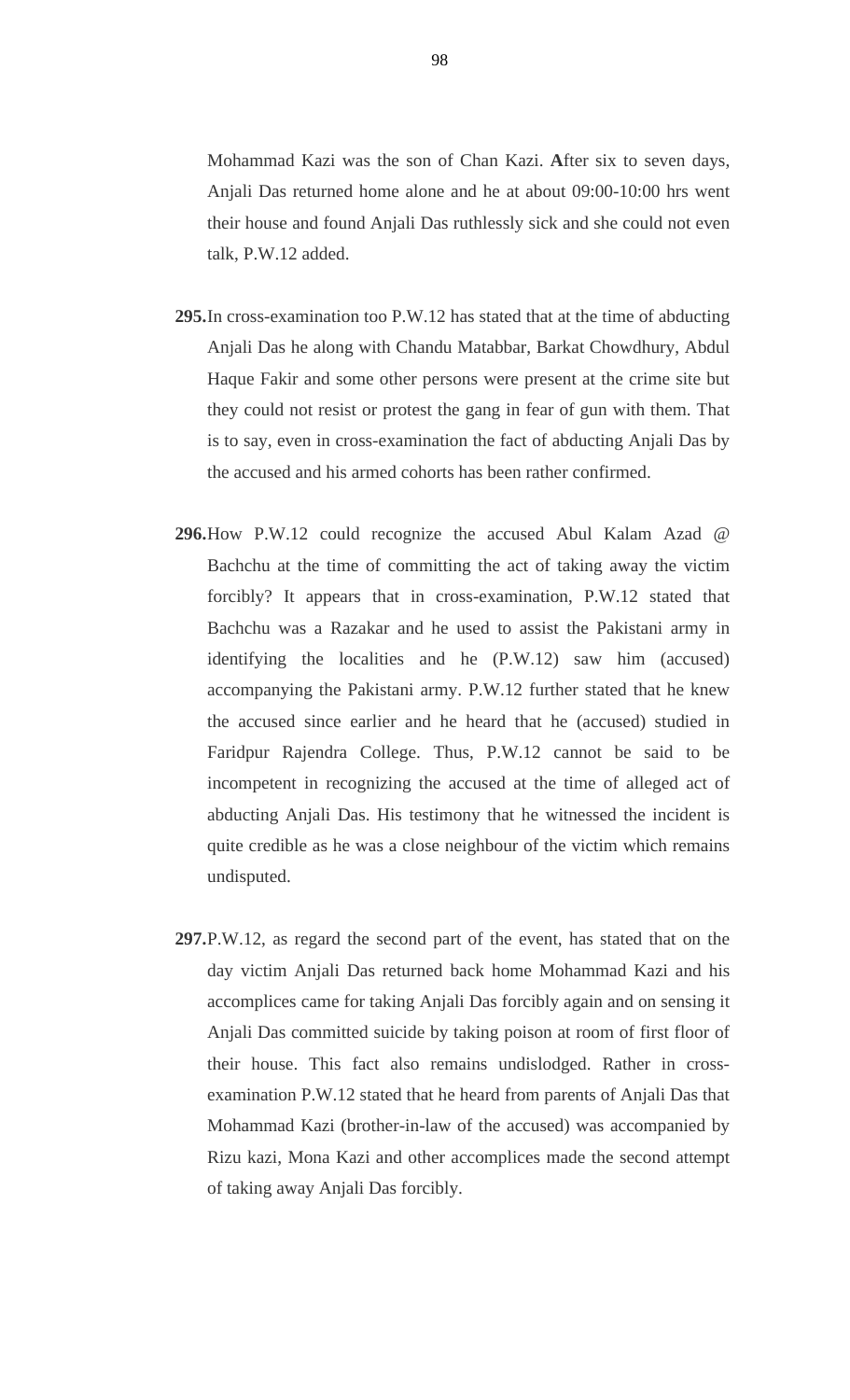- **298.**P.W.12 stated that 10-12 days after Anjali had died accused Bachchu and his 20-30 armed accomplices attacked the house of Anjali Das and looted and destructed their house and he (P.W.12) himself witnessed it. This post event fact could not be dislodged by the defence and it adequately indicates the intent and reason of launching repeated attack directing the family of the victim belonging to Hindu community, a part of civilian population.
- **299.P.W.16 Abdul Mannan (56)** from village Moindia under police station Boalmari district Faridpur is a hearsay witness. In fact he has testified in support of charge no.7 as a live witness. However, in respect of the event of the offence narrated in charge no.8 P.W.16 has just corroborated P.W.11 and P.W.12 on material particulars.

### **Evaluation of Evidence and Finding**

- **300.**The learned prosecutor has argued that P.W.11 the brother of victim and P.W.12 neighbour of the victim had occasion to witness the event of abducting Anjali Das by the accused and his armed accomplices and it has been proved too that the victim was kept confined for 7-8 days. The fact of confining itself is a proof of causing torture upon the victim.
- **301.**The learned state defence counsel has argued that the accused was not involved with the event alleged and there has been no evidence that Anjali Das was kept confined and tortured by the accused and thus the accused cannot be held criminally responsible for the alleged acts constituting the offence, even if it is taken to be proved.
- **302.**From evidence of P.W.11 and P.W. 12 we have found it proved that on the date time and in the manner accused Abul Kalam Azad @ Bachchu being accompanied by armed accomplices launched attack to the house of Anjali Das and defying oral confrontation they forcibly took away Anjali Das with them. That is to say, the accused is found to have directly participated to the act of abduction alleged. It remains unshaken too.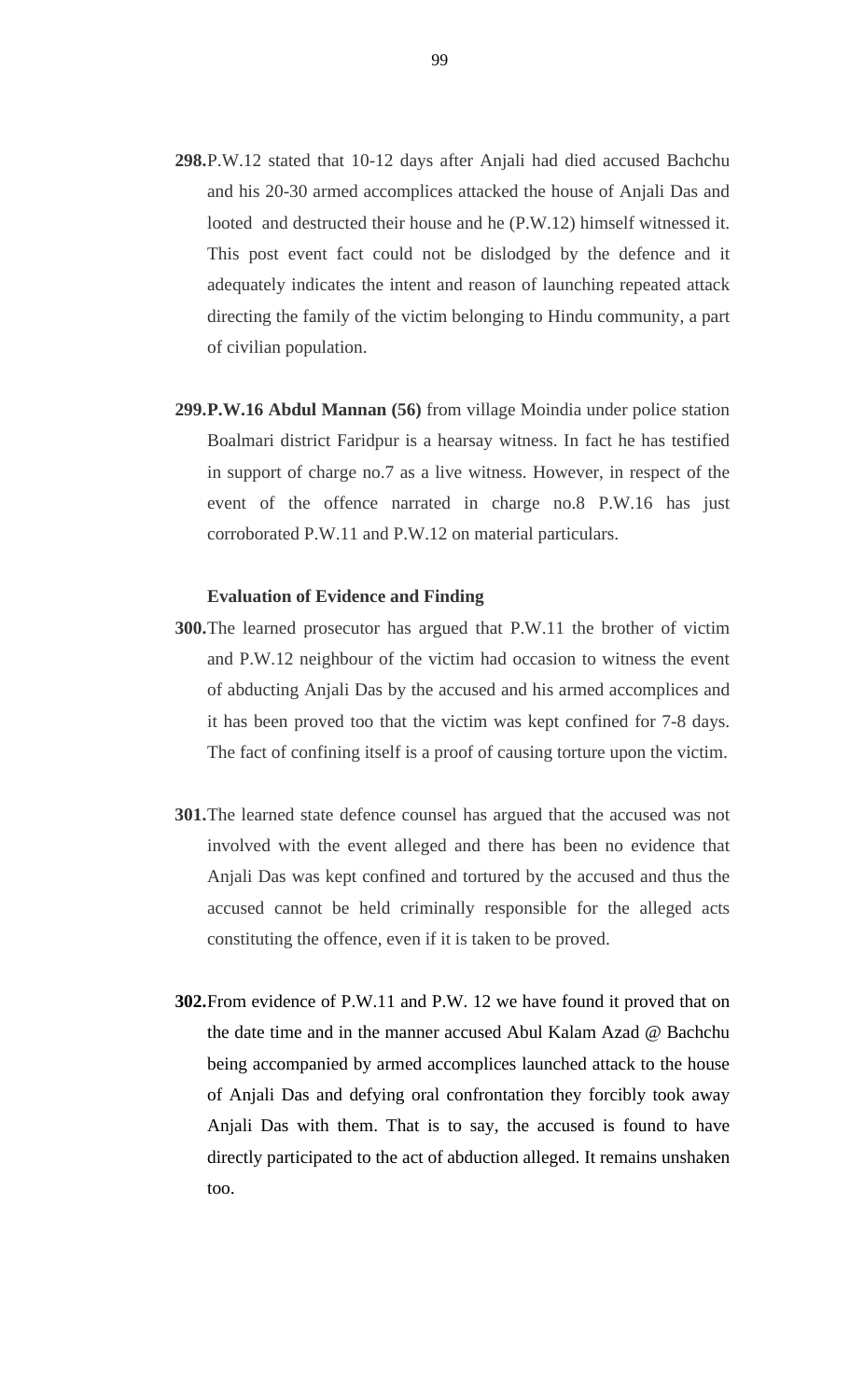- **303.**It is also proved that with the intervention of local Muslim elites eventually 7-8 days after abduction the victim was released. Where she was kept confined? P.W.12 stated in cross-examination that later on he heard that the victim was kept confined at the house of Chan Kazi. According to P.W.11, request was made to said Chan Kazi by the local Muslim elites for releasing Anjali Das. Who is this Chan Kazi? Admittedly he is the father-in-law of the accused. It sufficiently indicates that the accused had substantially contributed and facilitated to the act of confinement of the victim Anjali Das with full knowledge.
- **304.** How Anjali Das was tortured? In reality and considering the context of such attack and circumstances revealed it was not possible to know it. But since it is proved that Anjali Das was forcibly abducted and taken away by the accused and his cohorts from their house defying oral resistance, it may be lawfully presumed that the accused substantially contributed in keeping the victim confined at a place selected by him. At the same time it may also be validly presumed that the purpose of keeping the victim under such confinement for 7-8 days was not of course anything lawful and certainly mental and physical harm including sexual abuse was caused to her that resulted in her severe sickness as stated by P.W.12.
- **305.**The fact that on the very day of her release victim Anjali Das committed suicide as Mohammad Kazi and his accomplices attacked their house to abduct her again is proved. Obviously such second attempt of abducting the traumatized victim Anjali Das made her panicked and frightened which eventually forced her to commit suicide. Who is this Mohammad Kazi? As it is found, he was the brother-in-law of the accused. That is to say, the second attempt to take away the victim forcibly was not done without the knowledge of the accused. Rather, the accused may be presumed to have substantially contributed and abetted in launching such second attack.
- **306.**We have found that accused Abul Kalam Azad @ Bachchu was a potential armed member of Razakar force. He is found to have launched attack being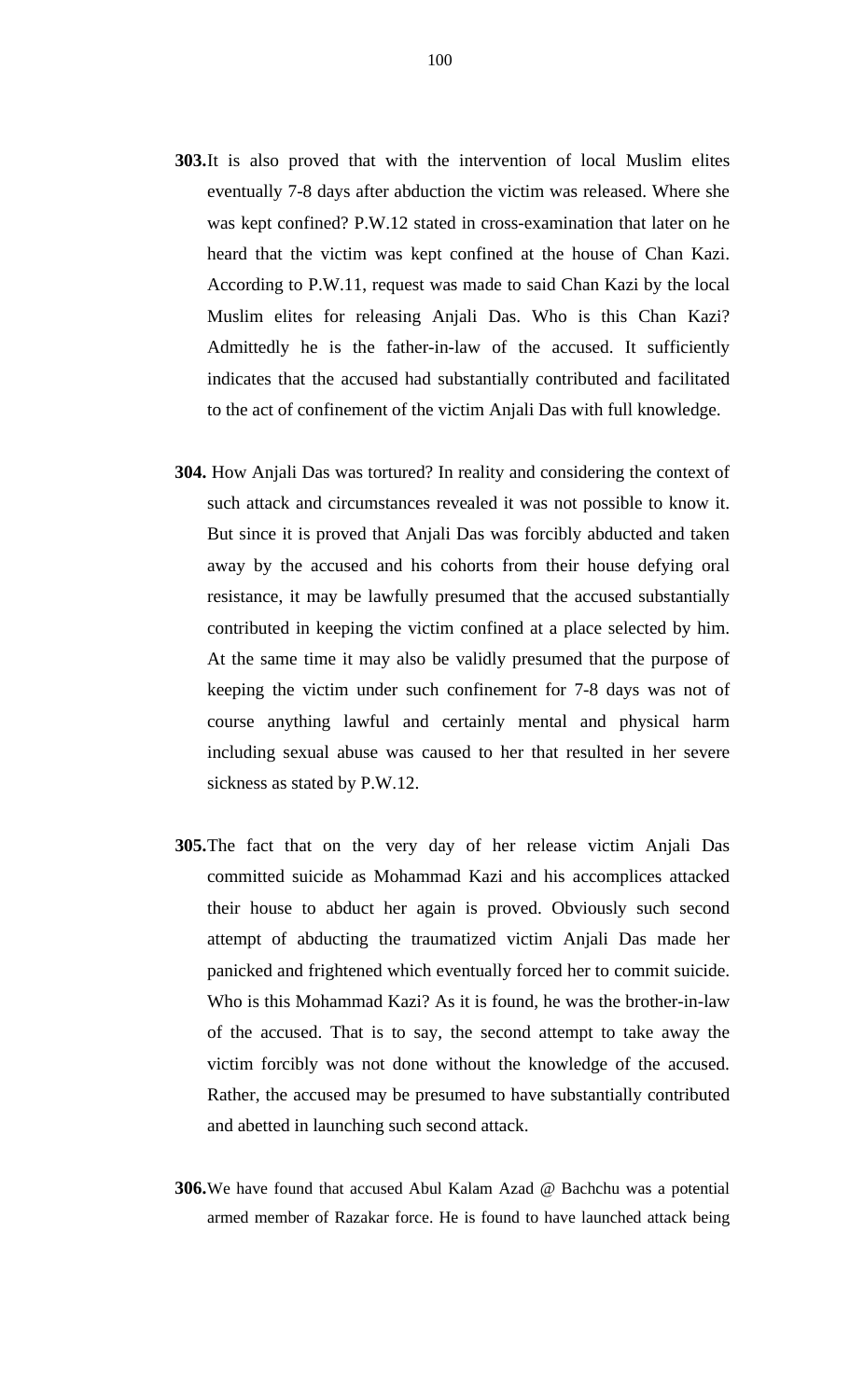accompanied by his armed cohorts with intent to commit criminal acts constituting the offence of crimes against humanity. The accused, in furtherance of policy and plan of the Pakistani army and the organization collaborating it launched such attack directing the Hindu community, a part of civilian population and the criminal acts were done in context of the war of liberation in 1971. Therefore, the accused Abul Kalam Azad @ Bachchu is found to have incurred criminal liability under section 4(1) of the Act and found guilty for committing the offence of abduction, confinement and torture as crimes against humanity as specified in section 3(2) (a) of the Act which is punishable under section 20(2) read with section 3(1) of the Act .

### **XX. Contextual requirement to qualify the offences proved as crimes against humanity**

- **307.**Defence argued that crimes were isolated in nature apart from the fact that accused had no involvement with the commission of any of alleged crimes, in any manner.
- **308.**From the second segment of our discussion on adjudication of charges relating to crimes against humanity(charge nos. 1,2,3,4,5,6 and 8) we have found the events of atrocities constituting crimes against humanity were perpetrated directing the unarmed civilians belonging to Hindu community. We have also found it proved from evidence as discussed above that the accused Abul Kalam Azad @ Bachchu physically participated and acted with knowledge and common intent to the commission of those atrocities and he (accused) committed all the wrongs and criminal acts in the capacity of an armed member of Razakars being accompanied by Pakistani army and his accomplices Razakars. Under what context the accused committed such acts forming part of attack directed against civilian population? We need to have look to the contextual backdrop of perpetration of such crimes in furtherance of 'operation search light 'on 25 March 1971.
- **309.**It is essential to be established that the crimes for which the accused has been found criminally liable and guilty, as discussed above, were not isolated in nature and the same were committed under a different context and pattern in implementation of organizational policy and plan,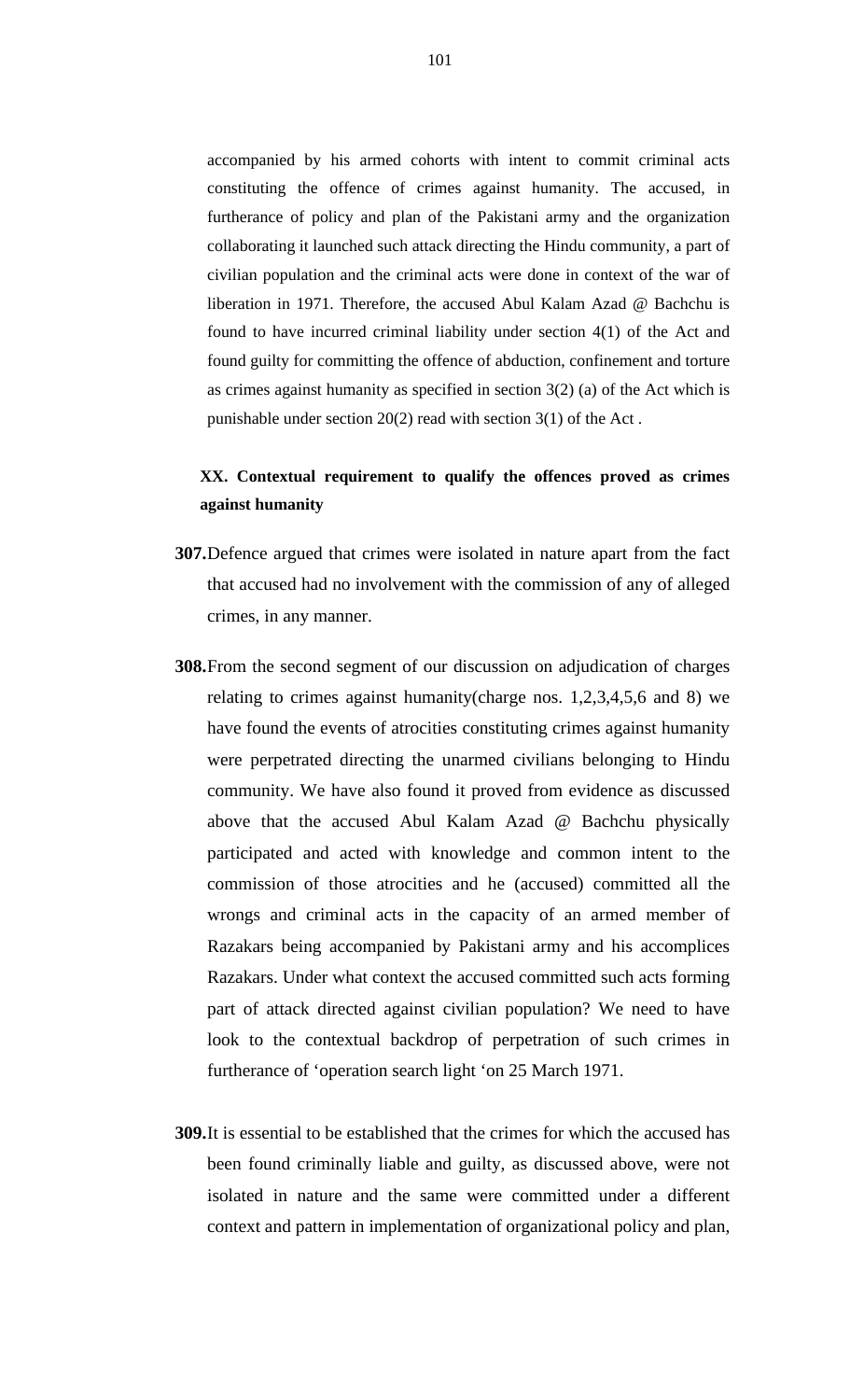although policy or plan are not considered as elements of the offence of crime against humanity.

**310.**Section 3(2) (a) of the International Crimes (Tribunals) Act, 1973 (as amended in 2009) defines the 'Crimes against Humanity' in the following manner:

> *'Crimes against Humanity: namely, murder, extermination, enslavement, deportation, imprisonment, abduction, confinement, torture, rape or other inhumane acts committed against any civilian population or persecutions on political, racial, ethnic or religious grounds, whether or not in violation of the domestic law of the country where perpetrated;'*

- **311.**Thus, crime must not, however, be an isolated act. A crime would be regarded as an "isolated act" when it is so far removed from that attack. The expression 'directed against civilian population' is an expression which specifies that in the context of a crime against humanity the civilian population is the primary object of the attack.
- **312.**In determining the fact as to whether the atrocious acts which are already proved to have been committed were directed against Bengali civilian population constituting the crimes against humanity in 1971 during the War of Liberation it is to be considered that the criminal acts committed in violation of customary international law constituting the offences enumerated in section  $3(2)(a)$  of the Act of 1973 were connected to some policy of the government or an organization. It is to be noted too that such policy and plan are not the required elements to constitute the offence of crimes against humanity. These may be taken into consideration as factors for the purpose of deciding the context upon which the offences were committed.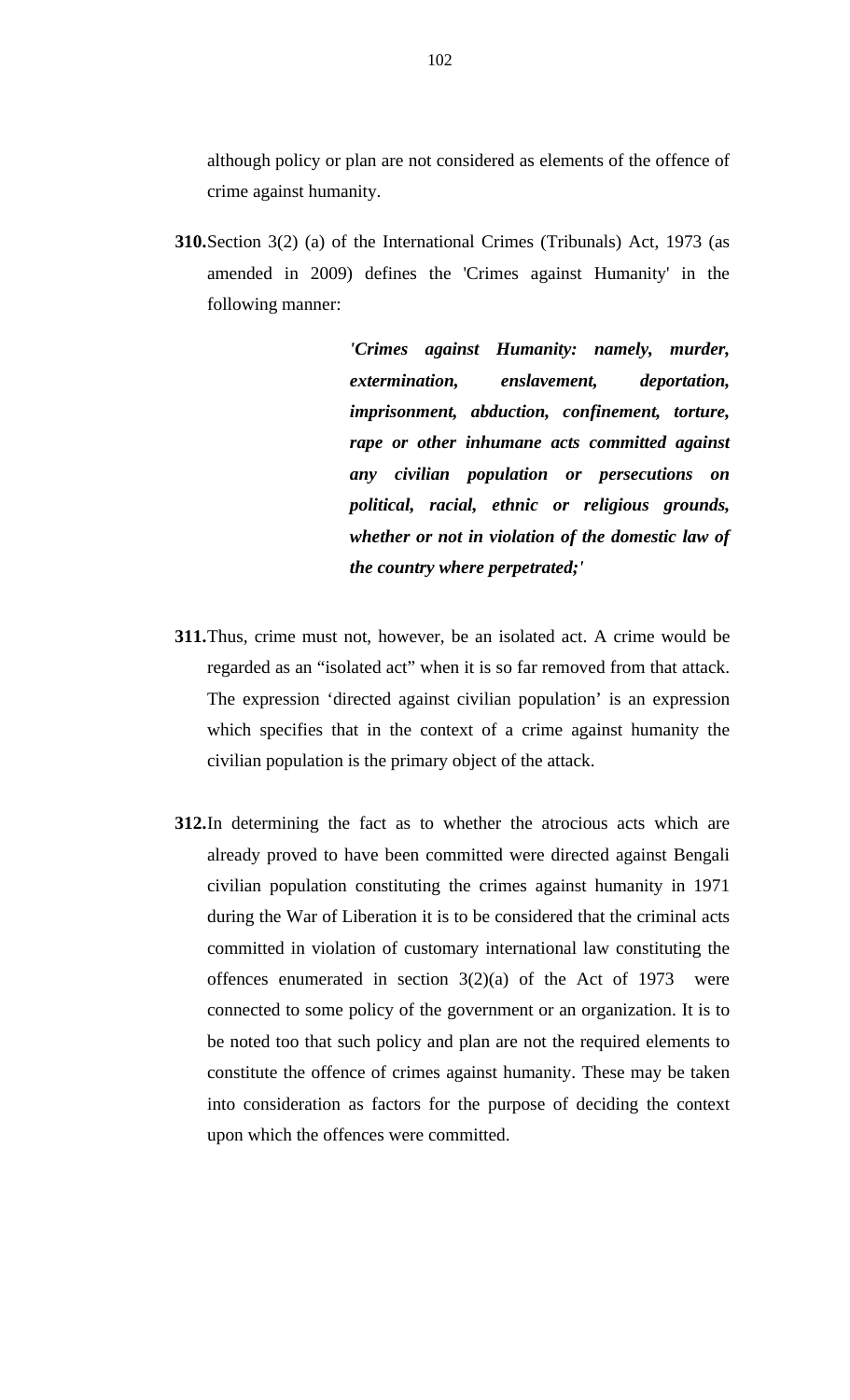**313.**As regards elements to qualify the 'attack' as a 'systematic character' the Trial Chamber of ICTY in the case of *Blaskic* **[(Trial Chamber) , March 3, 2000, para 203]** has observed as below;

> "The systematic character refers to four elements which………may be expressed as follows: **[1]** the existence of a political objective, a plan pursuant to which the attack is perpetrated or an ideology, in the broad sense of the word, that is, to destroy, persecute or weaken a community; **[2]** the perpetration of a criminal act on a very large scale against a group of civilians or the repeated and continuous commission of inhuman acts linked to one another; **[3]** the perpetration and use of significant public or private resources, whether military or other; **[4]** the implementation of high-level political and/or military authorities in the definition and establishment of the methodical plan'"

### **Context prevailing in 1971 in the territory of Bangladesh**

- **314.**It is indeed a history now that the Pakistani army with the aid of its auxiliary forces, pro-Pakistan political organizations implemented the commission of atrocities in 1971 in the territory of Bangladesh in furtherance of following policies:
	- Policy was to target the self-determined Bangladeshi civilian population
	- High level political or military authorities, resources military or other were involved to implement the policy
	- Auxiliary forces were established in aiding the implementation of the policy
	- The regular and continuous horrific pattern of atrocities perpetrated against the targeted non combatant civilian population.
- **315.**The above facts in relation to policies are not only widely known but also beyond reasonable dispute. The context itself reflected from above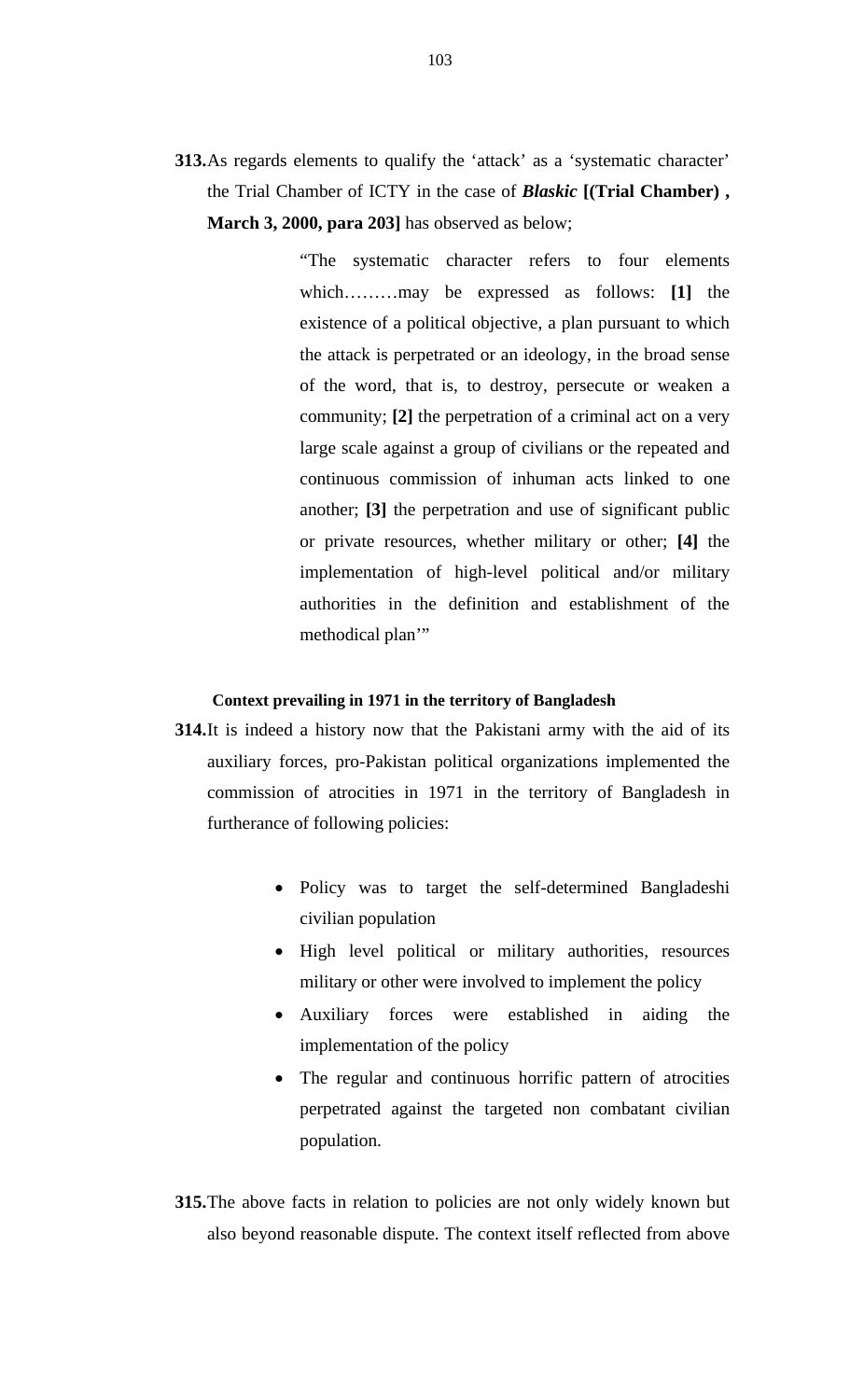policies is sufficient to prove that the offences of crimes against humanity as specified in section 3(2)(a) of the Act of 1973 were the inevitable effect of part of systematic attack directed against civilian population. This view finds support from the observation made by the Trial Chamber of ICTY in the case of *Blaskic* as mentioned above.

- **316.**It is quite coherent from the facts of common knowledge involving the backdrop of our war of liberation for the cause of self determination that the Pakistani armed force, in execution of government's plan and policy in collaboration with the local anti liberation section belonging to JEI and its student wing ICS and auxiliary forces, had to deploy public and private resources and target of such policy and plan was the unarmed civilian Bangalee population, pro-liberation people, Hindu community and pursuant to such plan and policy atrocities were committed to them as a 'part of a regular pattern basis' through out the long nine months of war of liberation. It may be legitimately inferred from the phrase **"directed against any civilian population"** as contained in the Act of 1973 that the acts of the accused comprise part of a pattern of 'systematic' crimes directed against civilian population.
- **317.***Anthony Mascarenhas* in a report titled **'Genocide'** published in **The Sunday Times , June 13, 1971** found as below**:**

"SO THE ARMY is not going to pull out. The Government's policy for East Bengal was spelled out to me in the Eastern Command headquarters at Dacca. It has three elements:-

- (1) The Bengalis have proved themselves "unreliable" and must be ruled by West Pakistanis;
- (2) The Bengalis will have to be re-educated along proper Islamic lines. The "Islamisation of the masses" – this is the official jargon – is intended to eliminate secessionist tendencies and provide a strong religious bond with West Pakistan;
- (3) When the Hindus have been eliminated by death and flight, their property will be used as a golden carrot to win over the under-privileged Muslim."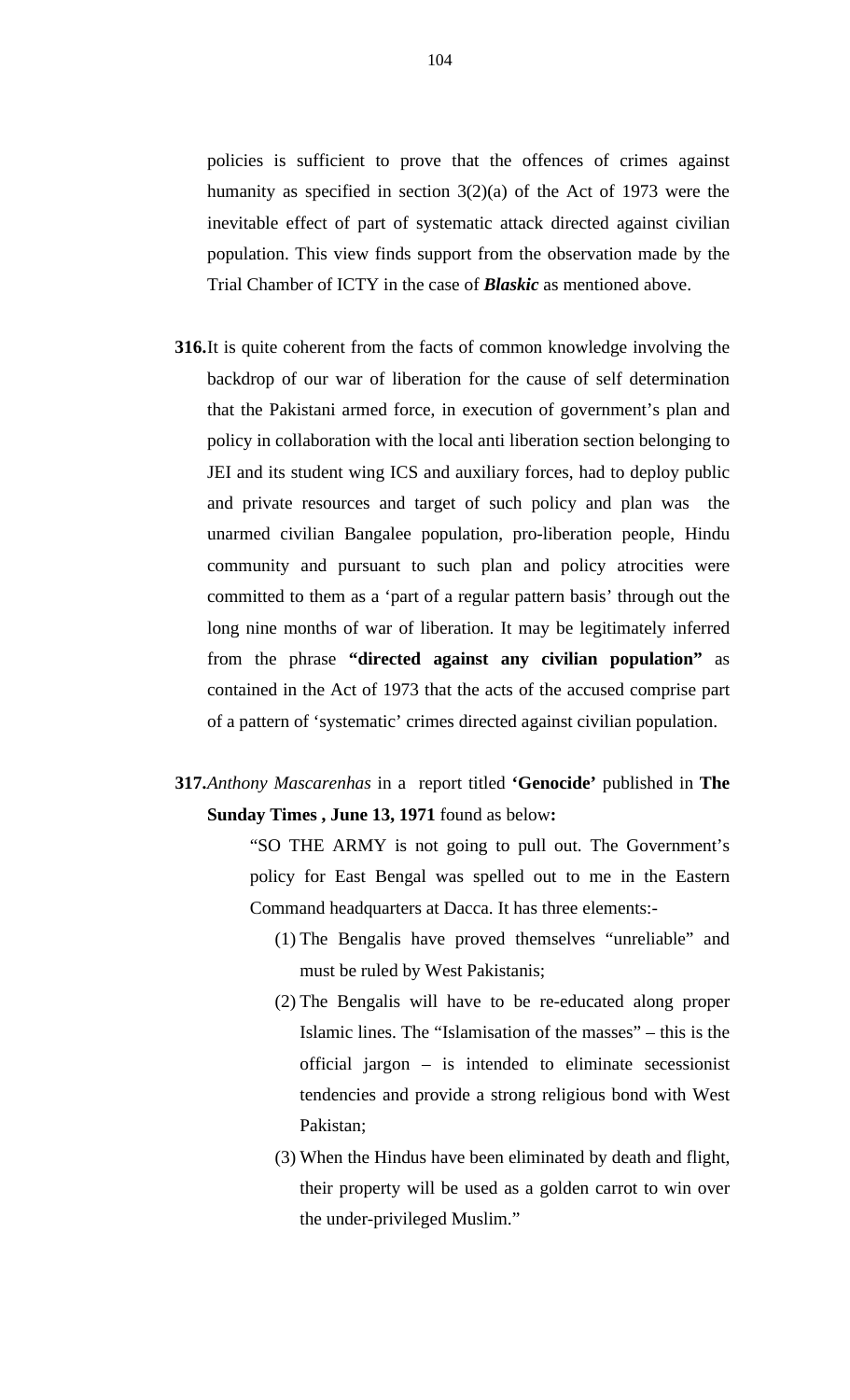- **318.**Therefore, the crimes for which the accused has been charged and found guilty were not isolated crimes, rather these were part of organized and planned attack intended to commit the offence of crimes against humanity as enumerated in section 3(2) of the Act, in furtherance of policy and plan.
- **319.**Further, **Section 3(2) (c)(i) of the Act of 1973** defines 'Genocide' as an act committed with intent to destroy, in whole or in part, a national, ethnic, racial, religious or political group, such as, killing members of the group. From the charge no.7 framed we find that the criminal acts narrated therein were directed against the Hindu community which falls within the meaning of 'religious group' or a particular 'members of the group', with intent to destroy it, either whole or in part. From testimony of most of witnesses it has been established that almost instantly after accomplishment of crimes targeting the Hindu community, the members of this community who were residents of the crime villages deported to India, in fear of further fatality and harms. This amply indicates the 'genocidal intent' of causing massive destruction and killing of civilians belonging to the Hindu community, as has been narrated in charge no. 7.
- **320.**From the backdrop and context it is thus quite evident that the existence of factors, as discussed above, lends assurance that the atrocious criminal acts 'directed civilian population' formed part of 'systematic attack'. Section 3(2) (a) of the Act of 1973 enumerates which acts are categorized as the offence of crimes against humanity. Any of such acts is committed 'against any civilian population' shall fall within the offence of crimes against humanity. The notion of 'attack' thus embodies the notion of acting purposefully to the detriment of the interest or well being of a civilian population and the 'population' need not be the entire population of a state, city, or town or village.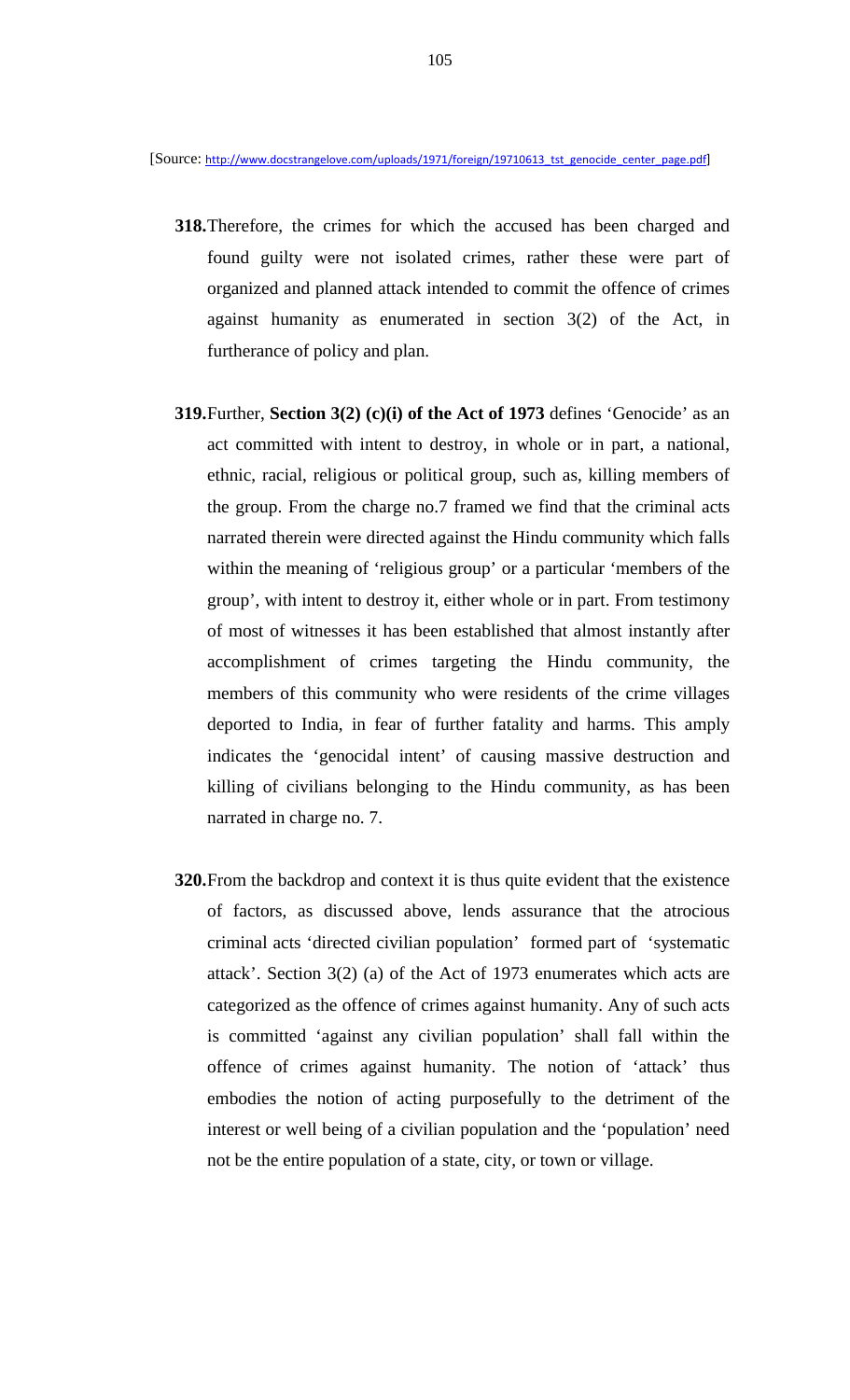- **321.**Thus, the phrase ' acts committed 'against any civilian population' as occurred in section  $3(2)(a)$  clearly signifies that the acts forming attack must be directed against the target population to the accomplishment of the crimes against humanity and the accused need only know his acts are part thereof .
- **322.**On the other hand, defence has not been able to establish even a hint that the murder was not a part of planned and systematic attack and the crimes for which the accused has been charged and found criminally liable were isolated crimes. Therefore, the facts and circumstances inevitably have proved the elements to constitute the offences of murder, rape, abduction, confinement and torture as crimes against humanity.

### **XXI. Conclusion**

- **323.**Despite lapse of long 40 years time the testimony of PWs most of whom are live witnesses to the incidents of atrocities narrated in the charges does not appear to have been suffered from any material infirmity. Besides, no significant inconsistencies between their testimony made before the Tribunal and their earlier statement made to the Investigation Officer could be found.
- **324.**It has been proved from testimony of witnesses that the accused had directly participated to the commission of crimes as an armed member of Razakar force. Besides, we have found that for the reason of his atrocious acts in the locality the accused was widely known as 'Razaker'. According to Section 3(1) of the Act of 1973 it is manifested that even any person **(individual or a member of group of individuals)** is liable to be prosecuted if he is found to have committed the offences specified in section 3(2) of the Act. That is to say, accused Abul Kalam Azad @ Bachchu, even in the capacity of an 'individual' or member of 'group of individuals' comes within the jurisdiction of the Tribunal if he is alleged to have committed crimes specified in section 3(1) of the Act.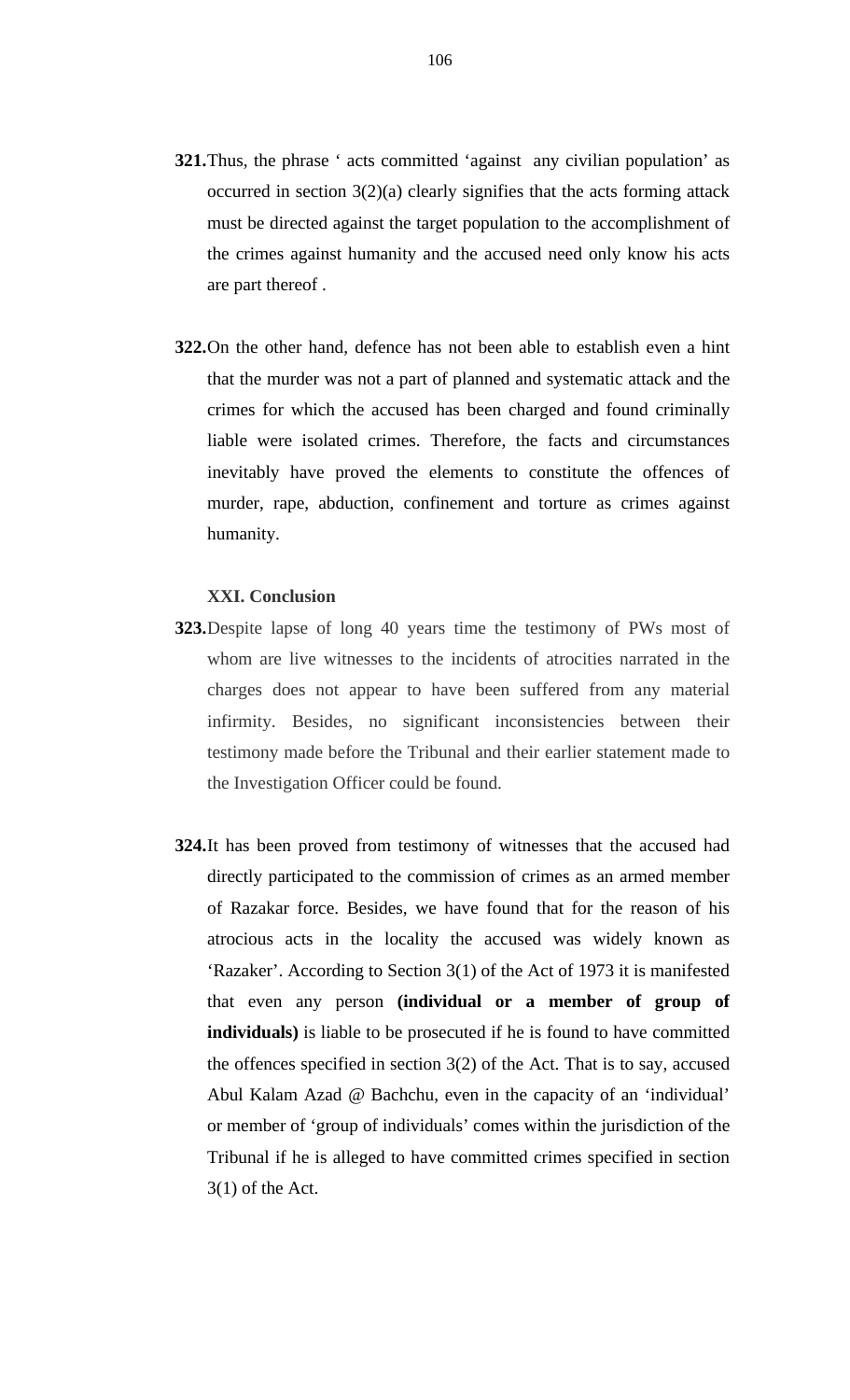- **325.**We are convinced from the evidence, oral and documentary, led by the prosecution that accused Abul Kalam Azad was a potential member of Razakar (volunteer) force in Faridpur, otherwise he would not have carried rifle with him when he led the armed gang to the crime sites for committing crimes. He, at that time, was widely and generally known as 'Bachchu Razakar'. Already we have got from evidence of P.W.5, P.W.8, P.W.10 and P.W.15 that at the relevant time of commission of alleged crimes accused was a potential Razakar who received training and a rifle. It is found that before formal formation of Razakar force pursuant to a gazette notification dated 02 August 1971 the then Pakistani government and Pakistani army in the then East Pakistan organized 'Razakar' (Volunteer) force almost instantly after they took the territory under their armed control. The purpose was to have aid and assistance to carry out their atrocious operations against the Bengali civilian population including the Hindu group, intellectuals, proliberation civilians. As a result, we may legitimately infer that the accused Abul Kalam Azad @ Bachchu committed the offences for which he has been charged in the capacity of Razakar i.e as a member of 'auxiliary force' as specified in section 2(a) of the Act of 1973.
- **326.**According to section 4(1) of the Act of 1973 an individual incurs criminal liability for the direct commission of a crime, whether as an individual or jointly. In the case in hand, in dealing with the charges we have found that the accused Abul Kalam Azad @ Bachchu himself had physically participated being accompanied by his armed accomplices to the commission of crimes and as such he held criminally responsible for the direct commission of crimes proved.
- **327.**Now, another question comes forward as to whether the accused can be brought within the jurisdiction of the Tribunal if we consider that the prosecution has not been able to prove that the accused committed the crimes proved as a member of Razakar , an auxiliary force? The answer is 'yes'. Section 3(1) provides jurisdiction of trying and punishing even any 'individual' or 'group of individuals' who commits or has committed, in the territory of Bangladesh any of crimes mentioned in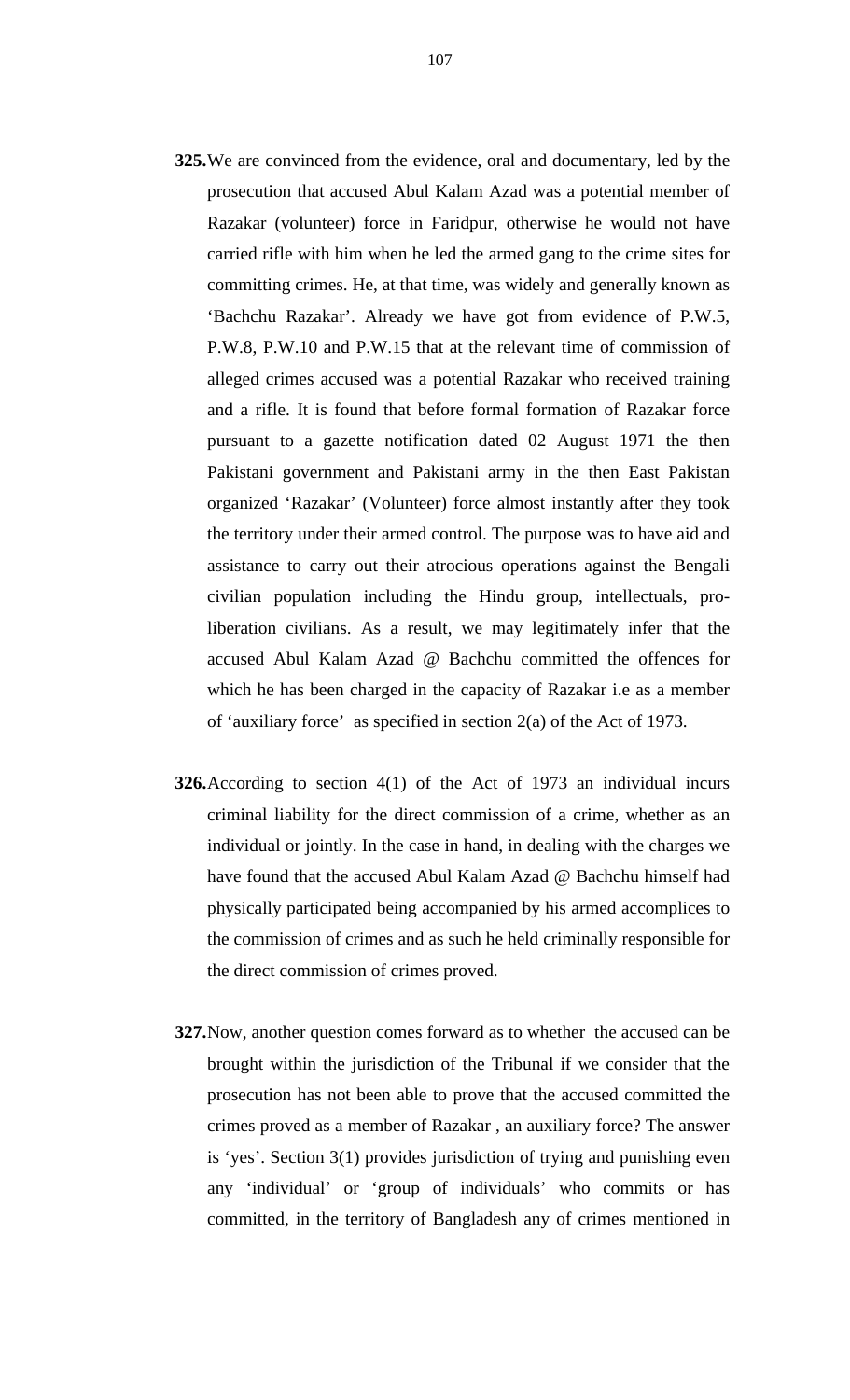section 3(2) of the Act. We have resolved the issue on incorporating the phrase 'individual' or 'group of individuals' by way of amending the statute in 2009 together with the relevant Article of our Constitution. On this score as well, the accused cannot be relieved from being prosecuted and tried under the Act of 1973.

- **328.**Therefore, it must be borne in mind too that no guilty man should be allowed to go unpunished, merely for any faint doubt, particularly in a case involving prosecution of crimes against humanity and genocide committed in 1971 in violation of customary international law during the War of Liberation. Because, wrong acquittal has its chain reactions, the law breakers would continue to break the law with impunity.
- **329.**'No innocent person be convicted, let hundreds guilty be acquitted' the principle has been changed in the present time. In this regard it has been observed by the Indian Supreme Court that

"A judge does not preside over a criminal trial, merely to see that no innocent man is punished. A Judge also presides to see that a guilty man does not escape. Both are public duties." **[ Per Viscount Simon in Stirland vs. Director of Public Prosecution: 1944 AC(PC) 315: quoted in State of U.P Vs. Anil Singh : AIR 1988 SC 1998]** 

**330.**In the case in hand, it is abundantly clear that the accused absconded to evade the process of justice. Had the accused was not involved in the crime he would have certainly prepared to face the trial. But not only he has absconded instantly after issuance of warrant of arrest by this Tribunal but he has even left the country as reported by the enforcement or executing authority. The accused cannot be considered merely as an absentee accused. He is an absconded accused. Evading trial for the offences of which he has been charged with signifies his culpability too.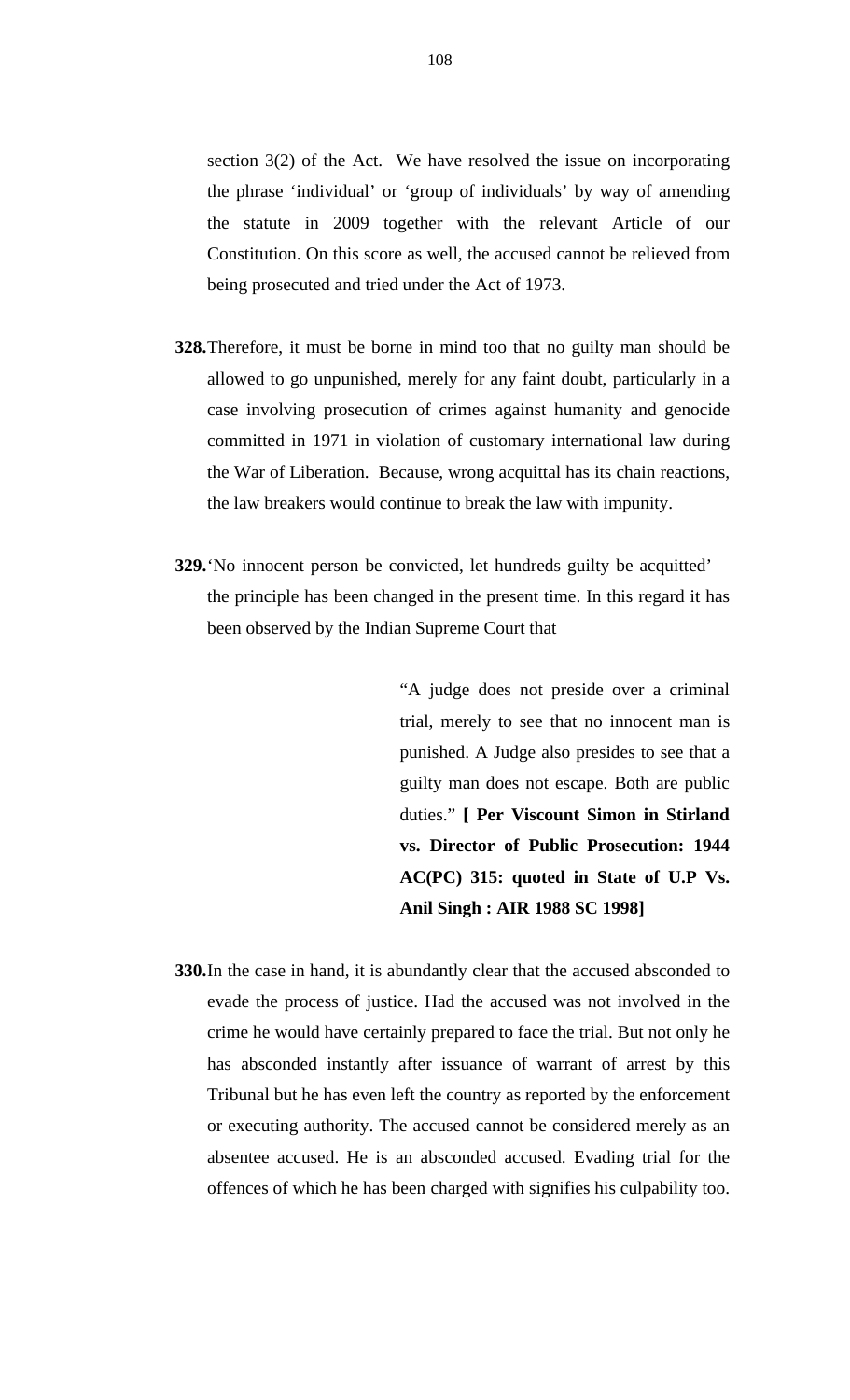The accused deliberately waived his right to be present at trial. This conduct adds further to his culpability.

**331.** Such deliberate absondence as a material incriminating circumstance lends further assurance as to the guilt of the accused who has been found criminally liable in relation to charges proved, excepting the charge no.2. Therefore, the fact of absconding of the accused can also be taken as an adverse and material incriminating circumstance to reinforce the evidence and circumstances available in the case.

## **XXII. VERDICT ON CONVICTION**

.

**332.**For the reasons set out in this Judgement and having considered all evidence and arguments, the Tribunal unanimously finds the accused Abul Kalam Azad @ Bachchu

**Charge No.1**: **GUILTY** of the offence of abduction, confinement and torture as **'crimes against humanity'** as specified in section 3(2)(a) of the Act and he be convicted and sentenced under section 20(2) of the Act.

**Charge No.2: NOT GUILTY** of the offence of abduction, confinement and torture as **'crimes against humanity'** as specified in section  $3(2)(a)$  of the Act and thus he be acquitted.

**Charge No.3: GUILTY** of offence of murder as **'crimes against humanity'**as specified in section 3(2)(a) of the Act he be convicted and sentenced under section 20(2) of the Act.

**Charge No.4: GUILTY of** offence of murder as **'crimes against humanity'**as specified in section 3(2)(a) of the Act he be convicted and sentenced under section 20(2) of the Act.

**Charge No.5: GUILTY** of offence of rape as **'crimes against humanity'** as specified in section 3(2)(a) of the Act he be convicted and sentenced under section 20(2) of the Act.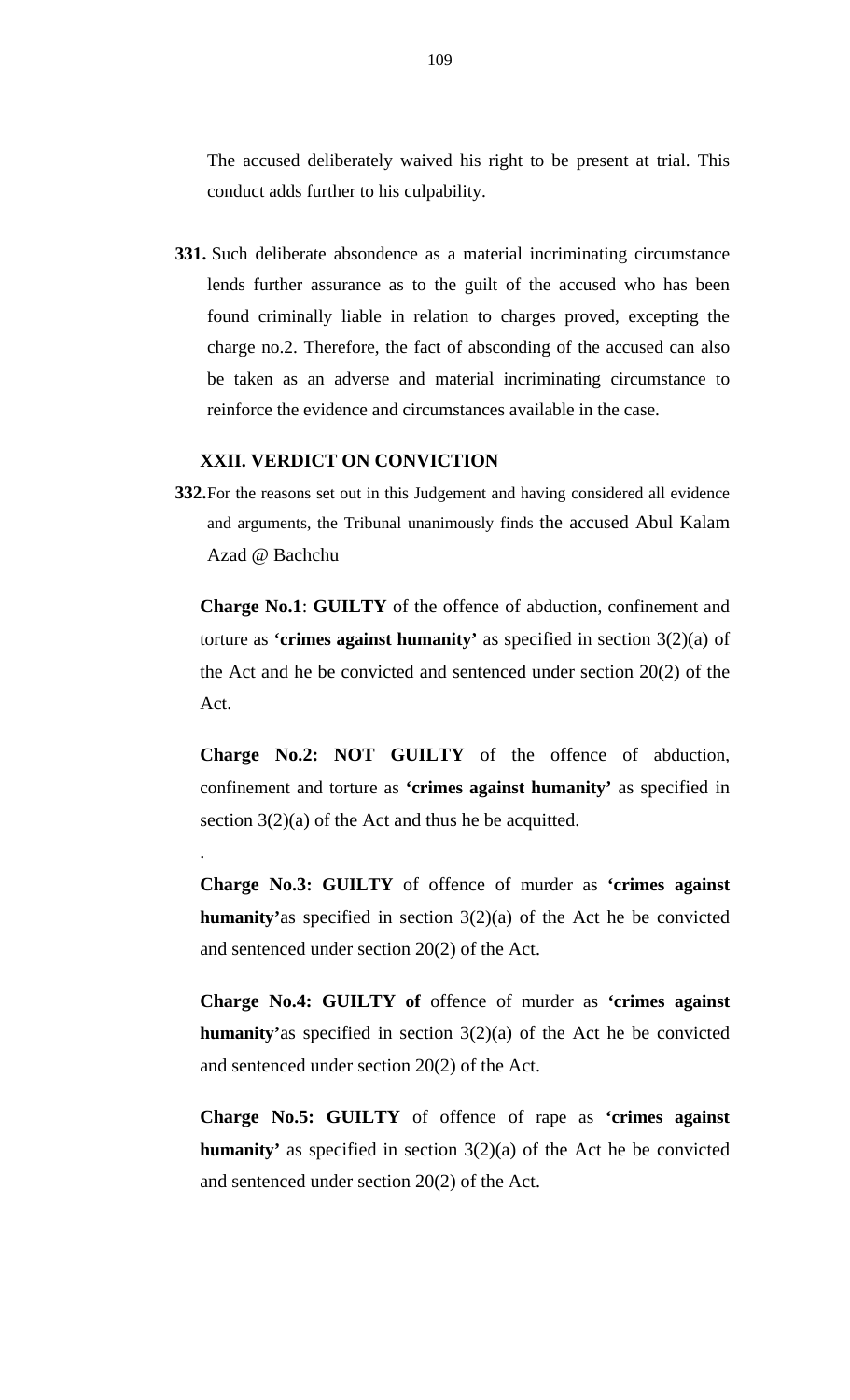**Charge No.6: GUILTY** of offence of murder as **'crimes against humanity'**as specified in section 3(2)(a) of the Act he be convicted and sentenced under section 20(2) of the Act.

**Charge No.7: GUILTY** of offence of 'genocide' for 'killing the members of Hindu community as specified in section  $3(2)(c)(i)$  of the Act he be convicted and sentenced under section 20(2) of the Act.

**Charge No.8: GUILTY** of offence of abduction, confinement and torture as **'crimes against humanity'** as specified in section 3(2)(a) of the Act he be convicted and sentenced under section 20(2) of the Act.

## **XXIII. VERDICT ON SENTENCE**

- **333.**We have taken due notice of the intrinsic gravity of the offence of 'genocide' and murders as 'crimes against humanity' being offences which are particularly shocking to the conscience of mankind. We are of agreed view that justice be meet with if a single 'sentence of death' under section 20(2) of the Act of 1973 is awarded to accused Abul Kalam Azad @ Bachchu for convictions relating to the offences of murder as 'crimes against humanity' **(listed in charge no.s 3, 4 and 6**) and for the offence of 'genocide' **(listed in charge no.7)** of which he has been found guilty beyond reasonable doubt.
- **334.**However, we are of further view that considering the proportionate to the gravity of offences the accused Abul Kalam Azad @ Bachchu deserves imprisonment i.e. lesser punishment for convictions relating to the remaining offences as crimes against humanity (**listed in charge no.s 1, 5 and 8)**. Accordingly, we do hereby render the following ORDER on SENTENCE.

## Hence, it is

## **ORDERED**

That the accused **Moulana Abul Kalam Azad @ Abul Kalam Azad @ Bachchu** son of late Abdus Salam Mia & late Magfura Khatun of village-*Barakhardia* (*Choi ani*), Police Station- Saltha, District-Faridpur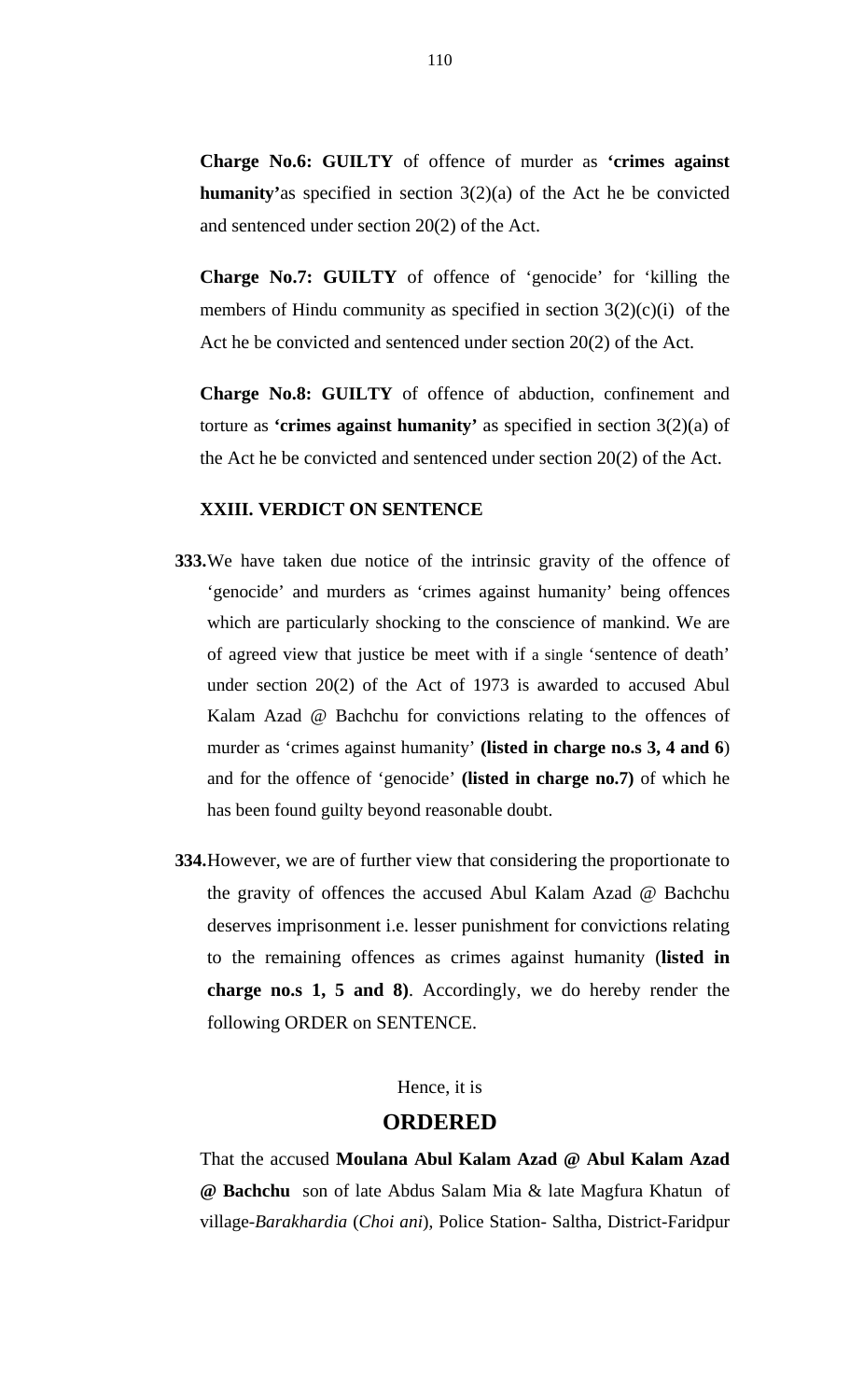at present sector no. 07, road no. 33, house no. 06, Police Station–Uttara, DMP, Dhaka and 'Azad Villa', 279/6 Chan Para, Uttarkhan, Dhaka is found guilty of the offences of **'crimes against humanity'** (**listed in charge no.s 3,4 and 6)** and for the offence of **'genocide'**(**listed in charge no.7)** and he be convicted and sentenced to death and be hanged by the neck till he is dead under section 20(2) of the International Crimes (Tribunals) Act, 1973.

No separate sentence of imprisonment is being awarded to the accused Moulana Abul Kalam Azad @ Abul Kalam Azad @ Bachchu for convictions relating to the offences of crimes against humanity as listed in charge nos. 1, 5 and 8 of which too he has been found guilty as the 'sentence of death' has been awarded to him in respect of four other charges as mentioned above.

The accused Moulana Abul Kalam Azad @ Abul Kalam Azad @ Bachchu is however found not guilty of offence of crimes against humanity as listed in charge no.2 and he be acquitted thereof.

Since the convicted accused has been absconding the 'sentence of death' as awarded above shall be executed after causing his arrest or when he surrenders before the Tribunal, whichever is earlier. The sentence of death awarded as above under section 20(2) of the International Crimes (Tribunals) Act , 1973 [The Act No.XIX of 1973] shall be carried out and executed in accordance with the order of the government as required under section 20(3) of the said Act.

Issue conviction warrant. Let a copy of the Judgment be transmitted together with the conviction warrant to the Inspector General of Police, Bangladesh Police, Police Head Quarters, Dhaka for information and necessary action and compliance. Let a copy of the judgement be transmitted also to the District Magistrate, Dhaka for information and necessary compliance.